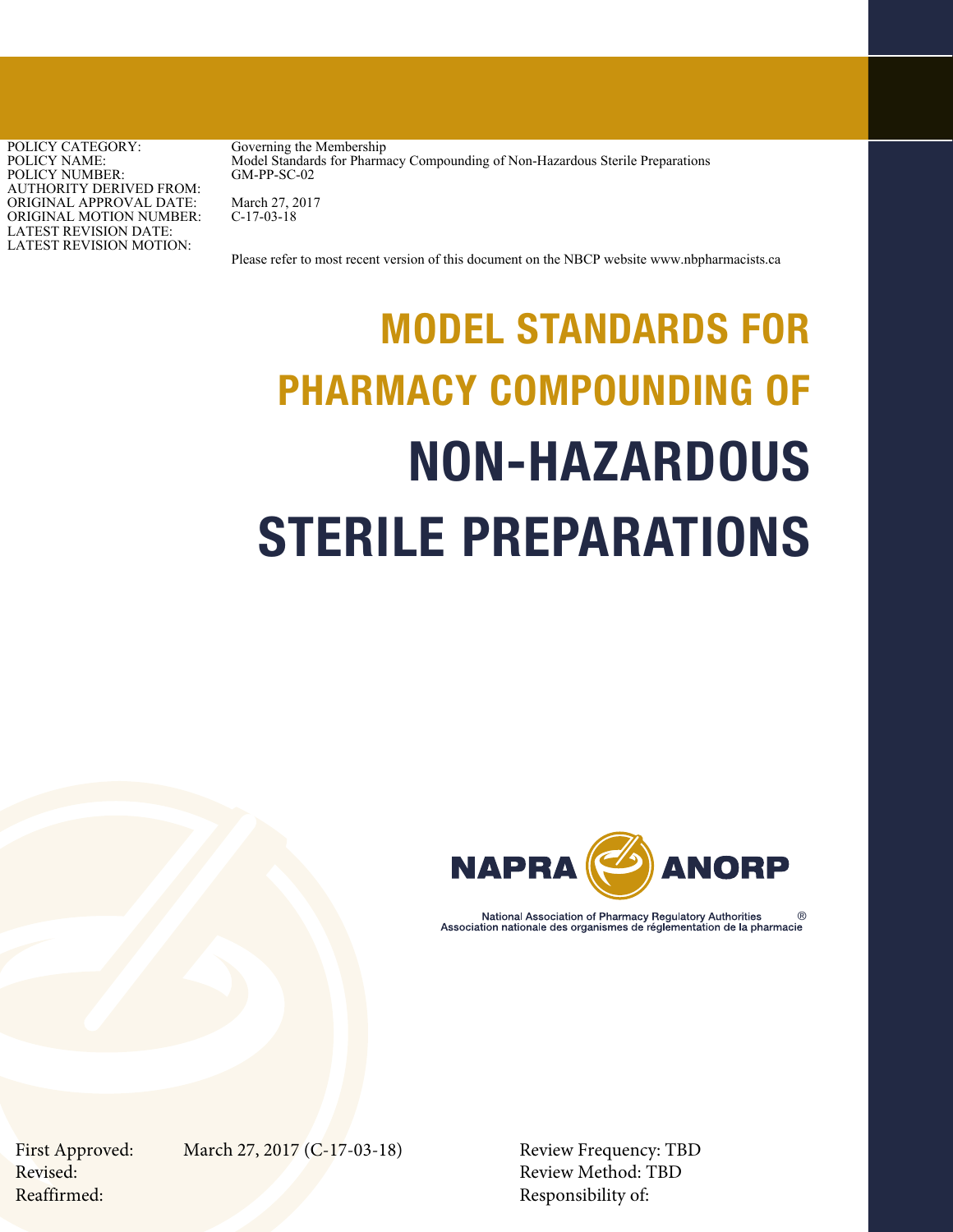Model Standards for Pharmacy Compounding of Non-hazardous Sterile Preparations

*Approved by the National Association of Pharmacy Regulatory Authorities' (NAPRA) Board of Directors April 2015, published November 2015.*

Adapted with permission from "Préparation de produits stériles non dangereux en pharmacie – Norme 2014.01", Ordre des pharmaciens du Québec, 2014.

© National Association of Pharmacy Regulatory Authorities, 2015. All rights reserved.

No part of this document may be reproduced in any form by any photographic, electronic, mechanical or other means, or used in any information storage and retrieval system, without the written permission of the author.

The National Association of Pharmacy Regulatory Authorities (NAPRA) 130 Albert Street, Suite 1800, Ottawa, ON K1P 5G4 E-mail: info@napra.ca | Telephone: (613) 569-9658 | Fax (613) 569-9659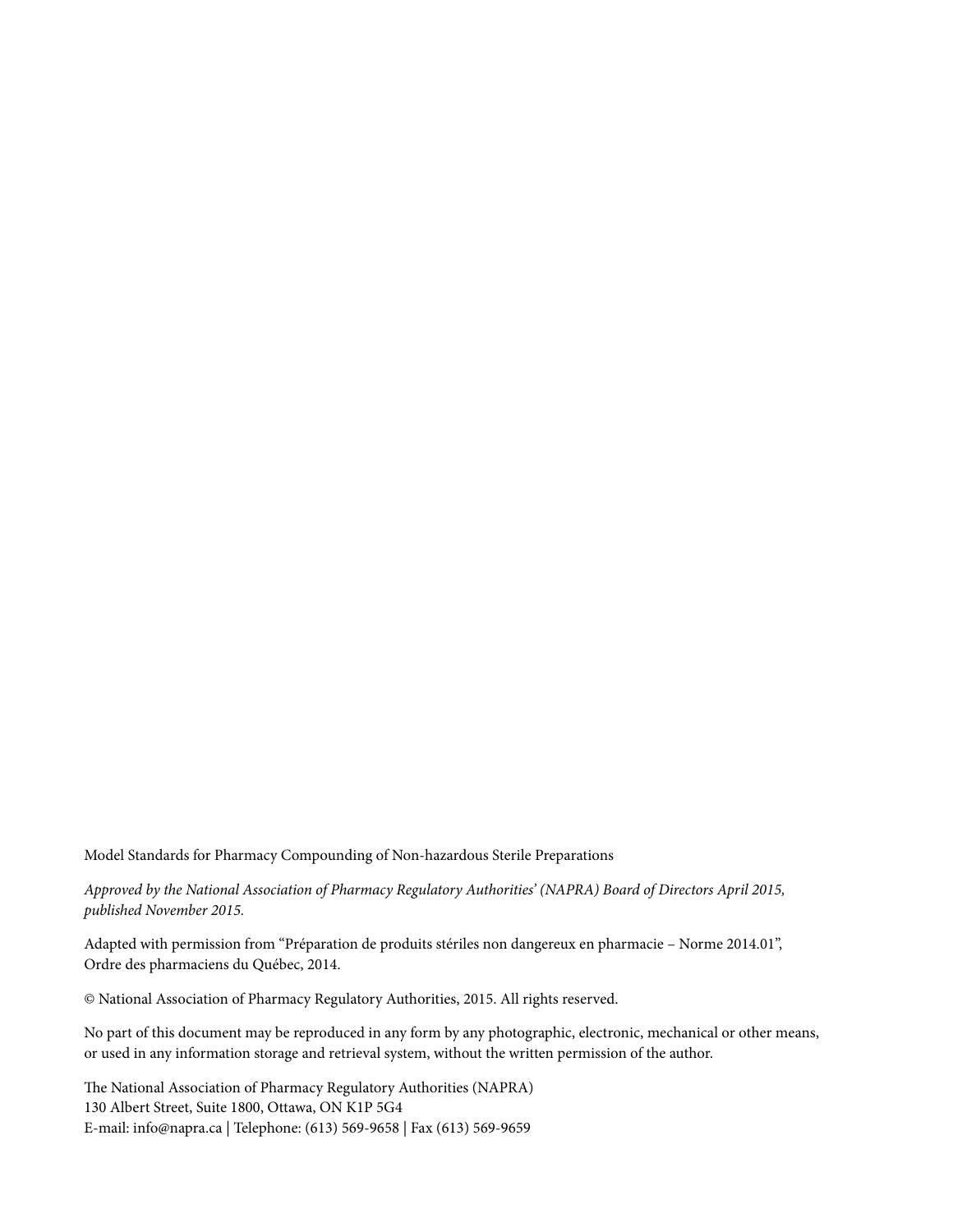# ACKNOWLEDGEMENTS

The National Association of Pharmacy Regulatory Authorities (NAPRA) would like to first thank one of its members, the Ordre des pharmaciens du Québec, for having made possible the adaptation of its document entitled "Préparation de produits stériles non dangereux en pharmacie – Norme 2014.01" to create this national document, "Model Standards for Pharmacy Compounding of Non-hazardous Sterile Preparations."

This adaptation would not have been possible without the work and dedication of the members of the NAPRA ad hoc Committee on Pharmacy Compounding. Special thanks are extended to these individuals:

- Ronald Guse, Registrar, College of Pharmacists of Manitoba (Chair)
- Bob Nakagawa, Registrar, College of Pharmacists of British Columbia
- Marshall Moleschi, Registrar, Ontario College of Pharmacists
- Susan Wedlake, Registrar, Nova Scotia College of Pharmacists
- Carole Bouchard, Executive Director, NAPRA (ex officio)

The Committee was supported by a number of individuals with various types of expertise in this area, whose technical contributions were instrumental in completing the Model Standards. Special thanks are also extended to these individuals:

- Meechen Tchen, pharmacist consultant, NAPRA
- Judy Chong, Manager, Hospital and Other Healthcare Facilities, Ontario College of Pharmacists
- Cameron Egli, *formerly* Director, Hospital Pharmacy Practice and Technology, College of Pharmacists of British Columbia
- Danielle Fagnan, Directrice des services professionnels, Ordre des pharmaciens du Québec
- Bal Dhillon, pharmacy technician, British Columbia
- Eric S. Kastango, President/CEO of Clinical IQ, LLC and CriticalPoint, LLC.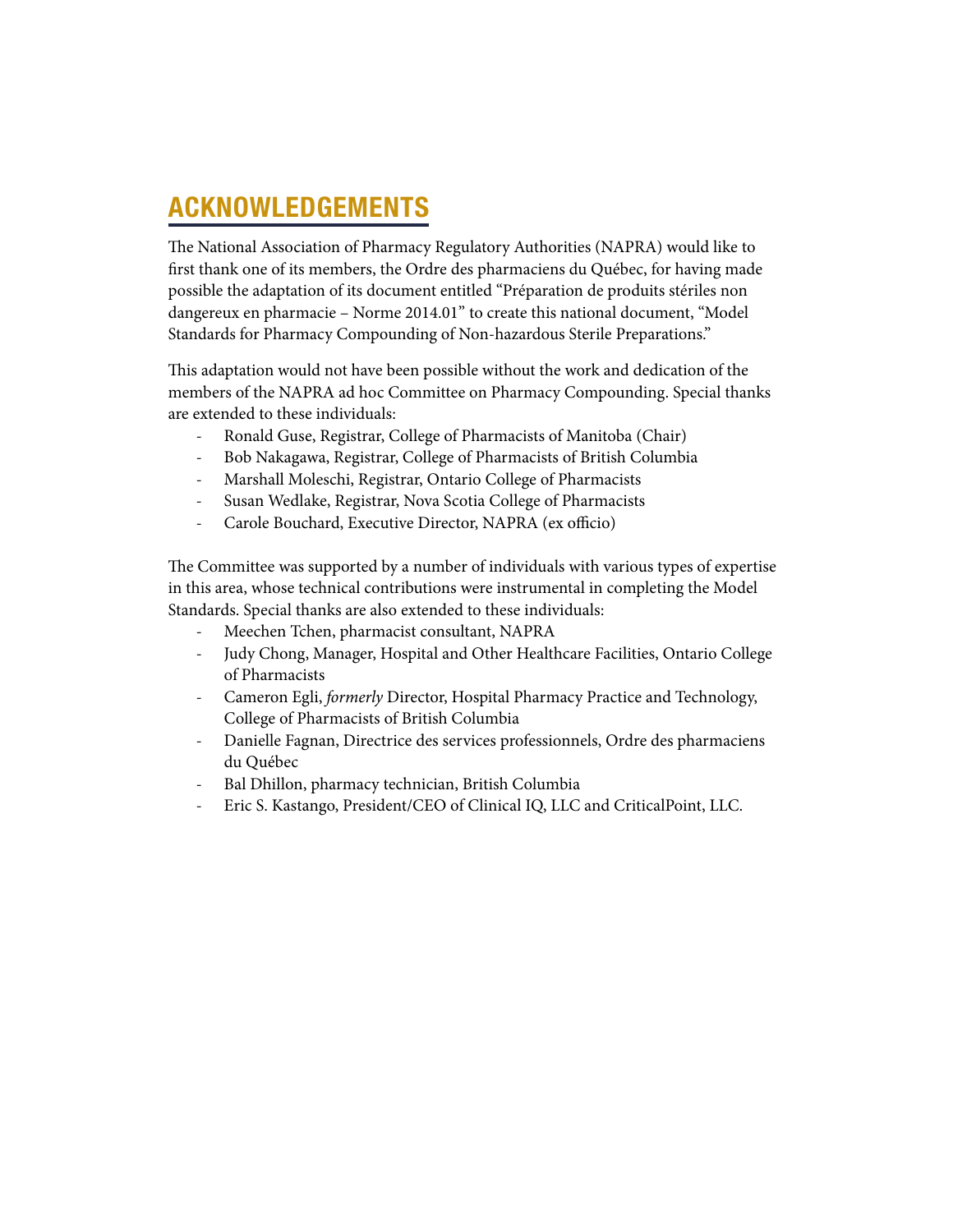| ⋖                             |
|-------------------------------|
|                               |
| $\approx$                     |
| $\Box$                        |
|                               |
| d                             |
|                               |
| $\geq$                        |
|                               |
|                               |
|                               |
| S                             |
|                               |
| Ц<br>J                        |
|                               |
| Ē                             |
|                               |
|                               |
| $\approx$                     |
|                               |
| $\overline{\phantom{a}}$<br>j |
|                               |
| j                             |
|                               |
| ŀ                             |
| 7                             |
|                               |
| $\prec$                       |
|                               |
|                               |
| $\geq$                        |
|                               |
| $\sim$                        |
|                               |
| $\zeta$<br>$\overline{a}$     |
| Н                             |
|                               |
| ๔                             |
|                               |
| ш                             |
| ۳                             |
|                               |
| Ġ                             |
|                               |
| ш                             |
|                               |
| $\alpha$                      |
|                               |
|                               |
| $\mathbf{r}$                  |
| Ć<br>Ć                        |
|                               |
| $\epsilon$<br>j               |
| ÷                             |
|                               |
| é                             |
| $\alpha$                      |
|                               |
| ⊲                             |
|                               |
| I                             |
|                               |
| ௨                             |
|                               |
| ш.                            |
|                               |
| é<br>J.                       |
|                               |
|                               |
| $\geq$                        |
|                               |
| Ċ<br>C                        |
|                               |
|                               |
| ⊢                             |
| $\prec$                       |
|                               |
|                               |
| $\circ$                       |
|                               |
| Ć<br>Í                        |
|                               |
| S                             |
| S                             |
|                               |
| ⊴                             |
|                               |
|                               |
| j                             |
| $\triangleleft$               |
|                               |
| 2                             |
|                               |
| $\bigcirc$                    |
|                               |
|                               |
| ŀ                             |
| ₫                             |
|                               |
|                               |
|                               |

# **CONTENTS**

| 1.                                     | <b>INTRODUCTION</b>         |                                                                                    | 3  |
|----------------------------------------|-----------------------------|------------------------------------------------------------------------------------|----|
| 2.                                     | <b>OBJECTIVES</b>           |                                                                                    |    |
| 3.                                     | <b>REGULATORY FRAMEWORK</b> |                                                                                    |    |
| 4.                                     | <b>ABBREVIATIONS</b>        |                                                                                    |    |
| 5.                                     |                             | <b>CORE REQUIREMENTS FOR A STERILE COMPOUNDING SERVICE</b>                         | 8  |
|                                        | 5.1                         | Personnel                                                                          | 8  |
|                                        | 5.2                         | Policies and procedures                                                            | 15 |
|                                        | 5.3                         | Facilities and equipment                                                           | 15 |
|                                        | 5.4                         | General maintenance log                                                            | 35 |
| 6.                                     |                             | PRODUCT AND PREPARATION REQUIREMENTS                                               | 36 |
|                                        | 6.1                         | Beyond-use date and dating methods                                                 | 36 |
|                                        | 6.2                         | Compounded sterile preparation protocols                                           | 40 |
|                                        | 6.3                         | Compounded sterile preparation log                                                 | 41 |
|                                        | 6.4                         | Patient file                                                                       | 43 |
|                                        | 6.5                         | Conduct of personnel in areas reserved for the compounding of sterile preparations | 43 |
|                                        | 6.6                         | Aseptic compounding of non-hazardous sterile preparations                          | 44 |
|                                        | 6.7                         | Packaging                                                                          | 51 |
|                                        | 6.8                         | Storage                                                                            | 52 |
|                                        | 6.9                         | Transport and delivery of compounded sterile preparations                          | 53 |
|                                        | 6.10                        | Recall of sterile products or final compounded sterile preparations                | 54 |
|                                        | 6.11                        | Incident and accident management                                                   | 54 |
|                                        | 6.12                        | Waste management                                                                   | 54 |
| <b>QUALITY ASSURANCE PROGRAM</b><br>7. |                             |                                                                                    | 55 |
|                                        | 7.1                         | Program content                                                                    | 55 |
|                                        | 7.2                         | Results and action levels                                                          | 55 |
|                                        | 7.3                         | Verification of equipment and facilities                                           | 55 |
|                                        | 7.4                         | Quality assurance of personnel involved in aseptic compounding                     | 60 |
|                                        | 7.5                         | Quality assurance of compounded sterile preparations                               | 61 |
|                                        | 7.6                         | Documentation of quality control activities                                        | 62 |
| 8.                                     |                             | SOURCE FOR ADDITIONAL INFORMATION                                                  | 63 |
| 9.                                     | <b>GLOSSARY</b>             |                                                                                    | 64 |
|                                        | 10. LIST OF TABLES          |                                                                                    |    |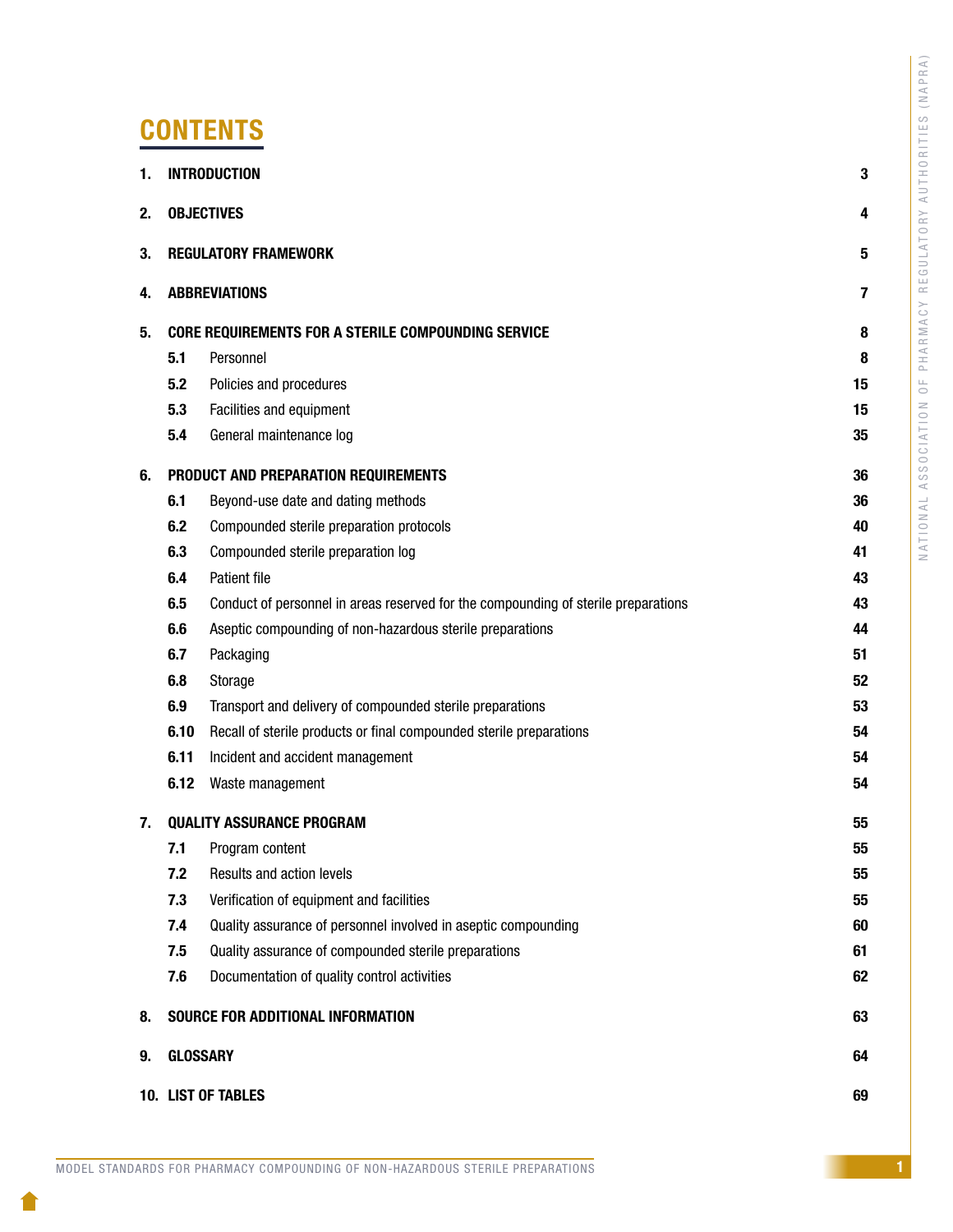| <b>11. APPENDICES</b> |                                                                                                  | 70 |
|-----------------------|--------------------------------------------------------------------------------------------------|----|
| <b>Appendix 1</b>     | Policies and procedures for the compounding of non-hazardous sterile preparations                | 70 |
| <b>Appendix 2</b>     | Mandatory and supplemental references                                                            | 72 |
| <b>Appendix 3</b>     | Training of compounding personnel and cleaning and disinfecting personnel                        | 73 |
| <b>Appendix 4</b>     | Procedure template                                                                               | 75 |
| <b>Appendix 5</b>     | Minimum indicators for certification of controlled areas and primary engineering control         | 77 |
| <b>Appendix 6</b>     | Certification of controlled areas, laminar airflow workbenches and biological safety cabinets    | 79 |
| <b>Appendix 7</b>     | Template for the drafting of compounding protocols to be completed for each drug                 | 82 |
| <b>Appendix 8</b>     | Examples of sterile preparations that must be verified at each stage of compounding              | 85 |
| <b>Appendix 9</b>     | Examples of sterile preparations that do not require verification during the compounding process | 86 |
| <b>Appendix 10</b>    | Temperatures for different types of storage                                                      | 87 |
| <b>Appendix 11</b>    | Incident/accident reporting and follow-up form                                                   | 88 |
| <b>Appendix 12</b>    | Components of a quality assurance program                                                        | 89 |
| 12. BIBLIOGRAPHY      |                                                                                                  | 91 |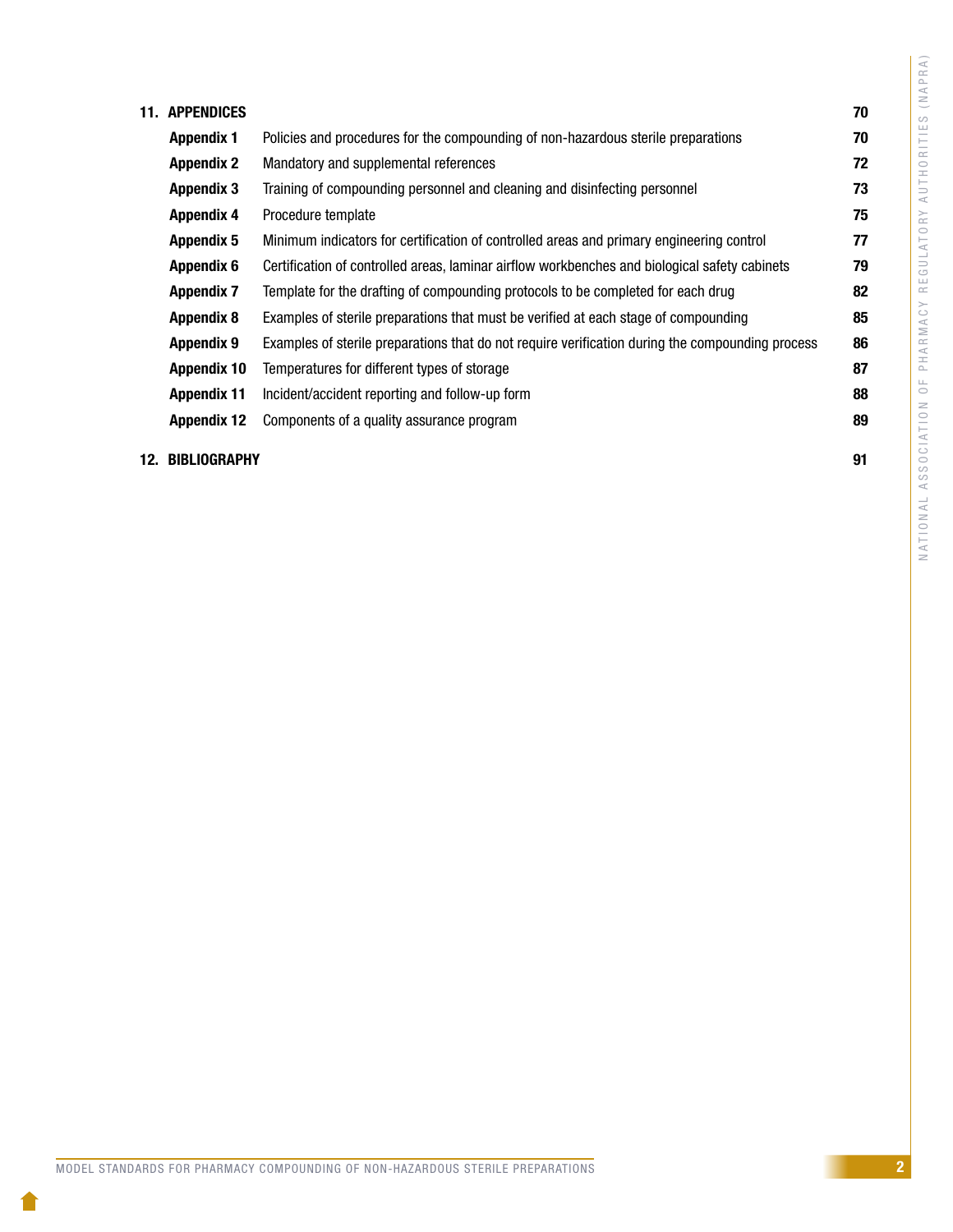# <span id="page-5-0"></span>1. INTRODUCTION

The compounding of sterile preparations requires high-quality standards to ensure preparation quality and safety. Parenteral therapies are becoming more complex, and patients may now receive continuous antibiotic therapy or chemotherapy, among other therapies, for several days at home. Consequently, greater attention must be paid to the environment in which these preparations are prepared, the training of personnel and quality assurance procedures to prevent complications and protect the public more generally.

Evolving practice and increased awareness of the inherent dangers of compounding sterile preparations for the health of both patients and compounding personnel<sup>1, 2, 3, 4</sup> led to the need to review the "Guidelines to Pharmacy Compounding" published by the National Association of Pharmacy Regulatory Authorities (NAPRA) in October 2006.

The new NAPRA Model Standards for Pharmacy Compounding of Non-hazardous Sterile Preparations have been adapted from standards originally developed by the Ordre des pharmaciens du Quebec, which are in turn based on General Chapter <797> of the United States Pharmacopeia – National Formulary (USP–NF) in effect in the United States since 2004. Their preparation was led by the NAPRA ad hoc Committee on Pharmacy Compounding and involved extensive consultation with experts and stakeholders.

<sup>1</sup> Bussières JF, Prot S. Perspectives sur les préparations magistrales en pharmacie au Québec. *Pharmactuel.* 2004;37(3):File 1.

<sup>2</sup> Selenic D, Dodson DR, Jensen B, Arduino MJ, Panlilio A, Archibald LK. *Enterobacter cloacae* bloodstream infections in pediatric patients traced to a hospital pharmacy. *Am J Health Syst Pharm*. 2003;60(14):1440-6.

<sup>3</sup> Patel PR, Larson AK, Castel AD, Ganova-Raeva LM, Myers RA, Roup BJ, et al. Hepatitis C virus infections from a contaminated radiopharmaceutical used in myocardial perfusion studies. *JAMA.* 2006;296(16):2005-11.

<sup>4</sup> Kastango ES. The cost of quality in pharmacy. *Int J Pharm Compound.* 2002;6(6):404-7.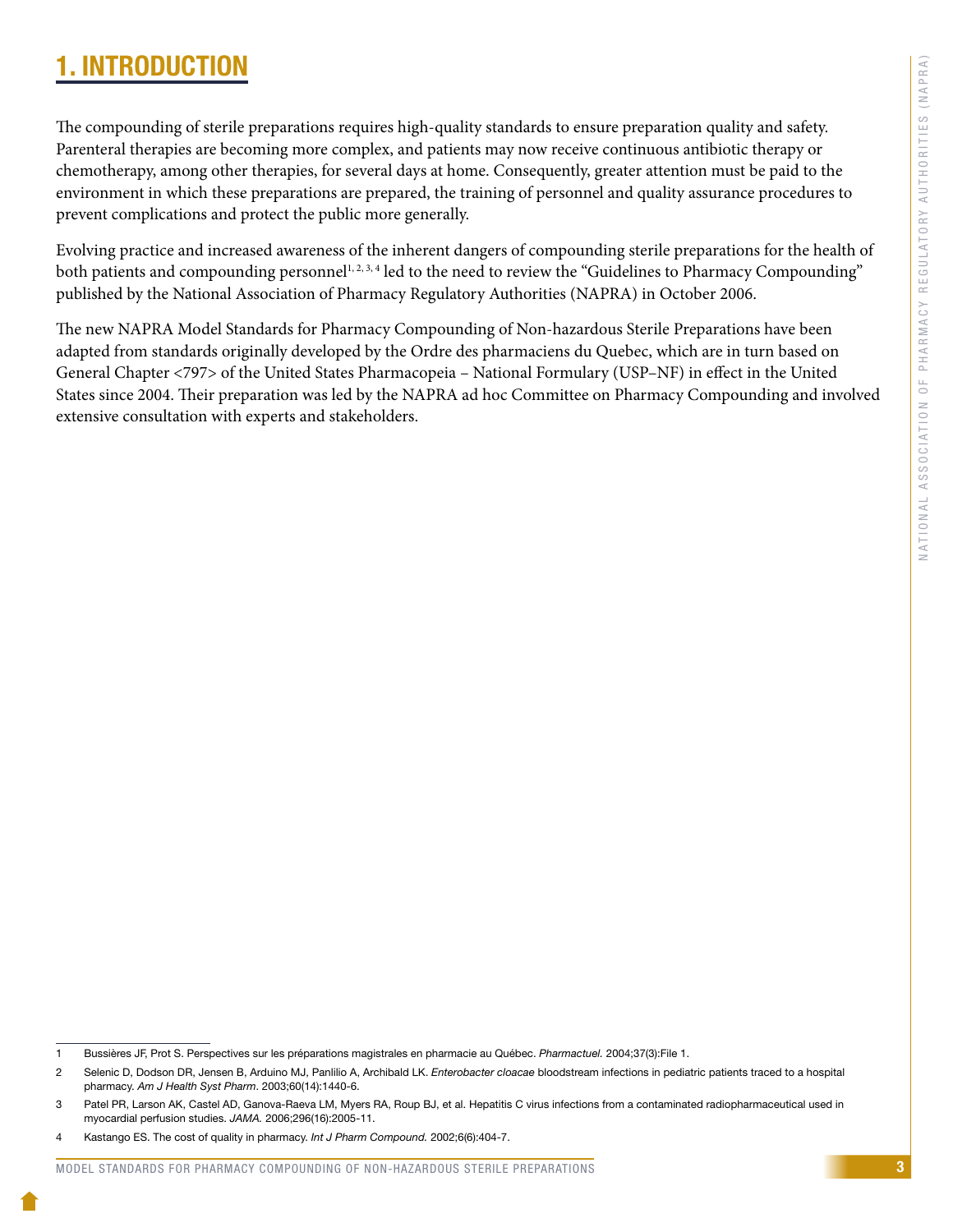4

# <span id="page-6-0"></span>2. OBJECTIV

The aim of these Model Standards is to provide pharmacists and pharmacy technicians who compound non-hazardous sterile preparations with the standards necessary to evaluate their practice, develop service-related procedures and implement appropriate quality controls for both patients and compounding personnel, with a view to guaranteeing the overall quality and safety of sterile preparations. The Model Standards will come into effect in each province/territory once they have been adopted by the respective provincial/territorial pharmacy regulatory authorities.

These Model Standards represent the minimum requirements to be applied in compounding sterile preparations; however, it is always possible to exceed these standards. The use of other technologies, techniques, materials and procedures may be acceptable, so long as they are proven to be equivalent or superior to those described here.

These Model Standards support NAPRA's Model Standards of Practice for Canadian Pharmacists and Pharmacy Technicians<sup>5, 6</sup>, as well as other policies and guidelines that may be in place in provincial/territorial jurisdictions.

<sup>5</sup> National Association of Pharmacy Regulatory Authorities (NAPRA). *Model standards of practice for Canadian pharmacists.* Ottawa, ON: NAPRA; 2009. Available from: http://napra.ca/Content\_Files/Files/Model\_Standards\_of\_Prac\_for\_Cdn\_Pharm\_March09\_Final\_b.pdf

<sup>6</sup> National Association of Pharmacy Regulatory Authorities (NAPRA). *Model standards of practice for Canadian pharmacy technicians.* Ottawa, ON: NAPRA; 2011. Available from: http://napra.ca/pages/PharmacyTechnicians/pharmacytechniciansstandards.aspx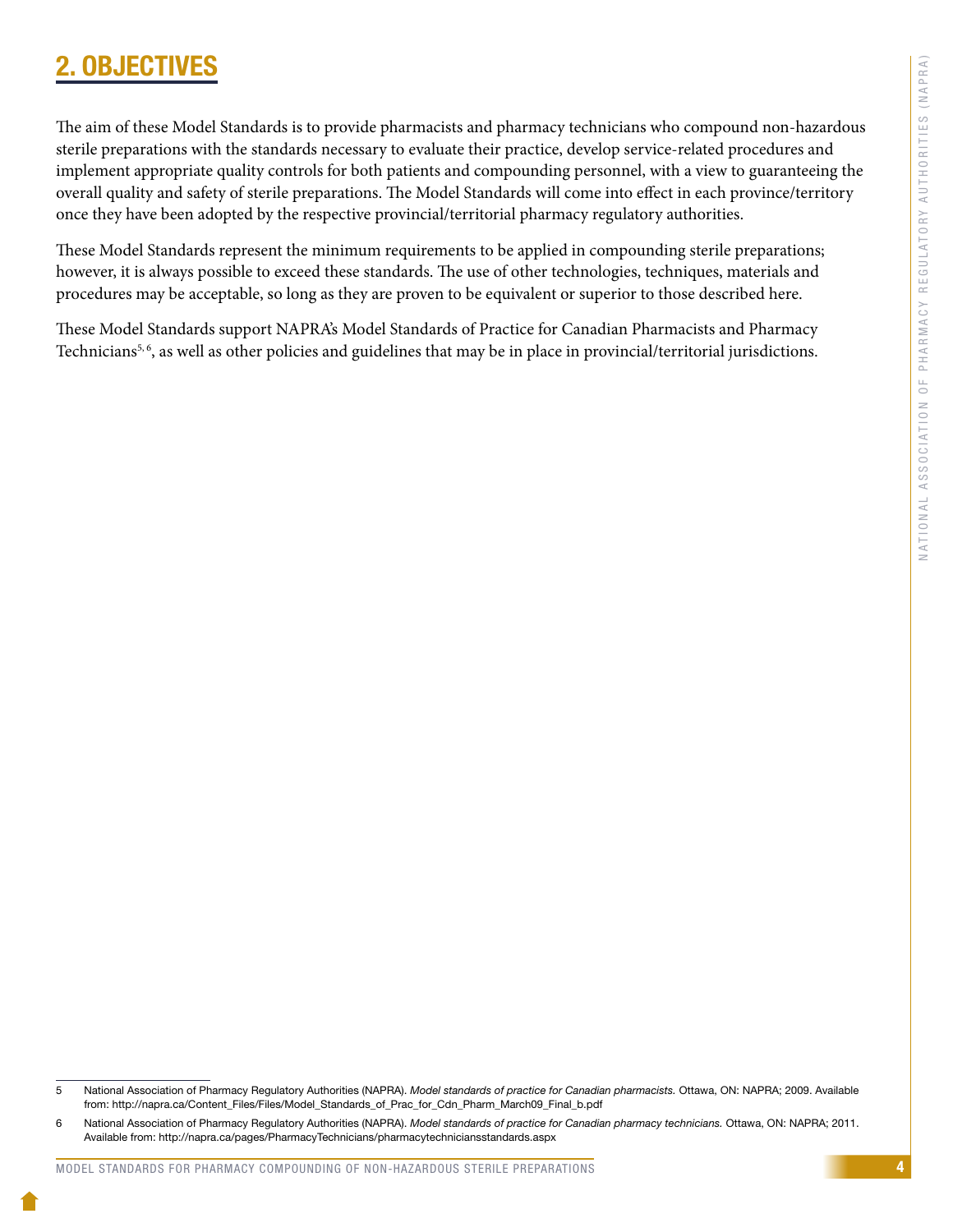# <span id="page-7-0"></span>3. REGULATORY FRAMEWORK

Compounded sterile preparations are prepared by many health care professionals, including nurses, physicians, pharmacists and pharmacy technicians. However, the majority of sterile compounding is performed by pharmacy personnel under the supervision of pharmacists. Although these standards could serve as best practices for other health care practitioners, they pertain specifically to pharmacists, pharmacy technicians and pharmacies where compounded sterile preparations are prepared.

The preparation of medications (pharmacy compounding) has always been an integral part of the practice of pharmacy. It is essential to the delivery of health care and allows for personalized therapeutic solutions to improve patient care. However, pharmacy compounding must always be carried out within a prescriber–patient–pharmacist relationship. Provincial/territorial pharmacy regulatory authorities are responsible for regulating a pharmacy's compounding services in these situations.

In situations involving requests to compound preparations outside of a prescriber–patient–pharmacist relationship, in the absence of a patient-specific prescription, the preparation activities fall under the federal legislative framework. For example, the bulk preparation of compounded preparations in the absence of a prescriber–patient–pharmacist relationship would fall under the federal legislative framework.

Health Canada is the federal department responsible for the *Food and Drugs Act* and the *Controlled Drugs and Substances Act* and their associated regulations. In January 2009, Health Canada developed its "Policy on Manufacturing and Compounding Drug Products in Canada"7 . At the time these Model Standards were prepared, Health Canada was examining this policy with a view to creating new standards for situations not covered within the practice of pharmacy or under the current federal licensing framework, such as commercial compounding manufacturing.

NAPRA's professional competencies for Canadian pharmacists and pharmacy technicians at entry to practice provide guidance for developing an ethical, legal and professional practice. One of these competencies specifies that a pharmacist or pharmacy technician must seek guidance when uncertain about his or her own knowledge, skills, abilities or scope of practice. Therefore, individuals who do not have the knowledge, training, expertise, facilities or equipment required to compound sterile products must refer patients to a colleague who does have the competencies and facilities required to do so or, where permitted by provincial/territorial legislation, ask another pharmacy to compound the product for them.

Compounded sterile preparations include the following types of medications:

- nasal inhalation solutions
- respiratory therapy solutions
- solutions for live organ and tissue or graft baths
- injections (e.g., intramuscular, intravenous, intrathecal, intradermal, subcutaneous)
- irrigation solutions for wounds and body cavities (e.g., thoracic, spinal, abdominal, pelvic)
- ophthalmic drops and ointments
- otic drops for intratympanic administration
- parenteral nutrition
- dialysis solutions

<sup>7</sup> Health Canada, Health Products and Food Branch Inspectorate. *Policy on manufacturing and compounding drug products in Canada.* POL-051. Ottawa, ON: Health Canada; 2009. Available from: http://www.hc-sc.gc.ca/dhp-mps/compli-conform/gmp-bpf/docs/pol\_0051-eng.php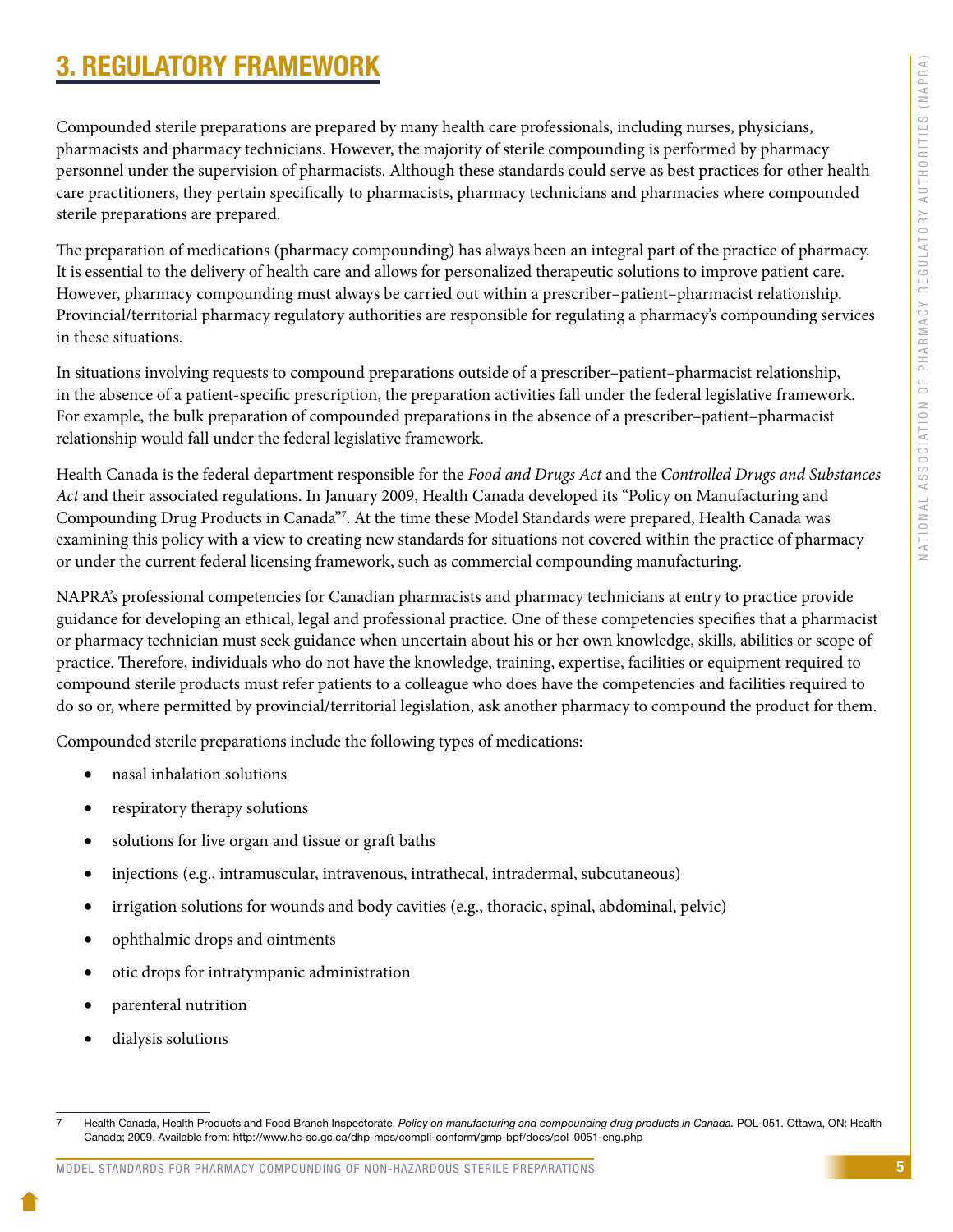- allergen extracts
- • topical preparations (where sterility is essential to the therapy, e.g., for patients with burns)
- • radiopharmaceuticals

Pursuant to these Model Standards, sterility is also required for the reconstitution and certain manipulations (according to manufacturers' instructions) of sterile products approved by Health Canada and for the repackaging of approved sterile products, regardless of the route of administration.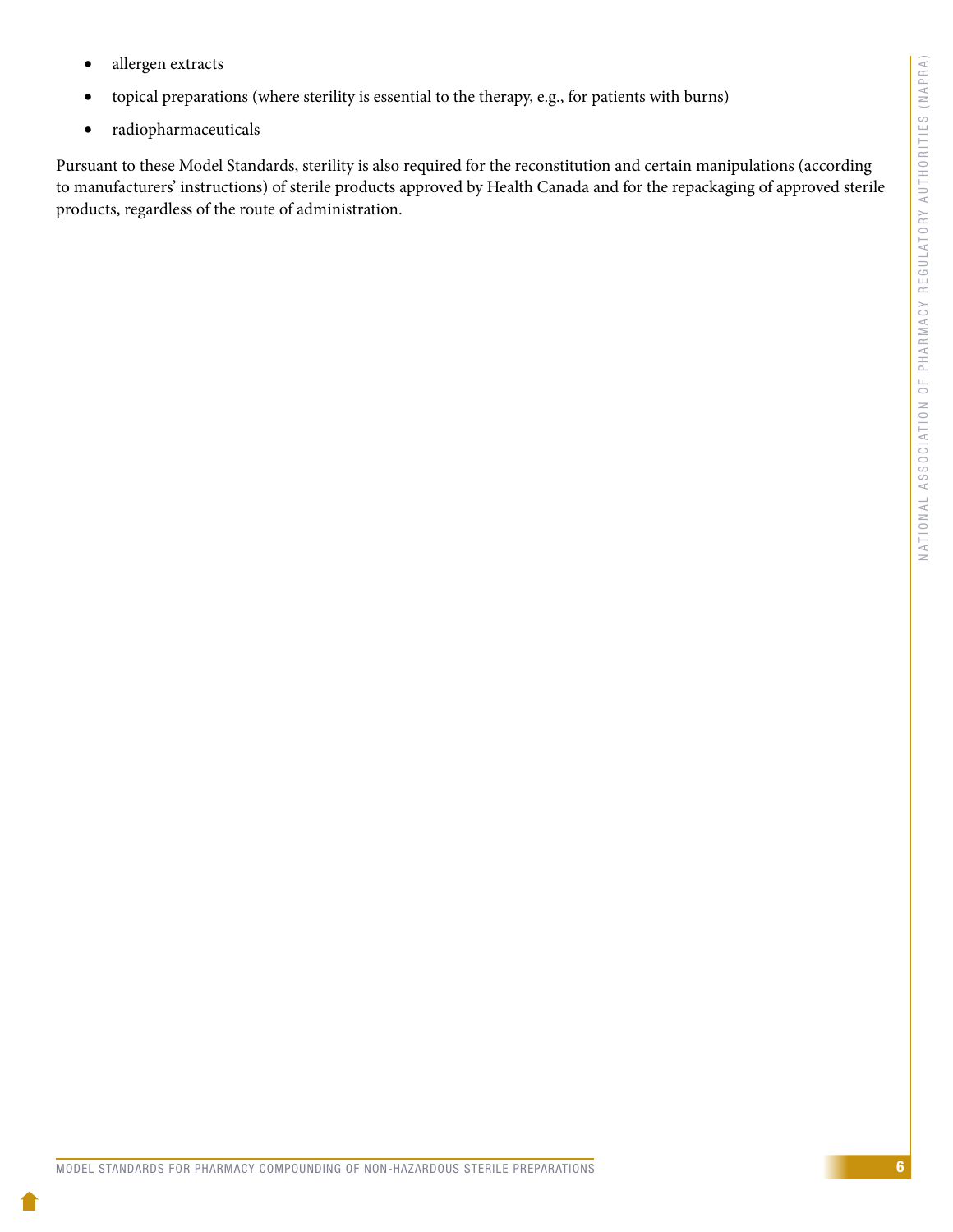# <span id="page-9-0"></span>4. ABBREVIATIONS

| <b>Abbreviation</b> | <b>Definition</b>                                 |
|---------------------|---------------------------------------------------|
| <b>ABHR</b>         | Alcohol-based hand rub                            |
| <b>ACD</b>          | Automated compounding device                      |
| <b>ACPH</b>         | Air changes per hour                              |
| <b>BUD</b>          | Beyond-use date                                   |
| CAI                 | Compounding aseptic isolator                      |
| <b>CETA</b>         | <b>Controlled Environment Testing Association</b> |
| <b>CFU</b>          | Colony-forming unit                               |
| <b>GFS</b>          | Gloved fingertip sampling                         |
| <b>HEPA</b>         | High-efficiency particulate air                   |
| <b>HVAC</b>         | Heating, ventilation and air conditioning         |
| <b>ISO</b>          | International Organization for Standardization    |
| <b>LAFW</b>         | Laminar airflow workbench                         |
| NF.                 | National Formulary (United States)                |
| <b>PEC</b>          | Primary engineering control                       |
| <b>PPE</b>          | Personal protective equipment                     |
| <b>USP</b>          | United States Pharmacopeia                        |

The following abbreviations are used in this document.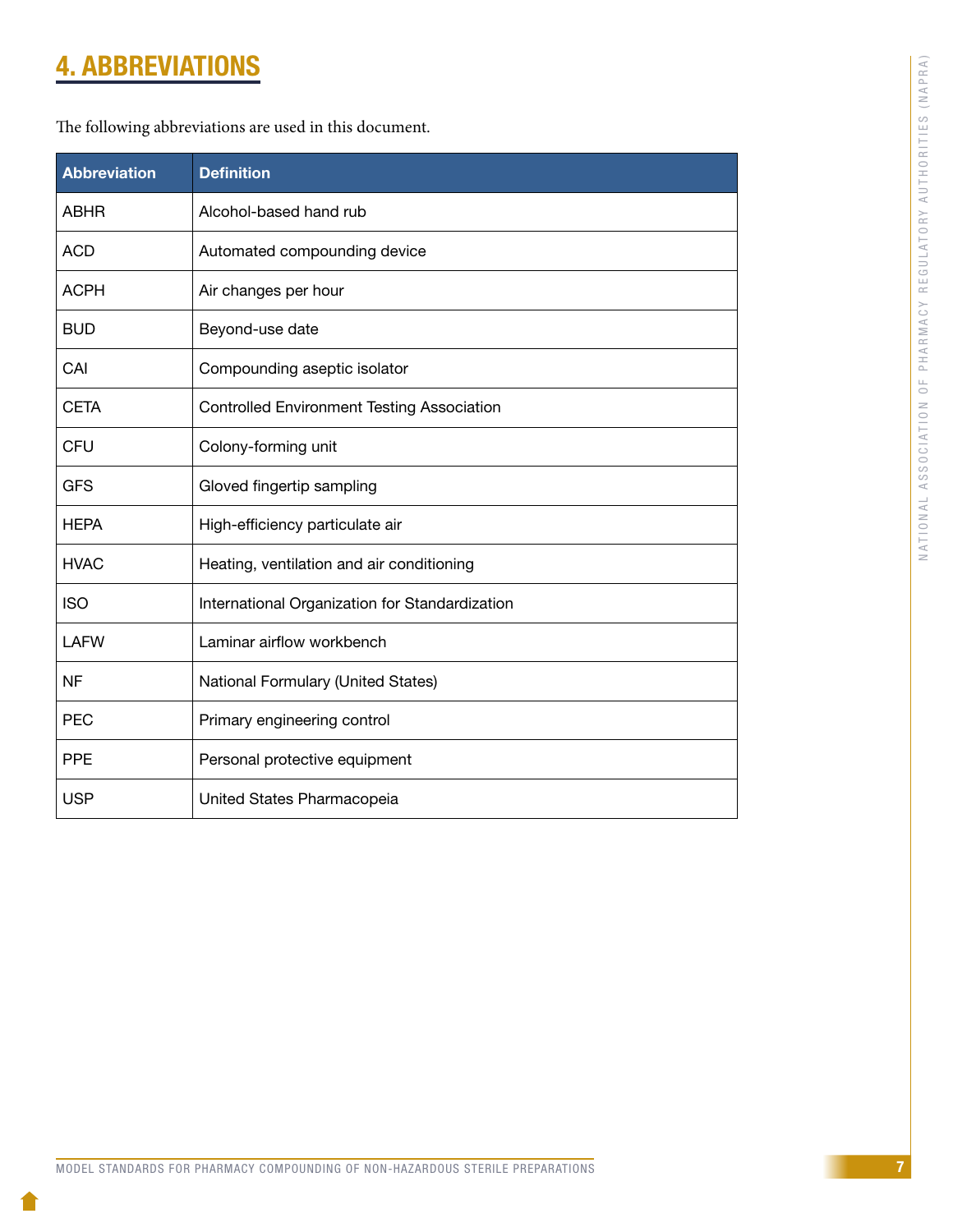# <span id="page-10-0"></span>**CORE REQUIREMENTS FOR A STERILE COMPOUNDING SERV**

# 5.1 Personnel

# 5.1.1 Roles and responsibilities

# 5.1.1.1 Pharmacy manager<sup>8</sup> or pharmacy department head<sup>9</sup>

The pharmacy manager or pharmacy department head is responsible for developing, organizing and supervising all activities related to pharmacy compounding of sterile preparations. This person may share or assign these responsibilities to a pharmacist or pharmacy technician, who will be designated as the sterile compounding supervisor. If the designated pharmacist or pharmacy technician chooses not to perform these activities, the pharmacy manager or pharmacy department head must assume the responsibilities of the sterile compounding supervisor and must therefore be qualified to perform compounding of non-hazardous sterile preparations in the pharmacy.

If these responsibilities are assigned to a pharmacist or pharmacy technician, the pharmacy manager or pharmacy department head must ensure that the sterile compounding supervisor fulfills them adequately.

# 5.1.1.2 Sterile compounding supervisor

# **Definition**

A pharmacist or pharmacy technician designated to supervise activities related to the compounding of non-hazardous sterile preparations. This person works with the pharmacy manager or pharmacy department head and with the compounding personnel.

The sterile compounding supervisor develops, organizes and oversees all activities related to sterilepreparation compounding. These responsibilities are assigned by the pharmacy manager or pharmacy department head.

In accordance with the appropriate supervision protocol and appropriate quality control measures, the sterile compounding supervisor may assign technical tasks related to sterile-preparation compounding to a pharmacy assistant with the appropriate training, using a formal delegation process that complies with the requirements of the provincial/territorial authority.

# **Responsibilities**

The sterile compounding supervisor ensures that the following requirements are met:

- A personnel training and assessment program is implemented.
- Personnel know and fully comply with policies and procedures.
- • Appropriate measures are taken to ensure the safety of personnel during each preparation.
- Policies and procedures covering all activities are developed, regularly reviewed, updated (at least every 3 years or more frequently when standards have changed) and always followed (*see* Appendix 1).

#### MODEL STANDARDS FOR PHARMACY COMPOUNDING OF NON-HAZARDOUS STERILE PREPARATIONS

<sup>8</sup> In the context of this document, a pharmacy manager in the province of Québec is the pharmacist who owns the pharmacy; in other Canadian jurisdictions, a pharmacy manager is the pharmacist designated as the manager by the pharmacy owner and/or recognized as the manager by the provincial/territorial authority.

<sup>9</sup> In the context of this document, the pharmacy department head must be a pharmacist licensed to practise pharmacy by the relevant provincial/territorial pharmacy regulatory authority.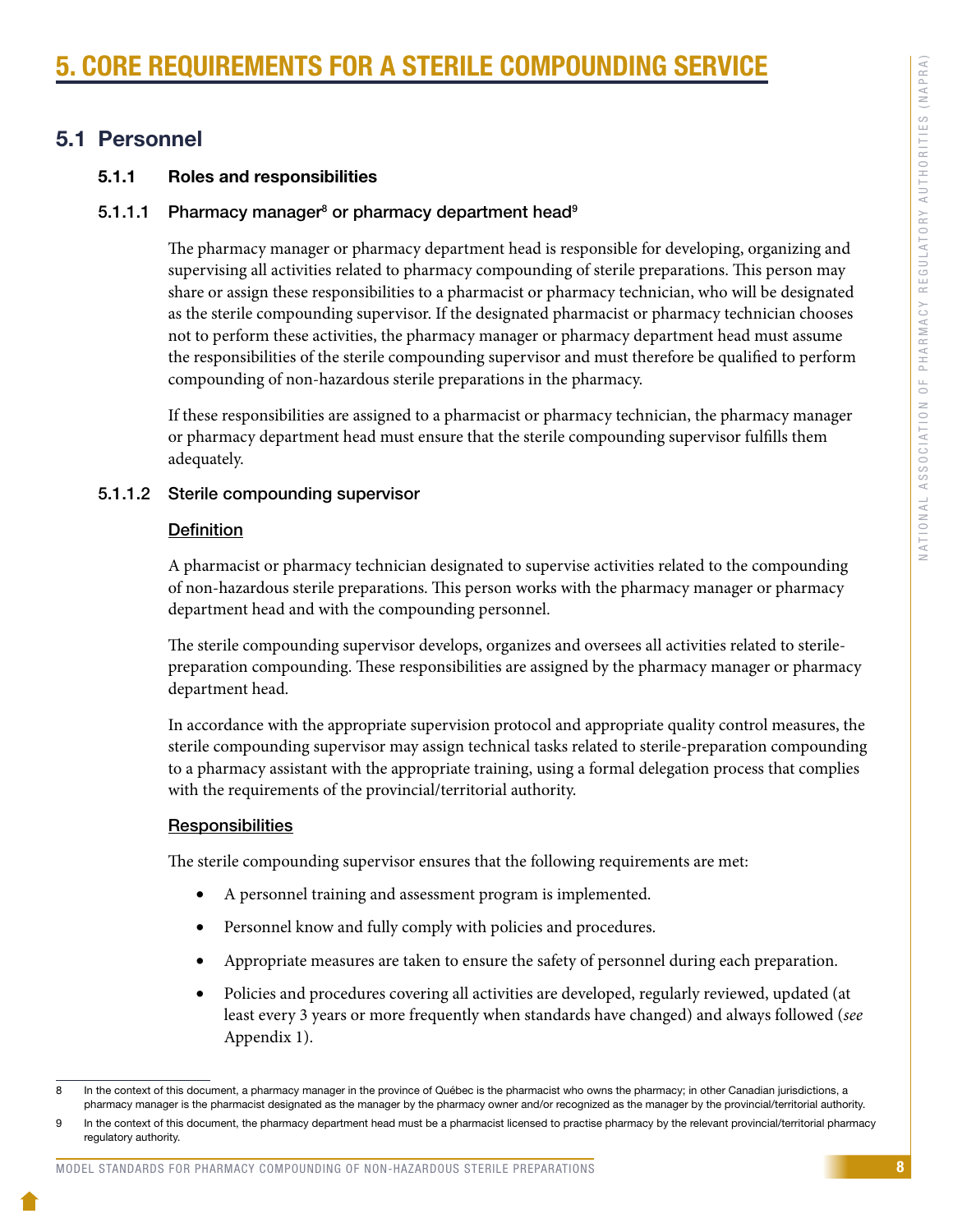- The facilities and equipment used to compound sterile preparations meet requirements and are maintained, calibrated or certified according to manufacturers' specifications or standards, whichever are more stringent.
- The existing compounding process yields high-quality sterile preparations that are safe for patients.
- The available, recognized scientific literature is used to determine stability and to establish the beyond-use date (BUD) for each sterile preparation.
- • A quality assurance program, designed to ensure that preparation activities are performed in accordance with standards of practice, scientific standards, existing data and relevant information, is implemented and followed.
- • Current editions of mandatory and supplementary references are available and updated regularly. Appendix 2 lists required publications and suggestions for supplementary references.
- All records required by the Model Standards are completed, maintained and readily available for audit and inspection purposes.

# 5.1.1.3 Compounding personnel

# **Definition**

- a) A pharmacist or pharmacy technician who prepares or supervises the compounding of sterile preparations
	- for patients of the facility or pharmacy where the pharmacist or pharmacy technician is employed;

## **OR**

• where permitted by provincial/territorial legislation, for patients of another facility or pharmacy upon request.

When more than one pharmacist or pharmacy technician is involved in dispensing a compounded sterile preparation, whether working in the same or different facilities/pharmacies, responsibilities toward the patient are shared between them. In such instances, all parties must comply with provincial/ territorial requirements and standards regarding inter- and intra-professional collaboration.

b) A pharmacy assistant with appropriate training<sup>10</sup>, who prepares sterile preparations or performs other technical tasks related to sterile compounding only when assigned to do so by the sterile compounding supervisor and only after completion of a formal delegation of duties from a pharmacist to the pharmacy assistant, in compliance with the requirements of the provincial/ territorial authority.

# **Responsibilities**

The compounding pharmacist or pharmacy technician must

- perform or supervise compounding activities;
- ensure compliance with policies and procedures related to the compounding of non-hazardous sterile preparations;
- enforce or ensure compliance with required rules relating to asepsis, hygiene, cleanliness and safety;

<sup>10</sup> Please consult the relevant provincial/territorial pharmacy regulatory authority for training requirements defined in each jurisdiction.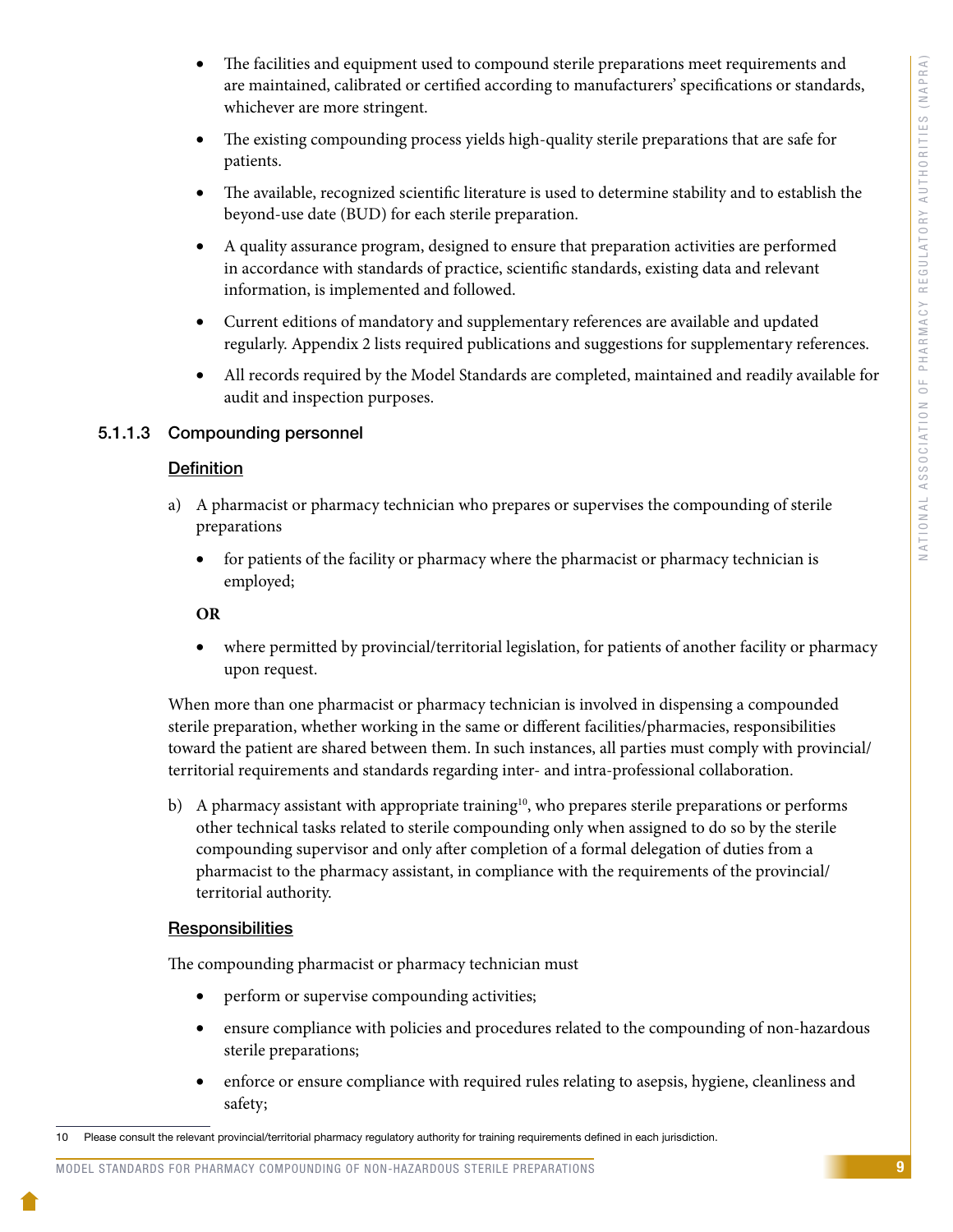- ensure that all records related to ongoing activities are completed and initialled;
- ensure that all data required for monitoring and reproducing the preparation are recorded;
- ensure that the equipment, instruments and space used are properly cleaned and maintained;
- ensure application of and compliance with existing compounding procedures;
- ensure that there is a compounding procedure/worksheet for each preparation produced;
- ensure the accuracy of calculations and measurements;
- ensure that appropriate equipment and instruments are used for each preparation to be produced;
- follow the compounding process defined in the compounding protocol;
- perform verification during the various stages of compounding and verify the final preparation;
- ensure that all required verification and quality control measures are performed to ensure the quality and sterility of each preparation;
- ensure that preparations are packaged and labelled in accordance with provincial/territorial requirements and that a BUD is included on the label (*see* section 6.1);
- when a sterile preparation is prepared on behalf of another facility/pharmacy (where permitted by provincial/territorial legislation), provide, orally and in writing, any information required for storing and transporting such medications (storage method, precautions, suggested BUD, etc.) to the pharmacist or pharmacy technician at the facility/pharmacy where the preparation will be dispensed;
- ensure that the final preparation is properly stored until delivery to the patient or to the pharmacist who ordered it (where compounding is undertaken by another pharmacy, as permitted by provincial/territorial legislation);
- when a preparation must be recalled, notify the pharmacist or pharmacy technician at any pharmacy/facility where the product was dispensed;
- before dispensing or releasing a preparation to the patient, ensure that all standards of practice associated with dispensing the preparation have been met, including an assessment of therapeutic appropriateness, patient consultation and education, documentation and other patient care activities;
- when a sterile preparation has been prepared on behalf of another facility/pharmacy (where permitted by provincial/territorial legislation), ensure that effective communication and collaboration occur between the pharmacists and pharmacy technicians at both facilities to clarify who is responsible for which aspects of patient care and to ensure continuity of care<sup>11</sup>.

The responsibilities of a pharmacy assistant assigned to prepare sterile preparations or perform other technical tasks related to sterile compounding are determined at the discretion of the sterile compounding supervisor. The sterile compounding supervisor should assign only those tasks permitted by provincial/territorial legislation and for which the pharmacy assistant has the appropriate training<sup>12</sup>. The sterile compounding supervisor must ensure that the pharmacy assistant is supervised by a pharmacist or pharmacy technician according to established supervision protocols and appropriate quality measures.

#### MODEL STANDARDS FOR PHARMACY COMPOUNDING OF NON-HAZARDOUS STERILE PREPARATIONS

<sup>11</sup> National Association of Pharmacy Regulatory Authorities (NAPRA). *Model standards of practice for Canadian pharmacists.* Ottawa, ON: NAPRA; 2009. Available from: http://napra.ca/Content\_Files/Files/Model\_Standards\_of\_Prac\_for\_Cdn\_Pharm\_March09\_Final\_b.pdf

<sup>12</sup> Please consult the relevant provincial/territorial pharmacy regulatory authority for training requirements defined in each jurisdiction.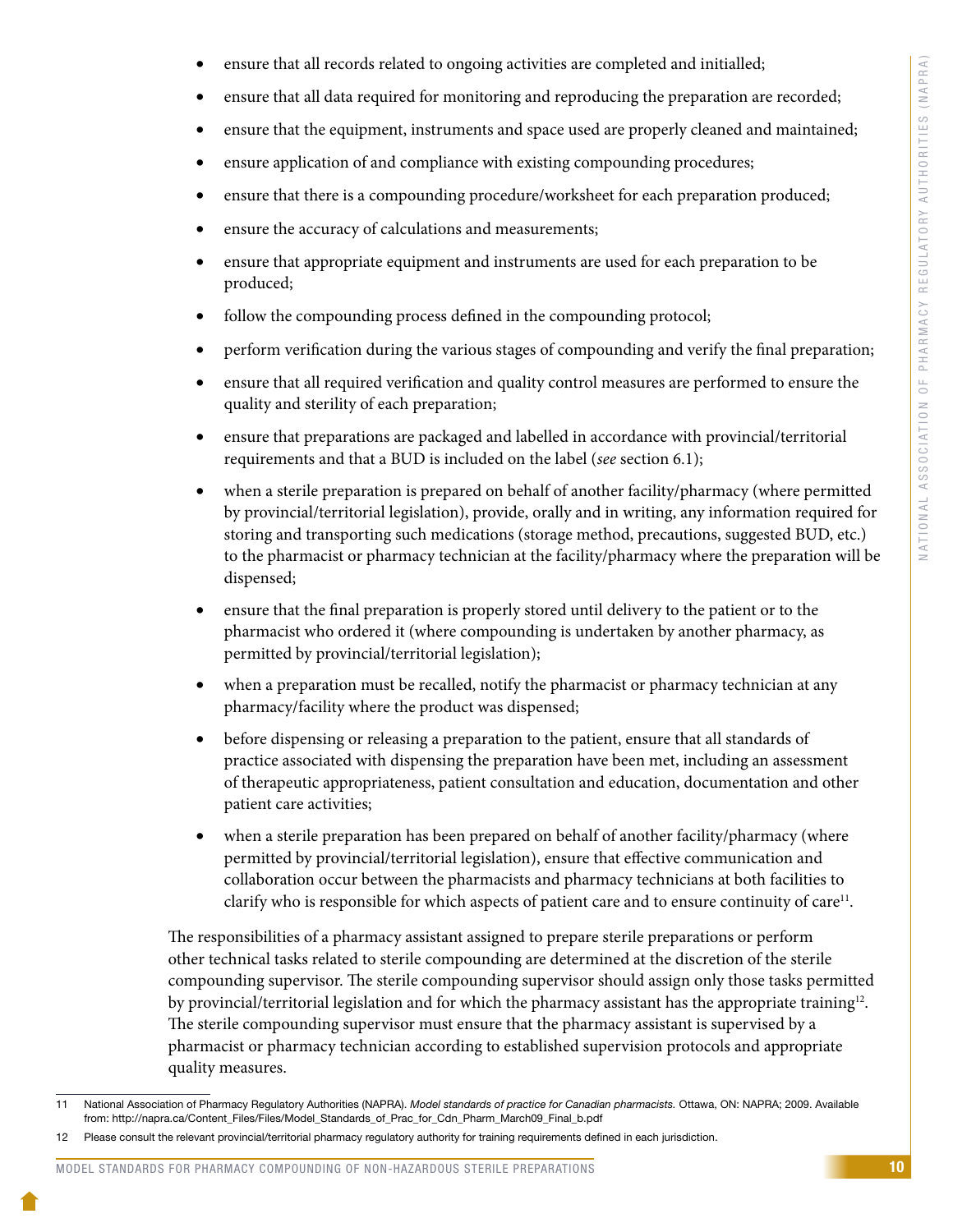# 5.1.2 Training and assessment

Compounding personnel and cleaning and disinfecting personnel have a major impact on the risks associated with contamination of preparations. Stringent work methods $13, 14$  are therefore required.

Integration and maintenance of required competencies is achievable only with adequate training and assessment.

# 5.1.2.1 Conditions

Pharmacists and pharmacy technicians involved in the organization, training, compounding, supervision or quality control of sterile-product preparations must have the appropriate mix of education and experience. In the case of the sterile compounding supervisor, the person must also possess previous work experience supervising activities of a similar nature.

All new personnel involved in compounding sterile preparations must successfully complete a workplace training and competency assessment program pertinent to the type of preparations to be produced.

Compliance with operating procedures and use of appropriate techniques for compounding sterile preparations must be evaluated as part of the competency assessment program for personnel involved in compounding sterile preparations.

The assessment results and any corrective measures imposed must be recorded, and these records must be retained as per provincial/territorial requirements.

The sterile compounding supervisor must ensure that all compounding personnel have the knowledge and skills required to perform quality work.

### 5.1.2.2 Initial training and assessment program

#### Compounding personnel

The initial training and assessment program for compounding personnel must have the following components:

- reading and understanding the policies and procedures related to compounded sterile preparations (*see* Appendix 1);
- theoretical training, with assessment covering various topics, including those listed in Appendix 3;
- individualized practical training and assessment in the workplace clean room (*see* section 7 and Appendix 3);
- assessment of aseptic techniques, based on gloved fingertip sampling (GFS) and a media fill test, for the various types of sterile preparations to be compounded.

Personnel must pass GFS and a media fill test before working in the compounding area for nonhazardous sterile products.

Any compounding employee who has successfully completed the initial workplace training and assessment program may begin work in the compounding of sterile preparations. Employees with limited experience may require additional training and supervision.

<sup>13</sup> Thomas M, Sanborn M, Couldry R. I.V. admixture contamination rates: traditional practice site versus a class 1000 cleanroom. *Am J Health Syst Pharm*. 2005;62(22):2386-92.

<sup>14</sup> Trissel LA, Gentempo JA, Saenz LM, Woodard MY, Angeles CH. Effect of two work practice changes on the microbial contamination rates of pharmacycompounded sterile preparations. *Am J Health Syst Pharm*. 2007;64(8):837-41.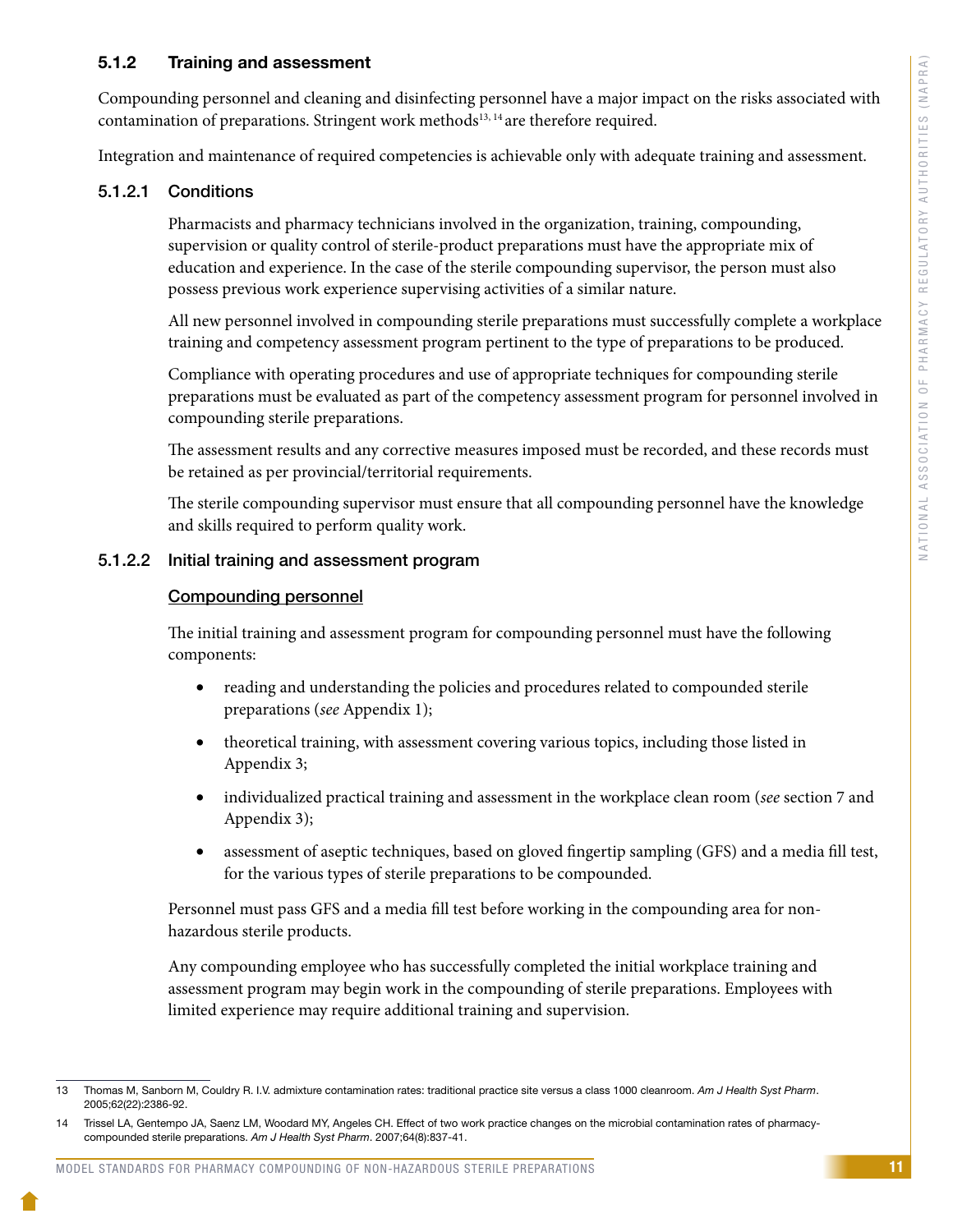# Cleaning and disinfecting personnel

The initial training and assessment program for cleaning and disinfecting personnel must have the following components:

- theoretical training and assessment covering the issues and particularities of cleaning and disinfecting the premises and equipment (*see* Appendix 3 for a list of the elements to cover as part of the theoretical assessment of cleaning and disinfecting personnel);
- practical training and assessment in the areas reserved for compounding sterile preparations.

Any cleaning and disinfecting employee who has successfully completed theoretical and practical training in the workplace may perform cleaning duties in the sterile-preparation compounding facilities, in accordance with established procedures.

The sterile compounding supervisor must ensure appropriate training of all new cleaning and disinfecting personnel.

In health care facilities, the sterile compounding supervisor must work closely with the head of environmental services and the head of infection prevention and control to develop joint work and training procedures, which must be understood and followed by all cleaning and disinfecting personnel.

# **Other persons**

Any other person (whether an employee or not) who enters the sterile compounding area or who is involved in sterile compounding processes must be adequately trained and must follow and comply with specific policies and procedures. This requirement covers contractors, volunteers and employees, whether they are students, interns, equipment maintenance personnel or any other type of personnel.

# 5.1.2.3 Competency assessment program

# Sterile compounding supervisor

### **Qualifications**

- The sterile compounding supervisor must have successfully completed training (i.e., courses) in the compounding of sterile preparations, maintained up-to-date knowledge and demonstrated the required competencies.
- The sterile compounding supervisor must also have the competency required to manage a safe, high-quality sterile-preparation compounding area.

### **Frequency of assessment**

- The sterile compounding supervisor must be evaluated for knowledge and abilities, at the same frequency as compounding personnel, by a third party (an evaluator with expertise in sterilepreparation compounding, at arm's length from the facility/pharmacy and free of any real or perceived conflict with the individual being evaluated).
- The third-party evaluator (either a pharmacist or pharmacy technician) must meet the criteria set out in section 5.1.2.4 for third-party evaluators.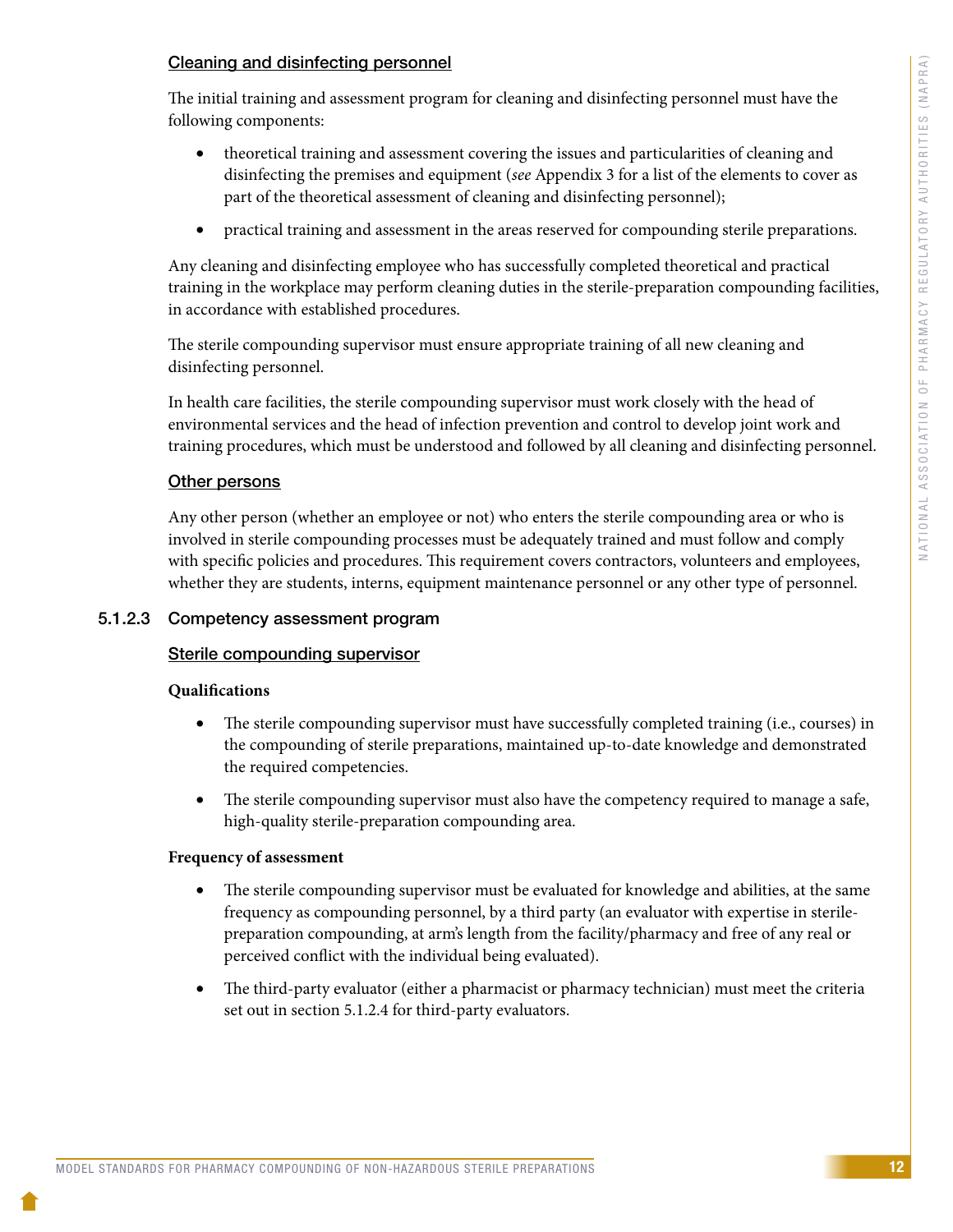# Compounding personnel

### **Content of assessment**

A competency assessment program for all compounding personnel (pharmacists, pharmacy technicians and pharmacy assistants) must be implemented in the workplace. This program must include the following:

- a theoretical test measuring required knowledge of policies and procedures and the aseptic compounding process (*see* Appendix 3);
- a practical test in the workplace clean room (including GFS and a media fill test) to evaluate compliance with operating procedures and knowledge of aseptic compounding processes.

### **Frequency of assessment**

All personnel (pharmacists, pharmacy technicians and pharmacy assistants) assigned to the compounding of sterile preparations must undergo assessment at the following frequencies:

- at least once a year in the workplace for preparations with low or medium risk level;
- at least twice a year in the workplace for preparations with high risk level.

An explanation of low-, medium- and high-risk preparations can be found in section 6.1.3.

The results of these assessments should be noted in each employee's file and must be retained for the period specified by the relevant provincial/territorial regulatory authority.

### Cleaning and disinfecting personnel

#### **Content of assessment**

A competency assessment program for cleaning and disinfecting personnel must be implemented in the workplace (*see* Appendix 3 for a list of elements to be covered during training).

### **Frequency of assessment**

All cleaning and disinfecting personnel must be evaluated at least once a year in the workplace.

The results of these assessments should be noted in each employee's file and must be retained for the period specified by the relevant provincial/territorial regulatory authority.

### Failures (all personnel)

Compounding personnel who fail the written or practical assessment must immediately stop sterile compounding and redo their training. Cleaning and disinfecting personnel who fail the practical assessment must immediately stop cleaning and disinfecting and redo their training. An individual may resume assigned duties after passing the elements previously failed.

In case of repeated failures, a decision must be made regarding permanent termination of sterilepreparation compounding or cleaning and disinfecting activities.

# Pharmacist who never compounds sterile preparations but whose role includes supervising pharmacy technicians and pharmacy assistants

A pharmacist whose activities are limited to supervising a pharmacy technician or pharmacy assistant during sterile-preparation compounding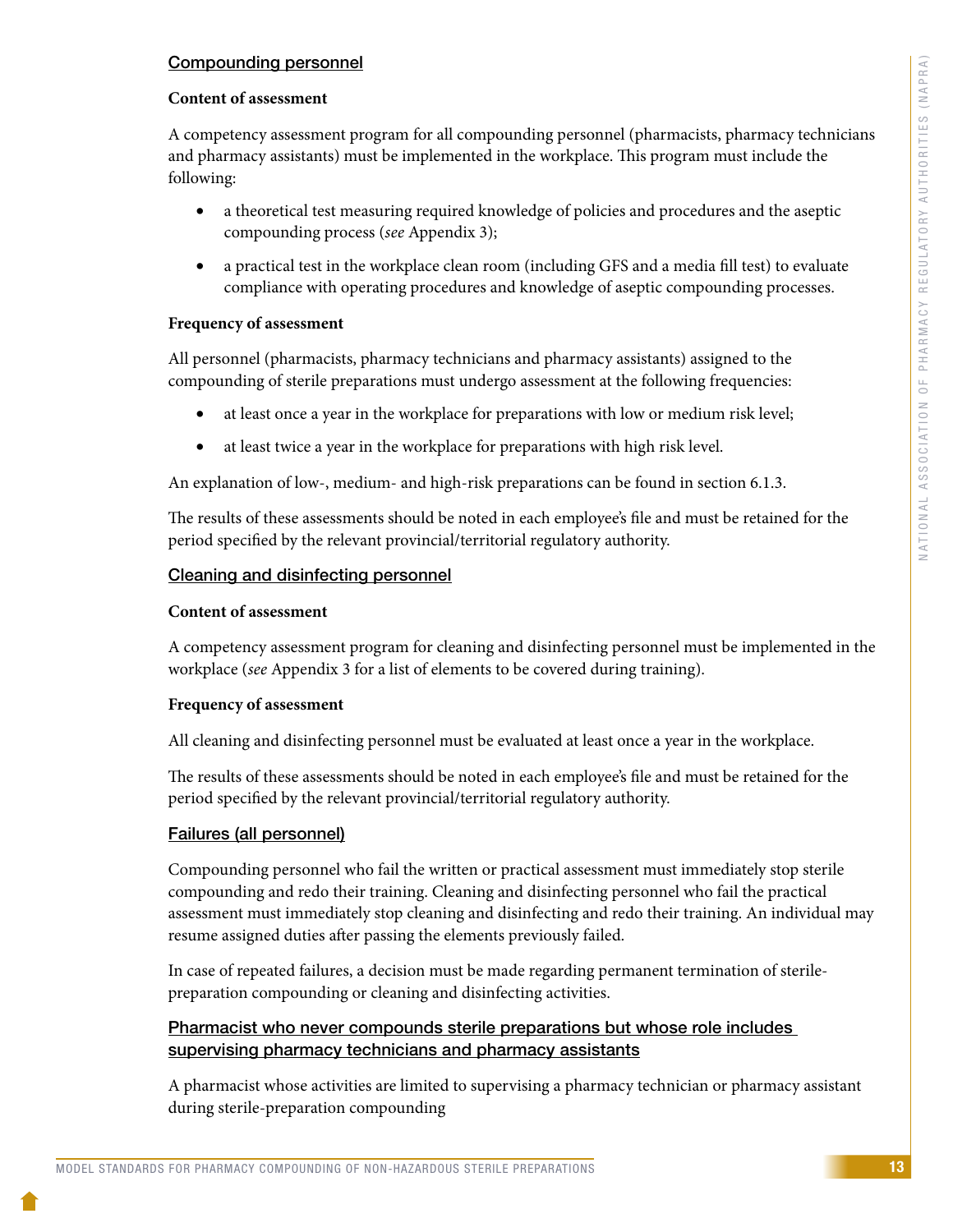- may be exempted from the practical section of the assessment of competency in aseptic compounding, the media fill test and GFS;
- must possess a good understanding of the policies and procedures related to sterile compounding and demonstrated ability to determine whether the pharmacy technicians and pharmacy assistants are complying with aseptic processes, in order to quickly detect any risk of error and possible contamination;
- must pass the practical section of the training program regarding assessment of the aseptic compounding process, the media fill test and GFS, if there is a possibility that this pharmacist will compound sterile preparations on an occasional basis.

# Pharmacist on duty in a health care facility

Any pharmacist on duty in a health care facility where a pharmacist will be expected to compound sterile preparations must receive the same training as a compounding pharmacist and must undergo annual assessment of competency in sterile-preparation compounding.

# 5.1.2.4 Management of the competency assessment program

# Sterile compounding supervisor and delegation of employee training

The sterile compounding supervisor is responsible for the training of and competency assessment program for all employees involved in compounding sterile preparations. The supervisor may

• assign the training portion of the program to a pharmacist or pharmacy technician on the supervisor's team, while continuing to perform the assessment portion;

# **OR**

• assign both training and assessment of personnel to a third-party evaluator.

# Third-party evaluator

If the sterile compounding supervisor assigns the training and assessment of compounding personnel and cleaning and disinfecting personnel to a third party,

- the third party must be a pharmacist or pharmacy technician with expertise in compounding sterile preparations;
- the third party must be at arm's length from the pharmacy or facility (independence);
- the third party must be free of any real or perceived conflict of interest with the individual being evaluated;
- the sterile compounding supervisor must ensure that the third-party evaluator is qualified to fulfill the mandate;
- the third-party evaluator must have training that covers the compounding of sterile preparations and certification that his or her competencies in this area are being maintained and developed;
- the third-party evaluator's annual competency assessment must include the same elements as those of a competency assessment program for compounding personnel, as described in section 5.1.2.3 above.

The third-party evaluator may perform training and competency assessment at the workplace or at an alternate location. Regardless of the location where the training and assessment are performed, the third-party evaluator must evaluate specific policies and procedures in effect in the workplace.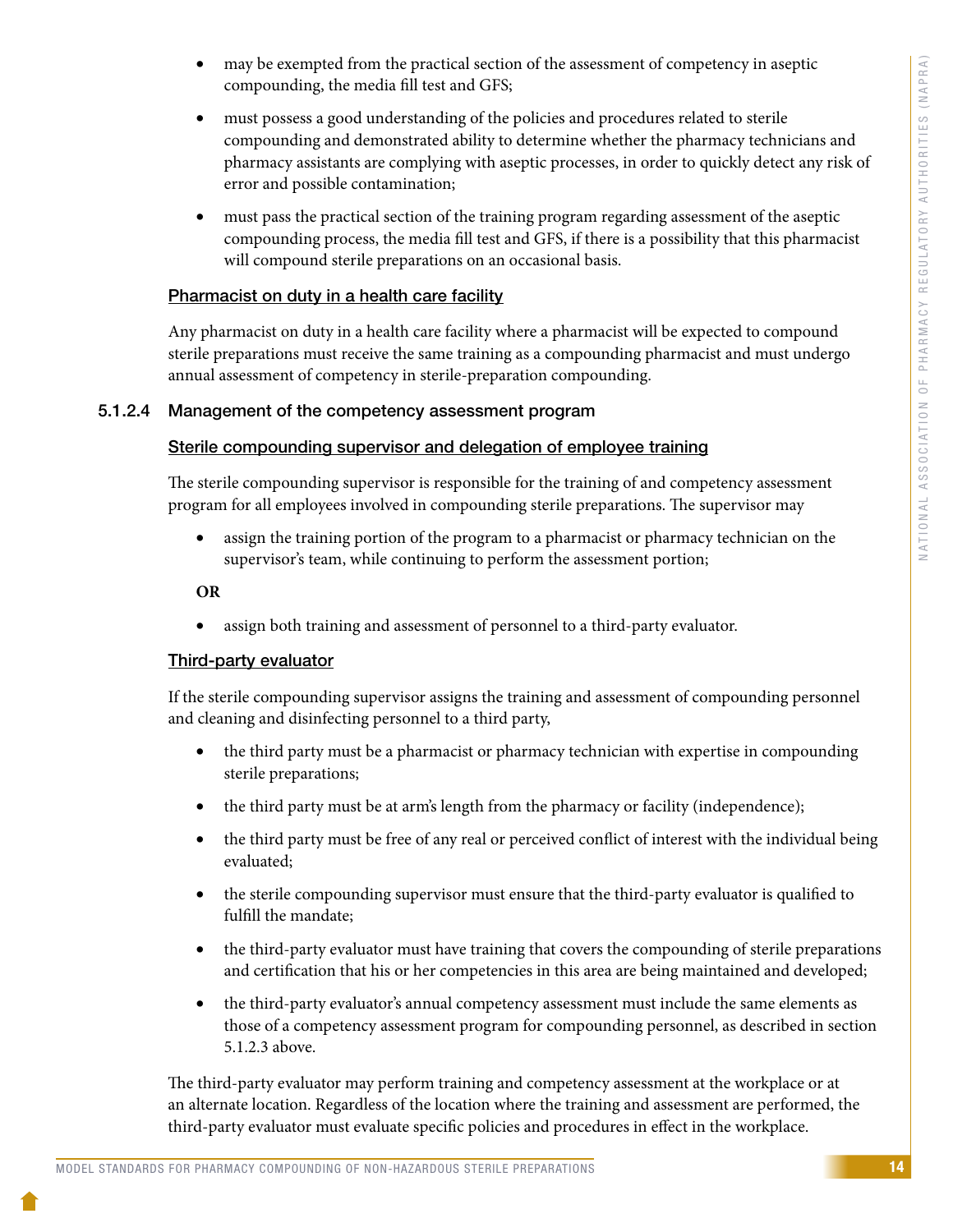# <span id="page-17-0"></span>5.2 Policies and procedures<sup>15, 16</sup>

The quality, efficacy and absence of contamination of the final preparation depend upon, among other things, full compliance with compounding procedures.

- The sterile compounding supervisor must establish the content of policies and procedures, providing detailed descriptions of all activities in the pharmacy's compounding of nonhazardous sterile preparations (*see* Appendix 1). The supervisor must also ensure application of and compliance with these policies and procedures.
- Procedures must be clear, must follow a standard format and must include an index for easy access to information when it is needed. Appendix 4 may be used as a model for developing these procedures.
- The sterile compounding supervisor must ensure that all established policies and procedures are promptly updated whenever there is a change in practice or in standards. In addition, policies and procedures must be reviewed at least every 3 years.
- The drafting and revision dates, the date of each change and the names of authors and reviewers must be included in each policy or procedure.
- Where compounding is undertaken by another pharmacy, as permitted by provincial/territorial legislation, the pharmacist or pharmacy technician at the dispensing facility should include in its general procedures manual information about policies and procedures for acquiring compounded sterile preparations for patients (originating pharmacy, entry in the file, delivery, etc.).

# 5.3 Facilities and equipment

In addition to the conduct and competency of personnel, facility design (spaces, ventilation, materials, etc.) helps in achieving the objectives of these Model Standards.

Sterile-preparation compounding facilities must be designed and built in accordance with these Model Standards, with provincial/territorial and local regulations and, for health system facilities, with other applicable standards regulating the construction of buildings.

# 5.3.1 ISO Standard 14644-1

ISO Standard 14644-1 includes a classification of air cleanliness requirements for facilities and clean rooms (*see* Table 1), specifying the allowable concentration of airborne particles for each class. To achieve and maintain a particular ISO class for a clean room, all particle-generating sources must be controlled.

<sup>15</sup> United States Pharmacopeial Convention (USP). General chapter <797>: pharmaceutical compounding — sterile preparations. USP 36. Rockville, MD: USP; 2013. pp. 44, 47, 54, 55.

<sup>16</sup> Pharmacy Compounding Accreditation Board (PCAB). Standard 1.40: Standard operating procedures compliance indicators. In: *PCAB accreditation manual.* Washington, DC: PCAB; 2011. p. 7.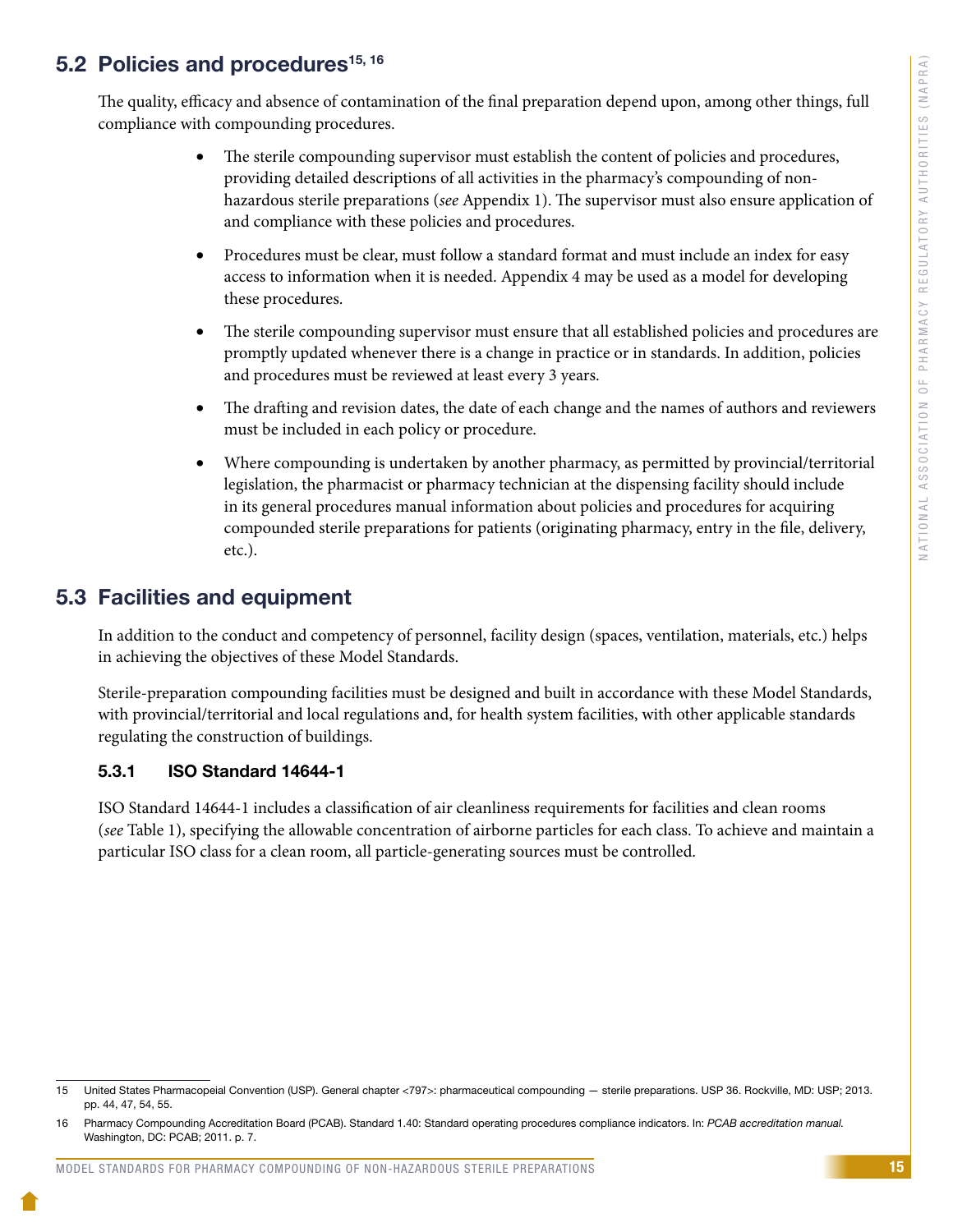| Classes of air cleanliness for airborne particulates in clean rooms and clean areas, according to |  |
|---------------------------------------------------------------------------------------------------|--|
| <b>ISO 14644-1</b>                                                                                |  |

| <b>ISO Class</b>                                                                                          | Maximum concentration of non-viable particles $\geq 0.5$ µm diameter, measured under<br>dynamic operating conditions (particles per $m^3$ of air) |
|-----------------------------------------------------------------------------------------------------------|---------------------------------------------------------------------------------------------------------------------------------------------------|
| 3                                                                                                         | 35.2                                                                                                                                              |
|                                                                                                           | 352                                                                                                                                               |
| 5                                                                                                         | 3520                                                                                                                                              |
| 6                                                                                                         | 35 200                                                                                                                                            |
|                                                                                                           | 352 000                                                                                                                                           |
| 8                                                                                                         | 3 520 000                                                                                                                                         |
| ISO = International Organization for Standardization; $\mu$ m = micrometre; m <sup>3</sup> = cubic metre. |                                                                                                                                                   |

# 5.3.2 Facilities reserved for the compounding of non-hazardous sterile preparations

The requirements for facilities vary, depending on whether the sterile preparations to be compounded are nonhazardous or hazardous, although several of these requirements are similar for the two types of products. This section describes only the requirements for facilities involved in the compounding of non-hazardous sterile preparations. Users should consult the companion document, "Model Standards for Pharmacy Compounding of Hazardous Sterile Preparations," for requirements pertaining to the compounding of hazardous preparations.

# 5.3.2.1 Dimensions

Areas reserved for the compounding of non-hazardous sterile preparations must be large enough to

- facilitate compounding;
- allow cleaning and disinfecting without constraint;
- ensure good flow of people, equipment and materials.

# 5.3.2.2 Lighting

The lighting must be sufficient and fixtures located so as to

- facilitate the sterile compounding process;
- allow verification at all stages of compounding.

# 5.3.2.3 Heating, ventilation and air conditioning system for controlled rooms (clean room and anteroom)

The air in controlled rooms must be "clean," and levels of airborne particulates must be controlled. Thus, the facility's heating, ventilation and air conditioning (HVAC) system must be designed to minimize the risk of airborne contamination in controlled rooms. It must also be designed to achieve and maintain the appropriate ISO class for clean rooms<sup>17</sup> and anterooms (*see* section 5.3.2.5, Table 2 and Table 3).

The air supplied to areas used for compounding non-hazardous sterile preparations must pass through a high-efficiency particulate air (HEPA) filter to ensure a very high level of cleanliness. The intake air must come from the ceiling via diffusers, each fitted with a terminal HEPA filter<sup>18</sup>.

<sup>17</sup> United States Pharmacopeial Convention (USP). General chapter <797>: pharmaceutical compounding — sterile preparations. USP 36. Rockville, MD: USP; 2013. pp. 372-4.

<sup>18</sup> Health Canada, Health Products and Food Branch Inspectorate. *Good manufacturing practices (GMP) guidelines – 2009 edition, Version 2*. GUI-0001. Ottawa, ON: Health Canada; 2009, revised 2011 Mar 4. p. 85. Available from: http://www.hc-sc.gc.ca/dhp-mps/compli-conform/gmp-bpf/docs/gui-0001-eng.php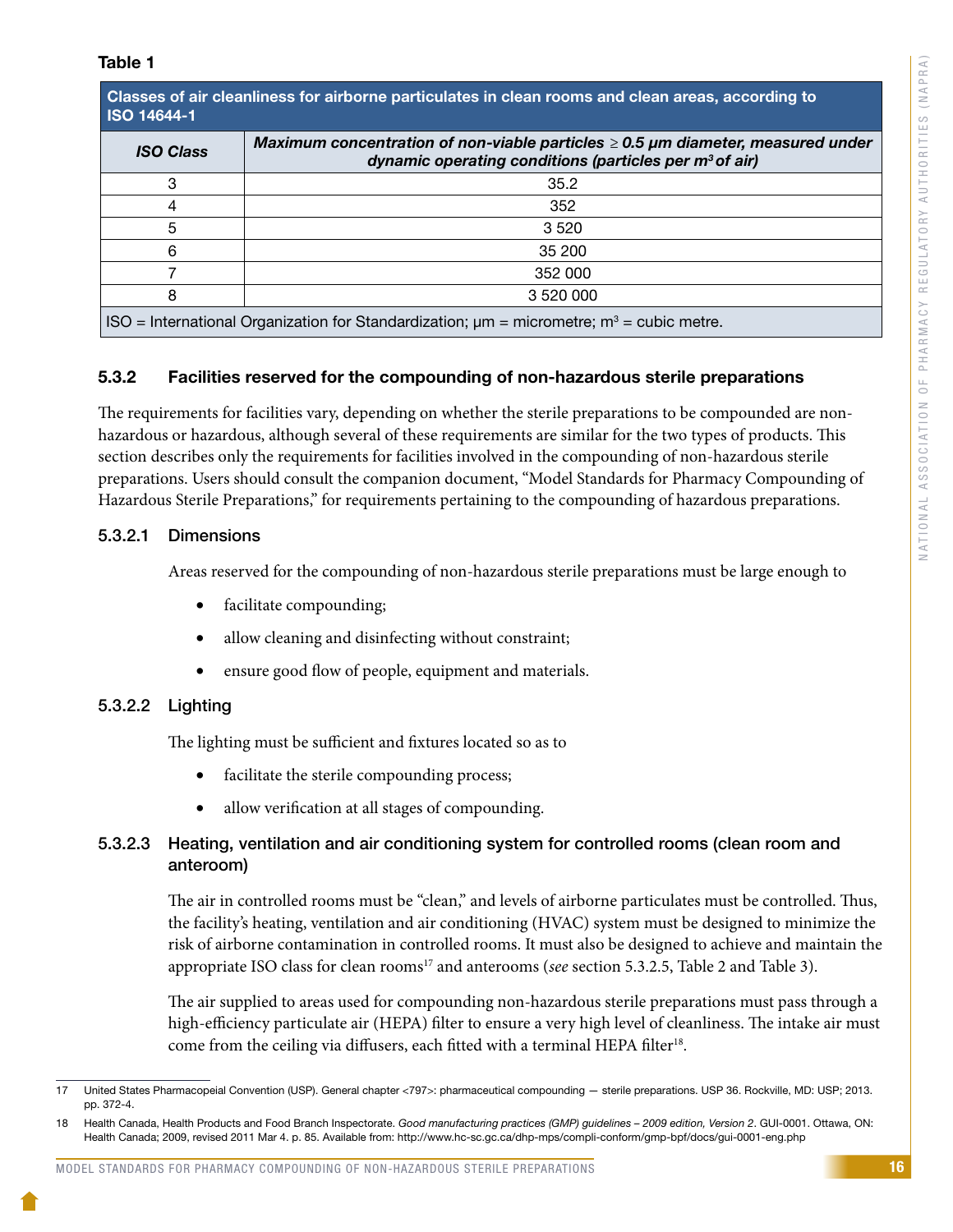All sources that generate particles must be controlled to achieve and maintain the ISO class for clean rooms and anterooms used to compound non-hazardous sterile preparations<sup>19</sup>.

The air quality in controlled rooms must comply with ISO 14644-1, according to the specifications listed in Table 1, under dynamic operating conditions, as follows: the number of particles  $\geq 0.5$  µm diameter per cubic metre of air must be verified while compounding personnel perform or simulate a typical sterile-product preparation (e.g., media fill).

The particle count must be performed by trained, qualified personnel at least every 6 months as part of an internal quality control program for facilities and the primary engineering control (PEC). The particle count may also be measured by a qualified certifier (*see* Appendices 5 and 6).

Return air intakes should be installed at the bottom of walls<sup>20</sup>, forcing the particles to flow downward. In older facilities, an airflow analysis must be performed under dynamic operating conditions (using the air speed achieved at the front of the PEC) to ensure that the location of the return air intakes does not hinder the compounding process.

An air conditioning system must be included in the HVAC system to help ensure the comfort of personnel wearing personal protective equipment (PPE).

# 5.3.2.4 Windows and openings

Controlled rooms must not have windows or doors opening directly to the exterior of the building. If any windows are present, they must be sealed. If any doors lead to the outside or to a non-controlled area (other than the doors designated for accessing the room), they must be sealed. An environmental control procedure and a housekeeping procedure, including the cleaning of sealed windows and doors, must be implemented by cleaning and disinfecting personnel.

# 5.3.2.5 Compounding areas

Compounding areas must have at least two separate controlled rooms, enclosed and physically separated by a wall: a clean room, where the PEC (e.g., laminar airflow workbench [LAFW], compounding aseptic isolator [CAI]) is located, and an anteroom, located next to the clean room.

For low- and medium-risk compounding (*see* section 6.1.3 for an explanation of low-, medium- and high-risk compounding), it is acceptable to build a compounding area consisting of an ante-area and a clean area with no wall separating the two areas. In the absence of a wall between the ante-area and the clean area, there must be displacement airflow with a velocity of at least 40 feet per minute (12.2 metres per minute) from the clean area to the ante-area. This principle of displacement airflow shall not be applied for high-risk compounding. The following sections of the Model Standards assume a facility design with a clean room and an anteroom separated by a wall. Where a pharmacy has built a sterile compounding area with a displacement airflow of at least 40 feet per minute (12.2 metres per minute) from the clean area to the ante-area, the terms "clean room" and "anteroom" in these sections should be read as "clean area" and "ante-area."

# Clean room

The clean room is a room in which atmospheric properties (temperature, content of particles and microorganisms, air pressure, airflow, etc.) are controlled. The functional parameters of the clean room are maintained at a specific level (*see* Table 2). The room is designed to minimize the introduction, generation and retention of particles.

<sup>19</sup> United States Pharmacopeial Convention (USP). General chapter <797>: pharmaceutical compounding — sterile preparations. USP 36. Rockville, MD: USP; 2013. pp. 372-4.

<sup>20</sup> United States Pharmacopeial Convention (USP). General chapter <797>: pharmaceutical compounding — sterile preparations. USP 36. Rockville, MD: USP; 2013. p. 373.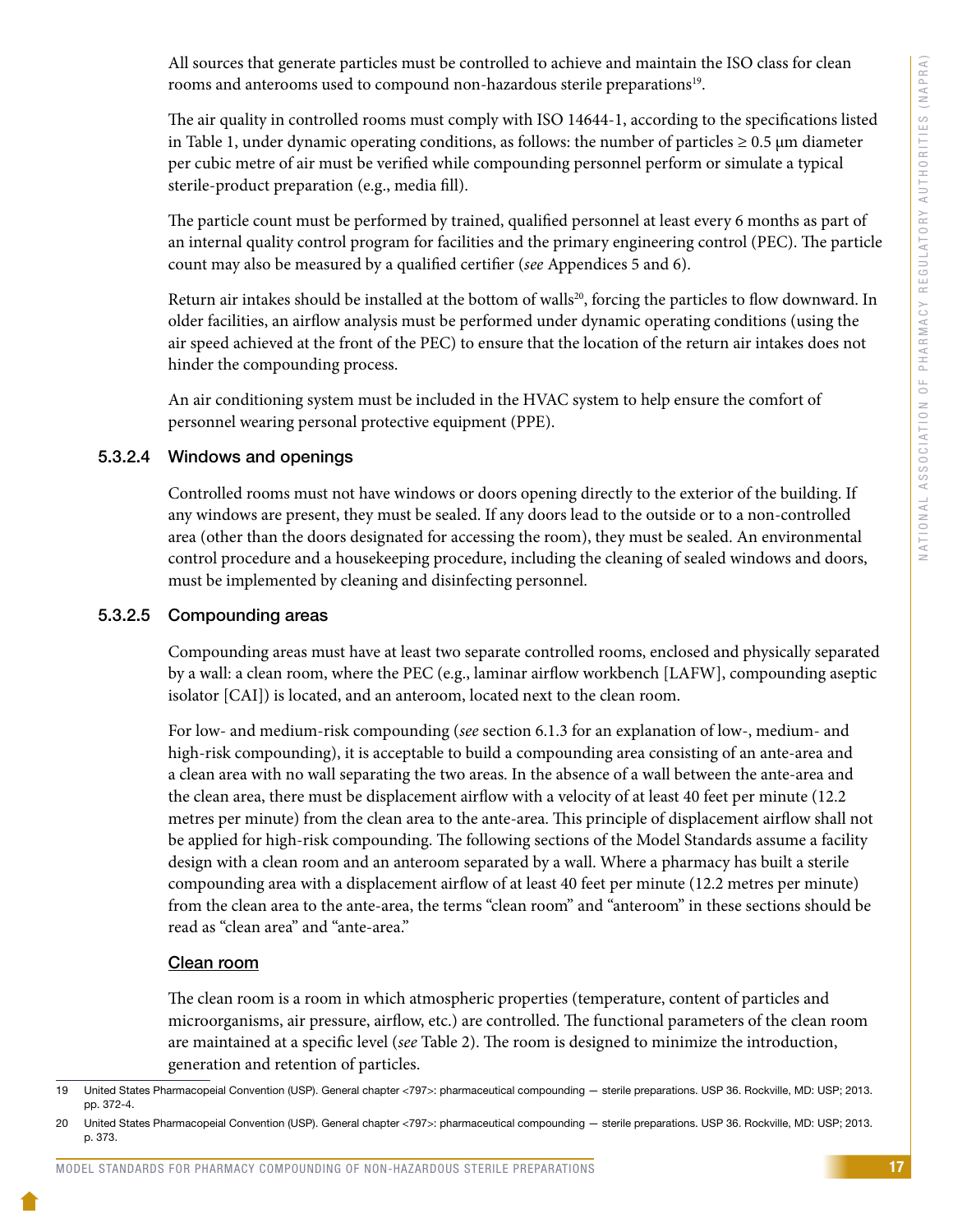The clean room must be physically separated from the rest of the pharmacy and from other noncontrolled areas, to reduce the risk of introducing viable and non-viable contaminants<sup>21</sup>. It must be physically separated from contiguous areas by walls, doors and pass-throughs.

**Use**

The clean room is used only for the compounding of non-hazardous sterile preparations.

#### **Contents**

The PEC or PECs are installed in the clean room. For non-hazardous compounding, the PECs may be LAFWs or  $CAIs<sup>22</sup>$ .

### Table 2

### Functional parameters of the compounding clean room

#### *The following functional parameters must be met:*

- The clean room must be kept under positive pressure relative to the anteroom and adjacent  $area<sup>23</sup>$ .
- The pressure differential must be at least 5.0 Pa $^{24}$  (ideally between 5.0 Pa and 12.5 Pa, equivalent to 0.02 to 0.05 inch water column)<sup>25, 26</sup> relative to the anteroom<sup>27</sup>. Smaller pressure differentials may be more difficult to measure and maintain.
- ISO Class 7 air quality must be maintained in the clean room under dynamic operating conditions<sup>28</sup>.
- There must be at least 30 or more air changes per hour (ACPH)<sup>29</sup>. Depending on the size of the room and the number of people working in it, a greater number of ACPH may be required.
- The temperature of the clean room must be less than or equal to 20°C, taking into account employees' comfort once all clean room garb (including PPE) has been donned. Medication storage temperatures must not exceed 25°C.

Note: There is no requirement for relative humidity; refer to the recommendations of the Canadian Society of Hospital Pharmacists<sup>30</sup>. See also the pressure diagram for the anteroom and clean room (Figure 1).

ISO = International Organization for Standardization; PPE = personal protective equipment.

- 24 Direction de l'expertise et de la normalisation. Répertoire des guides de planification immobilière : aires réservées aux préparations stériles Unité de pharmacie. Québec, QC : Ministère de la santé et des services sociaux, Publications du Québec ; 2013. p. 16.
- 25 Health Canada, Health Products and Food Branch Inspectorate. *Good manufacturing practices (GMP) guidelines 2009 edition, Version 2.* GUI-0001. Ottawa, ON: Health Canada; 2009, revised 2011 Mar 4. p. 74. Available from: http://www.hc-sc.gc.ca/dhp-mps/compli-conform/gmp-bpf/docs/gui-0001-eng.php
- 26 United States Pharmacopeial Convention (USP). General chapter <797>: pharmaceutical compounding sterile preparations. USP 36. Rockville, MD: USP; 2013. pp. 372-3.
- 27 United States Pharmacopeial Convention (USP). General chapter <797>: pharmaceutical compounding sterile preparations. USP 36. Rockville, MD: USP; 2013. pp. 372-3.
- 28 United States Pharmacopeial Convention (USP). General chapter <797>: pharmaceutical compounding sterile preparations. USP 36. Rockville, MD: USP; 2013. pp. 372-3.
- 29 International Organization for Standardization (ISO). *ISO 14644-4 Cleanrooms and associated controlled environments Part 4: Design, construction and start-up.*  Geneva, Switzerland: ISO; 2001.

<sup>21</sup> United States Pharmacopeial Convention (USP). General chapter <797>: pharmaceutical compounding — sterile preparations. USP 36. Rockville, MD: USP; 2013. pp. 372-3.

<sup>22</sup> United States Pharmacopeial Convention (USP). General chapter <797>: pharmaceutical compounding — sterile preparations. USP 36. Rockville, MD: USP; 2013. pp. 372-3.

<sup>23</sup> United States Pharmacopeial Convention (USP). General chapter <797>: pharmaceutical compounding – sterile preparations. In: *USP pharmacists' pharmacopeia 2008-2009*. Suppl. 2. Rockville, MD: USP; 2009. p. 44.

<sup>30</sup> Canadian Society of Hospital Pharmacists (CSHP). Compounding: guidelines for pharmacies. Ottawa, ON: CSHP; 2014. p. 52.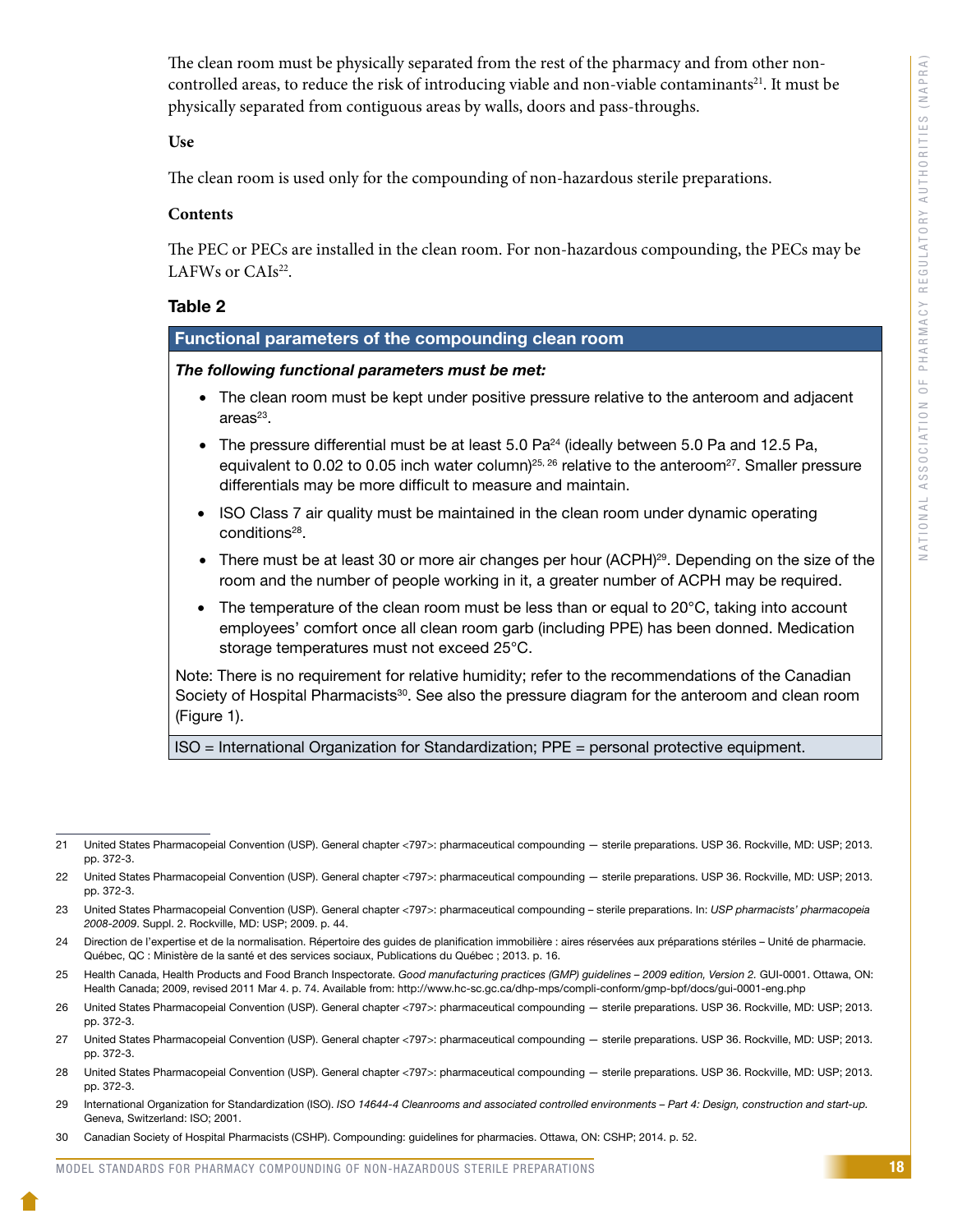Given the clothing that compounding personnel are required to wear, the clean room must be maintained at a temperature that will ensure their comfort and allow them to do their work conscientiously. These conditions increase the safety of the aseptic compounding process and minimize skin desquamation.

Access to the clean room is restricted to personnel with specific responsibilities in the clean room.

To enable verification of activities, one or more observation windows must be installed. Such windows reduce the number of times that individuals must enter and exit the clean room. They also ensure the safety of compounding and other personnel.

# Anteroom<sup>31</sup>

The anteroom is located between the clean room and the non-controlled areas of the pharmacy, acting as a transition space. The anteroom has two doors.

The anteroom helps to maintain the pressure differential in the clean room. It must therefore be adjacent to the clean room, separate from the rest of the pharmacy and fully enclosed, to provide the required seal and to meet and maintain the desired specifications. Users usually enter the anteroom from the pharmacy.

The anteroom is separated into two spaces by a visible demarcation line:

- a space or area referred to as "dirty," located at the entrance to the anteroom, in the section adjacent to the non-controlled area;
- a space or area referred to as "clean," adjacent to the dirty area on one side and the clean room on the other.

It is important to take these "clean" and "dirty" areas into account when traversing the anteroom and when donning and removing PPE.

The functional parameters of the anteroom for the compounding of non-hazardous sterile preparations are presented in Table 3.

### **Use**

The anteroom is the location for activities with higher generation of particulates, such as garbing, hand hygiene, labelling and staging of components.

Activity in the anteroom shall be kept to a minimum and shall be limited to those activities that are essential to or that directly support the work undertaken in the clean room.

Access of supplies, equipment and personnel into the clean room shall be through the anteroom. No supplies, equipment or personnel shall enter into the clean room from a non-controlled area.

### **Contents**

The contents of the anteroom must be limited to facilitate maintenance and to maintain the target ISO air quality classification.

<sup>31</sup> United States Pharmacopeial Convention (USP). General chapter <797>: pharmaceutical compounding — sterile preparations. USP 36. Rockville, MD: USP; 2013. p. 372-3.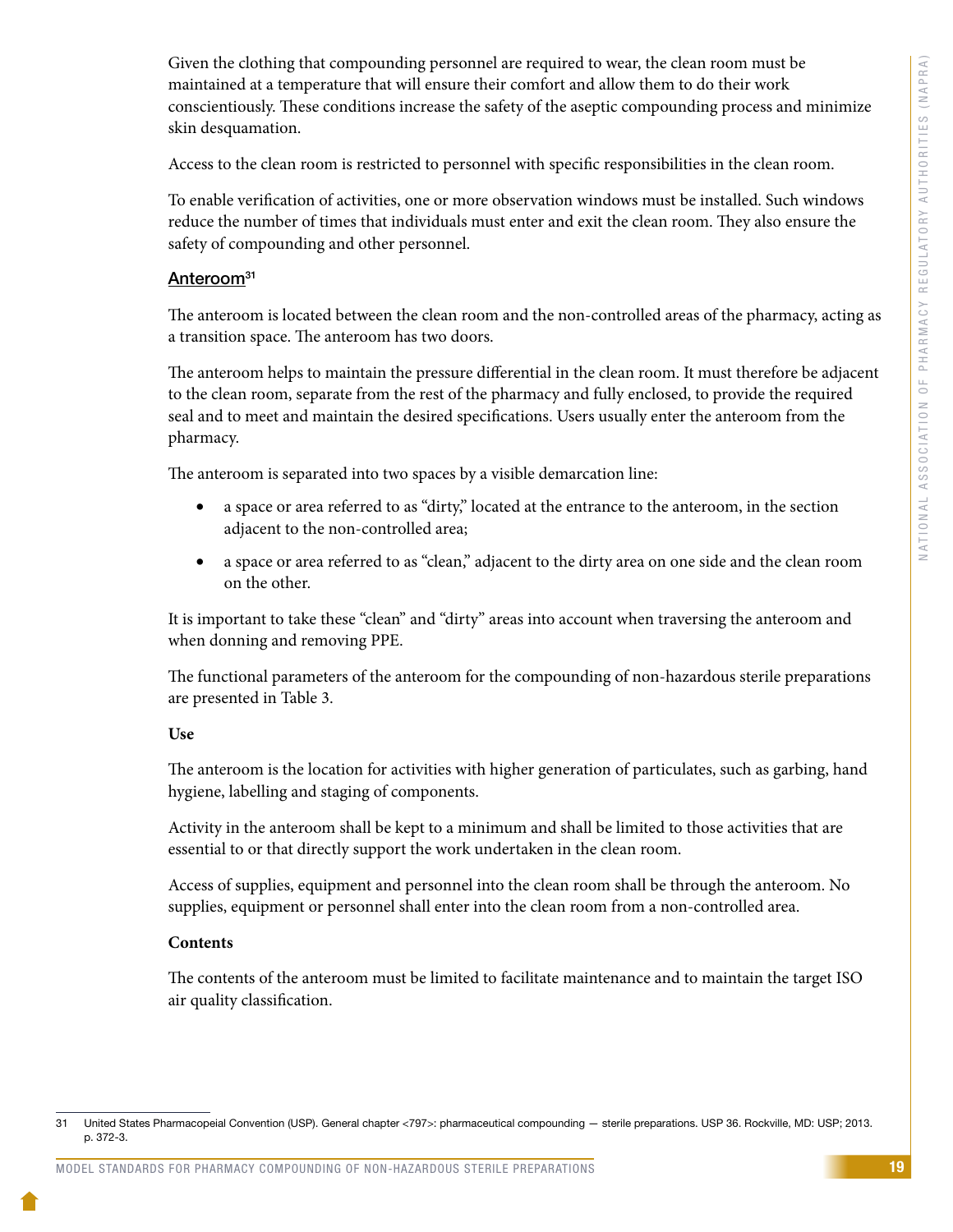The anteroom must contain the following items:

- PPE, placed in the correct order to allow users to follow the correct garbing sequence (*see* section 5.3.3.3 for a description of PPE and section 6.6.2.2 for garbing sequence);
- hands-free sink, ideally made of stainless steel or other material not harmed by cleaning products and large enough to allow users to wash their hands and forearms without touching the sides of the sink, with minimal splashing;
- soap dispenser (cartridge or disposable, non-refillable unit);
- nail picks;
- alcohol-based hand rub (ABHR) with persistent activity and its dispenser;
- hand-drying system:
	- lint-free towels (preferred) with a dispenser
	- air hand dryer designed specifically for use in a controlled area (i.e., the anteroom)
- mirror or other means to verify garbing;
- clock;
- waste container;
- eyewash station<sup>32</sup>, if available (if not located in the anteroom, the eyewash station must be installed nearby);
- pass-through for transferring products into the clean room and/or a cart reserved for use in the "clean" area of the anteroom and the clean room.

# **Supplies**

In principle, supplies are not kept in the clean room. The supplies, drugs, labels and other items required for each preparation or batch are gathered and assembled in the anteroom and placed in a bin or tray for entry into the clean room at the time of compounding.

A balance must be established between the need for supplies in the anteroom and the need to leave the anteroom to obtain supplies not available there. If applicable, steps must be taken to maintain the anteroom's ISO air quality classification.

Other essential equipment may be stored in the anteroom as long as the anteroom's ISO air quality classification is maintained.

The use of equipment in the anteroom and the clean room is permitted as long as the use of such equipment does not increase the generation of viable or non-viable particles within the rooms.

<sup>32</sup> Canadian Centre for Occupational Health and Safety (CCOHS). Emergency showers and eyewash stations. Hamilton, ON; CCOHS; 2010. Available from: http://www.ccohs.ca/oshanswers/safety\_haz/emer\_showers.html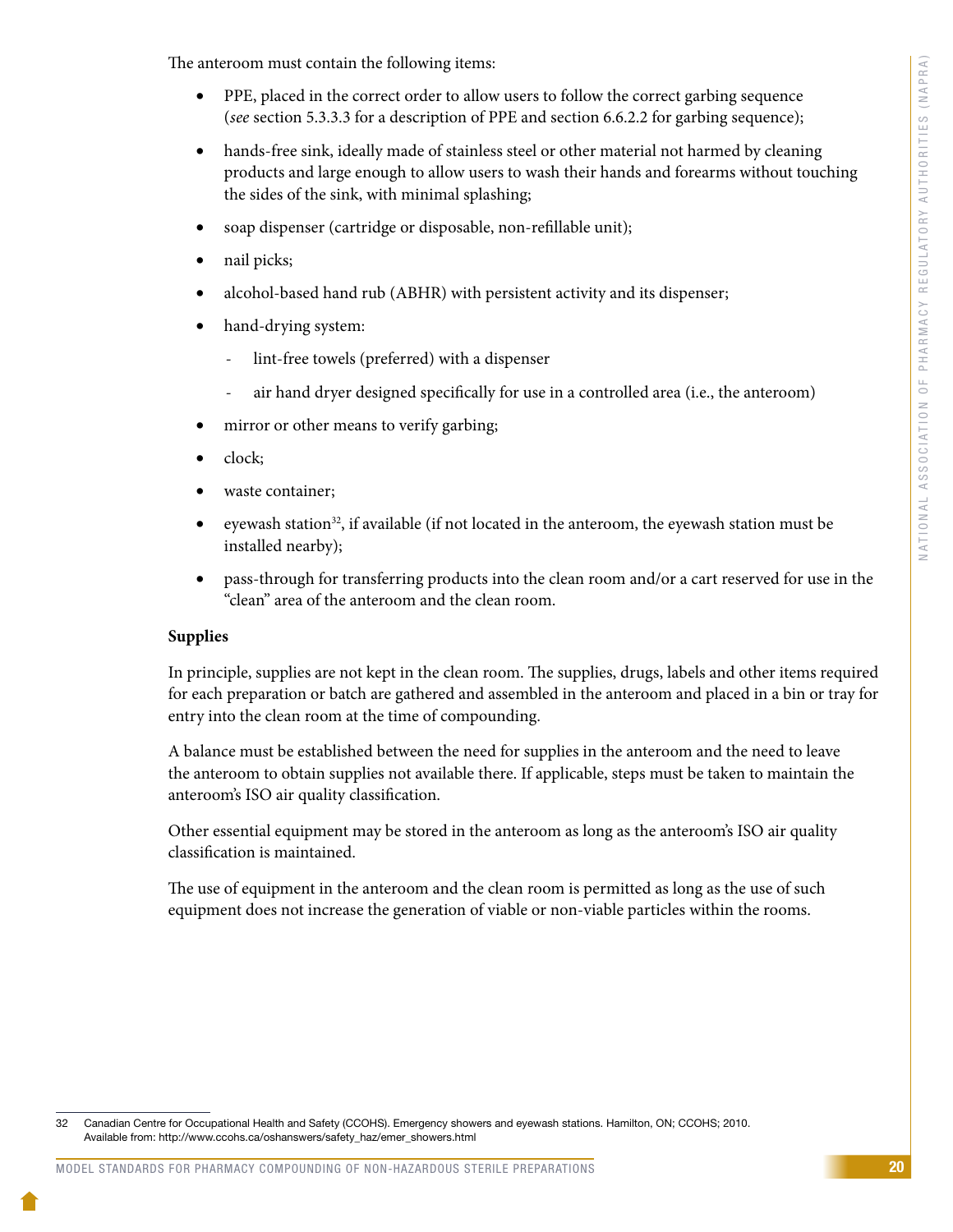## Table 3

### Functional parameters of the anteroom for the compounding of non-hazardous sterile **preparations**

#### *The following functional parameters must be met:*

- The anteroom must be kept under positive pressure relative to the non-controlled area adjacent to the anteroom.
- The pressure differential must be at least  $5.0$  Pa<sup>33</sup> (ideally between  $5.0$  Pa and  $12.5$  Pa, equivalent to 0.02 to 0.05 inch water column) relative to the non-controlled area adjacent to the anteroom. Smaller pressure differentials may be more difficult to measure and maintain.
- A notification system must be installed in each pressure monitor to alert pharmacy personnel when pressure differentials deviate from specifications.
- ISO Class 8 air quality must be maintained in the anteroom under dynamic operating conditions, unless the anteroom is also supporting a hazardous drug clean room, in which case ISO class 7 air quality must be maintained.
- There must be at least 20 air changes per hour (ACPH)<sup>34</sup>. Depending on the size of the room and the number of people working in it, a greater number of ACPH may be required.
- The temperature of the anteroom must be less than or equal to 20°C, taking into account employees' comfort once all clean room garb (included PPE) has been donned. Medication storage temperatures must not exceed 25°C.

Note: There is no requirement for relative humidity; refer to the recommendations of the Canadian Society of Hospital Pharmacists<sup>35</sup>. See also the pressure diagram for the anteroom and clean room (Figure 1).

ISO = International Organization for Standardization; PPE = personal protective equipment.

The anteroom has two doors; one door between the clean room and the anteroom and the other door between the anteroom and the non-controlled area. The pharmacy must have a process that allows only one door to be open at a time (i.e., to prevent both doors from being open at the same time).

The door between the clean room and the anteroom and the door between the anteroom and the noncontrolled area must have windows to prevent accidents involving personnel entering or leaving through the doors.

Horizontal surfaces must be cleaned daily; therefore, their presence in the anteroom must be kept to a minimum, to avoid unduly increasing the workload for cleaning and disinfecting personnel.

<sup>33</sup> Direction de l'expertise et de la normalisation. Répertoire des guides de planification immobilière : aires réservées aux préparations stériles – Unité de pharmacie. Québec, QC: Ministère de la santé et des services sociaux, Publications du Québec ; 2013. p. 16.

International Organization for Standardization (ISO). *ISO 14644-4 Cleanrooms and associated controlled environments – Part 4: Design, construction and start-up.* Geneva, Switzerland: ISO; 2001.

<sup>35</sup> Canadian Society of Hospital Pharmacists (CSHP). Compounding: guidelines for pharmacies. Ottawa, ON: CSHP; 2014. p. 52.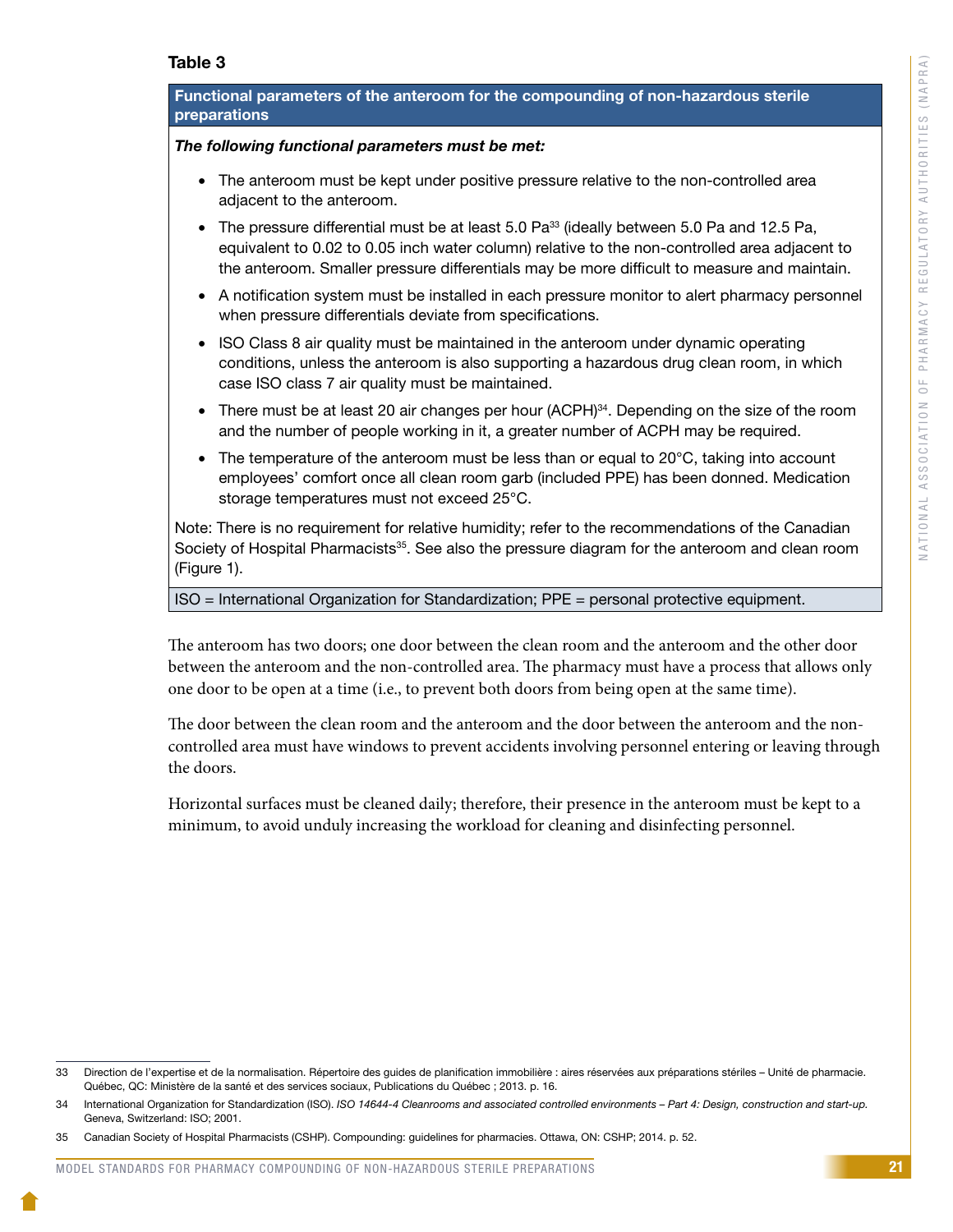### Figure 1: Pressure diagram



### Area for unpacking supplies

Space should be provided for unpacking supplies.

To limit the presence of dust and particles in the anteroom, supplies must be removed from cardboard boxes outside the anteroom<sup>36</sup> and disinfected with a sporicidal agent before being moved into the anteroom.

### 5.3.2.6 Shared facilities

### Compounding of non-hazardous and hazardous sterile preparations

Facilities in community pharmacies or health care facilities that compound both non-hazardous and hazardous sterile preparations must have two clean rooms: one for the compounding of non-hazardous sterile preparations and the other for the compounding of hazardous sterile preparations, as well an anteroom for each type of compounding.

<sup>36</sup> United States Pharmacopeial Convention (USP). General chapter <797>: pharmaceutical compounding — sterile preparations. USP 36. Rockville, MD: USP; 2013. p. 375.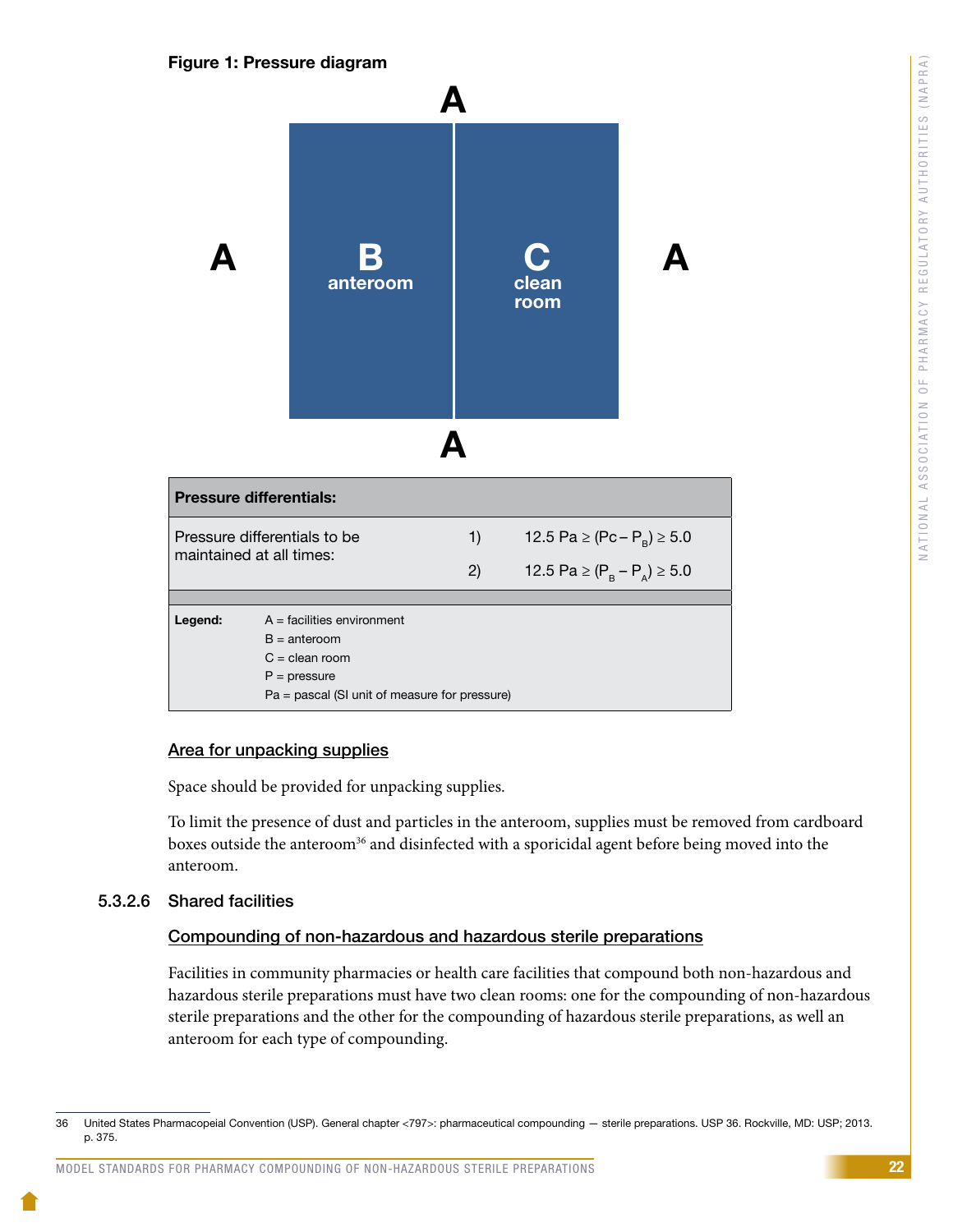In some community pharmacies and smaller health care facilities, space may be limited. Although separate clean rooms are still required for each type of preparation (i.e., one for non-hazardous sterile preparations and the other for hazardous sterile preparations), they may share a single anteroom.

This layout is not recommended, but if space constraints dictate that facilities for compounding nonhazardous and hazardous sterile preparations share an anteroom, the conditions described in the following subsections must be met.

### Clean room for the compounding of non-hazardous sterile preparations

The functional parameters of the clean room for this type of facility are the same as those required for the compounding clean room described in section 5.3.2.5.

### Clean room for the compounding of hazardous sterile preparations

The functional parameters of the clean room for this type of facility are the same as those required for the compounding clean room described in the companion document, "Model Standards for Pharmacy Compounding of Hazardous Sterile Preparations."

# Shared anteroom

The sole anteroom is connected to both clean rooms for the compounding of sterile preparations (nonhazardous and hazardous) and is shared for hand hygiene and garbing activities of personnel working in the two clean rooms. The functional parameters of the shared anteroom for the compounding of nonhazardous and hazardous sterile preparations are presented in Table 4.

In this case, the anteroom is separated into two spaces (areas) by a demarcation line:

- a space or area referred to as "dirty," located adjacent to the non-controlled areas, at the entrance to the anteroom;
- a space or area referred to as "clean but possibly chemically contaminated," located adjacent to the clean room for the compounding of non-hazardous sterile preparations and the clean room for the compounding of hazardous sterile preparations.

If there is enough space, the clean area of the anteroom may be further divided into two areas:

- a "clean but chemically contaminated" space or area *adjacent to the clean room for the compounding of hazardous sterile preparations;*
- a "clean and not chemically contaminated" space or area *adjacent to the clean room for the compounding of non-hazardous sterile preparations.*

It is important to take these "clean" and "dirty" areas into account when traversing the anteroom and when donning and removing PPE. Activities in a shared anteroom are limited to hand washing and donning of PPE. No drugs are stored in a shared anteroom.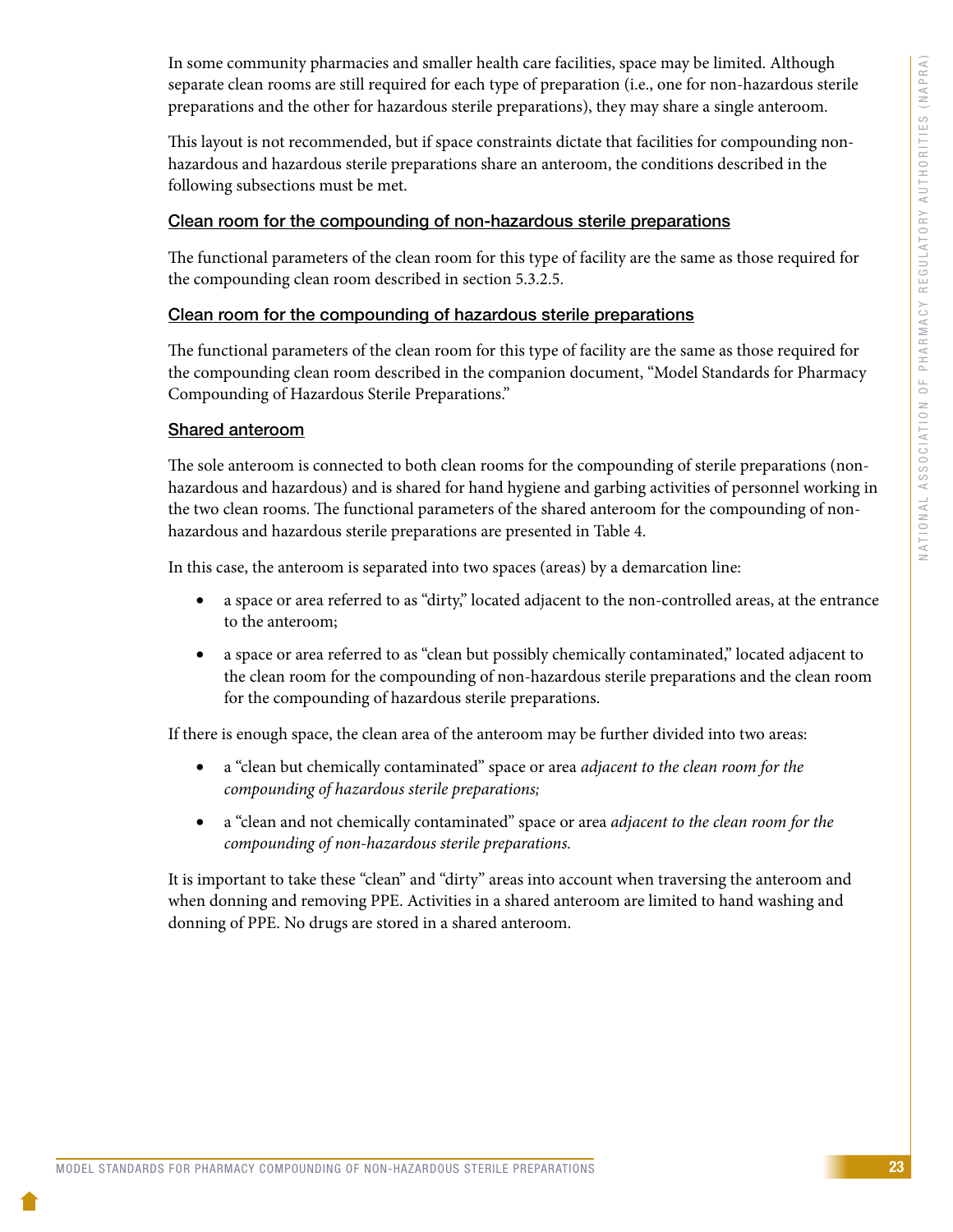#### Table 4

| Functional parameters of a shared anteroom for the compounding of non-hazardous and<br>hazardous sterile preparations                                                                                                                         |  |
|-----------------------------------------------------------------------------------------------------------------------------------------------------------------------------------------------------------------------------------------------|--|
| The following functional parameters must be met:                                                                                                                                                                                              |  |
| The anteroom must be kept under positive pressure relative to both the clean room for<br>$\bullet$<br>compounding of hazardous drugs and non-controlled areas adjacent to the anteroom.                                                       |  |
| The pressure differential must be at least 5.0 Pa <sup>37</sup> (equivalent to 0.02 inch water column)<br>$\bullet$<br>relative to the adjacent areas.                                                                                        |  |
| • A notification system must be installed in each pressure monitor to alert pharmacy personnel<br>when pressure differentials deviate from specifications.                                                                                    |  |
| ISO Class 7 air quality must be maintained in the anteroom under dynamic operating<br>$\bullet$<br>conditions <sup>38</sup> .                                                                                                                 |  |
| There must be at least 30 air changes per hour (ACPH) <sup>39</sup> . Depending on the size of the room<br>$\bullet$<br>and the number of people working in it, a greater number of ACPH may be required.                                     |  |
| The temperature of the anteroom must be less than or equal to 20°C, taking into account<br>$\bullet$<br>employees' comfort once all clean room garb (including PPE) has been donned. Medication<br>storage temperatures must not exceed 25°C. |  |
| Note: There is no requirement for relative humidity; refer to the recommendations of the Canadian<br>Society of Hospital Pharmacists <sup>40</sup> .                                                                                          |  |
| $ISO = International Organization for Standardization; PPE = personal protective equipment.$                                                                                                                                                  |  |
| The air diffusers must be positioned so that the particle stream is directed toward the "dirty" area of the<br>anteroom.                                                                                                                      |  |

All air flowing within the shared anteroom must be exhausted to the exterior of the building. The air flowing into the anteroom must not be recycled.

### 5.3.2.7 All other facilities

The specifications recommended in the previous sections are similar to the recommendations for facilities laid out in General Chapter <797> of the USP-NF<sup>41</sup> for compounding rooms used for the preparation of non-hazardous sterile products.

### 5.3.2.8 Materials and finishes

The surfaces of ceilings, walls, floors, doors, door frames, shelves, counters and cabinets in controlled areas must be smooth, impervious, non-friable, free from cracks and crevices, non-porous and resistant to damage from cleaning and disinfecting products. These characteristics make them easy to clean and disinfect, as well as preventing the accumulation of microorganisms and non-viable contaminants.

Dust-collecting overhangs, such as door sills, utility pipes, windowsills, window curtains and window blinds, must be avoided.

<sup>37</sup> Direction de l'expertise et de la normalisation. Répertoire des guides de planification immobilière : aires réservées aux préparations stériles – Unité de pharmacie. Québec, QC: Ministère de la santé et des services sociaux, Publications du Québec ; 2013. pp. 18, 22.

<sup>38</sup> United States Pharmacopeial Convention (USP). General chapter <797>: pharmaceutical compounding — sterile preparations. USP 36. Rockville, MD: USP; 2013. p. 368.

<sup>39</sup> International Organization for Standardization (ISO). *ISO 14644-4 Cleanrooms and associated controlled environments – Part 4: Design, construction and start-up.*  Geneva, Switzerland: ISO; 2001.

<sup>40</sup> Canadian Society of Hospital Pharmacists (CSHP). Compounding: guidelines for pharmacies. Ottawa, ON: CSHP; 2014. p. 52.

<sup>41</sup> United States Pharmacopeial Convention (USP). General chapter <797>: pharmaceutical compounding — sterile preparations. USP 36. Rockville, MD: USP; 2013. pp. 368, 372, 373. USP, response provided by USP for these facilities, March 21, 2012.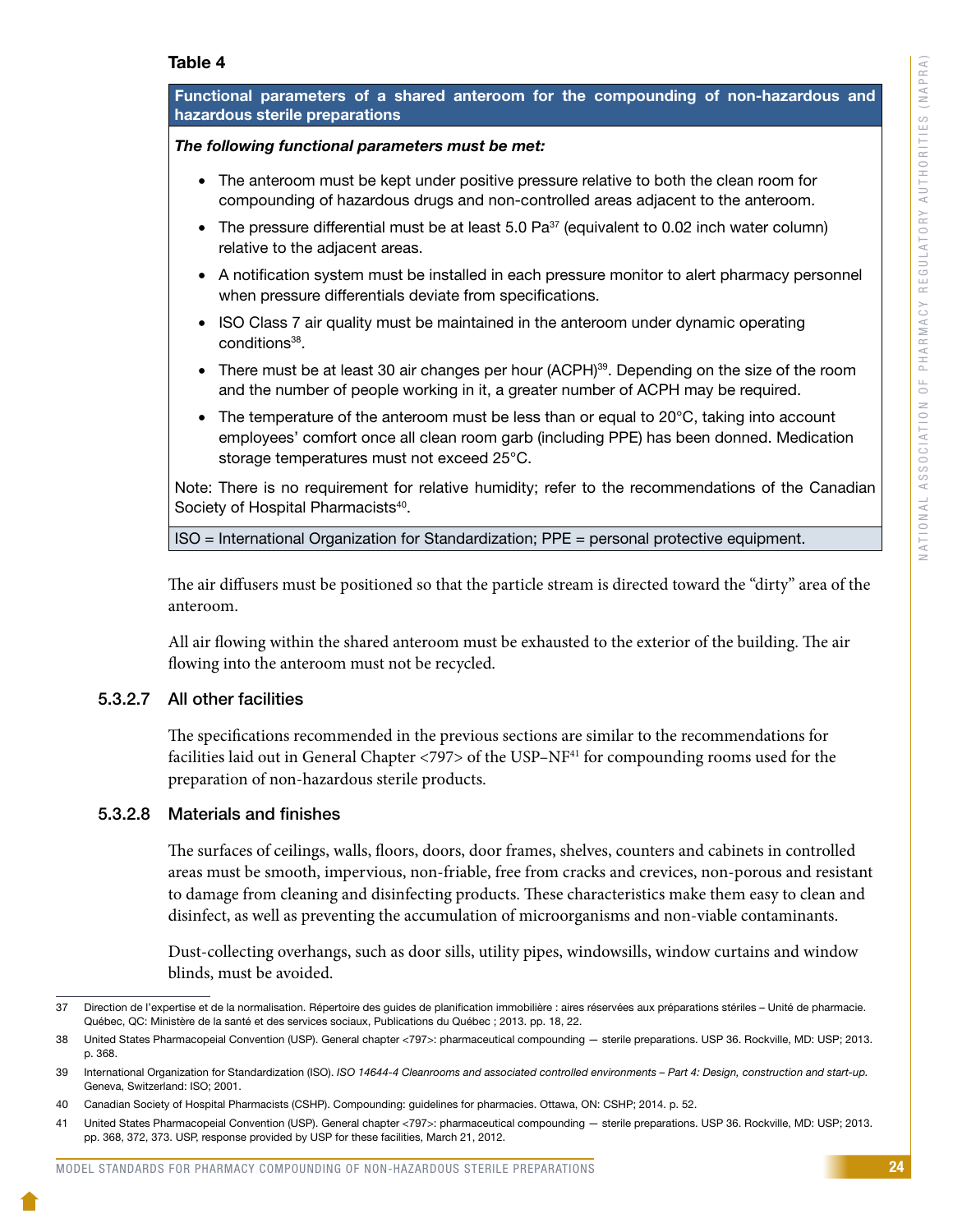# **Ceilings**

In controlled areas (clean room and anteroom), ceilings must have the following characteristics:

- Ceilings must be constructed of smooth, impervious, non-friable, non-porous, waterproof materials resistant to damage from cleaning and disinfecting products. All joints must be sealed.
- In the clean room and the anteroom, joints between the ceiling and walls should be free of sharp corners where foreign substances could accumulate<sup>42</sup>. This can be achieved by coving the ceiling to the wall or by caulking.
- If a recessed panel ceiling must be installed, the panels must be specifically designed for use in a clean room.
- If a conventional recessed panel ceiling is installed<sup>43</sup>, the panels must be impregnated with polymer to make them impermeable and hydrophobic, and the edges must be coated with clean room silicone to seal them to the support frame44. The tiles on this type of ceiling require periodic preventive sealing because the sealer eventually dries out. When facilities undergo certification, this type of ceiling must be tested for tightness. This type of ceiling is not recommended for new facilities.
- In all rooms reserved for the compounding of sterile preparations, any holes, cracks or breakage in ceilings must be repaired and sealed at the earliest opportunity.

# Walls

In controlled areas (clean room and anteroom), the walls must have the following characteristics:

- The walls must be constructed of smooth, impervious, non-friable, non-porous, waterproof materials resistant to damage from cleaning and disinfecting products, such as gypsum board coated with epoxy paint, thick polymer panels or glass panels. All joints must be sealed. In locations at higher risk of breakage, stainless steel plates or other hard, non-porous material should be installed to prevent walls from being damaged when furniture is moved.
- In all rooms reserved for the compounding of sterile preparations, any holes, cracks or breakage in walls must be repaired and sealed at the earliest opportunity.

# Floors

In controlled areas (clean room and anteroom), the floors must have the following characteristics:

- Flooring must be flat, smooth, impervious, non-friable, non-porous, sealed and resistant to damage from cleaning and disinfecting products. Any breakage must be repaired and sealed immediately.
- In the clean room and anteroom, the floor must be coved up the side wall, at least 10–15 cm.
- There must be no carpets, rugs, "sticky mats" or antifatigue mats<sup>45</sup>.

<sup>42</sup> Health Canada, Health Products and Food Branch Inspectorate. *Good manufacturing practices (GMP) guidelines – 2009 edition, Version 2*. GUI-0001. Ottawa, ON: Health Canada; 2009, revised 2011 Mar 4. p. 10. Available from: http://www.hc-sc.gc.ca/dhp-mps/compli-conform/gmp-bpf/docs/gui-0001-eng.php

<sup>43</sup> United States Pharmacopeial Convention (USP). General chapter <797>: pharmaceutical compounding — sterile preparations. USP 36. Rockville, MD: USP; 2013. p. 372-3.

<sup>44</sup> United States Pharmacopeial Convention (USP). General chapter <797>: pharmaceutical compounding — sterile preparations. USP 36. Rockville, MD: USP; 2013. p. 372-3.

<sup>45</sup> Canadian Centre for Occupational Health and Safety (CCOHS). Anti-fatigue mats. Hamilton, ON: CCOHS; 1997, confirmed current 2006. Available from: http://www.ccohs.ca/oshanswers/ergonomics/mats.html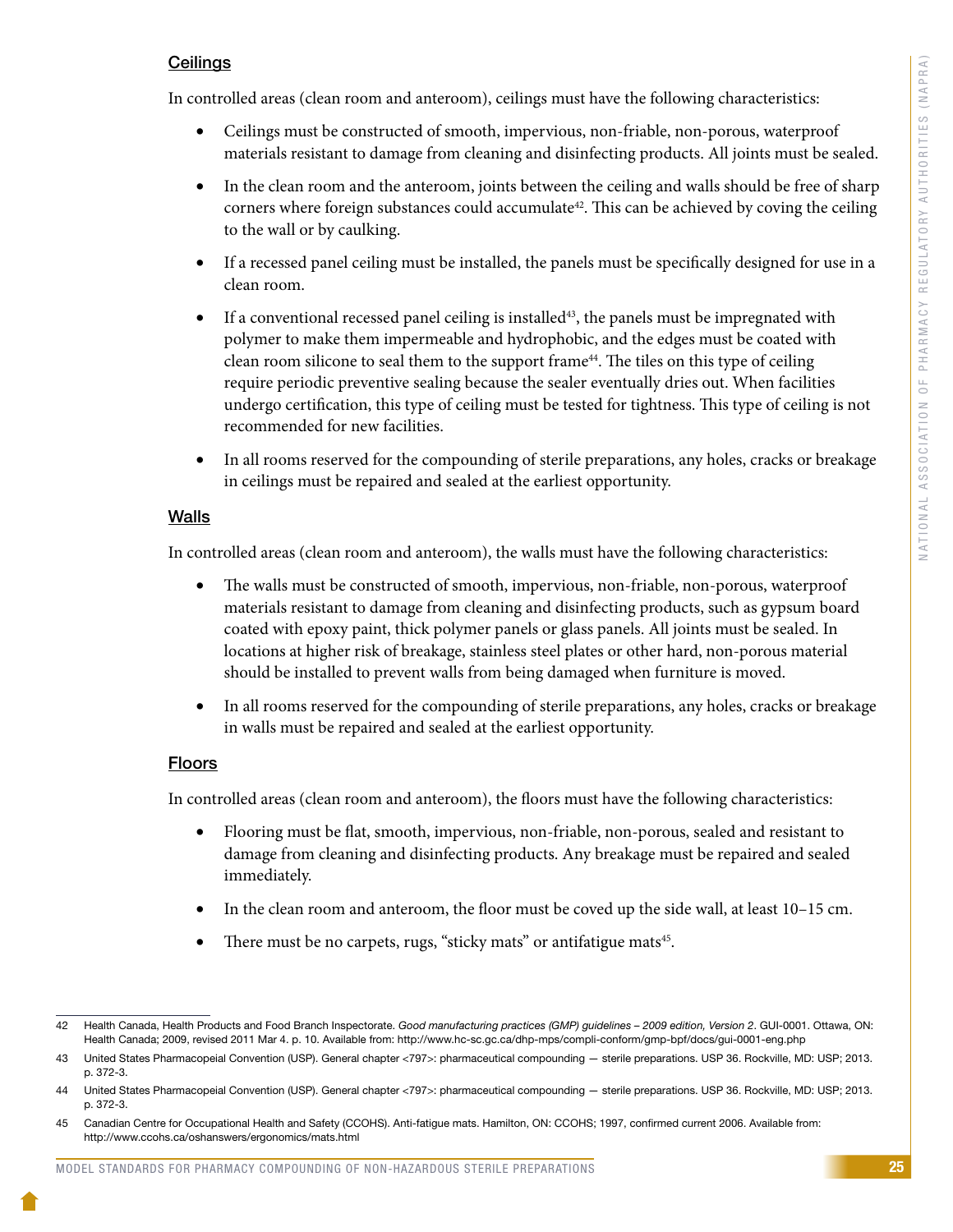## 5.3.2.9 Accessories

# Ceiling fixtures

In controlled areas (clean room and anteroom), ceiling fixtures must be recessed and flush-mounted. Their external surfaces, whether made of glass or other material, must be washable, smooth and sealed.

# Plumbing

Water sources, sinks and drains must not be located in a clean room but are permitted in the anteroom.

# Functional parameter control systems

Control systems indicating the temperature and differential pressure between controlled areas should be positioned together. Functional parameters require constant monitoring, so the controls should be installed where it is easy for personnel to take frequent readings (*see* section 7.3).

Control systems must be connected to a notification system to alert personnel when operating parameters are outside preset limits. This allows personnel to make the necessary adjustments quickly while avoiding contamination of controlled areas and the problems that may result, including service interruption.

Instruments for measuring differential pressure between controlled areas must be calibrated at least once a year or as recommended by the manufacturer.

# 5.3.2.10 Work surfaces and furniture

# Work surfaces

Work surfaces and furniture must be constructed of smooth, impervious, non-friable and non-porous materials, preferably stainless steel. Any material used for work surfaces must be able to withstand repeated cleaning and disinfecting and be resistant to damage from cleaning and disinfecting products. Any breakage must be repaired and sealed at the earliest opportunity.

A horizontal surface such as a shelf or a cart should be available in the clean room to aid in donning gloves. Gloves shall not be donned within the ISO Class 5 PEC.

# **Furniture**

All furniture in the clean room and anteroom, as well as the floor and wall surfaces, must be designed and placed to facilitate cleaning and disinfecting.

All movable furniture must be cleaned and disinfected before it is placed in the clean room.

Chairs used in controlled areas must be made of smooth, non-friable, non-porous, washable materials that are resistant to damage from cleaning and disinfecting products. Some chairs are specifically designed for use in clean rooms, and these should be the preferred choice.

### Pass-through and/or cart

A pass-through should be installed for transferring products into and out of the clean room. The passthrough should be sealed and made of stainless steel or a smooth, non-porous, antistatic material resistant to damage from cleaning and disinfecting products.

It is recommended that the pass-through be equipped with an interlocking system that prevents both doors from being open at the same time. If an interlocking system is not available, a door-opening procedure must be implemented whereby only one door is open at a time.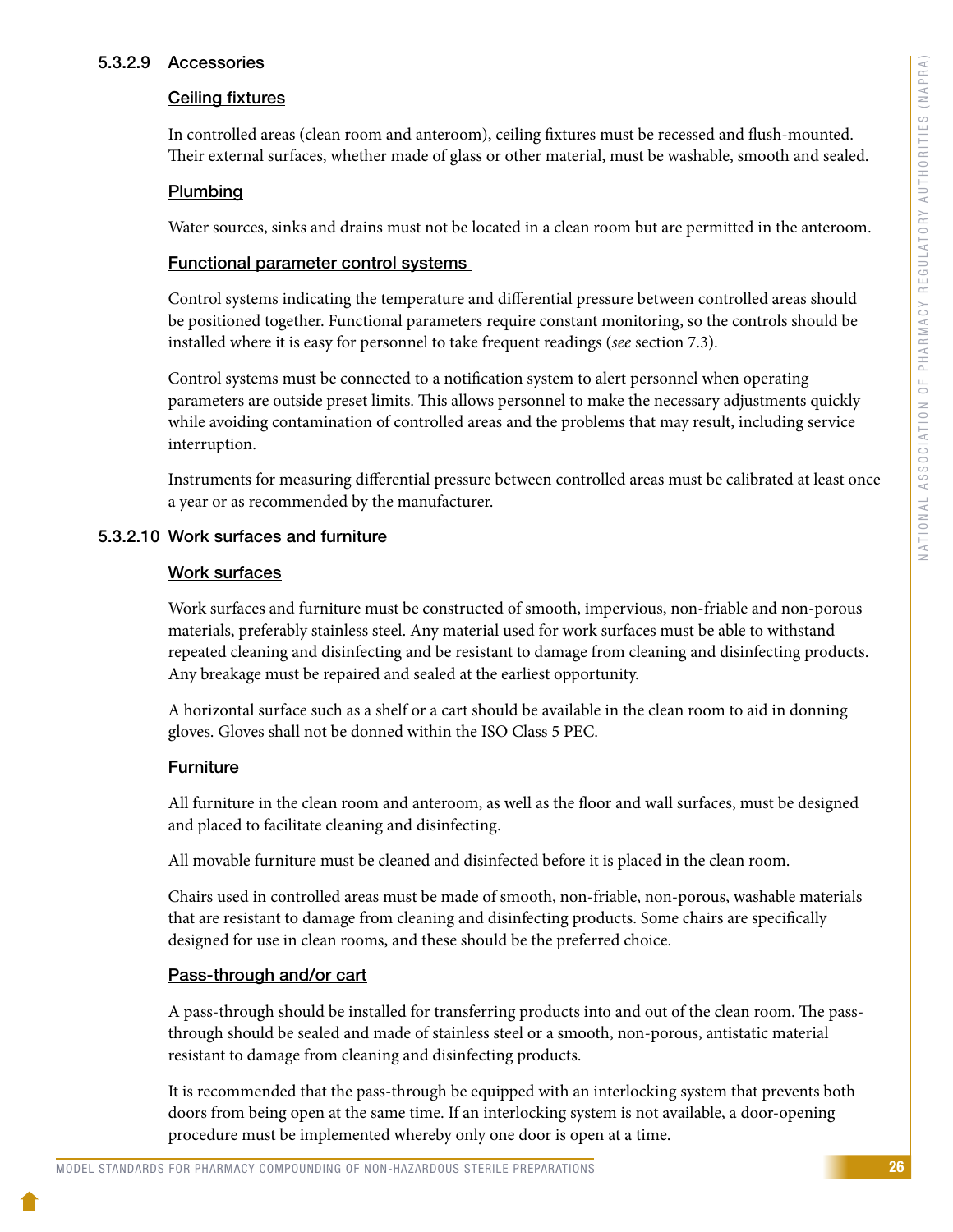If there is no pass-through, the clean room cart may be used to transport materials from the "clean" area of the anteroom into the clean room.

# 5.3.2.11 Signage

Each room must be identified with appropriate and informative signs (e.g., pictograms depicting the need for special care, hazards, restricted access, dress code).

# 5.3.2.12 Facility maintenance

Facility maintenance involves keeping the compounding areas operational within specifications or bringing facility systems, including HVAC, back to satisfactory operating conditions after an interruption. Maintenance must be also performed on equipment within the facility.

Facility maintenance activities must be recorded in the general maintenance log.

# Filters and pre-filters

The efficiency of HEPA filters in the ventilation system must be tested during facility certification (at least every 6 months), and filters must be replaced periodically as recommended by the manufacturer.

# 5.3.3 Equipment

# 5.3.3.1 Primary Engineering Control<sup>46</sup>

The PEC ensures an ISO Class 5 air quality environment for the exposure of critical sites when sterile preparations are being compounded. PEC options for non-hazardous sterile preparations include LAFWs and CAIs. The PEC is positioned in the clean room.

Before a PEC is used,

- personnel must read and understand the user's manual;
- the PEC must be installed according to the manufacturer's recommendations and certified by a qualified certifier (*see* Appendix 5);
- cleaning and disinfection must be performed according to specifications in section 6.6.4.

The sterile compounding supervisor must ensure that the certification is completed according to certification standards currently in force (*see* Appendix 6).

A PEC must operate continuously<sup>47</sup> during every sterile compounding activity. If the PEC has been turned off, it must be allowed to run for at least 30 minutes, or as recommended by the manufacturer, before cleaning, disinfection and compounding of sterile preparations are undertaken<sup>48, 49</sup>.

The PEC must provide a work area with unidirectional airflow and quality meeting ISO Class 5 or better under dynamic operating conditions.

The working surface of the PEC must be resistant to damage from cleaning and disinfecting products and must be changed if it becomes damaged.

<sup>46</sup> United States Pharmacopeial Convention (USP). General chapter <797>: pharmaceutical compounding — sterile preparations. USP 36. Rockville, MD: USP; 2013. pp. 362-4, 372-4.

<sup>47</sup> United States Pharmacopeial Convention (USP). General chapter <797>: pharmaceutical compounding — sterile preparations. USP 36. Rockville, MD: USP; 2013. p. 379-80.

<sup>48</sup> United States Pharmacopeial Convention (USP). General chapter <797>: pharmaceutical compounding — sterile preparations. USP 36. Rockville, MD: USP; 2013. p. 379-80.

<sup>49</sup> Occupational Safety and Health Administration (OSHA). *OSHA technical manual (OTM): controlling occupational exposure to hazardous drugs*. Section VI, Chapter 2. Washington, DC: US Department of Labor; 1999. Available from: https://www.osha.gov/dts/osta/otm/otm\_vi/otm\_vi\_2.html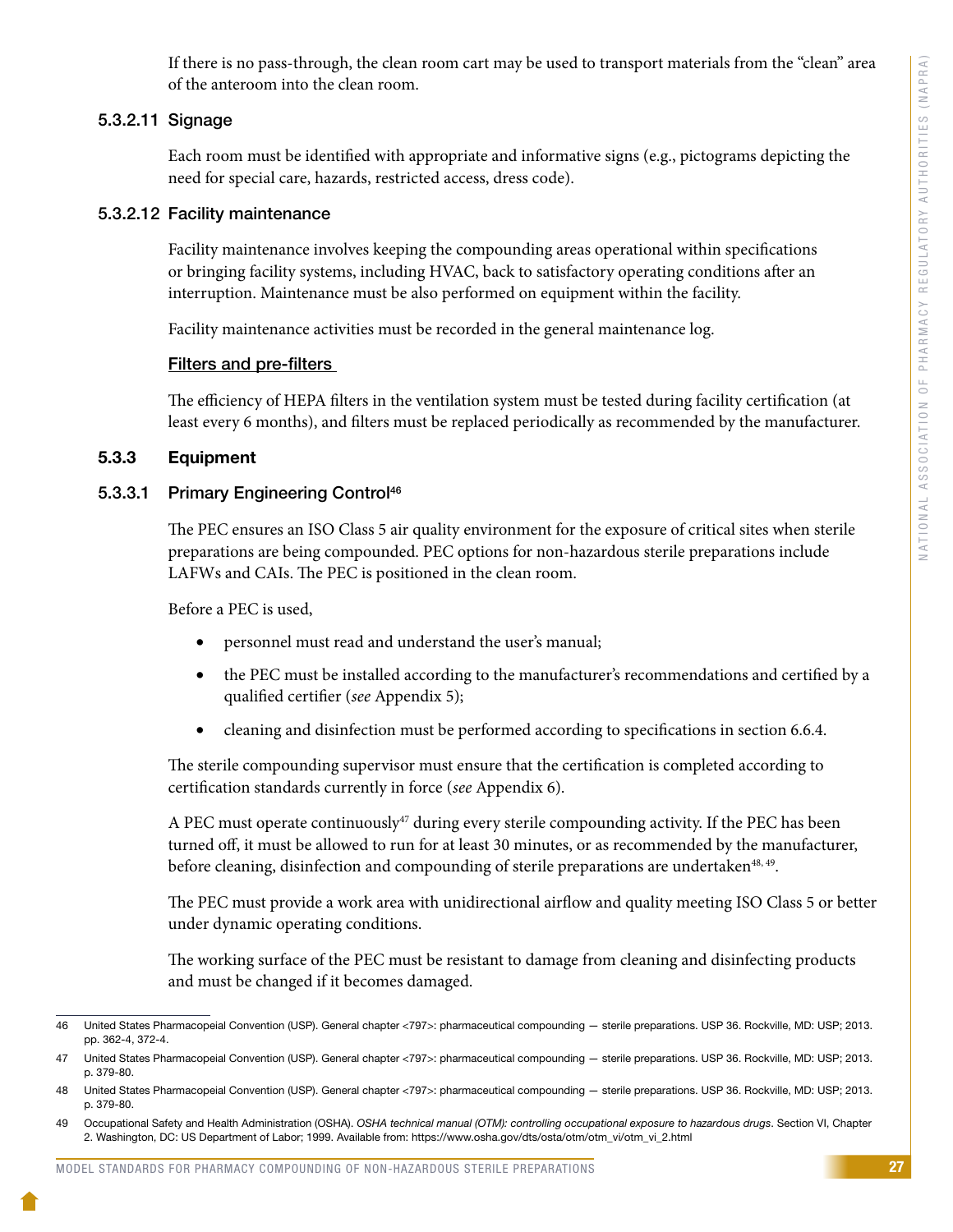If a CAI is in use, the recovery time recommended by the manufacturer (i.e., the waiting time required to achieve ISO Class 5 air quality after materials have been transferred, before aseptic processing is started) must be observed when transferring products from the clean room to the manipulation area.

# Location of primary engineering control and other furniture

The PEC and other pieces of furniture should be positioned to avoid interfering with facility ventilation systems.<sup>50, 51, 52</sup>

To facilitate cleaning and disinfecting activities, such as cleaning the exterior of the PEC, and to avoid interfering with the operation of the PEC, there must be sufficient clearance around the PEC (usually  $0.3 \text{ m}^{53}$ <sup>54</sup>. Some types of PEC can be built into the wall and sealed or wall-mounted and sealed, but this type of installation is not possible with other types. When positioning a PEC, the manufacturer's recommendations must be strictly followed to avoid interfering with normal operation. During certification, a smoke test under dynamic conditions must be used to validate proper operation.

# **LAFW**<sup>55</sup>**,** 56**,** <sup>57</sup>

The LAFW must be positioned in an ISO Class 7 clean room that is adjacent to an ISO Class 8 anteroom and must not be placed near doors or other sources of drafts that might adversely affect unidirectional airflow.

If multiple LAFWs are used, they must be positioned to prevent interference with one another.

# **CAI**<sup>58</sup>**,** 59**,** <sup>60</sup>

The CAI must be positioned in an ISO Class 7 clean room adjacent to an ISO Class 8 anteroom.

However, the CAI may be positioned in an environment where the air particles exceed ISO Class 7 if all of the following conditions are met:

- The CAI maintains an ISO Class 5 environment (*see* Table 1) at all times during compounding, including when ingredients, equipment and devices are being transferred into and out of the CAI.
- Particulate sampling from 15 to 30 cm upstream of the critical exposure site within the CAI shows ISO Class 5 air quality during compounding.

<sup>50</sup> United States Pharmacopeial Convention (USP). General chapter <797>: pharmaceutical compounding — sterile preparations. USP 36. Rockville, MD: USP; 2013.

<sup>51</sup> Peters GF, McKeon MR, Weiss WT. Potentials for airborne contamination in turbulent- and unidirectional-airflow compounding aseptic isolators. *Am J Health Syst Pharm* 2007;64(6):622-31.

<sup>52</sup> Controlled Environment Testing Association (CETA). *CETA compounding isolator testing guide: CAG-002-2006*. Raleigh, NC: CETA; 2006, revised 2008 Dec 8. Available from: http://www.cetainternational.org/reference/CETACompoundingIsolatorTestingGuide2006.pdf

<sup>53</sup> Association paritaire pour la santé et la sécurité du travail du secteur affaires sociales (ASSTSAS). *Prevention guide — safe handling of hazardous drugs.* Montréal, QC: ASSTSAS; 2008. pp. 7-9. Available from: https://www.irsst.qc.ca/media/documents/PubIRSST/CG-002.pdf

<sup>54</sup> Direction de l'expertise et de la normalisation. Répertoire des guides de planification immobilière : aires réservées aux préparations stériles – Unité de pharmacie. Québec, QC: Ministère de la santé et des services sociaux, Publications du Québec ; 2013. p. 17.

<sup>55</sup> United States Pharmacopeial Convention (USP). General chapter <797>: pharmaceutical compounding — sterile preparations. USP 36. Rockville, MD: USP; 2013.

<sup>56</sup> Peters GF, McKeon MR, Weiss WT. Potentials for airborne contamination in turbulent- and unidirectional-airflow compounding aseptic isolators. *Am J Health Syst Pharm* 2007;64(6):622-31.

<sup>57</sup> Controlled Environment Testing Association (CETA). *CETA compounding isolator testing guide: CAG-002-2006*. Raleigh, NC: CETA; 2006, revised 2008 Dec 8. Available from: http://www.cetainternational.org/reference/CETACompoundingIsolatorTestingGuide2006.pdf

<sup>58</sup> United States Pharmacopeial Convention (USP). General chapter <797>: pharmaceutical compounding — sterile preparations. USP 36. Rockville, MD: USP; 2013. 59 Peters GF, McKeon MR, Weiss WT. Potentials for airborne contamination in turbulent- and unidirectional-airflow compounding aseptic isolators. *Am J Health Syst Pharm* 2007;64(6):622-31.

<sup>60</sup> Controlled Environment Testing Association (CETA). *CETA compounding isolator testing guide: CAG-002-2006*. Raleigh, NC: CETA; 2006, revised 2008 Dec 8. Available from: http://www.cetainternational.org/reference/CETACompoundingIsolatorTestingGuide2006.pdf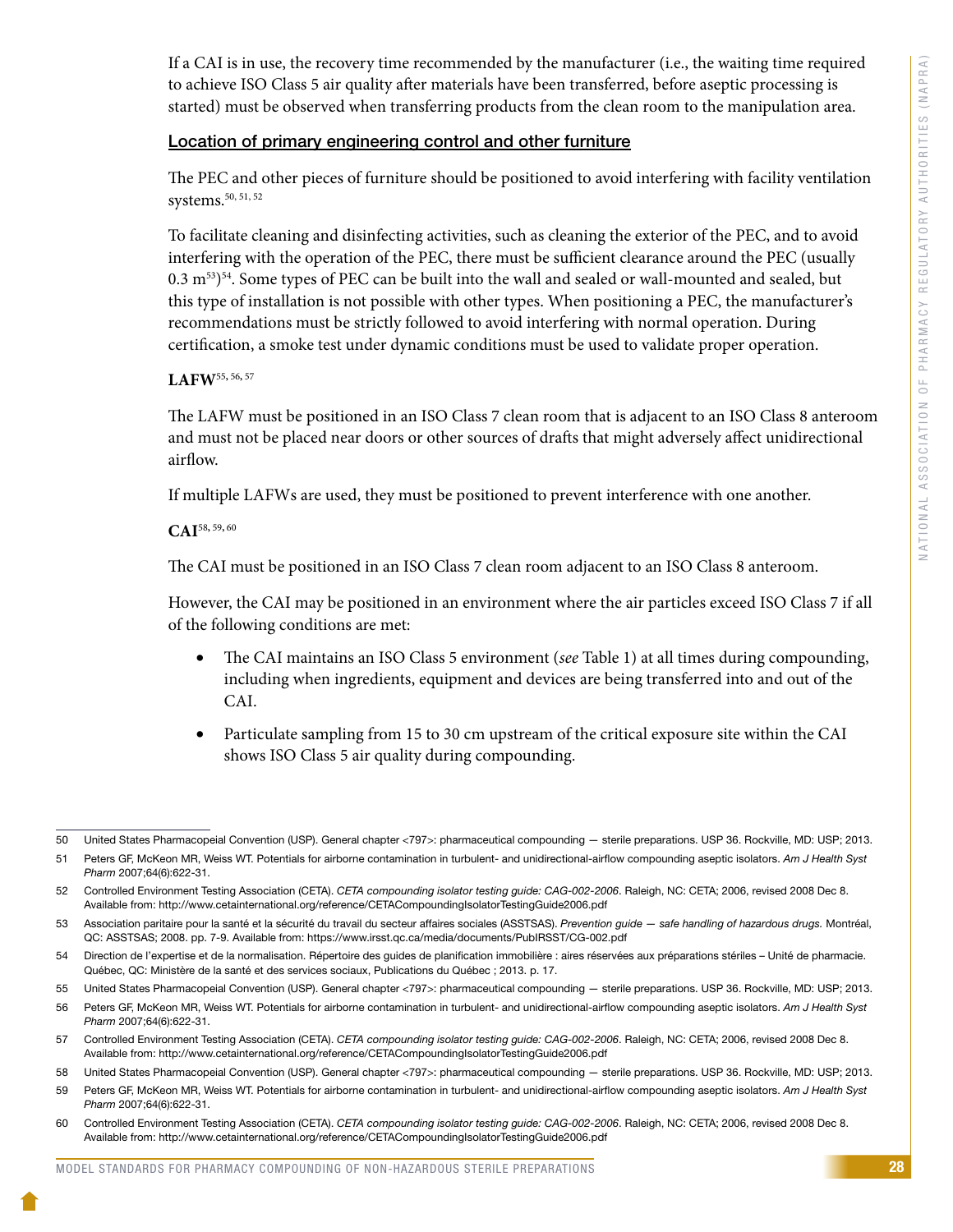Particulate sampling conducted as close as possible to the doors when materials are being transferred, without obstructing the passageway, shows no more than 3520 particles (0.5 µm diameter or larger) per cubic metre of air (ISO Class 5) in the CAI.

The sterile compounding supervisor must obtain the following information from the manufacturer:

- documentation indicating that the CAI meets established standards when installed in an environment where the number of particles exceeds ISO Class 7 specifications;
- the waiting time required to achieve ISO Class 5 air quality after materials have been transferred, before aseptic processing is started (i.e., the recovery time).

# Maintenance of primary engineering control

PECs must be maintained in accordance with the manufacturer's recommendations but certified according to the testing standards detailed in the Controlled Environment Testing Association (CETA) application guide CAG-003 (current version).

Each PEC must be certified<sup>61</sup>

- every 6 months;
- when relocated;
- after major repairs;
- when viable air sampling indicates that the PEC may not be in compliance with specifications.

If a PEC on wheels is moved (e.g., to clean under the wheels) and then moved back to exactly the same place, re-certification is not necessary.

PEC pre-filters must be accessible. They should be inspected every 6 months and replaced if necessary or as recommended by the manufacturer. Washable pre-filters must not be used.

HEPA filters shall be verified during installation and certification to ensure there are no leaks or damage to the filters after they have been transported or installed.

Preventive maintenance for PECs and other equipment must be performed when no compounding is in progress, before cleaning and disinfection operations.

All PEC maintenance and certification, including maintenance of filters and pre-filters, must be documented in the general maintenance log (paper-based or computerized).

The sterile compounding supervisor must ensure that PEC maintenance and certification have been performed. The supervisor must review the results or ensure that the results have been reviewed and corrective measures taken, as appropriate. The supervisor must sign the maintenance form or log.

# 5.3.3.2 Other devices, instruments or accessories related to the compounding of non-hazardous sterile preparations

Equipment used to compound sterile preparations must be clean and disinfected with germicidal detergent, followed by a sterile disinfectant such as 70% isopropyl alcohol. Equipment must be made of materials resistant to damage from cleaning and disinfecting products.

<sup>61</sup> United States Pharmacopeial Convention (USP). General chapter <797>: pharmaceutical compounding — sterile preparations. USP 36. Rockville, MD: USP; 2013. p. 373.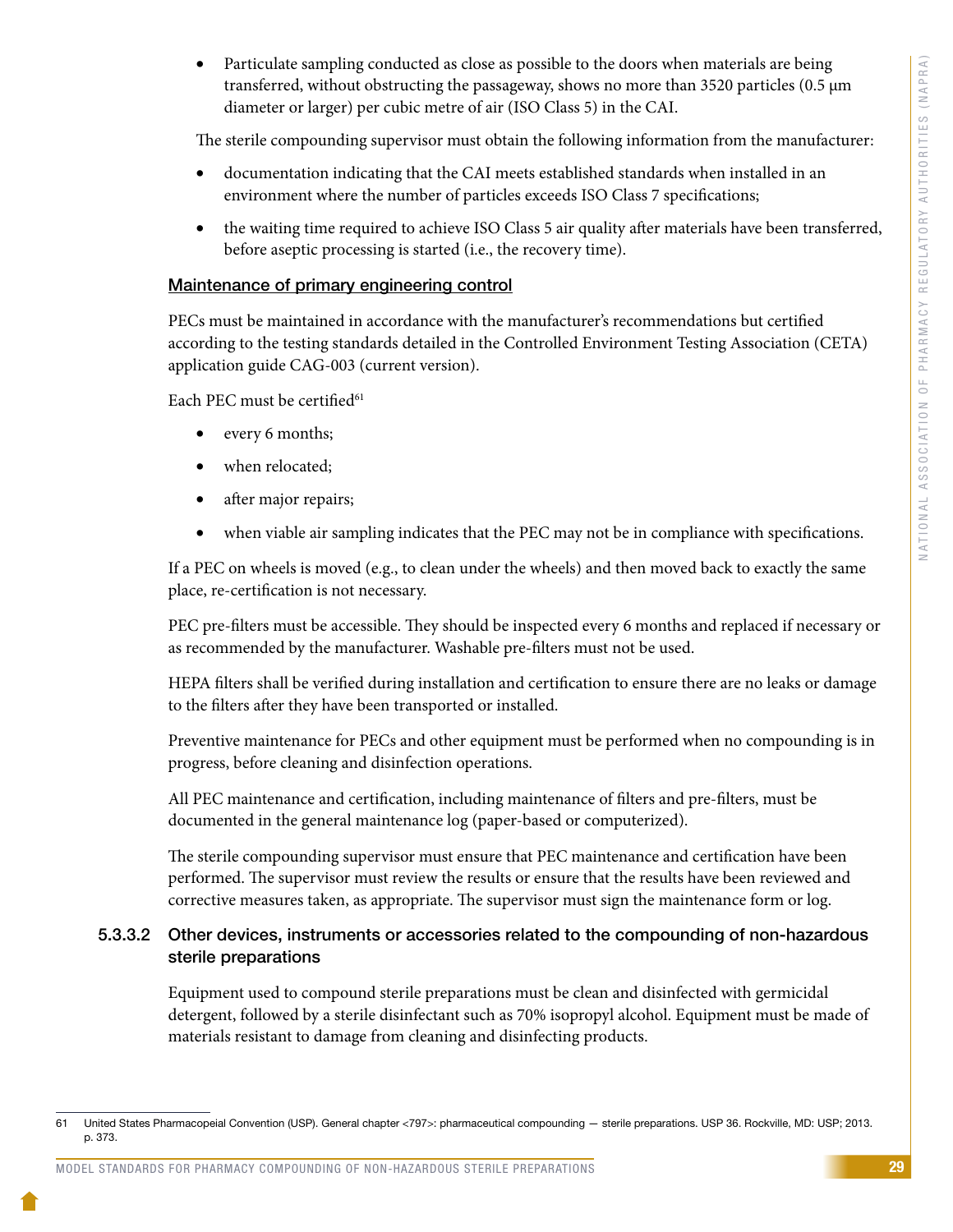The decision to place equipment, instruments or accessories not directly related to sterile-preparation compounding (carts, cabinets, computer monitors, etc.) in the clean room depends on whether such placement will have an impact on maintaining environmental conditions in the clean room (air quality control, surface sampling, etc.)<sup>62</sup>.

The use of equipment in the anteroom and the clean room is permitted as long as the use of such equipment does not increase the generation of viable or non-viable particles within the rooms.

All necessary devices, instruments and accessories must be cleaned and disinfected before being placed in a controlled area. Devices, instruments and accessories to be used in controlled areas should not be removed without good reason.

Maintenance of devices, instruments and accessories must be recorded in the general maintenance log.

#### Automated compounding device and balance

The automated compounding device (ACD) must be positioned in the PEC such that compounding occurs while critical sites are exposed to first air.

If the ACD is a peristaltic pump, this device must be calibrated between batches.

The ACD must be calibrated at least once a day (after cleaning), then as needed, according to the manufacturer's recommendations. The balance must be calibrated before each use, after it is moved, after cleaning and as needed, according to the manufacturer's recommendations.

The ACD and the balance are to be maintained according to the manufacturer's recommendations.

The results of calibration must be entered in the preparation log, general maintenance log or some other form of documentation (e.g., mix check report) for each batch, at a minimum.

### **Carts**

If carts are used, one cart must be reserved for the "dirty" area of the anteroom and must remain there<sup>63</sup>.

A second cart, dedicated to the "clean" area of the anteroom, may enter the clean room<sup>64</sup>.

Supplies are disinfected while they are being transferred onto the clean room cart.

Carts used to bring supplies into the anteroom from outside the controlled area shall not cross the demarcation line. Likewise, carts taken into the anteroom from the clean room shall not be moved beyond the clean side of the demarcation line.

If the anteroom is shared, one cart must be reserved for the "clean but chemically contaminated" area and another for the "clean and not chemically contaminated" area.

Carts should be made of stainless steel or very good quality plastic, should be smooth, non-friable, nonporous and resistant to damage from cleaning and disinfecting products, and should have easy-to-clean casters.

Carts should be cleaned and disinfected daily.

<sup>62</sup> United States Pharmacopeial Convention (USP). General chapter <797>: pharmaceutical compounding — sterile preparations. USP 36. Rockville, MD: USP; 2013. p. 372.

<sup>63</sup> United States Pharmacopeial Convention (USP). General chapter <797>: pharmaceutical compounding — sterile preparations. USP 36. Rockville, MD: USP; 2013. p. 379.

<sup>64</sup> United States Pharmacopeial Convention (USP). General chapter <797>: pharmaceutical compounding — sterile preparations. USP 36. Rockville, MD: USP; 2013. p. 379.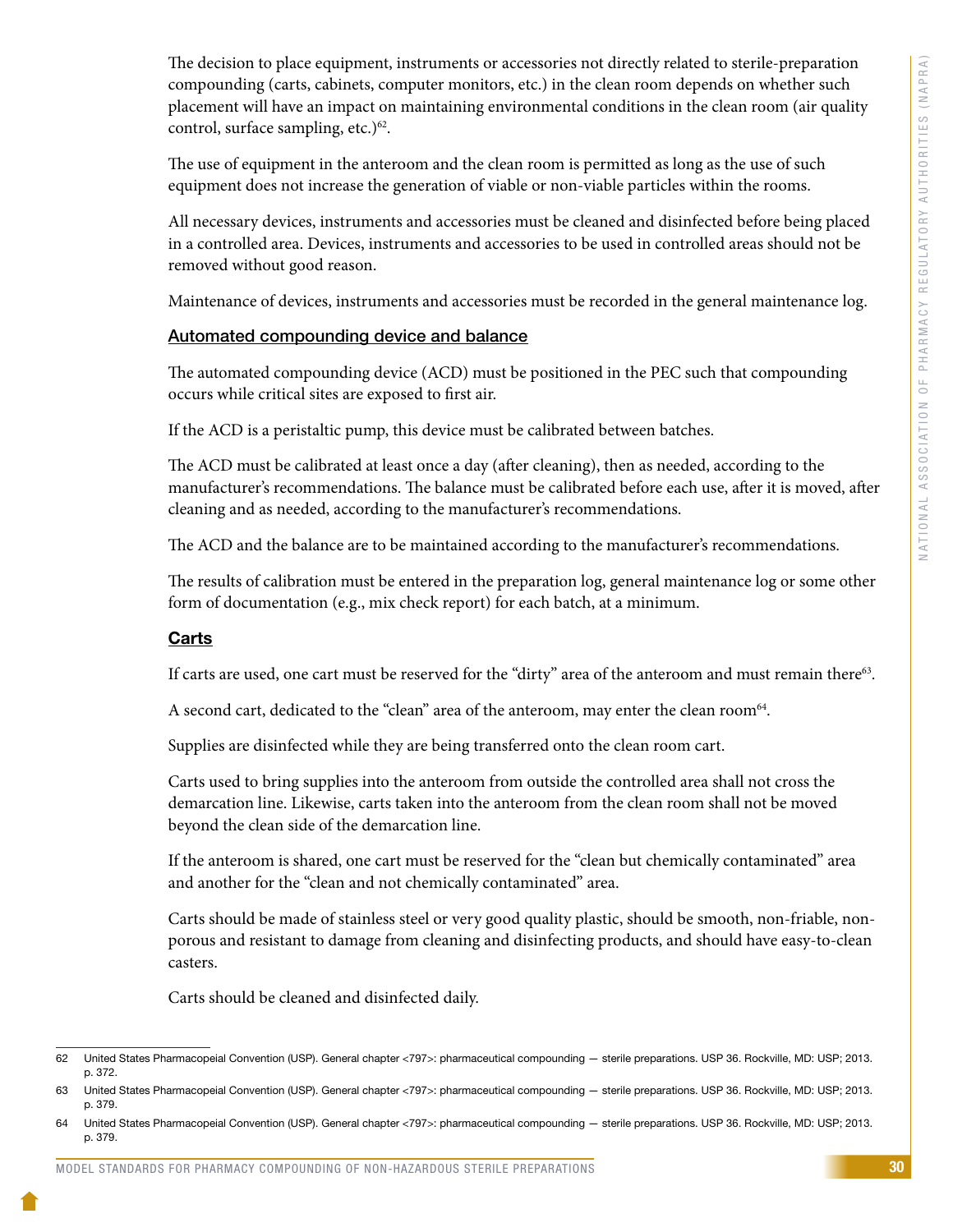# Refrigerator and freezer

#### **Choice**

The refrigerator and freezer used to store medications must be commercial biomedical grade units<sup>65, 66, 67</sup>. Domestic refrigerators and freezers must not be used.

### **Use and placement**

Refrigerators and freezers used for storing medications must not be used to store food. Ideally, refrigerators and freezers are placed outside controlled areas. Depending on workflow, refrigerators may be placed in anterooms, provided there is control of particulates through the use of air returns and provided the number of air changes per hour is sufficient to maintain the required ISO air quality classification.

### **Pass-through refrigerators**

Refrigerators with doors on two sides (pass-through refrigerators) may be used to store sterile products, provided they are designed for clean rooms and the refrigeration system is not located on the clean room side. If such a refrigerator is installed, the sterile compounding supervisor is responsible for ensuring that the required characteristics for any compounding rooms affected by its installation are met under operating conditions.

#### **Temperature and temperature control**

The tested storage temperature in these units must meet the following parameters:

- controlled refrigeration temperature: 2°C to 8°C
- controlled freezing temperature:  $-25^{\circ}$ C to  $-10^{\circ}$ C

Accurate temperature probes (gauges or sensors) must be installed to indicate the actual temperature. A continuous temperature recorder built into each unit is the preferred option.

A notification system must be installed in each refrigerator and freezer to alert pharmacy personnel when temperatures deviate from specifications.

Refrigerator and freezer temperature readings must be recorded on a form stored in the general maintenance log, unless the units are equipped with a continuous temperature recorder. In the latter situation, the data recorded by this device must also be verified and stored.

Temperature probes must be maintained and calibrated at least once a year or in accordance with the manufacturer's instructions. Calibration of these instruments must be noted in the general maintenance log.

### **Incubator**

An incubator is used to maintain a constant temperature for the culture of microorganisms.

The incubation temperature must be controlled (20°C to 25°C or 30°C to 35°C, depending on the culture medium and incubation period).

<sup>65</sup> Health Canda, Health Products and Food Branch Inspectorate. *Guidelines for temperature control of drug products during storage and transportation*. GUI-0069. Ottawa, ON: Health Canada; 2011. Available from: http://www.hc-sc.gc.ca/dhp-mps/compli-conform/gmp-bpf/docs/gui-0069-eng.php

<sup>66</sup> Public Health Agency of Canada (PHAC). *National vaccine storage and handling guidelines for immunization providers*. Ottawa, ON: PHAC; 2007. p. 19.

<sup>67</sup> *Drug and Pharmacies Regulation Act,* R.S.O. 1990, c. H.4. Available from: http://www.ontario.ca/laws/statute/90h04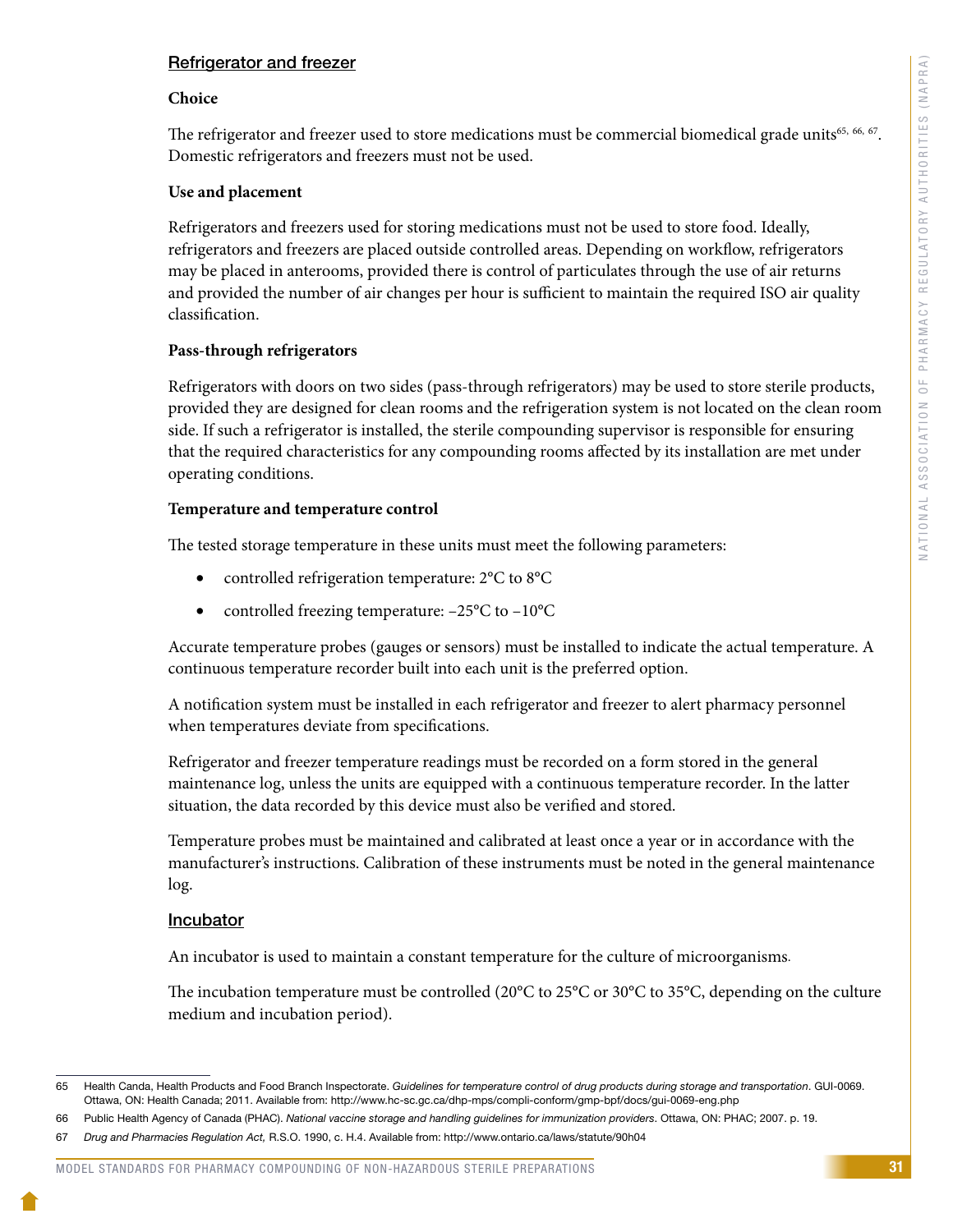When the incubator is in operation, the incubator temperature must be read and recorded in the general maintenance log at least once a day.

The incubator must be calibrated and maintained according to the manufacturer's recommendations.

The incubator must not be placed in the clean room or the anteroom. It may be located in the general pharmacy or another room nearby.

# Camera and computer equipment

Audio-visual and computer equipment used for verification during compounding (camera, monitor, pedal system) is allowed in the clean room under certain conditions. Preference must be given to audiovisual and computer equipment that features "hands-free" operation and that is made of smooth, nonporous, cleanable materials with low particulate emission and resistance to damage from cleaning and disinfecting products.

The installation and use of accessories (monitor, camera) that can be maintained and repaired without compromising the controlled area is preferred.

Equipment cables must be covered to facilitate cleaning.

# Communication system

A functional communication system (intercom, telephone or other) may be installed to allow verbal communication between the various controlled areas and the pharmacy. These devices should be used in "hands-free" mode, must be easy to clean and disinfect and must be resistant to damage from cleaning and disinfecting products. Personal electronic devices or accessories (cell phone, iPods, earbuds) are not permitted in the anteroom or clean room.

## Waste containers

A sufficient number of easy-to-clean waste containers of suitable size and made of materials resistant to damage from cleaning and disinfecting products must be available.

The waste shall be collected in plastic bags and removed with minimal agitation. The waste containers must be emptied and cleaned at least once a day, at a time when no compounding is occurring.

# 5.3.3.3 Personal protective equipment and clothing

Compounding personnel and anyone else who accesses controlled areas must wear appropriate protective clothing, as described in Table 5.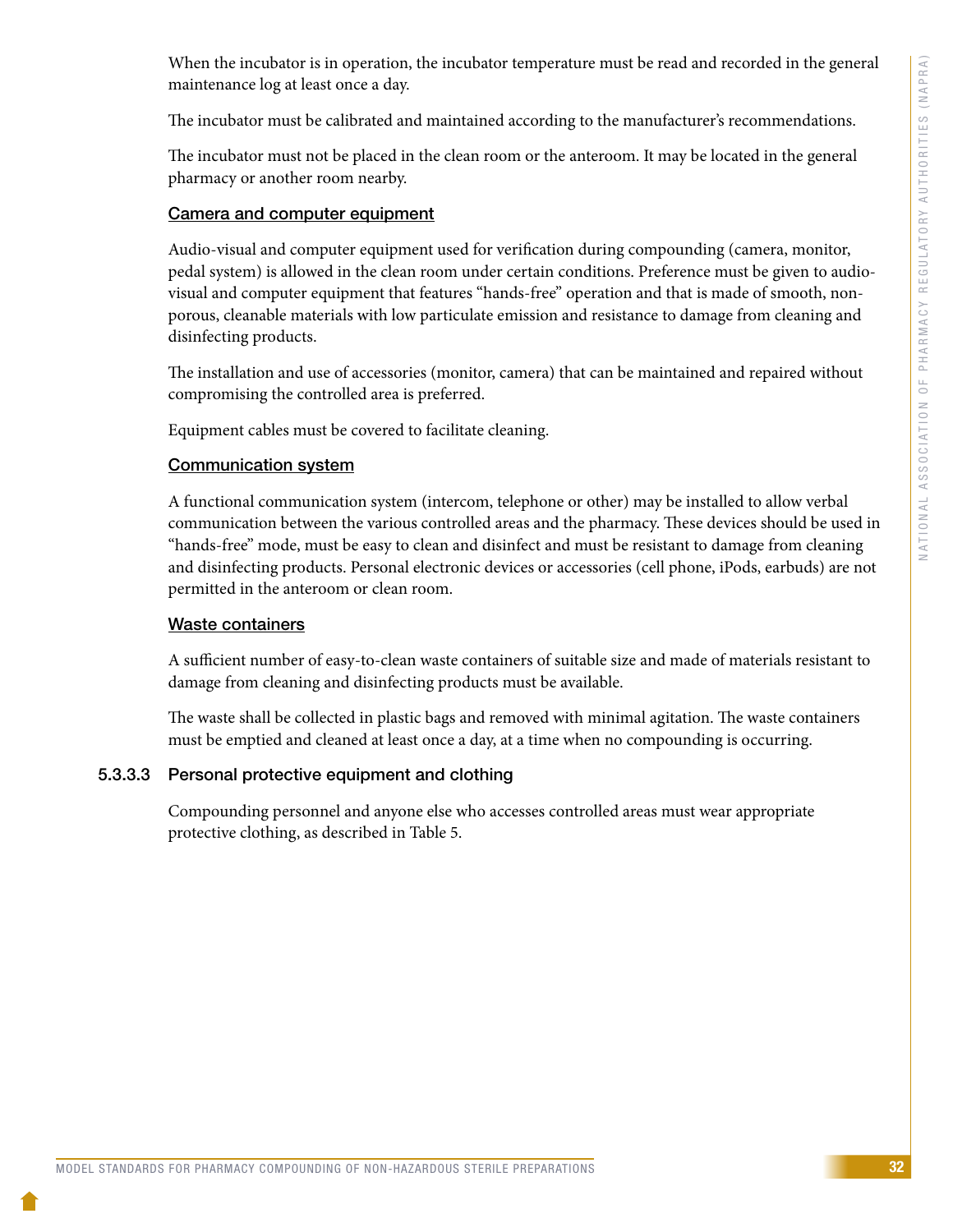### Table 5

Personal protective equipment (PPE) for the compounding of non-hazardous sterile preparations

PPE to be worn<sup>68</sup> for the compounding of non-hazardous sterile preparations and when accessing facilities for the compounding of non-hazardous sterile preparations includes the following:

- pair of shoe covers or dedicated shoes
- hair cover
- beard cover (if applicable)
- surgical mask
- non-shedding protective gown (enclosed at the neck and with sleeves that fit snugly around the wrists)
- pair of non-powdered sterile gloves, which must cover the cuffs of the non-shedding gown

# 5.3.4 Cleaning and disinfecting in areas reserved for the compounding of non-hazardous sterile preparations

### 5.3.4.1 General

Cleaning and disinfecting (housekeeping) in the controlled area must be performed to ensure the cleanliness required for the quality and integrity of final sterile preparations<sup>69</sup>.

Cleaning and disinfecting procedures must be strictly adhered to in the clean room and the anteroom.

Policies and procedures for cleaning and disinfecting tasks must be developed, and cleaning and disinfecting personnel must be trained and assessed on correct application of these policies and procedures.

Only trained and qualified cleaning and disinfecting personnel may be allowed to clean the controlled area<sup>70</sup>.

### 5.3.4.2 Disinfectant

Use of a germicidal disinfectant detergent is required to disinfect all surfaces in a clean room and anteroom. Many types of germicidal disinfectant detergents are acceptable.

The sterile compounding supervisor must

- select an appropriate disinfecting agent for controlled areas, considering mainly its effectiveness and compatibility with materials used for facilities and equipment;
- in health care facilities, take into account the organization's disinfection policies and procedures, following the manufacturer's directions to dilute the disinfectant properly;
- follow the manufacturer's directions regarding required contact time between the disinfectant and the surface to be cleaned.

<sup>68</sup> United States Pharmacopeial Convention (USP). General chapter <797>: pharmaceutical compounding — sterile preparations. USP 36. Rockville, MD: USP; 2013. p. 376-7.

<sup>69</sup> United States Pharmacopeial Convention (USP). General chapter <797>: pharmaceutical compounding — sterile preparations. USP 36. Rockville, MD: USP; 2013. p. 376.

<sup>70</sup> United States Pharmacopeial Convention (USP). General chapter <797>: pharmaceutical compounding — sterile preparations. USP 36. Rockville, MD: USP; 2013. p. 376.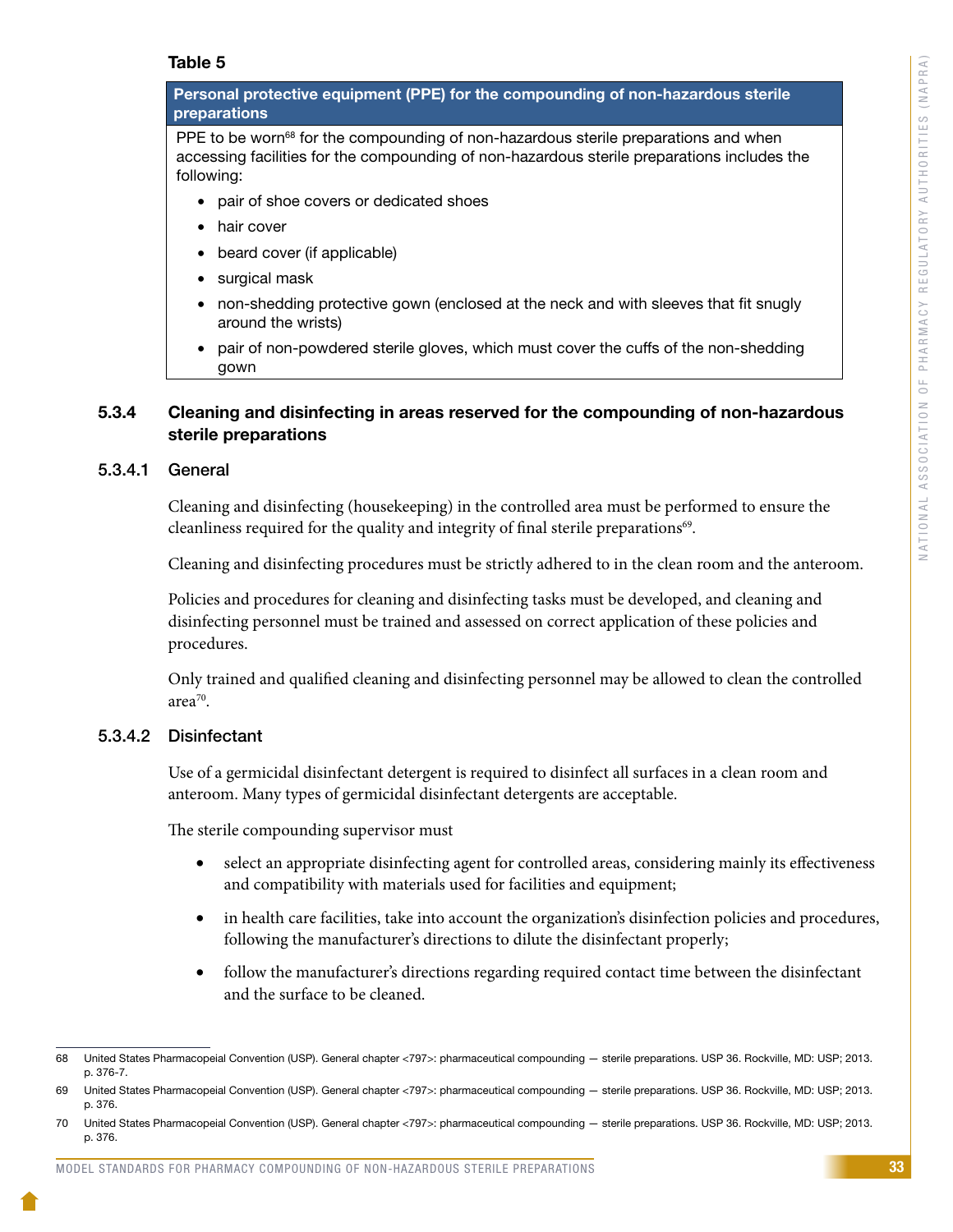Use of an alternative disinfectant in the rotation is unnecessary. However, the daily use of a germicidal disinfectant should be augmented with weekly (or monthly) use of a sporicidal agent<sup>71</sup>.

The material safety data sheets for disinfectants used in the facility must be available on site and easily accessible.

#### 5.3.4.3 Equipment used for cleaning and disinfection and its storage

To avoid cross-contamination and to protect cleaning and disinfecting personnel, equipment must be specifically designated for cleaning areas used for compounding non-hazardous sterile preparations<sup>72</sup>.

Non-shedding<sup>73</sup> equipment must be used for cleaning controlled areas.

This equipment (mop heads, towels, etc.) should be disposable. If reusable accessories are used, they must be washed and dried after each use and must be stored in a clean cabinet dedicated to storing this equipment<sup>74</sup>.

If reusable accessories are used, one set of accessories must be dedicated to cleaning ISO Class 5 areas and a separate set dedicated to cleaning ISO Class 7 and 8 areas.

Cleaning equipment and supplies (mop handle, outside of bottles, etc.) must be disinfected before each entry into a controlled area. A cabinet located in the anteroom or nearby must be provided for storing equipment (mop handle, etc.), refills (mop heads, towels) and cleaning products used for cleaning and disinfecting.

#### 5.3.4.4 Garbing of cleaning and disinfecting personnel (housekeeping personnel)

Cleaning and disinfecting personnel must comply with the pharmacy's hand hygiene and garbing procedure before entering sterile compounding areas and performing housekeeping duties. Housekeeping personnel must also don gloves before starting work.

#### 5.3.4.5 Cleaning frequency

The minimum frequency of cleaning and disinfecting in clean rooms and anterooms will be either daily or monthly<sup>75</sup>.

Daily cleaning and disinfecting are required for the following surfaces and areas:

- PEC
- counters
- carts
- floors
- surfaces that are touched frequently (e.g., doorknobs, switches, chairs)

In addition, waste and garbage must be removed daily.

<sup>71</sup> United States Pharmacopeial Convention (USP). General chapter <1072>: disinfectants and antisepsis. In: *USP pharmacists' pharmacopeia*. Rockville, MD: USP; 2008–2009.

<sup>72</sup> Okeke CC, Allen LV Jr. Considerations for implementing United States Pharmacopeia chapter <797> pharmaceutical compounding – sterile preparations. Part 4: Considerations in selection and uses of disinfectants and antiseptics. *Int J Pharm Compound.* 2007;11(6):492-9.

<sup>73</sup> United States Pharmacopeial Convention (USP). General chapter <797>: pharmaceutical compounding — sterile preparations. USP 36. Rockville, MD: USP; 2013. p. 376.

<sup>74</sup> McAteer F. Points to consider for developing a USP-797 compliant cleaning and sanitization program. *Clean Rooms.* 2007;21(8):44,48. Available from: http://electroiq.com/issue/?issue=2302

<sup>75</sup> United States Pharmacopeial Convention (USP). General chapter <797>: pharmaceutical compounding – sterile preparations. In: *USP pharmacists' pharmacopeia*. 2nd ed., Suppl. 2. Rockville, MD: USP; 2008. p. S2/47.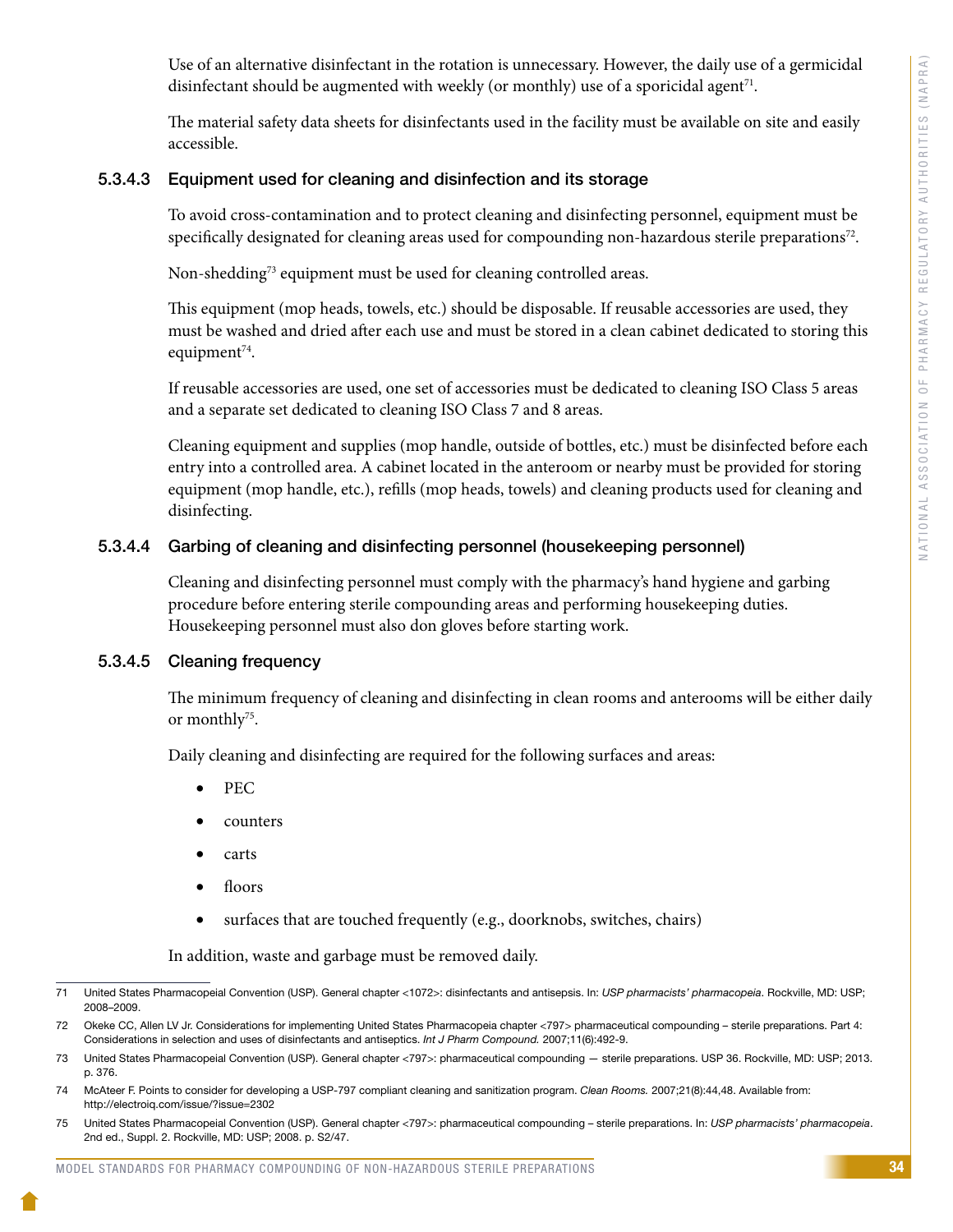Monthly cleaning and disinfecting are required for the following surfaces and areas:

- walls
- ceiling
- shelves
- outer surfaces of the PEC

Cleaning should be performed from the "cleanest" area to the "dirtiest" area (i.e., from the closed end of the clean room toward the anteroom exit).

Forms or schedules used to document cleaning and disinfecting activities, as per established policy, must be retained in the general maintenance log.

# 5.4 General maintenance log

The general maintenance log (paper-based or computerized) includes all records or forms regarding the following activities:

- cleaning and disinfecting, certification and maintenance of the facility as a whole, certification and maintenance of the PEC and maintenance of other equipment;
- verification of proper operation of equipment and instruments (calibration, refrigerator temperatures, etc.).

All records must be retained as per standards of practice of the respective provincial/territorial regulatory authority and in accordance with the principles of confidentiality.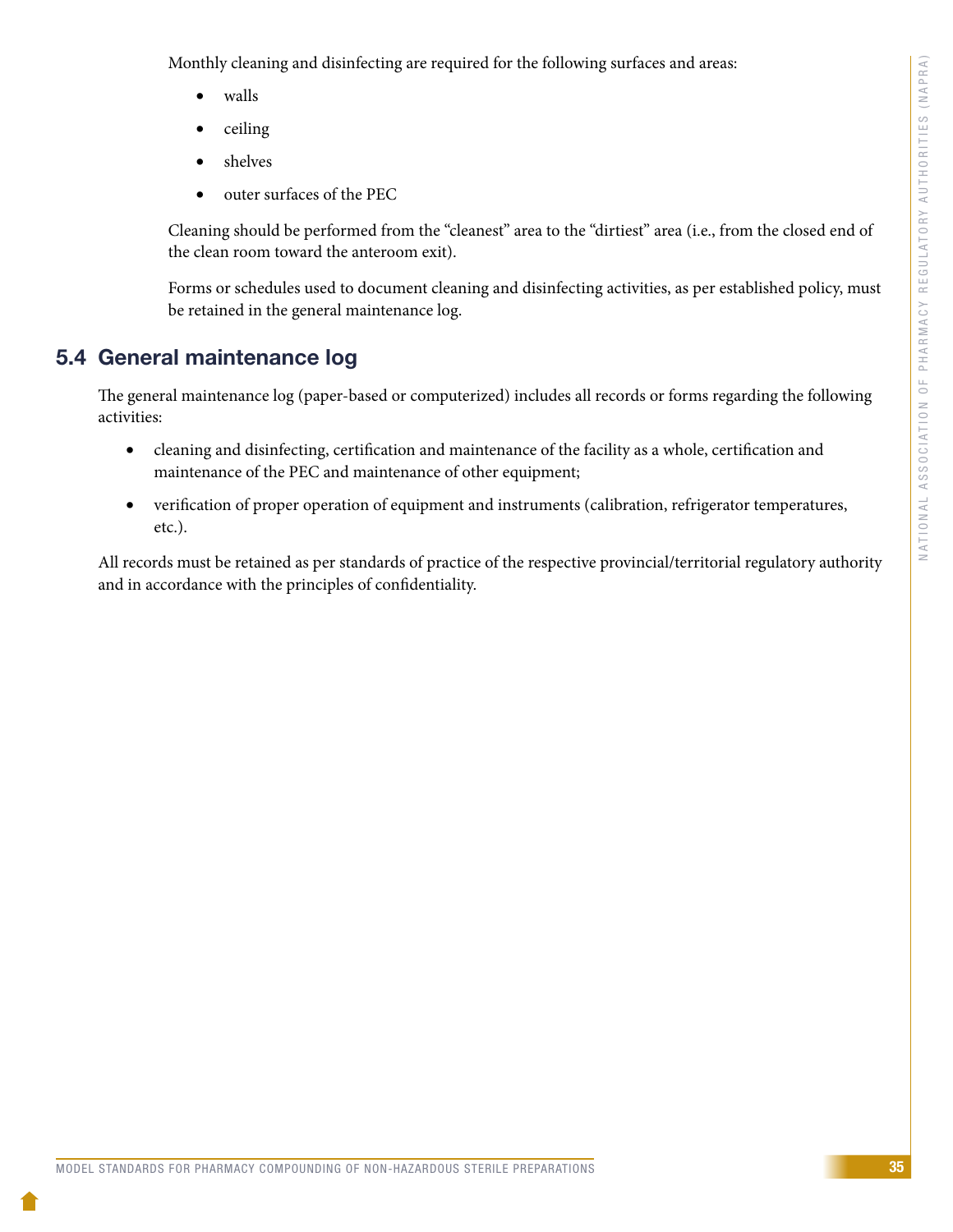# **PRODUCT AND PREPARATION REQUIREMENT**

# 6.1 Beyond-use date and dating methods

#### 6.1.1 Beyond-use dates for preparations

For the purposes of these Model Standards, administration of the compounded sterile preparation must begin before the BUD has passed<sup>76</sup>.

The BUD also specifies the storage time and temperature conditions that must be in effect before administration.

The method used to establish the BUD depends on the type of commercial container (single-dose vial or multipledose container) used for the preparation and/or the risk of contamination of the particular preparation.

Where no specific sterility testing is performed for a preparation or batch, the sterile compounding supervisor must assign a BUD on the basis of the following criteria.

#### *The BUD must not exceed the earliest of the dates established by the following two criteria:*

- expiration date based on chemical and physical stability<sup>77, 78, 79</sup> according to reference texts
- storage time related to risk of microbial contamination

To establish a longer BUD, sterility tests must be performed for a given preparation or batch. Preparations must be quarantined while awaiting the results of the sterility test. Preparations may be released once the results of the sterility test are obtained.

The pharmacy's operating procedures must describe the risk assessment process used to establish the BUD and the storage conditions.

#### 6.1.2 Beyond-use dates for commercially available products according to type of container (single-dose vial or multiple-dose container)

During compounding, the use of commercially available products must have priority. More specifically, if a sterile product is commercially available, compounding personnel must not use non-sterile ingredients to compound a sterile preparation.

The BUDs for commercial products specified in the following three subsections (6.1.2.1, 6.1.2.2 and 6.1.2.3) apply when such products are stored in the original package and container.

#### 6.1.2.1 Single-dose vial

- A single-dose vial will be labelled as such by the manufacturer. Single-dose vials include pharmacy bulk vials if the manufacturer has labelled them as single-dose vials.
- If the vial is punctured in a PEC that maintains ISO Class 5 air quality, the BUD is 6 hours<sup>80</sup>.
- Six hours after initial needle puncture, the vial can no longer be used. Once the vial is removed from the ISO Class 5 PEC, it must be discarded.

<sup>76</sup> United States Pharmacopeial Convention (USP). General chapter <797>: pharmaceutical compounding — sterile preparations. USP 36. Rockville, MD: USP; 2013.

<sup>77</sup> Trissel LA. Ha*ndbook on injectable drugs. 17th ed.* Bethesda, MD: American Society of Health-System Pharmacists; 2013.

<sup>78</sup> King JC. King guide to parenteral admixtures [electronic version]. Napa, CA: King Guide Publications Inc.; [updated quarterly].

<sup>79</sup> Trissel LA. Trissel's 2 clinical pharmaceutics database [electronic database]. Cashiers, NC: TriPharma Communications; [updated regularly].

<sup>80</sup> United States Pharmacopeial Convention (USP). General chapter <797>: pharmaceutical compounding - sterile preparations. USP 36. Rockville, MD: USP; 2013.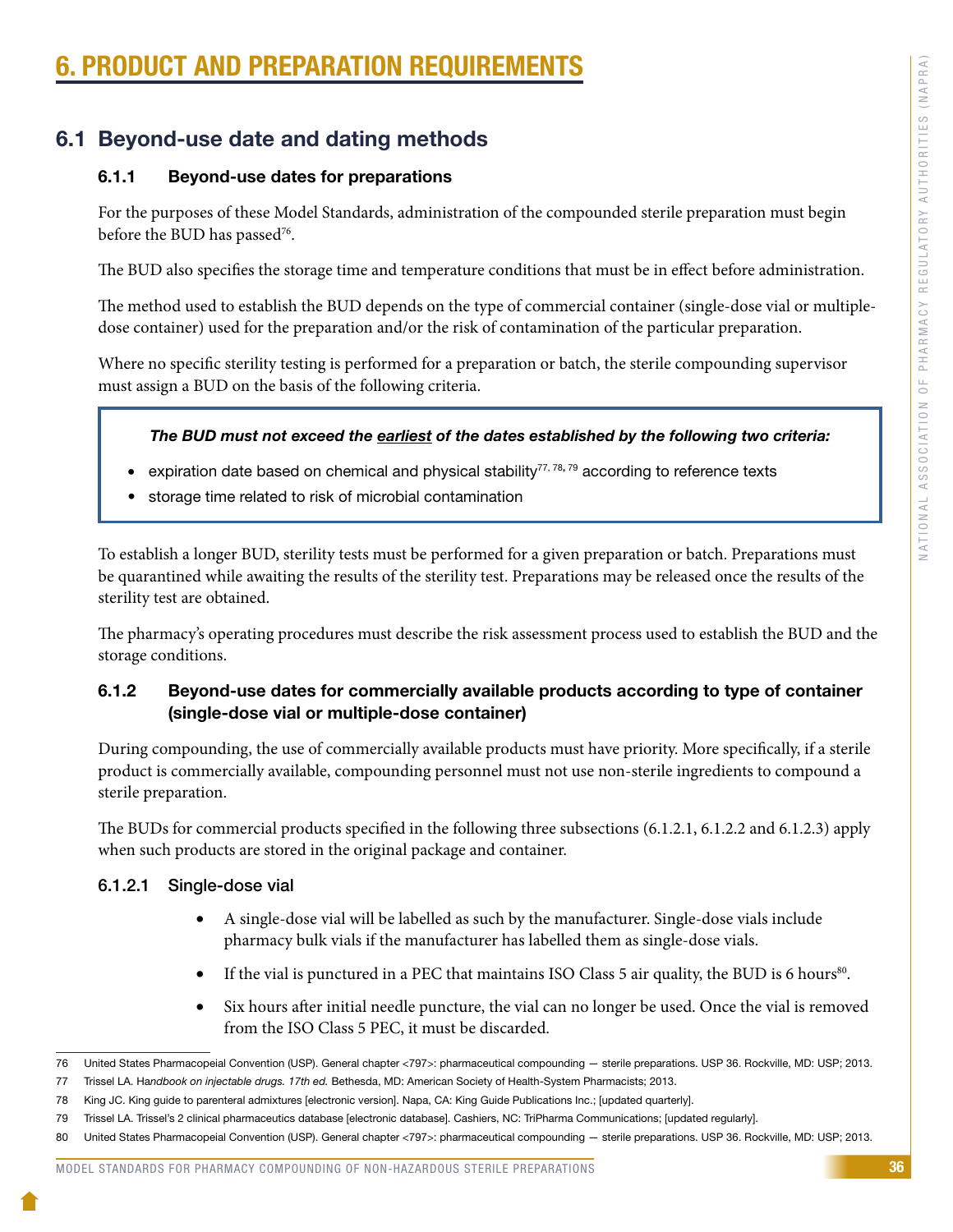- To properly manage risk, a label must be affixed to the vial indicating the time of initial needle puncture.
- The contents of a vial may not be divided for the sole purpose of extending stability.
- If the vial or another single-dose container is opened or punctured in an environment with air quality worse than ISO Class 5, the BUD is 1 hour.

### 6.1.2.2 Open ampoule

• No storage of an open ampoule is permitted; as such, no BUD applies.

### 6.1.2.3 Multiple-dose container (e.g., vial)

- A multiple-dose container will be labelled as such by the manufacturer.
- Multiple-dose containers usually contain a preservative.
- The BUD is 28 days, unless otherwise specified by the manufacturer.
- If there is visible contamination before 28 days (or the manufacturer's expiry date), the container must be discarded.

### 6.1.3 Beyond-use dates according to risk of microbial contamination

Compounded medications are at risk of microbial contamination, with the passage of time and changes in temperature allowing unacceptable levels of microbial colonization. Microorganisms undergo various phases of growth. After an initial or stationary phase (phase 1), which varies by species, bacteria replicate within 20 to 30 minutes (phase 2 growth). Once contamination occurs, bacterial growth increases rapidly starting 6 hours after the onset of contamination<sup>81</sup>.

The BUD is based on the risk that a preparation may be contaminated (Table 6). Once the level of risk is established, refer to Table 7 for the BUD.

Levels of risk for microbial contamination apply to preparations compounded in a compliant, certified PEC that maintains ISO Class 5 air quality or better and that is located in an ISO Class 7 clean room or a compliant, certified CAI that meets the criteria specified in section 5.3.3.1 when placed in environments with particle counts exceeding ISO Class 7.

### Sterile unit

The concept of a "sterile unit" is used to specify certain criteria for establishing the BUD.

A sterile unit is a vial, ampoule or bag of drug or diluent. The following examples illustrate the concept:

- 1 bag of solute represents 1 "sterile unit."
- 2 vials of cefazolin represent 2 "sterile units."
- 1 vial of sterile water for injection represents 1 "sterile unit."

81 Cundell AM. USP Committee on Analytical Microbiology — stimuli to the revision process. *Pharmacopeial Forum*. 2002;28(6).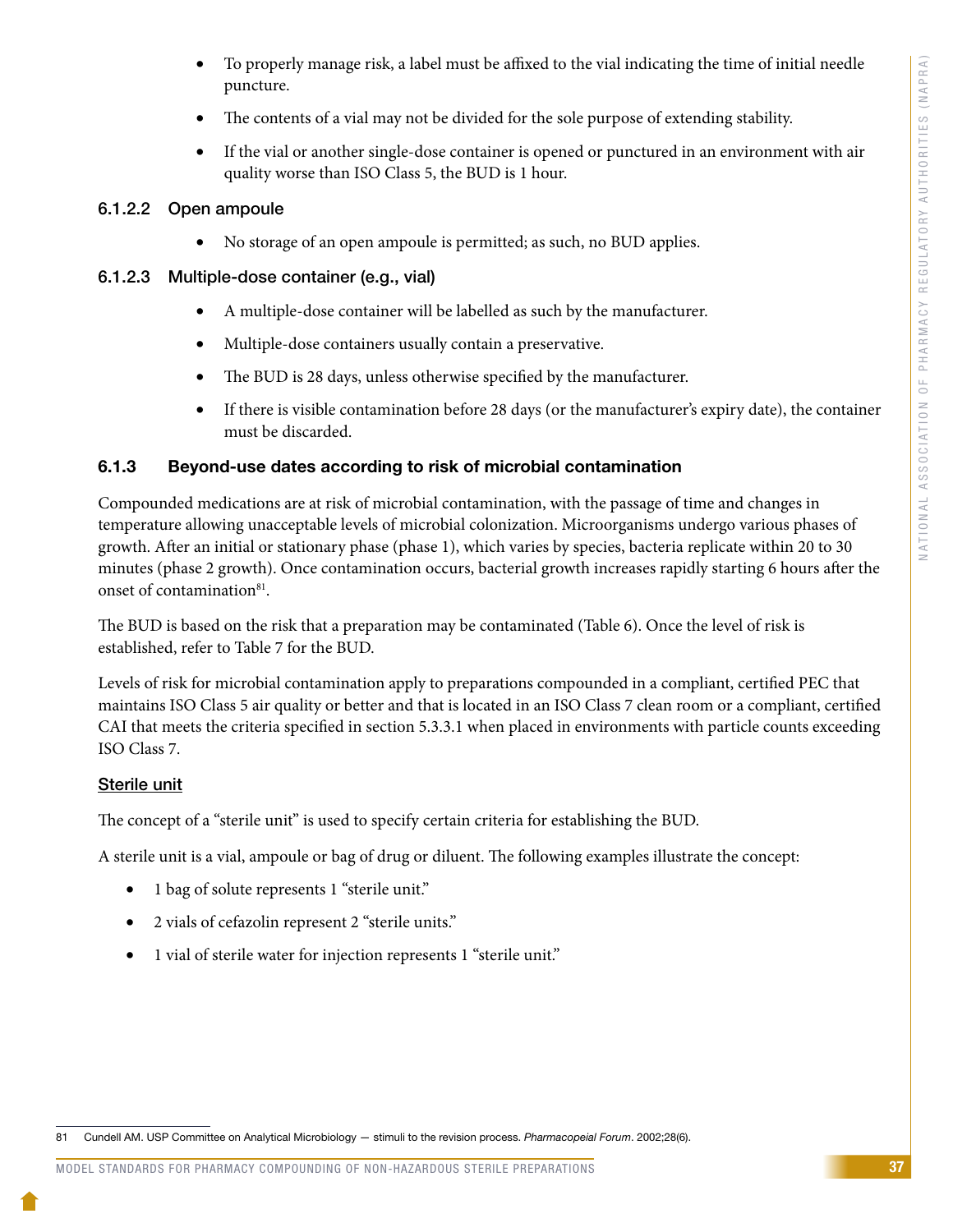#### Table 6

| Contamination risk levels <sup>82, 83</sup> |                                                                                   |                                                                                                                   |                                                                                         |
|---------------------------------------------|-----------------------------------------------------------------------------------|-------------------------------------------------------------------------------------------------------------------|-----------------------------------------------------------------------------------------|
|                                             | Low                                                                               | <b>Medium</b>                                                                                                     | <b>High</b>                                                                             |
|                                             | Final product compounded<br>using up to 3 "sterile units"                         | Final product compounded<br>using 4 or more "sterile units"                                                       | Non-sterile ingredients or<br>$\bullet$<br>equipment used before terminal               |
|                                             | No more than 2 septum<br>punctures at the injection site<br>for each sterile unit | Complex manipulations<br>Prolonged preparation time                                                               | sterilization<br>Non-sterile preparations,<br>$\bullet$<br>containing water, stored for |
|                                             | Simple aseptic transfer<br>technique                                              | Batch preparations (preparing<br>more than one unit of the<br>same composition during one<br>compounding session) | more than 6 hours before<br>terminal sterilization                                      |
|                                             | Drug prepared for one patient<br>(patient-specific dose)                          |                                                                                                                   | Improper garbing or gloving by<br>$\bullet$<br>compounding personnel                    |

#### Table 7

| Beyond-use dates (BUDs) for compounded sterile preparations, according to risk of microbial<br>contamination <sup>84</sup> |                                      |                                 |                         |
|----------------------------------------------------------------------------------------------------------------------------|--------------------------------------|---------------------------------|-------------------------|
|                                                                                                                            | <b>BUD without sterility testing</b> |                                 |                         |
| <b>Risk of contamination</b>                                                                                               | At controlled room<br>temperature    | With storage in<br>refrigerator | With storage in freezer |
| Low                                                                                                                        | 48 hours                             | 14 days                         | 45 days                 |
| <b>Medium</b>                                                                                                              | 30 hours                             | 9 days                          | 45 days                 |
| <b>High</b>                                                                                                                | 24 hours                             | 3 days                          | 45 days                 |

Administration of the compounded sterile preparation must begin before the BUD has passed.

High-risk preparations must always be sterilized, and the BUDs in the high-risk row of Table 7 apply to high-risk *sterile* preparations.

#### Sterility test and bacterial endotoxin test<sup>85</sup>

A sterility test via membrane filtration and a bacterial endotoxin test must be performed for high-risk sterile preparations (*see* Table 6) in the following situations:

- when sterile preparations are compounded in batches of over 25 identical units;
- when there has been more than 12 hours of exposure time at a temperature between 2°C and 8°C before sterilization;
- when there has been more than 6 hours of exposure time at a temperature above 8°C before sterilization.

#### 6.1.4 Beyond-use dates for immediate-use preparations

Pharmacy departments and community pharmacies that provide sterile-preparation compounding services must meet the requirements specified in these Model Standards, specifically those related to adequate facilities and equipment, compliance with garbing requirements and application of stringent housekeeping and aseptic techniques.

<sup>82</sup> United States Pharmacopeial Convention (USP). General chapter <797>: pharmaceutical compounding - sterile preparations. USP 36. Rockville, MD: USP; 2013.

<sup>83</sup> American Society of Health-System Pharmacists (ASHP). The ASHP discussion guide on USP chapter <797> for compounding s*terile preparations. Summary of revisions to USP chapter <797>*. Bethesda, MD: ASHP with Baxter Healthcare Corporation; 2008.

<sup>84</sup> United States Pharmacopeial Convention (USP). General chapter <797>: pharmaceutical compounding — sterile preparations. USP 36. Rockville, MD: USP; 2013.

<sup>85</sup> United States Pharmacopeial Convention (USP). General chapter <797>: pharmaceutical compounding — sterile preparations. USP 36. Rockville, MD: USP; 2013. p. 361.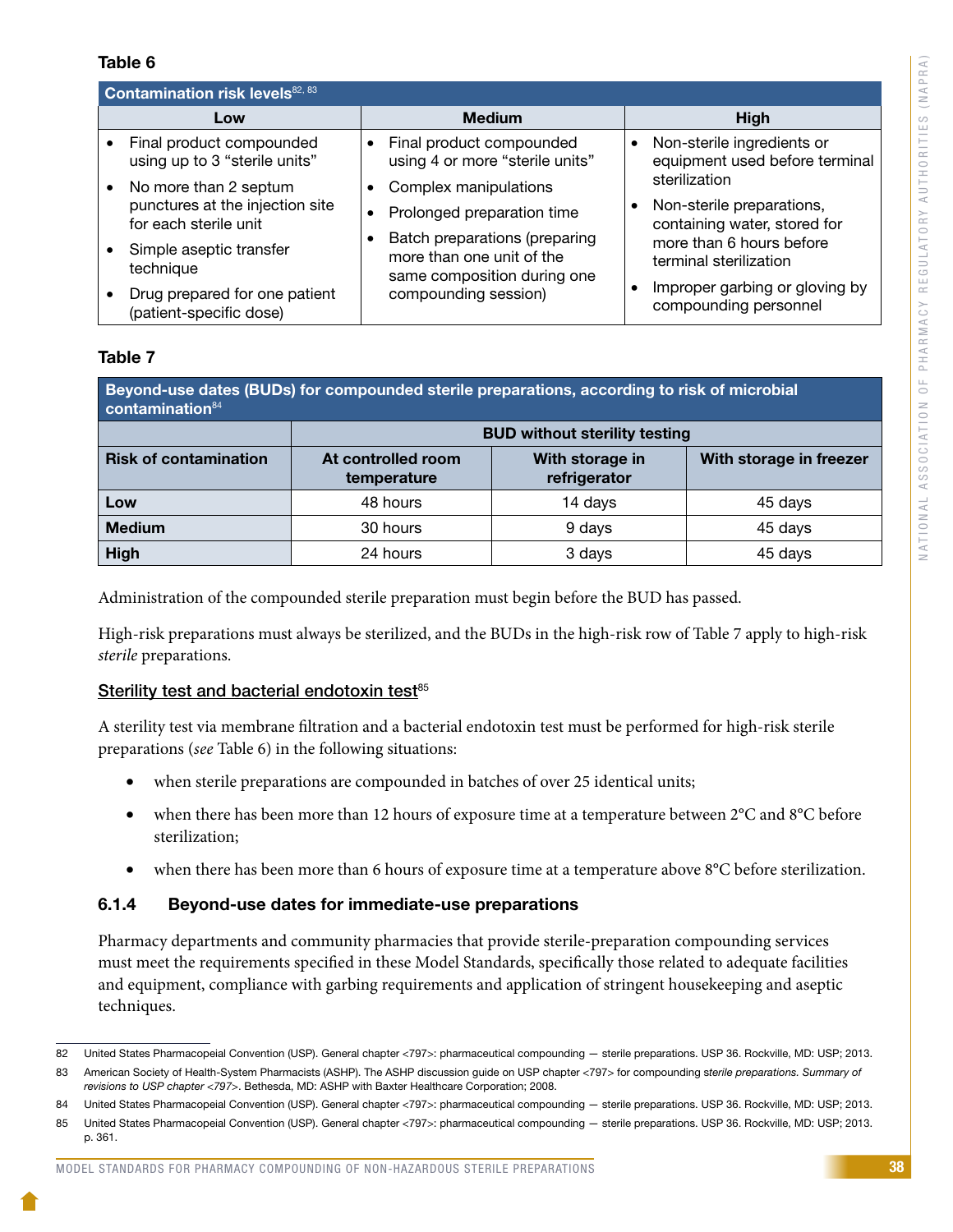In health care facilities, a pharmacy department that provides compounded sterile preparation services must ensure that compounded doses are ready to be administered without further handling by another health care professional and must develop its services in accordance with this requirement.

Compounded sterile preparations prepared for immediate use in the patient's room or on patient care units must comply with the following conditions:

- • Compounding is performed only when the situation is critical, with a requirement for immediate administration to the patient.
- The preparation does not exceed 3 "sterile units."
- The preparation does not contain any hazardous drugs (e.g., chemotherapeutic agents).
- For each sterile unit used, there are no more than two entries into any one container, package or administration container/device.
- Aseptic technique does not require more than 1 hour of continuous preparation.
- Aseptic technique is rigorously applied.

The following BUDs apply, with no requirement for additional sterility tests:

- • Controlled room temperature: 1 hour
- Refrigerator: 1 hour
- Freezer: not applicable

Administration of the preparation must begin within 1 hour after the start of compounding; otherwise, the preparation must be discarded.

The container must always be correctly identified. In addition to mandatory information on the drug label, the BUD date and time should be included on the label.

#### 6.1.5 Beyond-use times of 12 hours or less for preparations compounded in segregated areas

For compounded sterile preparations made in an LAFW that is not placed in an environment meeting the standards for ISO Class 7 air quality, or in a CAI that does not meet the requirements described in section 5.3.3.1, the following conditions must be met:

- The PEC is certified every 6 months and maintains ISO Class 5 air quality or better.
- Only low-risk preparations are compounded.
- Only one preparation is compounded at a time.
- The preparations are compounded in an area that is reserved for the compounding of sterile preparations and that minimizes contamination.
- The sink is not directly adjacent to the PEC and is separated from the immediate area of the PEC.
- The preparation area has no unsealed windows or doors leading to the exterior of the building. Furthermore, the preparation area is not in a high-traffic area or adjacent to construction sites, warehouses or food preparation sites.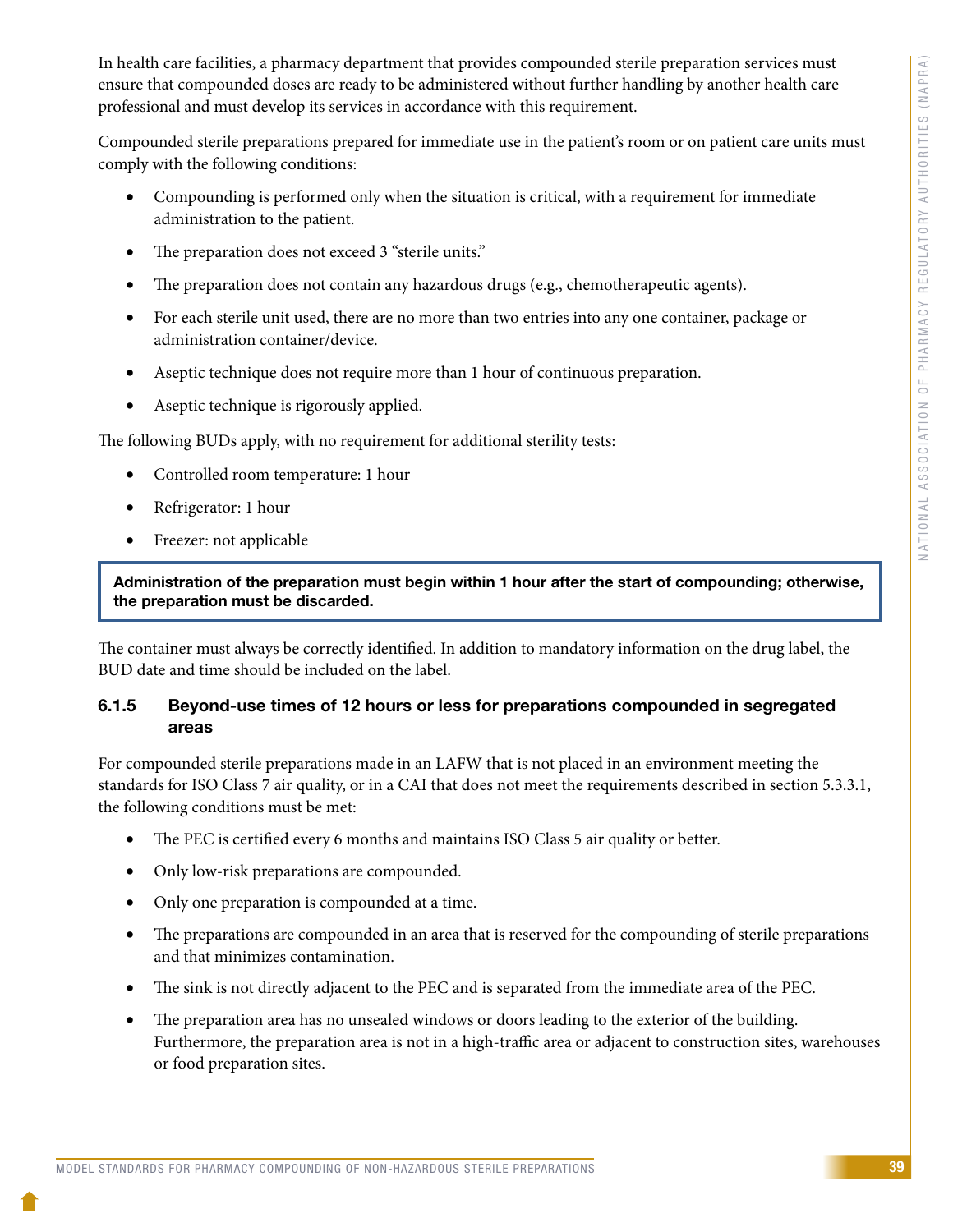Personnel are fully compliant with procedures for hand and forearm hygiene, asepsis, garbing, and cleaning and disinfecting<sup>86</sup>.

Given the risks associated with compounding sterile preparations under these conditions, administration of the preparation must begin within 12 hours after the start of compounding (Table 8); otherwise, the preparation must be discarded.

The container must always be correctly identified. In addition to mandatory information on the drug label, the BUD should be included on the label.

#### Table 8

Summary of beyond-use dates (BUDs) for compounded sterile preparations prepared for immediate use or prepared in segregated compounding areas

|                                                                                                                                                                                                                                               | <b>BUDs for compounded sterile preparations without</b><br>additional sterility test |                                 |                            |
|-----------------------------------------------------------------------------------------------------------------------------------------------------------------------------------------------------------------------------------------------|--------------------------------------------------------------------------------------|---------------------------------|----------------------------|
| Type of preparation                                                                                                                                                                                                                           | At controlled room<br>temperature                                                    | With storage in<br>refrigerator | With storage in<br>freezer |
| Immediate-use preparation                                                                                                                                                                                                                     | 1 hour                                                                               | 1 hour                          | <b>NA</b>                  |
| <b>Preparation in LAFW (ISO Class 5)</b><br>or better) in an environment where<br>conditions do not meet ISO Class 7<br>standards or in CAI that does not meet<br>requirements described in section 5.3.3.1<br>(segregated compounding areas) | 12 hours                                                                             | 12 hours                        | <b>NA</b>                  |
| $CAI = compounding$ aseptic isolator; ISO = International Organization for Standardization; LAFW = laminar<br>airflow workbench; $NA = not$ applicable.                                                                                       |                                                                                      |                                 |                            |

# 6.2 Compounded sterile preparation protocols

Protocols for compounded sterile preparations must include all of the information required to prepare the compound:

- name of preparation
- • pharmaceutical form
- ingredients required
- quantity, concentration and source of ingredients
- necessary equipment
- compounding procedure
- storage method
- BUD
- references
- draft and revision date
- pharmacist's signature

<sup>86</sup> United States Pharmacopeial Convention (USP). General chapter <797>: pharmaceutical compounding — sterile preparations. USP 36. Rockville, MD: USP; 2013. p. 365.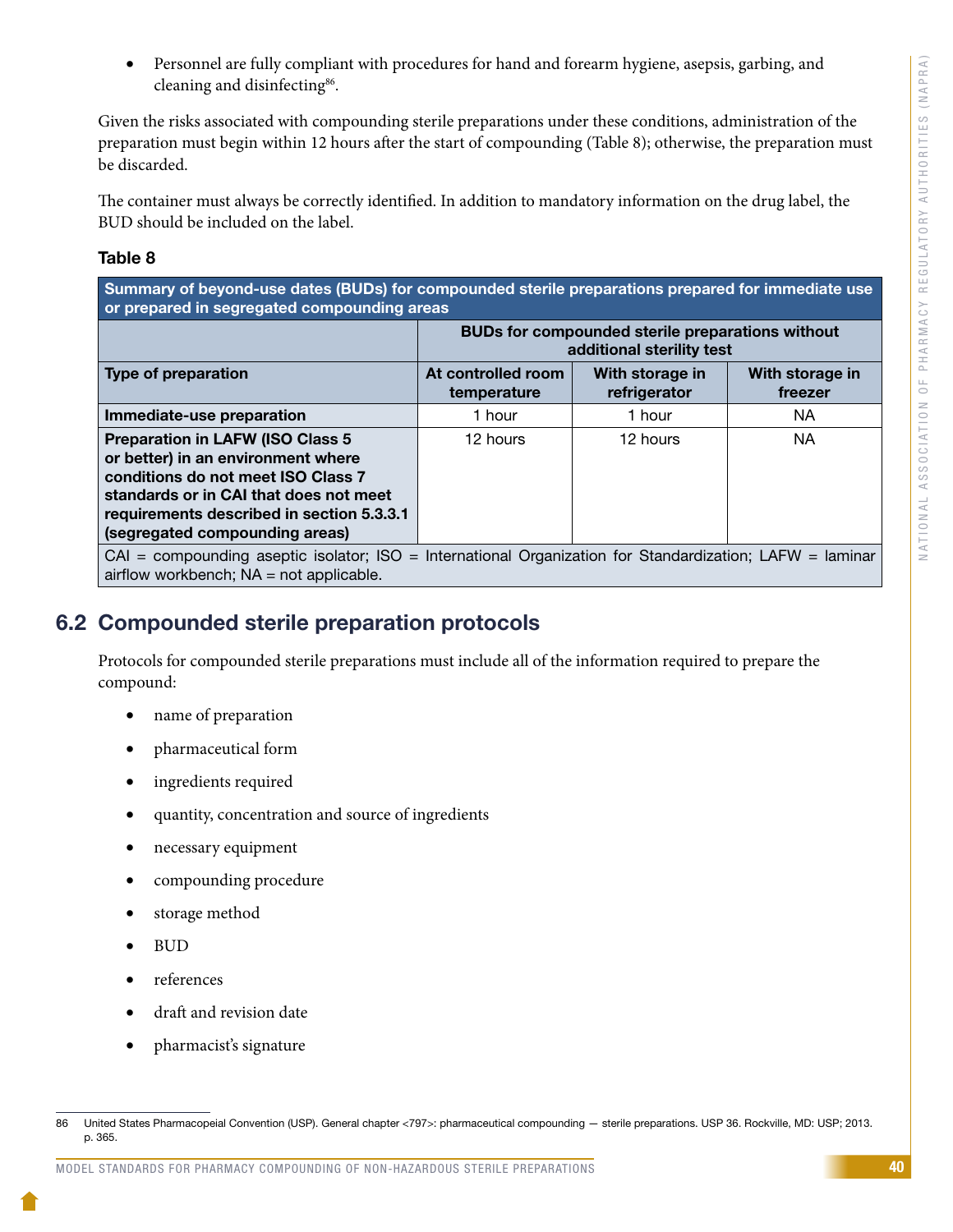Appendix 7 presents a model for writing compounded sterile preparation protocols for each drug.

All protocols for pharmacy compounded sterile preparations must be stored together and must be readily available for quick consultation. The protocols must be reviewed and approved by the sterile compounding supervisor or delegate.

# 6.3 Compounded sterile preparation log

A compounded sterile preparation log must be completed during the compounding process.

The pharmacy must keep such a log for each individual patient, as well as a log for sterile preparations made in batches.

Computerized information and information recorded with cameras may be used as a record.

## 6.3.1 Compounded sterile preparation log for one patient (individual preparations)

The compounded sterile preparation log for an individual patient must contain the following information:

- patient's name
- prescription number (if compounded in a community pharmacy)
- patient's identification number (if compounded in a health care facility)
- preparation identification (official or assigned name, strength and dosage of the preparation)
- compounding procedure (master formulation record reference)
- for each ingredient (including primary and secondary diluents),
	- name
	- source
	- quantity/volume measured
	- batch number
	- drug identification number and lot number, as applicable
	- expiration date
- compounding date
- total quantity compounded
- preparation BUD
- identity of compounder and verifier at each stage of the process, as well as identity of the person who approved the preparation
- duplicate label, as described in the master formulation record
- description of final preparation
- results of quality control procedures (e.g., weight range of filled capsules, pH of aqueous liquids)
- documentation of any quality control issues and any adverse reactions or preparation problems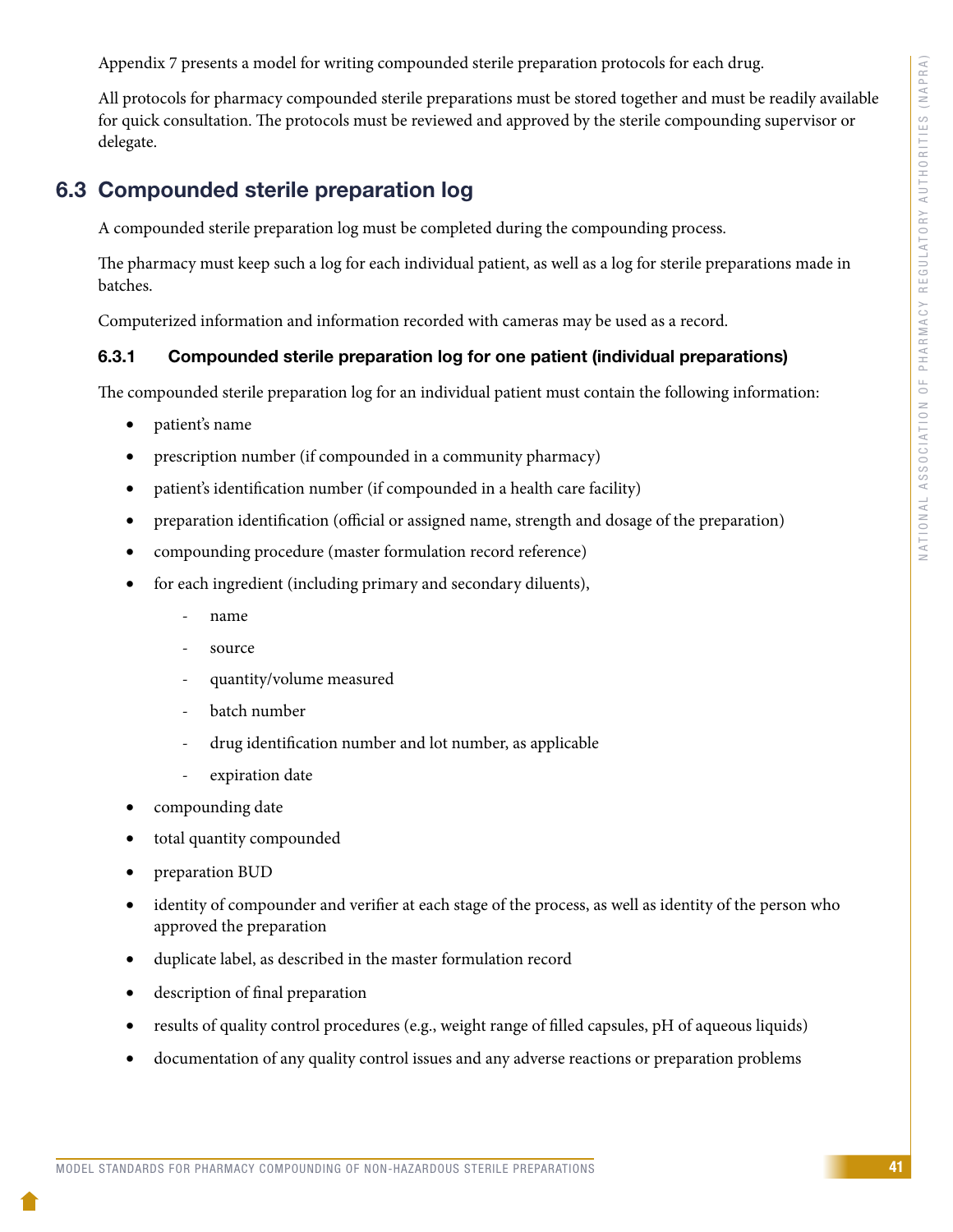The log (paper-based or computerized) must be filed and retained for future reference as required by the relevant provincial/territorial regulatory authorities.

#### 6.3.2 Compounded sterile preparation log for batch preparations

The compounded sterile preparation log for sterile preparations prepared in batches must contain the following information:

- preparation identification (official or assigned name, strength and dosage form of the preparation)
- compounding procedure (master formulation record reference):
	- equipment needed to prepare the preparation, as appropriate
	- mixing instructions, including order of mixing, mixing temperatures or other environmental controls, duration of mixing and other factors pertinent to replication of the preparation as compounded
- for each ingredient (including primary and secondary diluents),
	- name
	- source
	- quantity/volume measured
	- calculations needed to determine and verify quantities of ingredients and doses of active pharmaceutical ingredients
	- compatibility and stability information, including references when available
	- batch number
	- drug identification number and lot number, as applicable
	- expiration date
- compounding date
- total quantity compounded
- identity of compounder and verifier at each stage of the process, as well as identity of the person who approved the preparation
- description of the final preparation
- container used for dispensing
- sample labelling information, which shall contain, in addition to legally required information, generic name and quantity or concentration of each active ingredient, preparation BUD, storage conditions and prescription or control number (batch number), as applicable
- packaging and storage requirements
- results of quality control procedures (e.g., weight range of filled capsules, pH of aqueous liquids)

The log (paper-based or computerized) must be filed and retained for future reference as required by the relevant provincial/territorial regulatory authorities.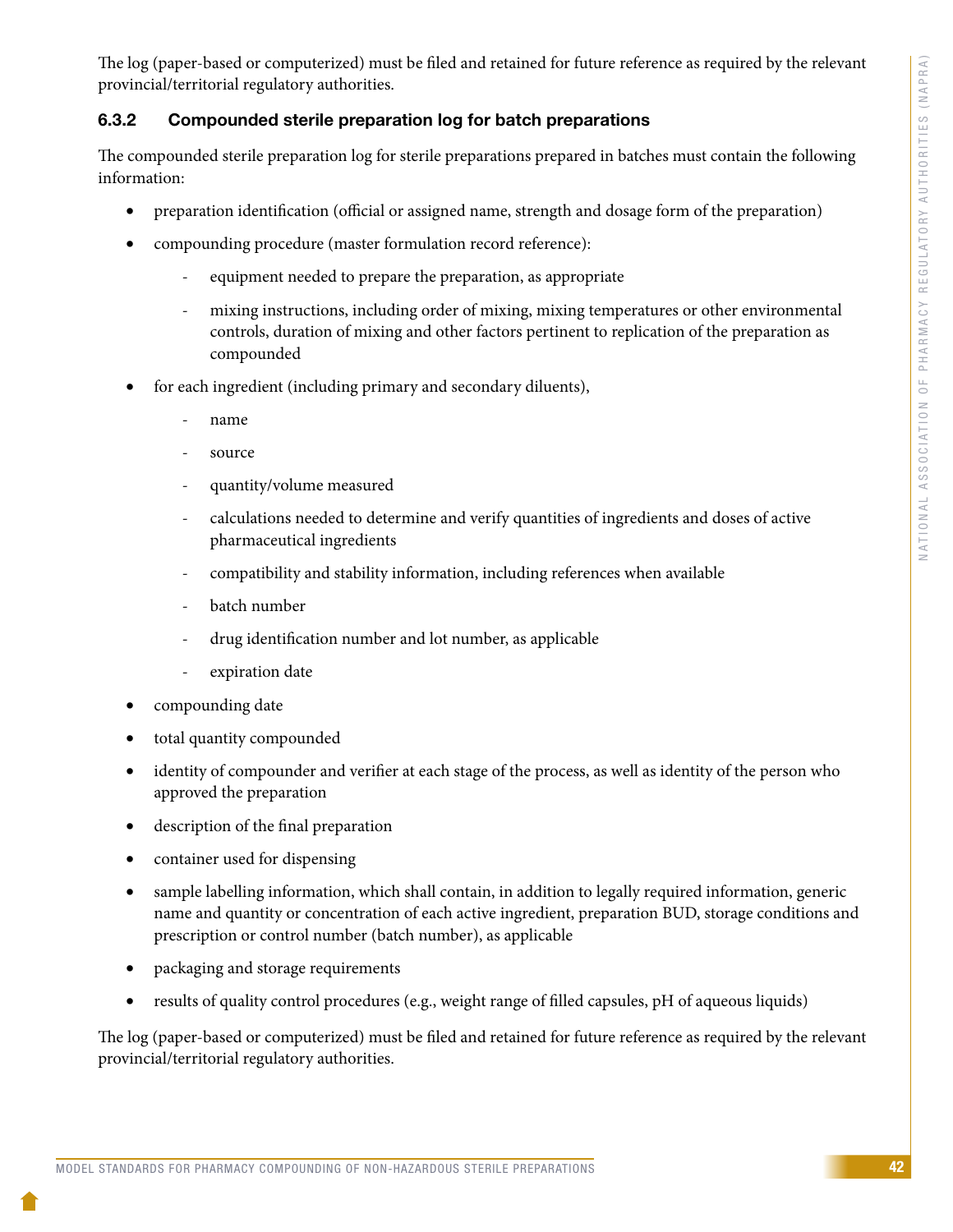# 6.4 Patient file

For any compounded sterile preparation that has already been dispensed, all information required for review and assessment of the preparation by pharmacists and for subsequent treatment of the patient must be recorded in the patient file.

Information recorded in the patient file must allow users to accurately reproduce the prescribed preparation at a later date and identify the compounding personnel, if necessary.

The origin of the compounded sterile preparation dispensed to the patient must be recorded in the patient file in cases where the preparation was made by another pharmacy, as permitted by provincial/territorial legislation.

Any pharmacy (in the health care facility or the community) must be able to track information related to preparations that it dispenses, even if those preparations were made by another pharmacy.

## 6.5 Conduct of personnel in areas reserved for the compounding of sterile preparations

Personnel must behave in a professional manner, following all pertinent policies and procedures.

Regardless of which type of PEC is used for sterile compounding, all standards presented in section 6.5 apply.

#### 6.5.1 Conditions that may affect preparation quality

Any of the following conditions will affect preparation quality<sup>87</sup>. Personnel afflicted with any of these conditions shall be excluded from sterile compounding activities and sterile compounding areas until the condition has been remedied:

- uncontrolled weeping skin condition
- burns to the skin, including sunburns
- cold sores (active herpes simplex viral infection)
- conjunctivitis (viral or bacterial)
- active respiratory infection with coughing, sneezing or runny nose
- fresh piercings
- other fresh wounds

A person with permanent tattoos may compound sterile products. However, a recent tattoo on the face, neck or arms is considered a fresh skin wound, and the individual must cease sterile compounding activities and wait until the skin is completely healed before resuming such activities.

#### 6.5.2 Conduct before entering the anteroom

Before entering the anteroom, personnel must<sup>88</sup>

- remove personal outer garments (e.g., coat, hat, jacket, scarf, sweater, vest, boots and outdoor shoes);
- remove jewelry, studs and other accessories from fingers, wrists, forearms, face, tongue, ears and neck (this includes personal electronic devices or accessories, such as cell phone, iPod and earbuds, which are not permitted in the anteroom or clean room);

<sup>87</sup> United States Pharmacopeial Convention (USP). General chapter <797>: pharmaceutical compounding — sterile preparations. USP 36. Rockville, MD: USP; 2013. p. 376-7.

<sup>88</sup> United States Pharmacopeial Convention (USP). General chapter <797>: pharmaceutical compounding — sterile preparations. USP 36. Rockville, MD: USP; 2013. p. 376-7.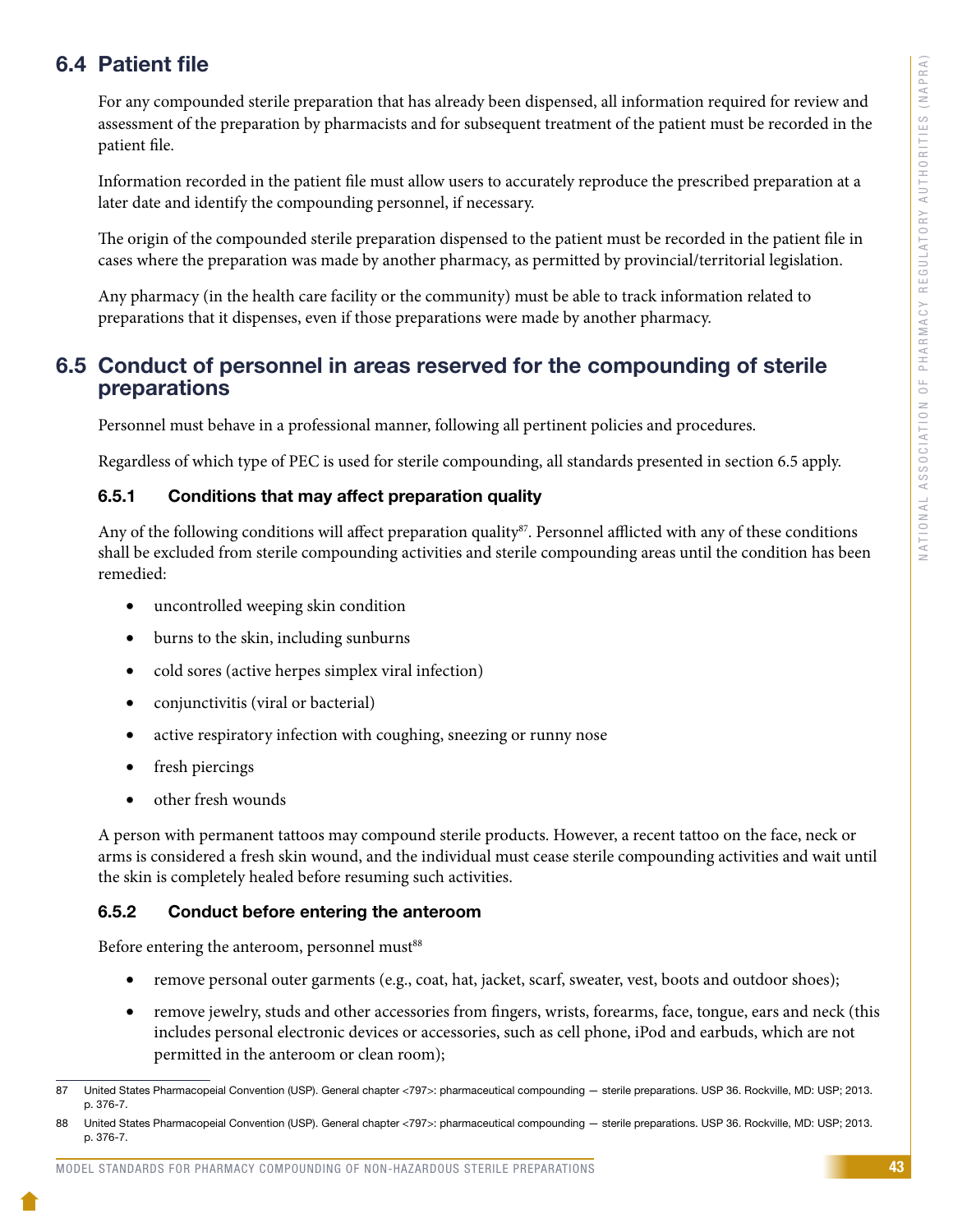- remove all cosmetics, including makeup, false eyelashes, perfume, hair products such as hairspray, henna tattoos and paper tattoos, as these products can generate particles that are possible sources of contamination;
- tie up long hair;
- remove nail polish<sup>89</sup> and other nail applications (nail extensions and other synthetic nail-lengthening products are prohibited);
- ensure that natural nails are kept short and trimmed (0.6 cm);
- ensure that skin of hands and forearms is undamaged;
- change into dedicated, low-shedding apparel suitable for the controlled area (e.g., scrubs);
- wear pants that fully cover the legs;
- wear closed shoes and socks;
- wash hands.

### 6.5.3 Conduct in controlled areas (clean room and anteroom)

In controlled areas, the following measures should be taken.

- Food items, drinks, chewing gum, candy and cigarettes (or other smoking products) are prohibited<sup>90</sup>.
- All access doors to controlled areas must be kept closed.
- Access to the controlled areas is restricted to personnel with specific responsibilities in the controlled areas.
- All personnel in the controlled areas must follow specified hand hygiene and garbing procedures.
- Only essential conversations are allowed, to minimize the risk of particulate contamination. Coughing, sneezing and talking in the direction of the LAFW should also be avoided.

# 6.6 Aseptic compounding of non-hazardous sterile preparations

#### 6.6.1 General

The aseptic compounding process includes all activities related to completion of the final sterile preparation, including

- performing hand and forearm hygiene;
- garbing of personnel;
- disinfecting and introducing products and equipment into the clean room;
- disinfecting the PEC;
- disinfecting and introducing products and equipment into the PEC;
- using aseptic techniques to compound sterile preparations in the PEC;
- verifying, labelling and packaging final compounded sterile preparations.

<sup>89</sup> Centers for Disease Control and Prevention. Guideline for hand hygiene in health-care settings. Recommendations of the Healthcare Infection Control Practices Advisory Committee and the HICPAC/SHEA/APIC/IDSA Hand Hygiene Task Force. *MMWR Morb Mortal Wkly Rep.* 2002;51(RR-16):1-48.

<sup>90</sup> United States Pharmacopeial Convention (USP). General chapter <797>: pharmaceutical compounding — sterile preparations. USP 36. Rockville, MD: USP; 2013. p. 379-80.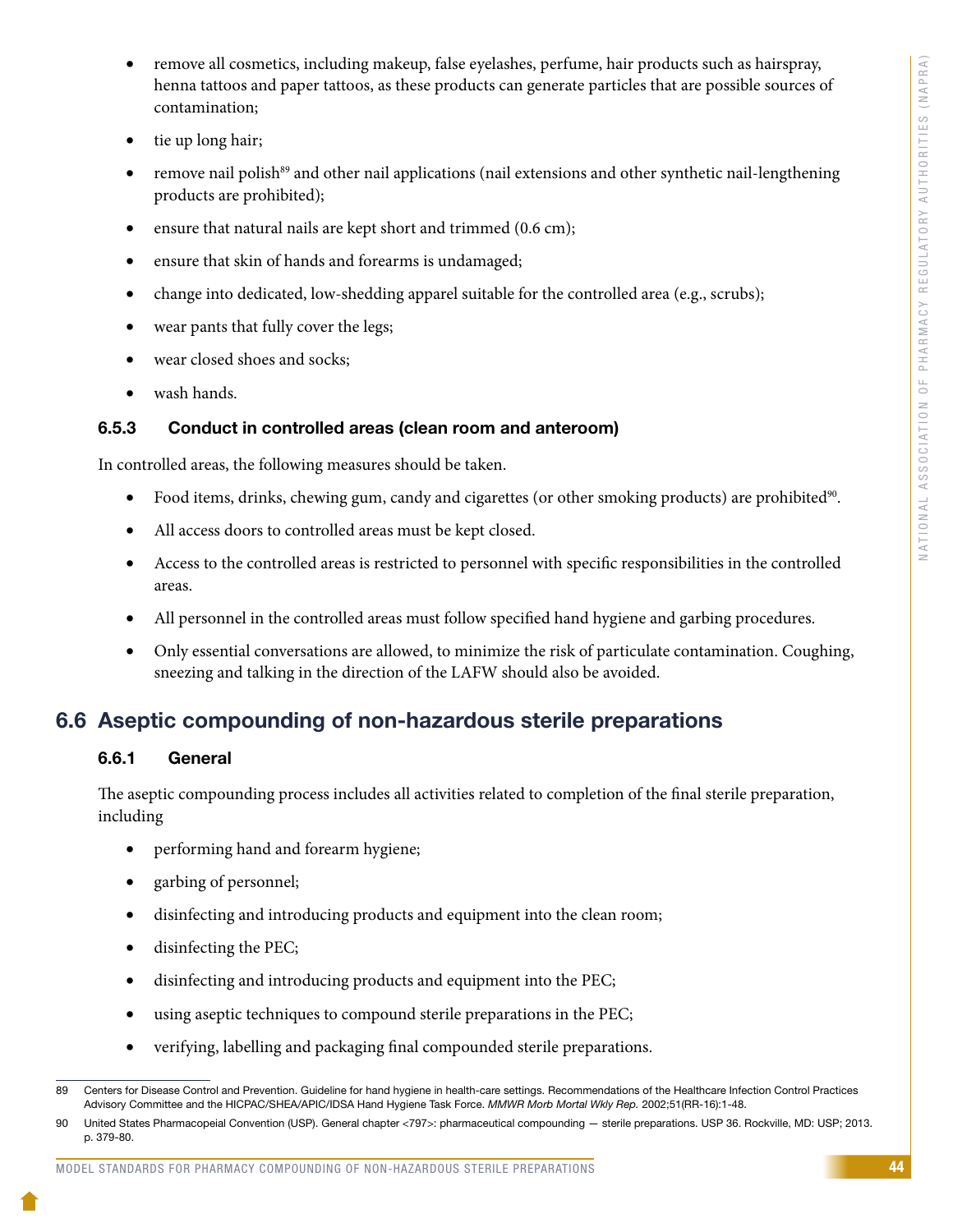Personnel must develop work techniques to minimize the risk of cross-contamination and microbial contamination, to avoid errors and to maximize performance of the PEC. The pharmacist or pharmacy technician must apply professional judgment at all times.

The number of people in the clean room and anteroom must be limited to the minimum number required to perform aseptic compounding activities $91$ .

Before the compounding of sterile preparations begins, the pharmacist or pharmacy technician must ensure that calculations are accurate and that the appropriate drugs, equipment and devices have been selected. The pharmacist or pharmacy technician must also ensure that compounding personnel follow the protocol for compounding the sterile preparation and must validate the preparations log.

Exposure of critical sites must be limited to a PEC that maintains ISO Class 5 air quality requirements.

#### 6.6.2 Hand and forearm hygiene and garbing

Hand and forearm hygiene and garbing are the first important steps in preventing contamination of sterile products.

Hand and forearm hygiene is required for sterile compounding, regardless of the type of PEC that is used.

Hand and forearm hygiene is required for anyone entering the clean room.

#### 6.6.2.1 Hand and forearm hygiene

After donning head and facial hair covers and face masks and dedicated shoes or shoe covers, personnel must wash and disinfect hands and forearms in the following sequence:

- Under warm running water, use a nail pick to remove debris from underneath fingernails.
- Wash hands and forearms up to the elbows with soap and water, for at least 30 seconds. Do not use brushes.
- Rinse with water.
- Dry hands and forearms with disposable, lint-free towel.
- Dispense ABHR with persistent activity onto one palm.
- Immerse fingertips of the other hand into the ABHR.
- Cover the forearm of the other hand with ABHR until the ABHR evaporates.
- Repeat with other hand and other forearm.
- Don gown.
- Enter the clean room.
- Dispense ABHR onto palm of one hand. Rub both hands with ABHR, making sure that all surfaces of the hands are covered. Continue to rub until the ABHR has evaporated.
- Allow hands to dry.
- Don sterile gloves. The gloves must cover the cuffs of the non-shedding gown.

<sup>91</sup> United States Pharmacopeial Convention (USP). General chapter <797>: pharmaceutical compounding — sterile preparations. USP 36. Rockville, MD:USP; 2013. p. 379-80.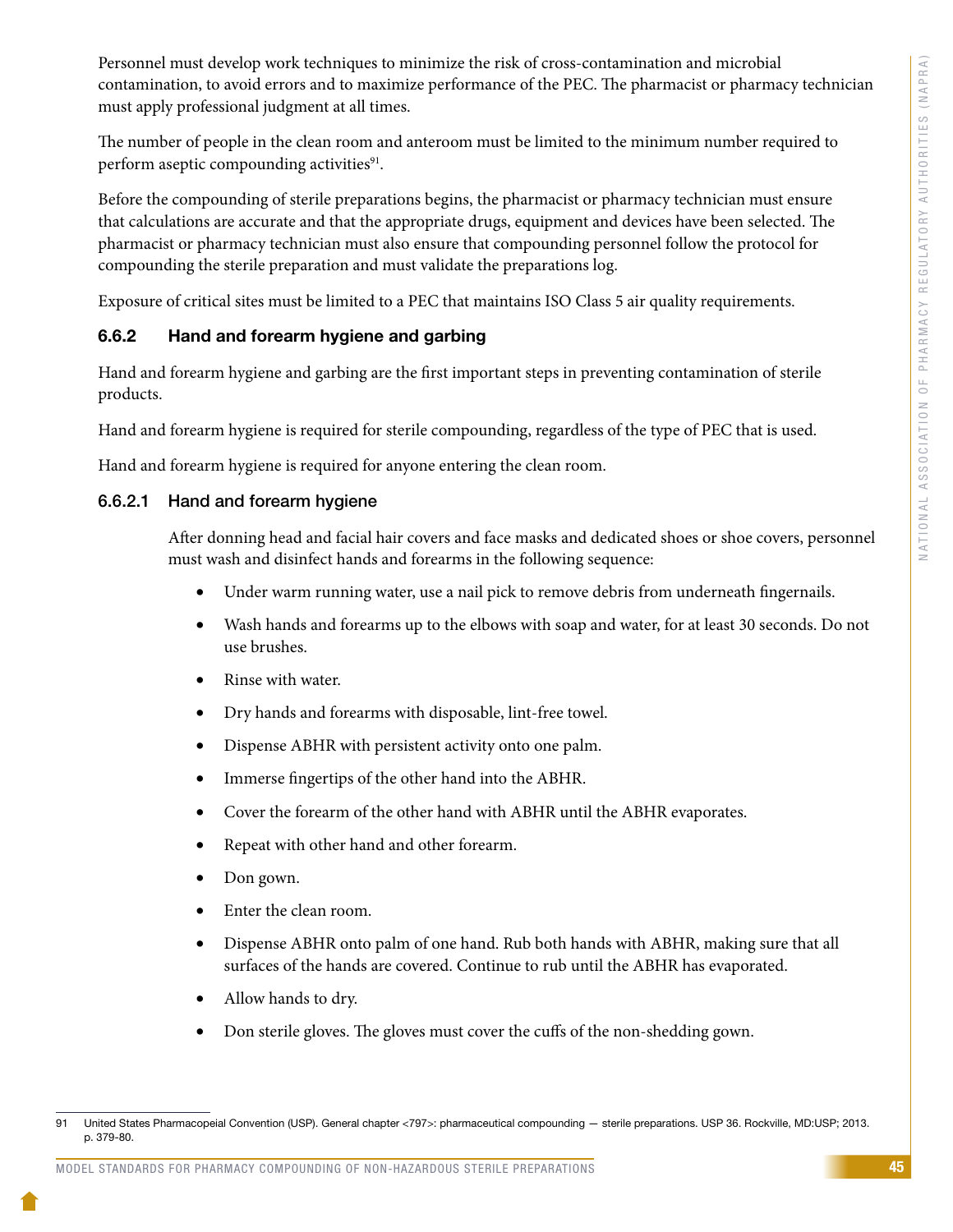This hand-washing sequence must be documented in the policies and procedures and updated as appropriate<sup>92</sup>.

#### 6.6.2.2 Garbing

PPE must be worn during sterile compounding, regardless of the type of PEC that is used.

Compounding personnel must don garb in the sequence described in the policies and procedures. The selected sequence must be documented and reviewed regularly<sup>93</sup>.

The following general garbing order is recommended:

- While standing on the "dirty" side of the demarcation line in the anteroom, don hair net, then beard cover (if required) and then face mask.
- While stepping over the demarcation line, don shoe covers.
- Under warm running water, use a nail pick to remove debris from underneath fingernails, and then wash hands and forearms (up to the elbows) with warm water and soap for at least 30 seconds, rinse with warm water and dry with disposable, lint-free towel (*see* section 6.6.2.1).
- Apply ABHR with persistent activity.
- Don gown, closed at the neck and elastic cuffs.
- Apply ABHR with persistent activity to hands and allow hands to dry.
- Don sterile gloves and routinely disinfect them with sterile 70% isopropyl alcohol or equivalent agent during the compounding process.

Shoe covers or dedicated shoes are required at all times in the clean area of the anteroom and the clean room. All shoes must be closed, dry, clean and easy to maintain.

"Dedicated shoes" are reserved for walking in the "clean" area of the anteroom and the clean room and shall not be worn outside of the clean area of the anteroom. Dedicated shoes must be cleaned and disinfected once a week.

#### 6.6.3 Introducing products and equipment into the clean room

Before any product is introduced into the anteroom, it must be removed from its cardboard shipping box. Cardboard has been found to harbour mould spores, so the product must then be wiped with a sporicidal agent. Any remaining packaging is left on the product and should not be removed until the product is introduced into the clean room from the anteroom. At this point, only packaging required for maintenance of sterility is retained.

Where packaging allows, compounding equipment and products must be disinfected with sterile 70% isopropyl alcohol just before being introduced into the clean room<sup>94</sup>.

Non-shedding wipes or swabs must be used for disinfection. The wipes or swabs must be changed regularly during disinfection of equipment and products.

<sup>92</sup> United States Pharmacopeial Convention (USP). General chapter <797>: pharmaceutical compounding — sterile preparations. USP 36. Rockville, MD: USP; 2013. p. 376-7.

<sup>93</sup> United States Pharmacopeial Convention (USP). General chapter <797>: pharmaceutical compounding — sterile preparations. USP 36. Rockville, MD: USP; 2013. p. 376-7.

<sup>94</sup> United States Pharmacopeial Convention (USP). General chapter <797>: pharmaceutical compounding — sterile preparations. USP 36. Rockville, MD: USP; 2013. p. 376-7.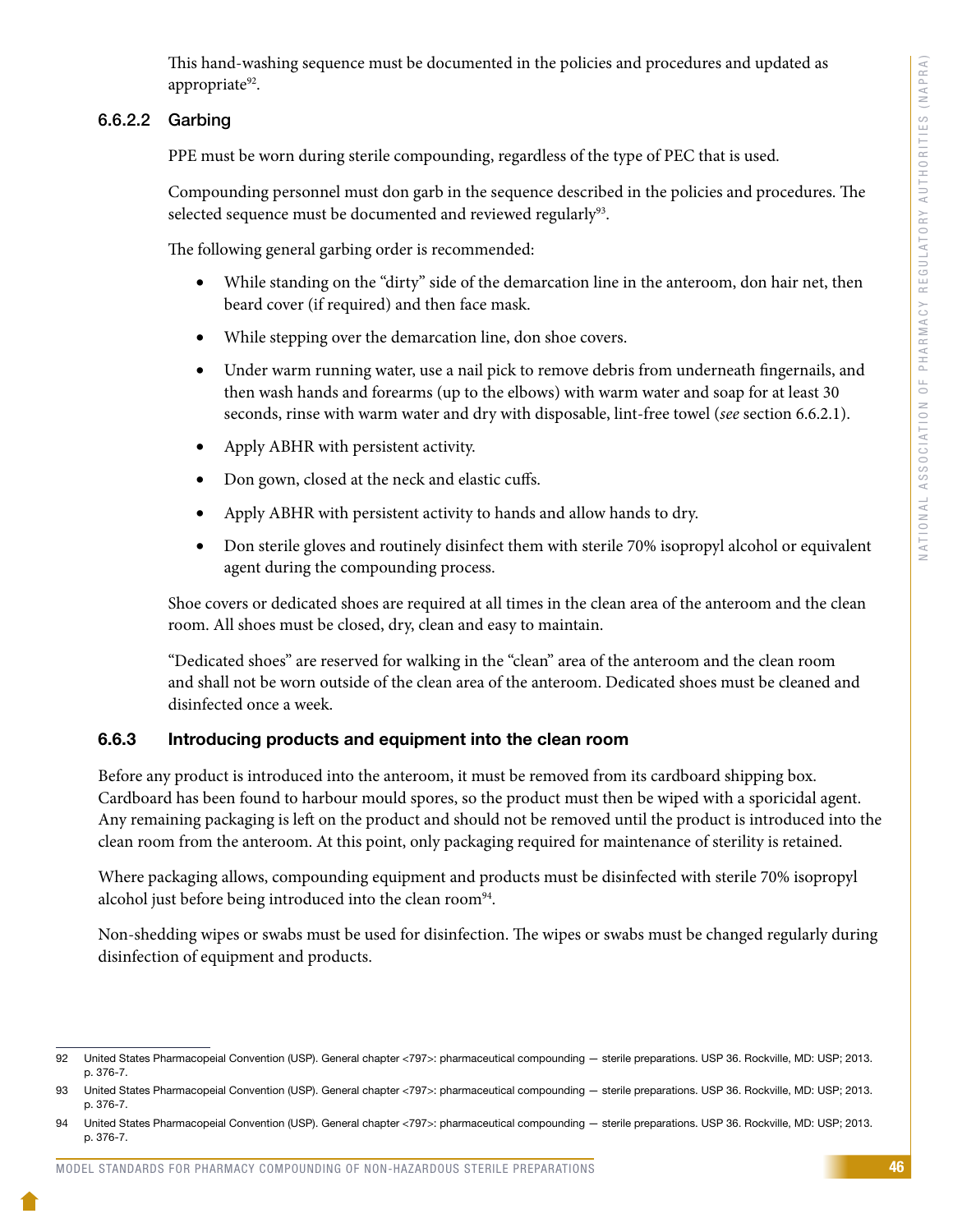For introduction of compounding equipment and products into the clean room, the items must be placed in a plastic or stainless steel bin to help prevent errors (such as mixing up preparations for different patients or mixing two different batches). The bin is then placed in the pass-through for transfer to the clean room. Bins used for this purpose must be disinfected before use.

If there is no pass-through, the equipment and products are transferred from the "dirty" cart or bin to the "clean" cart or bin at the demarcation line in the anteroom and are then introduced into the clean room. The equipment and products are disinfected while being transferred to the clean cart or bin.

#### 6.6.4 Cleaning and disinfecting the primary engineering control

Only compounding personnel who have successfully achieved the competencies required for sterile compounding may clean and disinfect ISO Class 5 environments, according to the following steps:

- Perform hand and forearm hygiene and garbing procedures.
- Disinfect the work surface of the PEC according to established procedures, ensuring the minimum frequency of disinfection as outlined in Table 9. If a different frequency of disinfection is to be followed, it should be established and justified by the results of air and surface sampling for viable particles.

Personnel must comply with the following requirements when cleaning and disinfecting the PEC:

- Disinfect non-powdered sterile gloves with sterile 70% isopropyl alcohol and allow to dry before starting to clean and disinfect the PEC.
- Avoid having the head and upper body enter the PEC.
- • Use non-shedding, disposable wipes.
- Avoid contaminating the surface of wipes used for cleaning and disinfecting.
- • Change wipes after disinfection of each section of the PEC.
- Clean and disinfect the PEC with clean wipes and germicidal disinfectant detergent, followed by sterile 70% isopropyl alcohol, at the start and end of the day or shift (minimum twice per day).
- Follow the cleaning method described in the pharmacy's procedures.
- Follow the disinfecting method described in the pharmacy's procedures (with regard to equipment, sequence and movements).
- Follow the manufacturer's directions concerning dwell time for the disinfectant.
- Wait until the disinfectant has dried before compounding the first preparation in the PEC<sup>95</sup>.
- Record cleaning and disinfecting activities in the maintenance log.

Sterile water shall be used for diluting concentrated disinfectant solutions used inside any ISO Class 5 device. The disinfectant should always be diluted according to the manufacturer's instructions.

<sup>95</sup> United States Pharmacopeial Convention (USP). General chapter <797>: pharmaceutical compounding — sterile preparations. USP 36. Rockville, MD: USP; 2013. p. 391.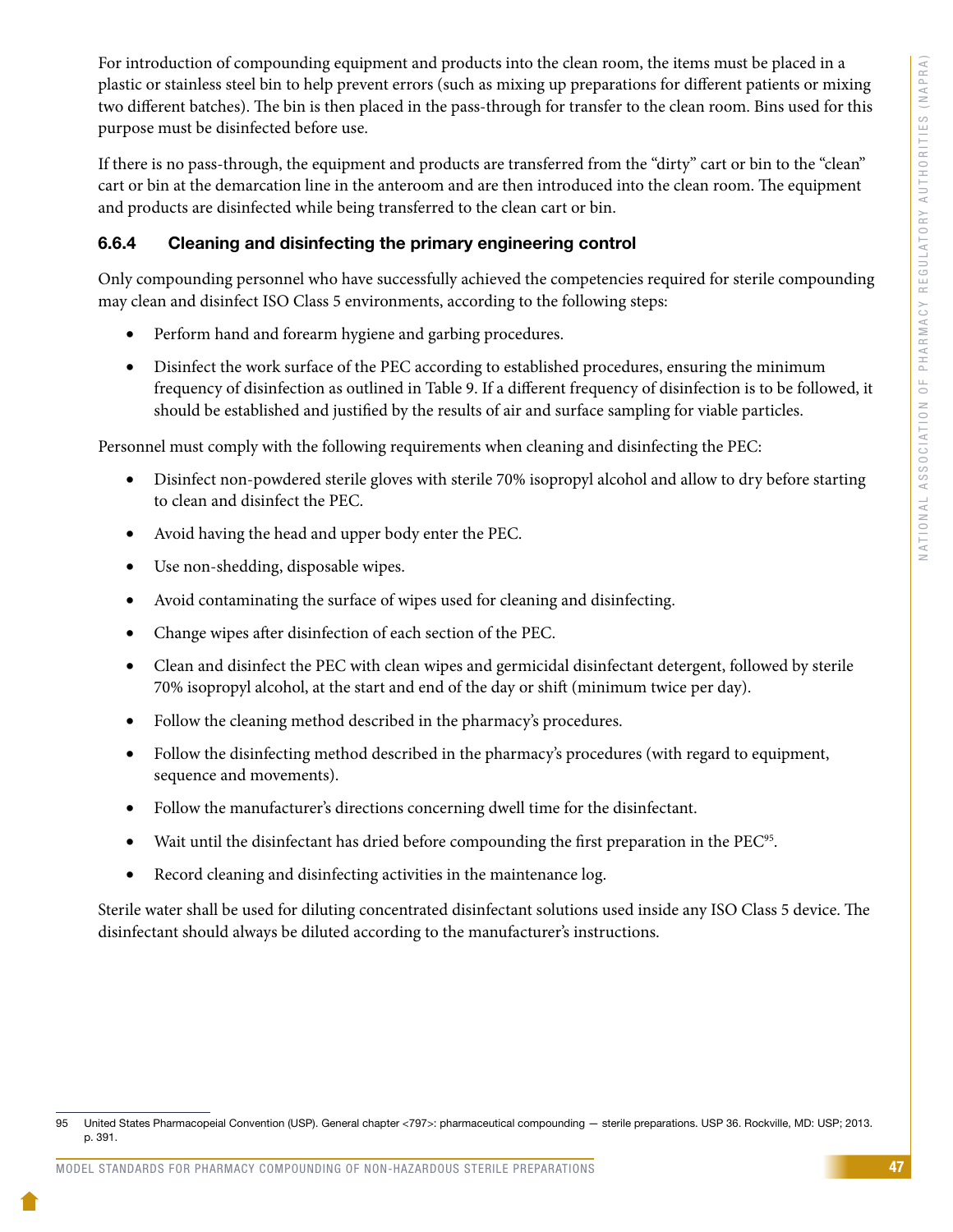#### Table 9

Minimum frequency and areas of the laminar airflow workbench (LAFW) to be cleaned and disinfected by compounding personnel\*

| <b>Surface of LAFW</b>                                                                                                               | <b>Frequency</b>                                                                        | Cleaning and disinfecting products†                                                                                                                         |
|--------------------------------------------------------------------------------------------------------------------------------------|-----------------------------------------------------------------------------------------|-------------------------------------------------------------------------------------------------------------------------------------------------------------|
| All surfaces                                                                                                                         | At the start of each workday<br>$\overline{\phantom{a}}$                                | Germicidal disinfecting detergent,<br>followed by sterile 70% isopropyl alcohol                                                                             |
|                                                                                                                                      | At the end of each workday<br>$\overline{\phantom{a}}$                                  | (minimum twice daily)                                                                                                                                       |
|                                                                                                                                      | Before starting any sterile-product<br>$\overline{\phantom{a}}$<br>preparation          |                                                                                                                                                             |
|                                                                                                                                      | At each shift change<br>$\overline{\phantom{a}}$                                        |                                                                                                                                                             |
| Work surface                                                                                                                         | Whenever surface contamination is<br>$\overline{\phantom{a}}$<br>suspected              | Sterile 70% isopropyl alcohol                                                                                                                               |
|                                                                                                                                      | If there has been non-compliance<br>$\overline{\phantom{a}}$<br>with aseptic techniques |                                                                                                                                                             |
| Work surface and any<br>surface that has been<br>splashed                                                                            | When there is a spill<br>$\overline{\phantom{a}}$                                       | Sterile water for injection or irrigation<br>(for cleaning), followed by sterile 70%<br>isopropyl alcohol (for disinfecting)                                |
| All surfaces and subfloor                                                                                                            | Weekly (at the end of a workday)<br>$\overline{\phantom{a}}$                            | Sterile water for injection or irrigation (for<br>cleaning), followed by a sporicidal agent<br>and then sterile 70% isopropyl alcohol<br>(for disinfecting) |
| *Requirements are similar for cleaning and disinfecting a compounding aseptic isolator.                                              |                                                                                         |                                                                                                                                                             |
| †Other products may be acceptable for disinfecting, if approved by the infectious disease department of the<br>health care facility. |                                                                                         |                                                                                                                                                             |

#### 6.6.5 Aseptic technique for compounding sterile preparations

Compounding personnel must use meticulous aseptic technique when preparing compounded sterile preparations. Compounding must occur in the critical area of the PEC, such that critical sites are exposed to first air. Each preparation must be completed from start to finish before compounding of another preparation is begun.

In the event of non-compliance with aseptic technique, the preparation must be discarded. In this situation, new supplies must be used, and the surface of the PEC must be disinfected before another preparation is started.

Gloved hands must be disinfected with sterile 70% isopropyl alcohol before re-introduction into the PEC or after gloves have come into contact with a microbiologically contaminated surface<sup>96</sup>. If gloves are torn, they must be removed and hand and forearm hygiene performed before new gloves are donned. Even without tearing, gloves must be changed regularly. The frequency and circumstances of glove changes must be defined in a procedure.

Products and supplies must be intact, dry and unsoiled. Otherwise, the products and supplies must be discarded. All containers (e.g., bags of solution, vials and ampoules) must be examined before use. Products exhibiting turbidity, cloudiness or particulates must not be used.

All equipment with surfaces that can be disinfected must be disinfected with sterile 70% isopropyl alcohol before being introduced into the PEC. Non-shedding wipes or sterile swabs must be changed regularly during disinfection of equipment.

To reduce the risk of errors and to decrease turbulent air flow from the PEC, vials must not be allowed to accumulate in the PEC.

<sup>96</sup> United States Pharmacopeial Convention (USP). General chapter <797>: pharmaceutical compounding — sterile preparations. USP 36. Rockville, MD: USP; 2013. p. 379-80.

MODEL STANDARDS FOR PHARMACY COMPOUNDING OF NON-HAZARDOUS STERILE PREPARATIONS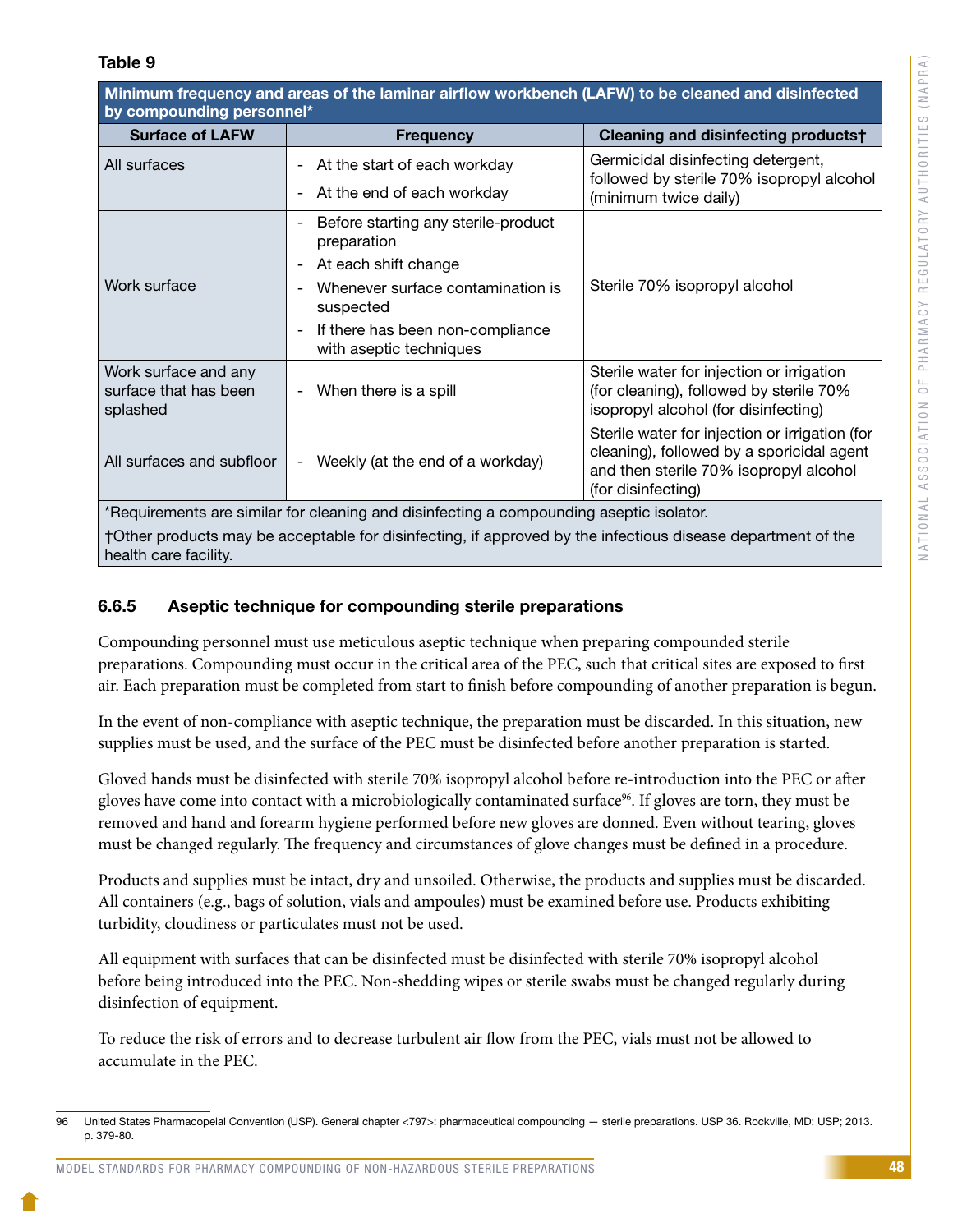#### 6.6.6 Verification of final compounded sterile preparations

#### 6.6.6.1 Role of personnel in verification

The sterile compounding supervisor must perform the following activities:

- ensure that all compounded sterile preparations comply with compounding protocols;
- verify the identity of the ingredients (drug and diluent);
- verify the volume of the ingredients (drug and diluent);
- regularly verify the quality of the manipulations.

When compounding a preparation, compounding personnel must undertake the following activities:

- perform a visual inspection of each unit for evidence of particulates, to verify the clarity, colour and volume of the solution, to check the container for possible leaks and to verify the integrity of the container;
- verify the information on the label;
- place final compounded sterile preparations that require storage at  $2^{\circ}C$  to  $8^{\circ}C$  in the refrigerator pending verification and delivery to patients or the patient care unit (ice packs are suitable for maintaining the temperature of a cooled item but cannot be used for the cooling process; therefore, final compounded sterile preparations must be cooled in the refrigerator before being placed in a cooler).

#### 6.6.6.2 Process for verification

Verification may be performed in one of three ways:

- direct observation during compounding;
- viewing of the identity and quantity of ingredients through an observation window located close to the PEC;
- remote observation using a digital camera connected to a monitor (*see* section 6.6.6.3 for additional detail).

#### 6.6.6.3 Verification by image capture or live camera

Verification may be conducted by capturing images of the critical site (in the PEC) with a camera connected to a monitor. Such verification must be performed before the compounded sterile preparation is delivered to the patient. However, in this situation, if the verifying pharmacist or pharmacy technician notices that one or more procedures have not been followed correctly, all sterile preparations compounded during this period must be destroyed, and the destruction of preparations (because of noncompliance identified during verification) must be entered in the preparations log.

Appendix 8 gives examples of compounded sterile preparations that must be verified at each step of the compounding process.

#### 6.6.6.4 Verification not required

Some preparations need not be verified during compounding because of the packaging or compounding preparation system used. As with all preparations, however, the equipment and products used must be verified before and after compounding. An additional verification method, by counting vials, ampoules and remaining material, shall be implemented.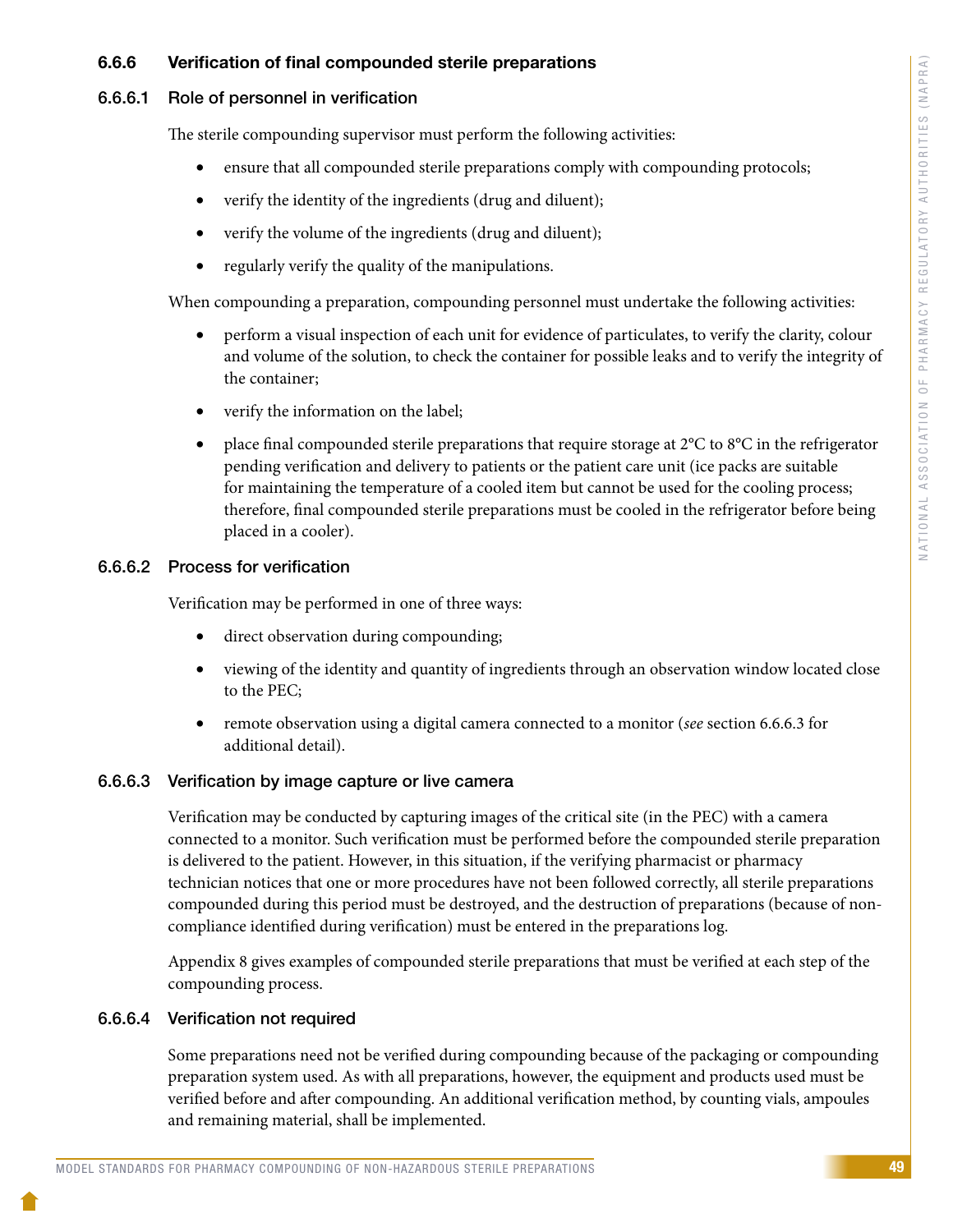Appendix 9 gives examples of compounded sterile preparations for which verification is not required during the compounding process.

#### 6.6.6.5 Second verification

Each preparation must be inspected by a person other than the individual who performed the aseptic compounding. This person must inspect each unit for evidence of particulates, verify the clarity, colour and volume of the solution, check the container for possible leaks and verify its integrity $97$ .

Like the compounder, the verifier must sign the preparation log.

#### 6.6.7 Labelling of final compounded sterile preparations

#### 6.6.7.1 General

The sterile compounding supervisor must establish a policy for the labelling of compounded sterile preparations and ensure that it is followed.

The information on labels must follow federal/provincial/territorial legislation and regulations for drugs prepared or sold with or without a prescription. More specifically, the labels for compounded sterile preparations must meet the requirements of the applicable legislation and regulations.

All active ingredients must be identified on the label. The label must also include the concentration of each ingredient.

Each container for a compounded sterile preparation must be labelled.

A label must be affixed to each prepared unit, accompanied, if necessary, by a supplementary document (*see* section 6.6.7.2) to complete the required information.

Compounding personnel must label the following items:

- final compounded sterile preparations;
- each unit of a compounded sterile preparation for an individual patient, along with required auxiliary labels;
- each unit of sterile preparations compounded in batches (with, at a minimum, drug name, concentration, route of administration, batch number and BUD);
- each package containing final preparation units, along with auxiliary labels indicating required storage conditions and special precautions.

The compounding pharmacist or pharmacy technician must similarly label sterile preparations that have been compounded at the request of another pharmacy, where permitted by provincial/territorial legislation.

At the pharmacy where the compounded sterile preparations will be dispensed to the patient, another label must be added containing all information required by the respective provincial/territorial regulatory authority; a supplementary document must be prepared, if required. Both labels must be retained on the preparations.

<sup>97</sup> United States Pharmacopeial Convention (USP). General chapter <797>: pharmaceutical compounding — sterile preparations. USP 36. Rockville, MD: USP; 2013. p. 381.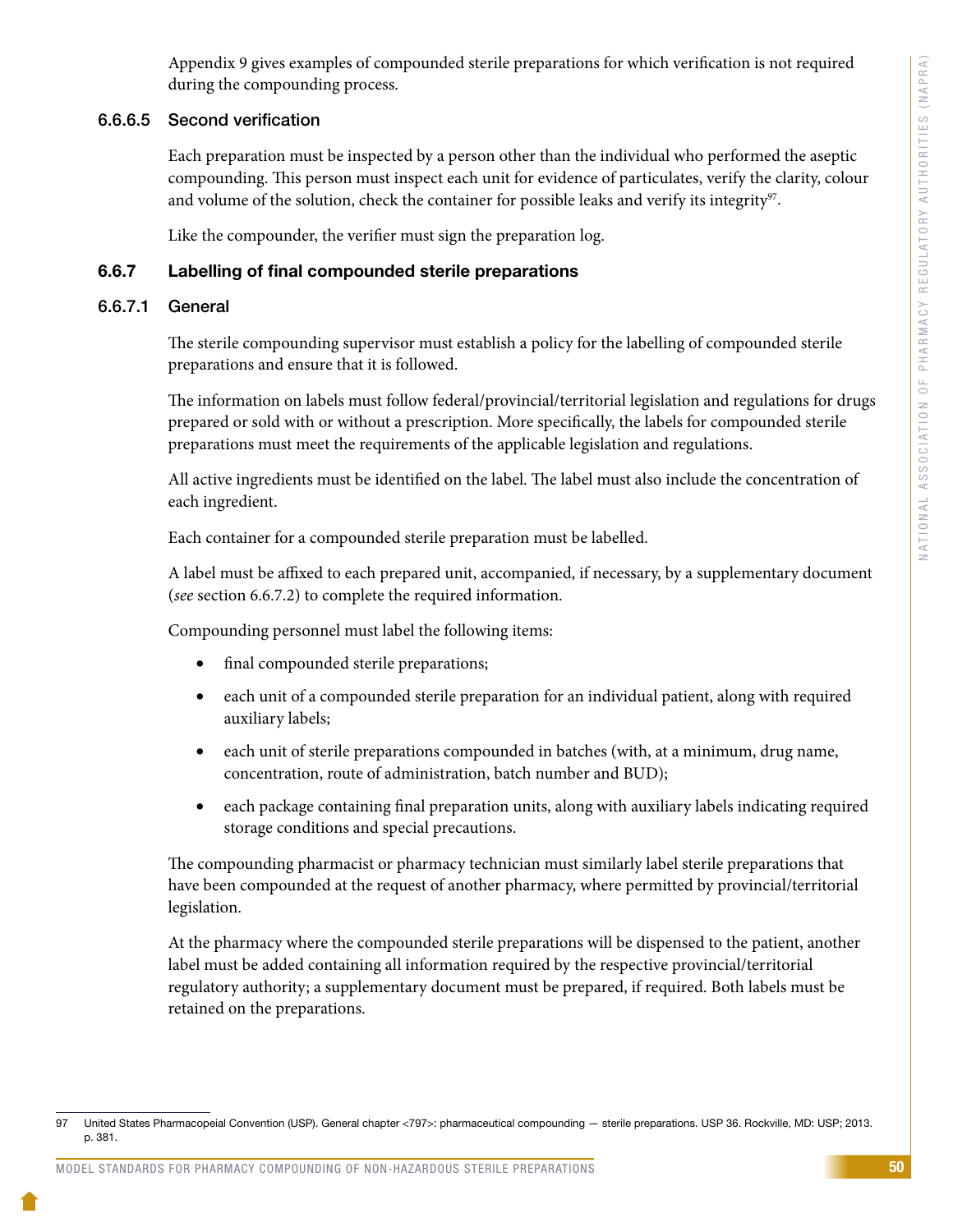#### 6.6.7.2 Label and insert

The computer-generated self-adhesive label printed by the prescription and file management software may be too small to carry all relevant information to ensure safe, appropriate use of the compounded sterile preparation by the patient. In that situation, an insert must be prepared. The insert is considered to be an integral part of the label.

Together, the label and insert must provide all information required for proper use of the drug by the patient or for safe administration by a third party.

The label must contain the following information, at a minimum:

- pharmacy identification (name, address and telephone number of the compounder's or dispenser's pharmacy);
- drug identification (active ingredients, source, concentration, form, route of administration, volume, solute, amount prepared);
- overfill volume, when overfilling has occurred;
- special precautions (e.g., if product is an irritant);
- storage method;
- date when the sterile preparation was compounded;
- BUD;
- preparation batch number.

The package insert must include the following information:

- all information required by federal/provincial/territorial legislation and regulations regarding the labelling of medications that could not be included on the main label;
- details concerning mode of administration;
- special precautions related to drug storage (e.g., "Caution: contents must be refrigerated upon receipt — store between 2°C and 8°C. Do not freeze"; "Do not store medication in the refrigerator door"; "Keep out of reach of children");
- special precautions for disposal or destruction of the preparation;
- emergency contact information of the compounding pharmacy (where compounding has been undertaken by another pharmacy, as permitted by provincial/territorial legislation), provided there is explicit agreement on this matter between the two pharmacies involved.

# 6.7 Packaging

Appropriate packaging must be used for all preparations to be delivered to patients or other health care providers.

Preparations to be delivered must be packaged and labelled to ensure the safety of both the patient and the shipper.

#### 6.7.1 Packaging process

During packaging, compounding personnel must

• put all final compounded sterile preparations in packaging that maintains each preparation's stability, integrity and storage conditions;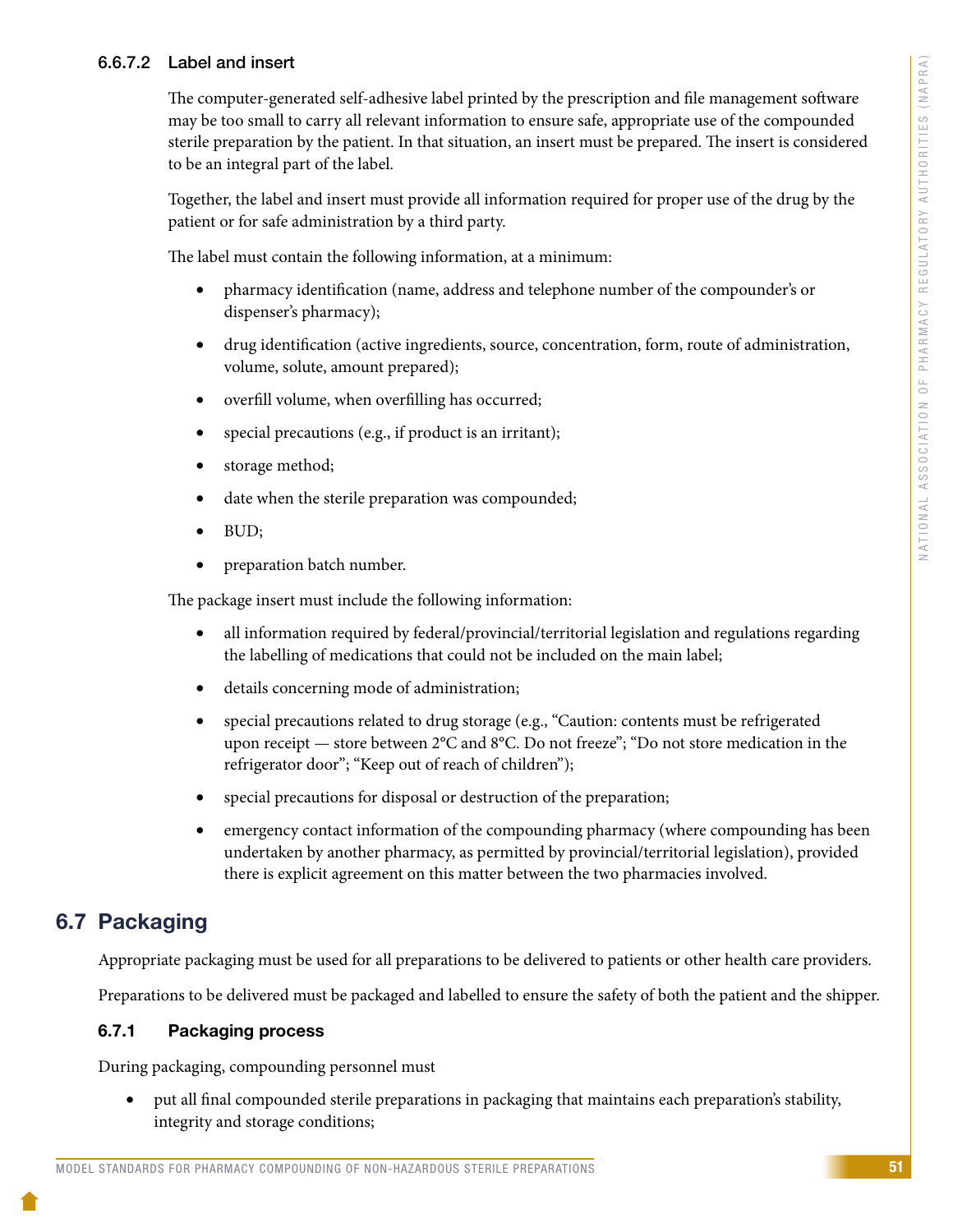- place items with an attached needle in a second rigid container;
- indicate storage requirements on the final package (e.g., temperature, protection from light);
- indicate additional precautions on the final packaging (e.g., if product is an irritant);
- indicate transport precautions (e.g., temperature, fragility, safety) and instructions (name and address of patient) on the outside packaging of each item.

#### 6.7.2 Packaging procedure

To maintain the integrity of compounded sterile preparations and the safety of patients and delivery personnel, the sterile compounding supervisor must develop and implement a packaging procedure for final compounded sterile preparations. Appendix 4 presents a model for writing such procedures. The packaging procedure must specify the following details:

- equipment to be used to prevent breakage, contamination, spills or degradation of the compounded sterile preparation during transport and to protect the carrier;
- equipment to be used to ensure that packaging protects compounded sterile preparations against freezing and excessive heat (for compounded sterile preparations requiring refrigeration, the packaging must maintain a temperature between 2°C and 8°C and for compounded sterile preparations to be kept at room temperature, the packaging must maintain a temperature between 19°C and 25°C);
- method to be used to confirm whether the temperature of compounded sterile preparations has been maintained during transport (e.g., temperature maintenance indicator, min/max thermometer, certified cooler);
- packaging to be used to protect against extreme temperatures (i.e., excessive heat or freezing) during transport of compounded sterile preparations, unless information is available demonstrating the product's stability at these temperatures.

### 6.8 Storage  $98, 99$

The sterile compounding supervisor must develop a storage procedure (*see* Appendix 4), and this procedure must be followed at all times.

All commercial products used for preparations must be stored immediately upon receipt. In addition, they must be handled and stored so as to prevent cross-contamination and incompatibilities.

Product storage conditions specified by the manufacturer must be strictly observed, regardless of where the products are stored (warehouse, pharmacy, delivery vehicle, loading dock, etc.).

For final compounded sterile preparations or products used for preparations, the storage temperature must be controlled and must remain within the limits specified in Appendix 10, regardless of the season.

Information on monitoring of room, refrigerator and other temperatures and controls related to implementation of the storage procedure must be recorded in the general maintenance  $log<sup>100</sup>$ .

A biomedical refrigerator or freezer must be available for storing products, ingredients and final compounded sterile preparations that need to be refrigerated or frozen (*see* section 5.3.3.2).

<sup>98</sup> United States Pharmacopeial Convention (USP). General chapter <797>: pharmaceutical compounding — sterile preparations. USP 36. Rockville, MD: USP; 2013. p. 384.

<sup>99</sup> United States Pharmacopeial Convention (USP). General chapter <1079>: good storage and shipping practices. In: *USP pharmacists' pharmacopeia.* Rockville, MD: USP; 2008–2009. p. 880.

<sup>100</sup> United States Pharmacopeial Convention (USP). General chapter <1079>: good storage and shipping practices. In: *USP pharmacists' pharmacopeia.* Rockville, MD: USP; 2008–2009. p. 879.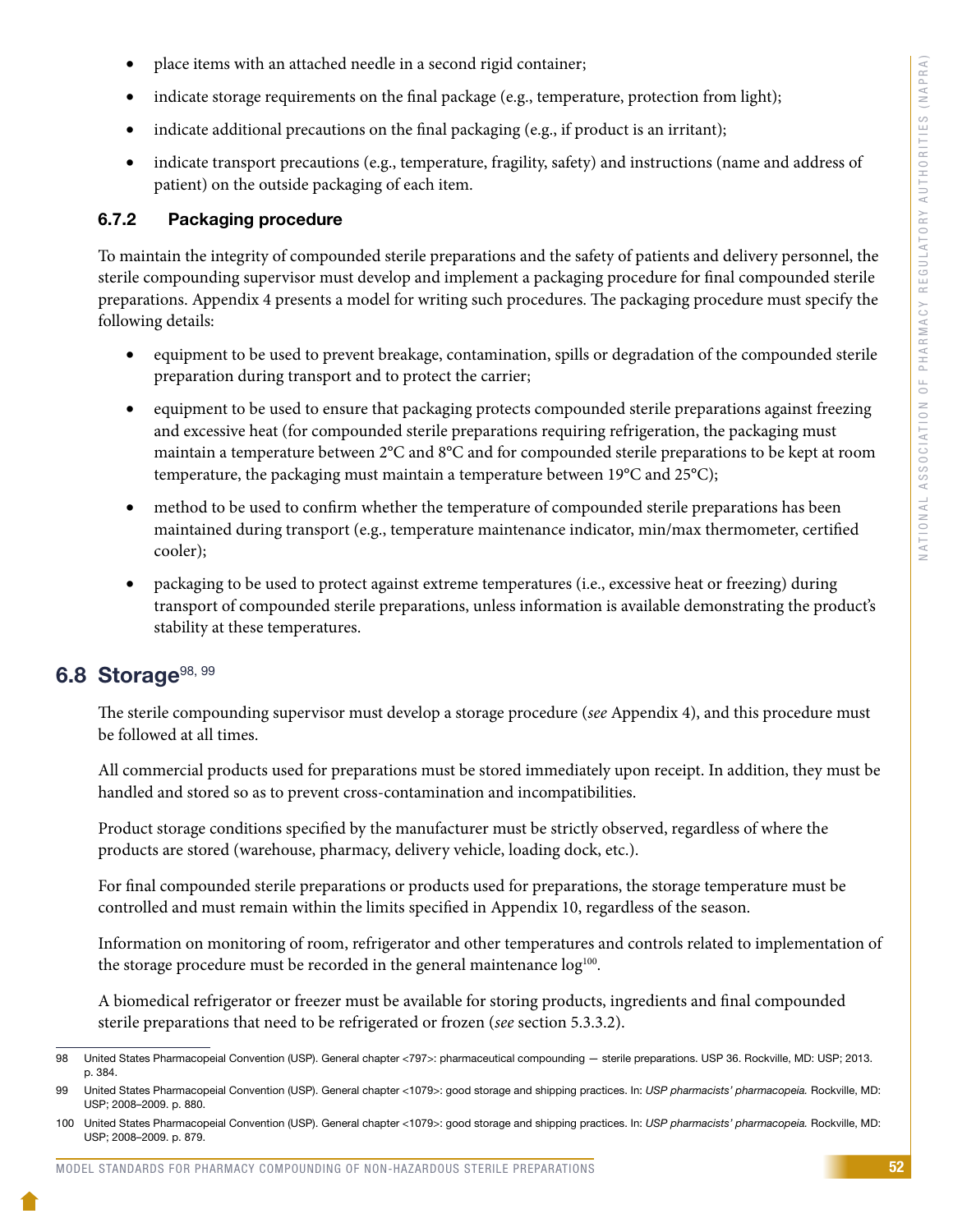Alternative storage must be provided when conditions are beyond acceptable temperature variations and when refrigerators and freezers are being cleaned.

Products that have been stored must be inspected before use for evidence of deterioration.

A procedure for verifying the BUDs of stored compounded sterile preparations and the expiration dates of commercial products must be developed and implemented to ensure that products and compounded sterile preparations that have become unusable are quickly discarded.

# 6.9 Transport and delivery of compounded sterile preparations

Policies and procedures must be developed and implemented for the transport of compounded sterile preparations and their delivery to patient care units, pharmacists and patients (*see* Appendix 4). A policy for return of expired or unused compounded sterile preparations from the patient's home or the patient care unit in a health care facility must also be developed.

The transport and delivery procedures must identify the delivery person and the times when the min/max thermometer must be checked during transport. The steps to be followed in the event of non-maintenance of target storage temperature during transport must be indicated in the procedure.

The transport and delivery procedures must include any precautions to be taken by the delivery person, especially during delivery (e.g., personal delivery of the compounded sterile preparation, rather than delegation to another person) and during return of medications, waste, and sharp or pointed items.

For community pharmacies and health care facility pharmacies making deliveries outside the facility, the delivery container should be lockable or sealed.

The sterile compounding supervisor must ensure that personnel involved in preparation and delivery of products (pharmacist, pharmacy technician, pharmacy assistant and driver) receive training on the transport and delivery procedures.

The pharmacist or pharmacy technician must dispose of any unused compounded sterile preparation returned from a patient's home.

In health care facilities, unused preparations returned from the patient care unit to the pharmacy may be reused if it can be shown that they have been properly stored (at the correct temperature, with protection from light, etc.) and there is no evidence of tampering<sup>101</sup>.

When a private carrier is used, the sterile compounding supervisor must verify the steps taken to ensure maintenance of the cold chain throughout transport and storage of compounded sterile preparations.

When a private carrier is to deliver compounded sterile preparations to a patient, the sterile compounding supervisor must ensure that the transport conditions will comply with the required storage conditions.

Where compounding is undertaken by another pharmacy, as permitted by provincial/territorial legislation, the compounding personnel must ensure that the preparation is transported to the dispensing pharmacy under conditions that maintain stability of the preparation. The receiving pharmacy must then ensure that transport conditions are maintained until the product is delivered to the patient.

<sup>101</sup> United States Pharmacopeial Convention (USP). General chapter <797>: pharmaceutical compounding — sterile preparations. USP 36. Rockville, MD: USP; 2013. p. 384-5.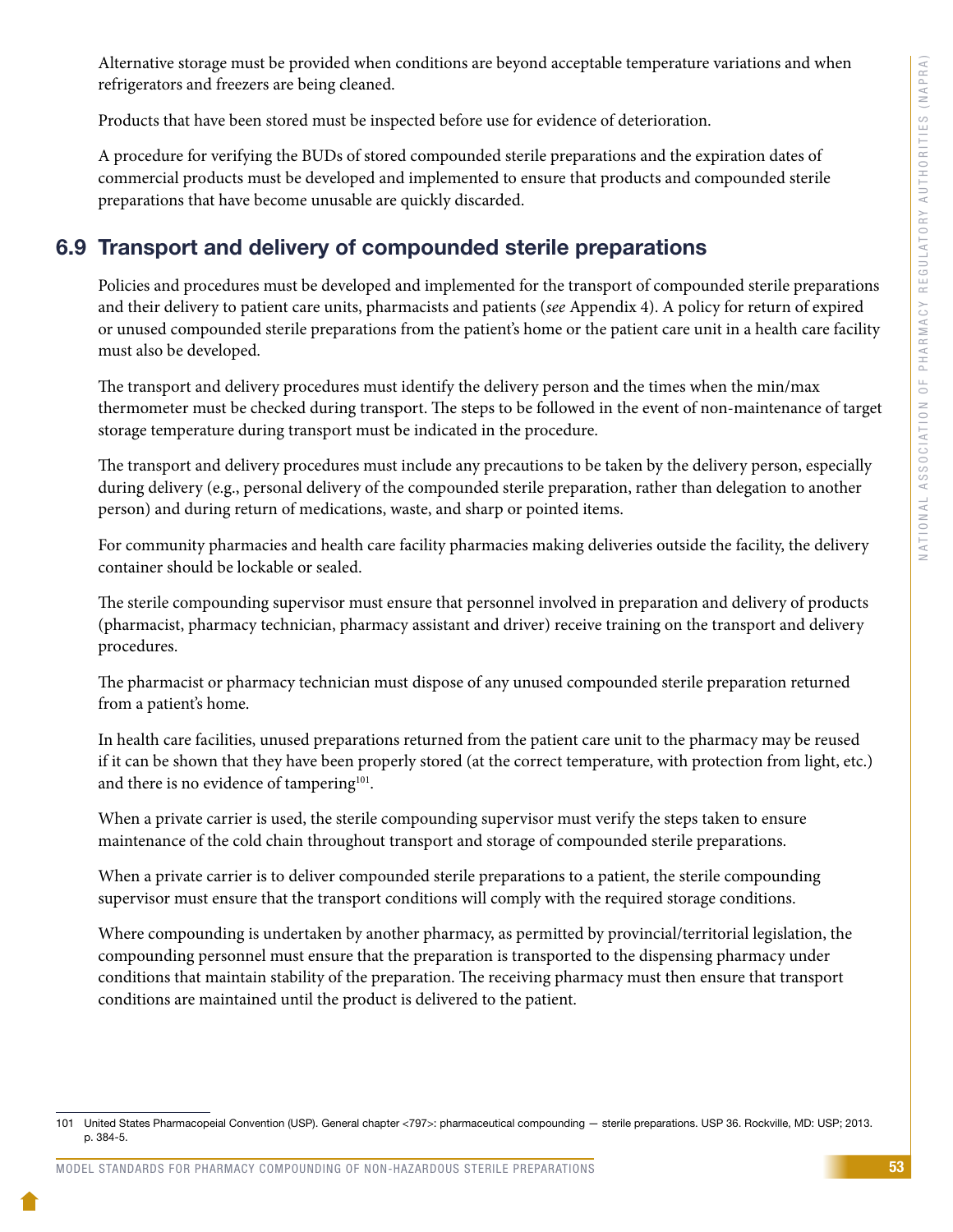# 6.10 Recall of sterile products or final compounded sterile preparations

When information obtained by a community or hospital pharmacy as a result of internal control, a complaint or a product recall shows that the grade or quality of a product or preparation does not meet requirements, the pharmacist or pharmacy technician must be able to

- identify patients who have received the compounded sterile preparation;
- notify patients or their caregivers that there is a problem with the preparation;
- perform the necessary follow-up if the preparation has been administered.

The information about individual units or batches of compounded sterile preparations recorded in the patient file and the preparation log must be sufficient to allow users to track recipients of compounded sterile preparations.

The sterile compounding supervisor must ensure that a procedure for recall of compounded sterile preparations has been developed and approved (*see* Appendix 4).

In health care facilities, the pharmacist or pharmacy technician must follow the established recall procedure, remove products already in circulation and follow up appropriately with patients likely to have used them.

The causes of the problem leading to the recall must be reviewed, and corrective and preventive measures must be identified and implemented, regardless of the location of the pharmacist's or pharmacy technician's practice.

### 6.11 Incident and accident management

When an incident or accident involving a compounded sterile preparation occurs, the compounding personnel must complete an event report and explanation form (*see* Appendix 11 for an example). In health care facilities or community pharmacies, a form developed or selected by the facility or pharmacy may be used.

Complaints, accidents, incidents and reported side effects must be evaluated to determine their cause, and the necessary steps must be taken to prevent re-occurrence. Each organization must have a process for this activity and must maintain a log. The information in the log is used to investigate deviations from protocol and to improve processes.

## 6.12 Waste management

In the performance of assigned duties, the pharmacist or pharmacy technician must<sup>102, 103</sup>

- ensure that medications and sharp or pointed instruments are disposed of safely, in compliance with environmental protection laws in force in the jurisdiction;
- ensure that medications to be destroyed are safely stored in a location separate from other medications in inventory;
- develop and implement a procedure for destruction of pharmaceutical waste.

Pharmaceutical products that are expired or otherwise no longer usable are considered pharmaceutical waste.

<sup>102</sup> National Association of Pharmacy Regulatory Authorities (NAPRA). *Model standards of practice for Canadian pharmacists.* Ottawa, ON: NAPRA; 2009. Available from: http://napra.ca/Content\_Files/Files/Model\_Standards\_of\_Prac\_for\_Cdn\_Pharm\_March09\_Final\_b.pdf

<sup>103</sup> National Association of Pharmacy Regulatory Authorities (NAPRA). *Model standards of practice for Canadian pharmacy technicians.* Ottawa, ON: NAPRA; 2011. Available from: http://napra.ca/pages/PharmacyTechnicians/pharmacytechniciansstandards.aspx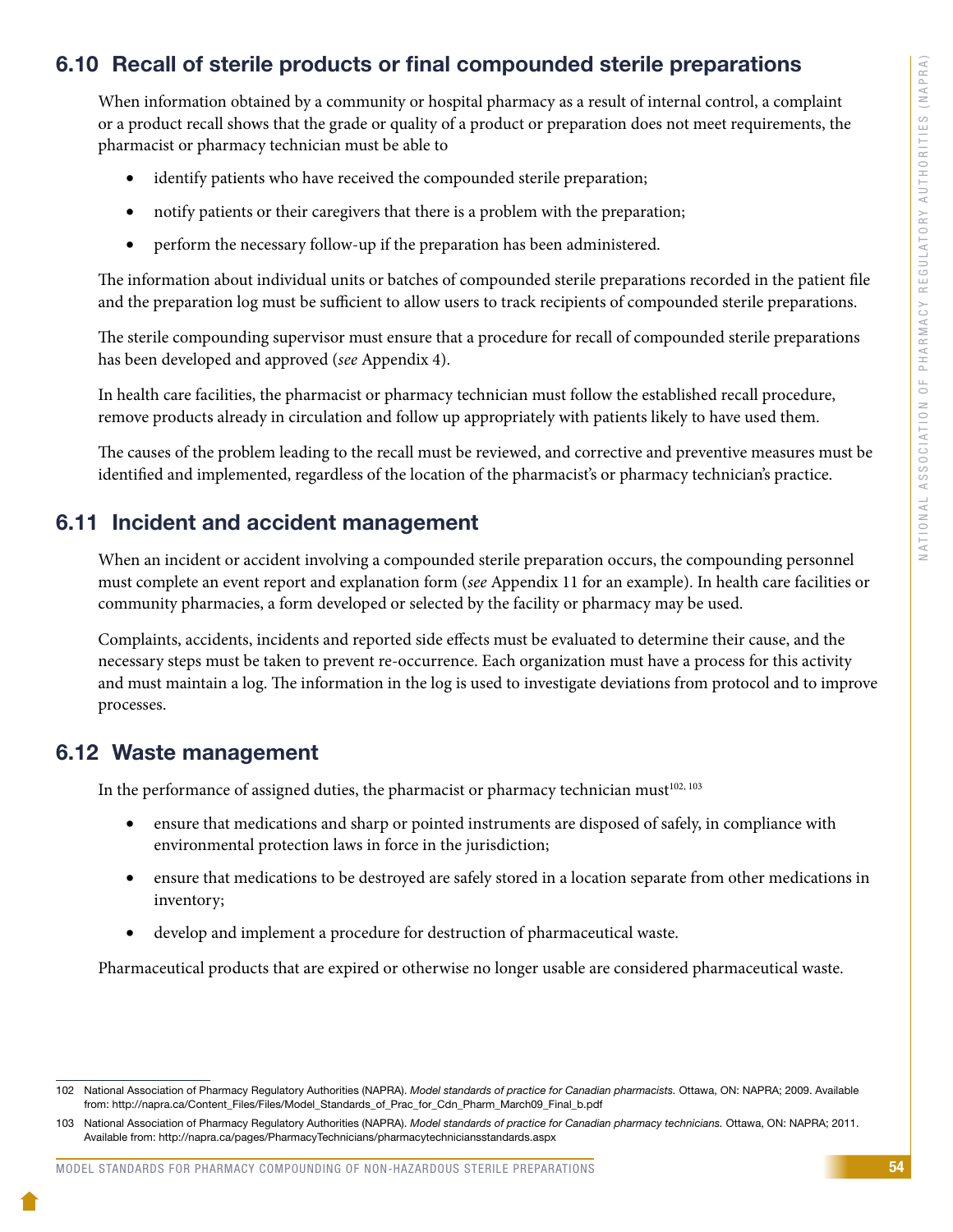# 7. QUALITY ASSURANCE PROGRAM

The sterile compounding supervisor must establish a quality assurance program to ensure the clear definition, application and verification of all activities that will affect the quality of compounded sterile preparations and the protection of personnel.

The quality assurance program is intended to generate information showing that the organization's personnel, facilities and equipment (PEC, etc.) attain and maintain the conditions required for contamination-free compounding of sterile preparations and that sterile preparations are being compounded in compliance with established procedures. This information is made available to and is used by personnel and other responsible individuals.

The verifications required by the quality assurance program help personnel to acquire data and identify trends, which in turn allow corrective and preventive actions to be taken, if necessary.

## 7.1 Program content

The quality assurance program must have four components:

- 1. verification of equipment, including the PEC;
- 2. verification of controlled areas (clean room and anteroom);
- 3. verification of aseptic compounding processes;
- 4. verification of final preparations.

Each component of the quality assurance program and its activities must be documented (*see* Appendix 12).

# 7.2 Results and action levels

For each of the specified components, the sterile compounding supervisor must establish a verification process, the results of which are assigned one of three levels:

- Compliance (no action required): mandatory specifications have been attained.
- Alert (tendency toward non-compliance): increased vigilance is required to prevent non-compliance.
- Action required (non-compliant): more in-depth investigation, immediate corrective action and/or preventive action are needed to avoid return to non-compliance.

# 7.3. Verification of equipment and facilities

#### 7.3.1 Verification of equipment supporting compounding activities

7.3.1.1 Certification

Equipment that supports compounding activities, especially refrigerators, freezers, incubators and air sampling devices, must be certified with respect to its installation and operation and must be calibrated before being put into service and thereafter as recommended by the manufacturer.

A regular maintenance plan must be established, taking into account the manufacturer's recommendations for each device. If no manufacturer's recommendations are available, maintenance activities must be performed at least once a year by a qualified technician. The maintenance report must be saved in the general maintenance log.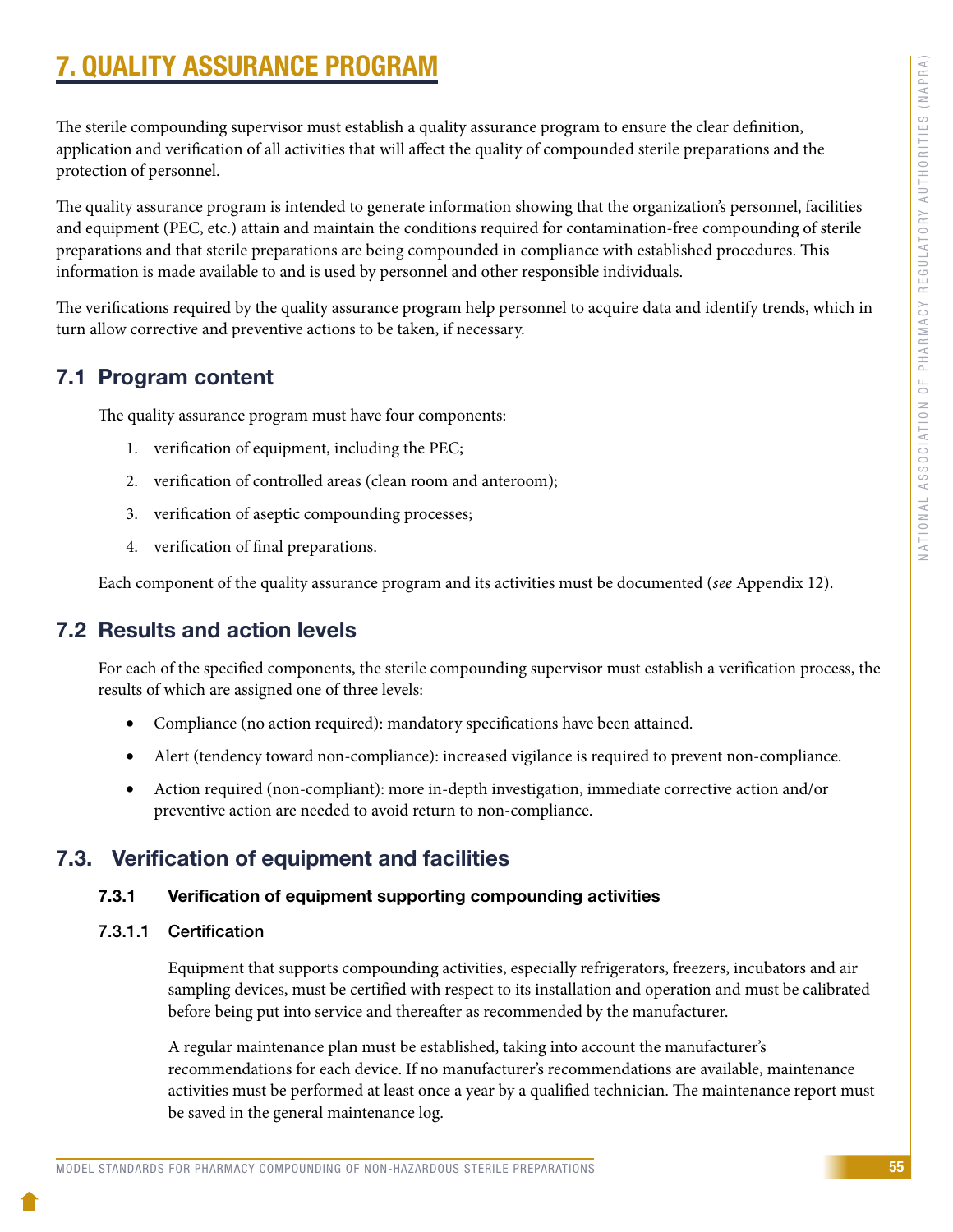#### 7.3.1.2 Temperature readings

At least once a day, compounding personnel must check the temperature log of equipment with an integrated recording device (e.g., refrigerator, freezer, incubator), to review temperatures over the previous 24 hours, and must take corrective actions in case of substantial variance with respect to specified parameters.

When a thermometer is used as a verification instrument, the temperature must be read twice a day (at specified but different times of day; e.g., morning and night). The pharmacist or pharmacy technician must record and retain proof of calibration of the thermometer.

Temperature readings will include the actual temperature, the minimum temperature and the maximum temperature.

If a computerized temperature monitoring system is used, the system must offer features to record and store temperature readings at the same frequency as specified above (at a minimum). The system must also trigger an alarm if the temperature readings deviate from the acceptable range.

#### 7.3.2 Verification of controlled rooms and the primary engineering control

#### 7.3.2.1 Certification

The controlled areas of facilities and the PEC must be certified by a recognized organization

- at least every 6 months<sup>104</sup>;
- during installation of new equipment or a new controlled area;
- during maintenance or repair of equipment (repair of PEC, ventilation system, etc.) or a controlled area (repair of hole in a wall, etc.) that might alter environmental or operational parameters;
- when investigation of a contamination problem or a problem involving non-compliance in the aseptic compounding process requires exclusion of malfunctioning facilities.

The program for monitoring facilities and the PEC must include a plan for sampling viable and nonviable particles.

#### 7.3.2.2 Certificate provided by manufacturer (in factory)

The sterile compounding supervisor shall retain, for all HEPA filters and for the PEC, the manufacturers' certificates issued in the factory before delivery.

#### 7.3.2.3 Environmental verification

An environmental verification program must be established to ensure that facilities maintain established specifications and uphold the quality and safety standards set by the industry.

#### Compliance with specifications for environmental parameters of facilities and proper operation of devices

The sterile compounding supervisor must ensure that all personnel on site

have full knowledge of the measuring instruments used for verification;

<sup>104</sup> Occupational Safety and Health Administration (OSHA). *OSHA technical manual (OTM): controlling occupational exposure to hazardous drugs*. Section VI, Chapter 2. Washington, DC: US Department of Labor; 1999. Available from: https://www.osha.gov/dts/osta/otm/otm\_vi/otm\_vi\_2.html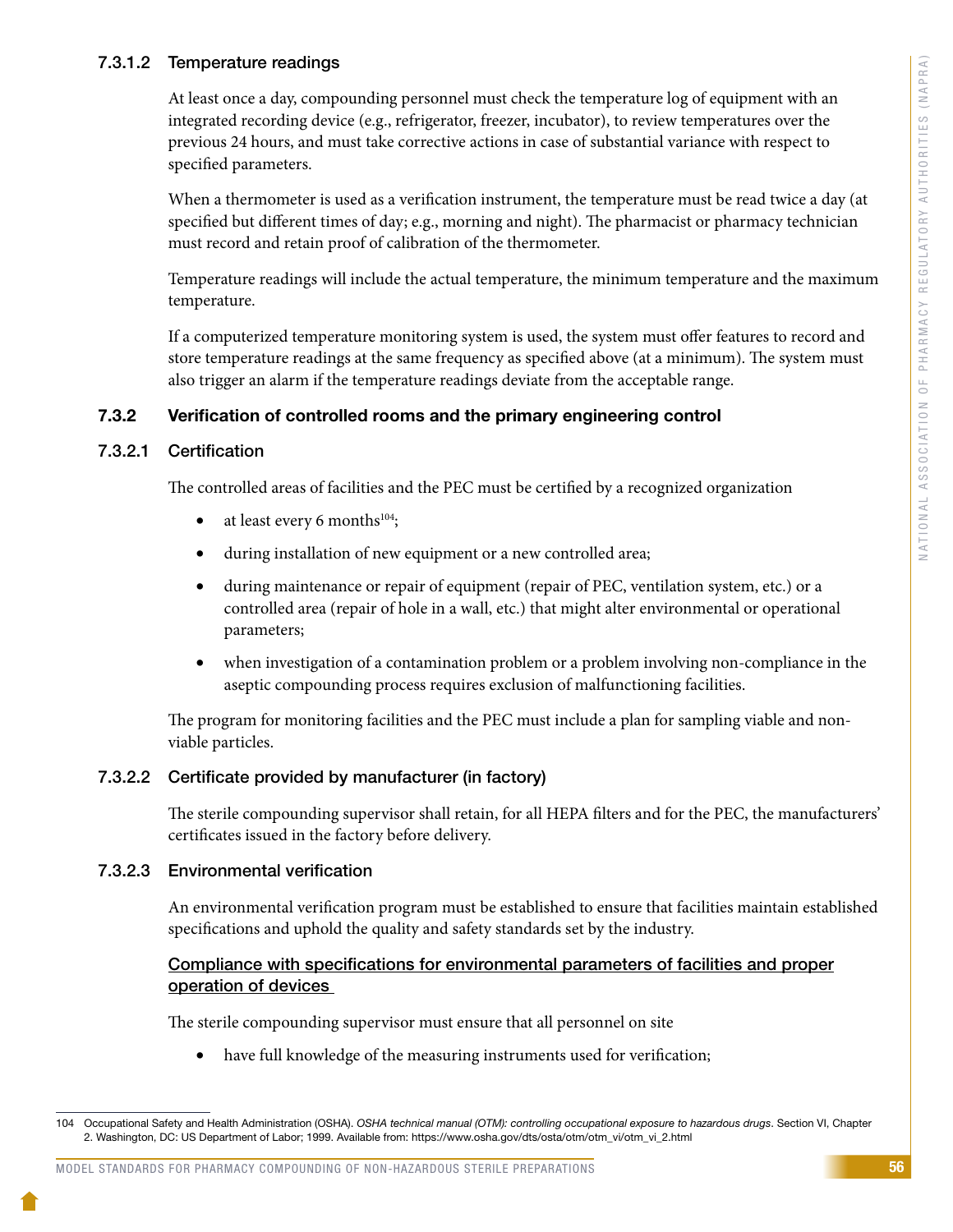- know the specifications for each parameter being verified;
- know the procedure to be followed in case of non-compliance with respect to air pressure and temperature.

The temperature of ISO Class 7 and ISO Class 8 areas must be verified and documented at least once a day.

The differential pressure between controlled areas must be kept constant according to the specifications described in section 5.3.2.5 (*see* Tables 2, 3 and 4; Figure 1). Pressure must be measured continuously, and an alarm system must be in place to immediately advise personnel of non-compliance with specifications and to direct that action be taken, if necessary. A procedure must be developed to outline and explain the actions to be taken should the pressure differential deviate from specifications.

The indicators for proper operation of any device (LAFW, CAI, ACD, etc.) shall be monitored every day, and data shall be recorded in the general maintenance log.

#### Sampling of viable, non-viable and surface particles in controlled areas and the PEC<sup>105</sup>

A written sampling plan for controlled areas and the PEC must be established.

#### **Sampling plan**

The plan for sampling air (for viable and non-viable particles) and surfaces must be established according to the specifications of a recognized standard, such as CETA application guide CAG-002, CAG-003 or CAG-008.

The air and surface sampling plan must include, for each controlled area (clean room and anteroom),

- sampling site diagram;
- type of sampling to be done;
- sampling methods to be used;
- number of samples to be obtained at each site;
- frequency of sampling;
- number of colony-forming units (CFUs) triggering action.

The sampling plan must allow for three types of samples:

- non-viable particles per cubic metre of air;
- viable particles per cubic metre of air;
- viable surface particles.

#### **Sampling specifications**

Samples must be obtained at least every 6 months from the air in controlled areas and in the PEC106 *and*  every time that the following conditions are present:

• during installation of new equipment or a new controlled area;

<sup>105</sup> United States Pharmacopeial Convention (USP). General chapter <797>: pharmaceutical compounding — sterile preparations. USP 36. Rockville, MD: USP; 2013. pp. 373-5.

<sup>106</sup> United States Pharmacopeial Convention (USP). General chapter <797>: pharmaceutical compounding — sterile preparations. USP 36. Rockville, MD: USP; 2013. pp. 373-5.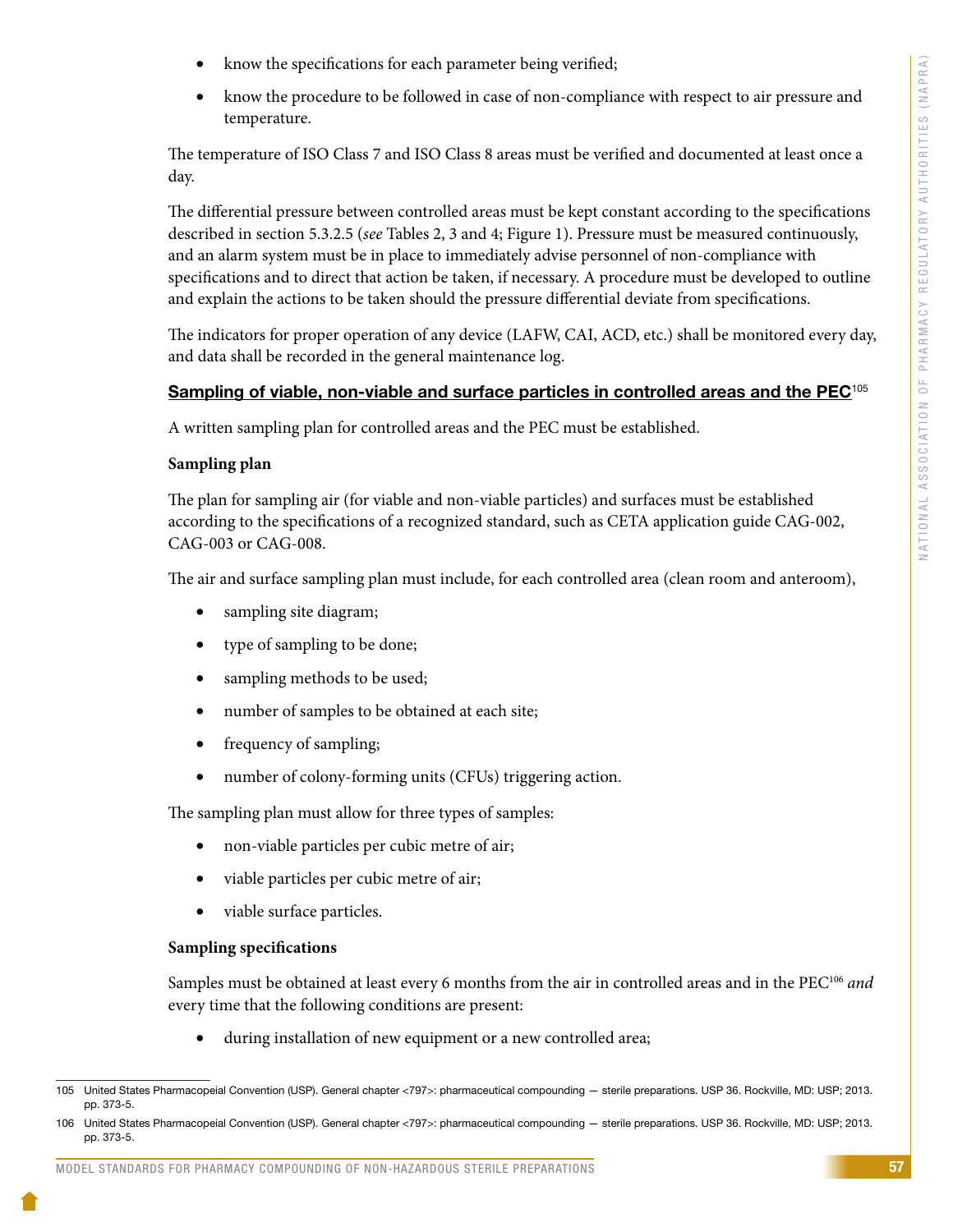- during maintenance or repair of equipment (repair of PEC, ventilation system, etc.) or a controlled area (repair of hole in a wall);
- during investigation of a contamination problem or a problem involving non-compliance of personnel with aseptic processes.

Samples for determining the number of non-viable particles per cubic metre of air, viable particles per cubic metre of air and viable surface particles must always be obtained under dynamic operating conditions during each facility and PEC certification.

#### **Sampling of non-viable particles in air**

Non-viable particles in the air in controlled areas and the PEC must be sampled at least every 6 months<sup>107</sup> under dynamic operating conditions, as follows:

- by the qualified certifier, during certification of facilities;
- by employees of the community or health care facility pharmacy, provided the employees have been trained within the framework of an internal verification program (including training in use of a calibrated particle meter), to ensure proper operation of facilities and equipment.

The sterile compounding supervisor must ensure the competency of the certifier and the personnel chosen to conduct the sampling. Appendix 5 describes certification activities.

The values obtained must comply with the specifications established for each controlled area (ISO 14644-1 classification for air quality). See Table 1 for the classifications of air cleanliness by concentration of particles in controlled rooms and areas according to the ISO standard, and section 5.3.2 on the installation of areas reserved for activities related to the compounding of non-hazardous sterile preparations.

Calibration certificates for the equipment used to conduct the certification must accompany the report prepared after each certification.

The sterile compounding supervisor must ensure that the certification is performed in accordance with the most recent certification standards in force for the facilities and equipment used to compound sterile products.

Appendices 5 and 6 describe certification activities and the standards used by certifiers.

#### **Sampling of viable particles in air and on surfaces**

Sampling for viable particles must include

- sampling of viable particles per cubic metre of air for each established sampling site, using an air sampler (1000 L for ISO Class 5 and 500 L for all other areas);
- surface sampling of each established sampling site, whereby a 55-mm agar surface is used to gently touch the sample site, with a new agar plate being used for each sampling site (the agar will leave behind a residue, and the sampled area must be disinfected immediately after sampling).

<sup>107</sup> United States Pharmacopeial Convention (USP). General chapter <797>: pharmaceutical compounding — sterile preparations. USP 36. Rockville, MD: USP; 2013. pp. 373-5.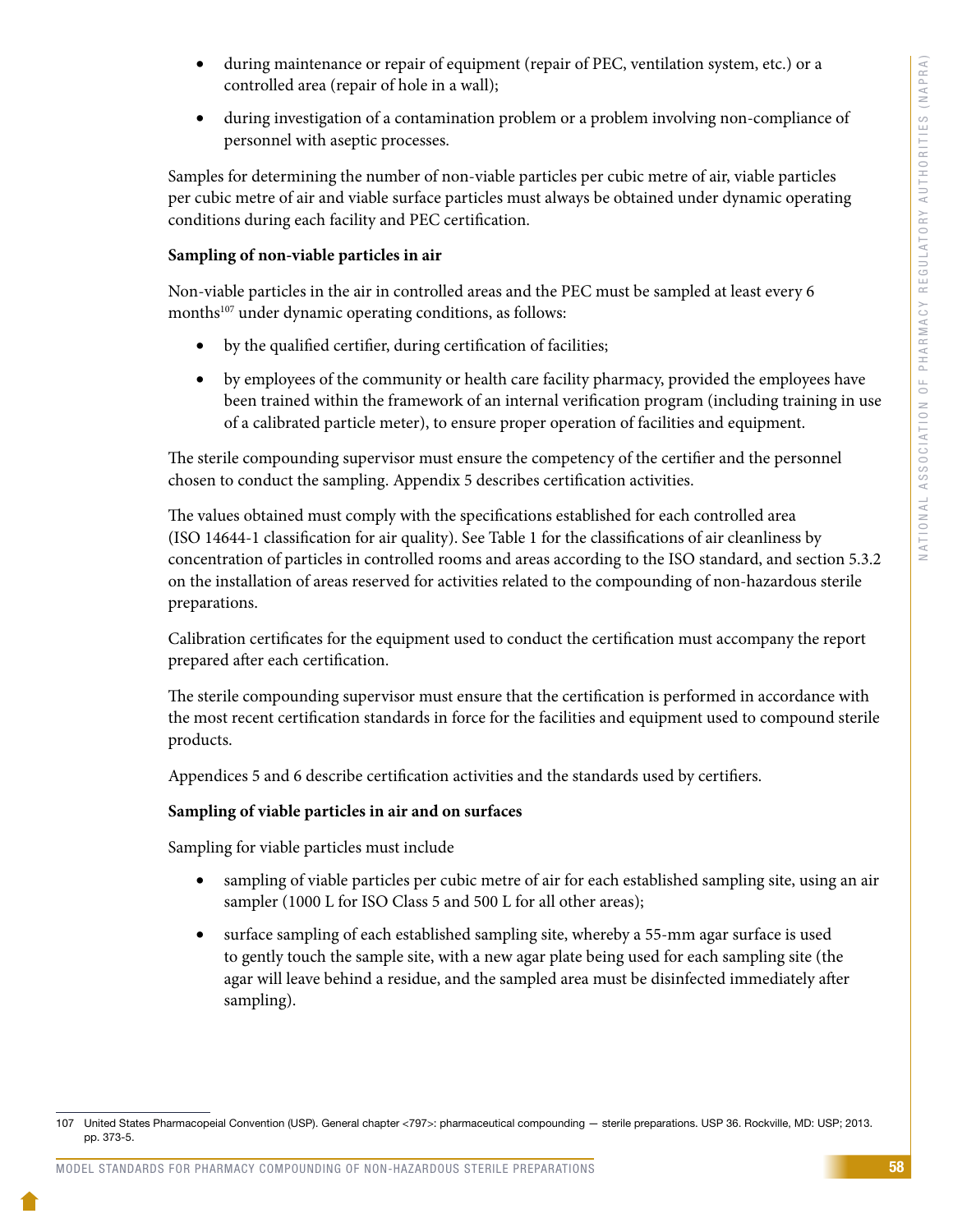The sampling of viable air and surface particles must be performed by a qualified individual such as a certifier or employees of the community or health care facility pharmacy. An established sampling procedure must be followed, and personnel must have received and successfully completed the proper training for this procedure.

The sterile compounding supervisor must

- obtain from the manufacturer a calibration certificate for the viable air sampler, to ensure that it can be regularly calibrated according to the manufacturer's recommendations and to allow appropriate training of personnel in its use;
- use the appropriate nutrient medium for plating of samples:
	- tryptic soy agar (low sulphur content) or soybean-casein digest medium for air samples
	- tryptic soy agar with lecithin and polysorbate for surface samples
	- for high-risk compounding, in addition to the above, malt extract agar or other media that support the growth of fungi
- verify the microbial proliferation capacity of each batch of nutrient medium used (the certificate for this test, provided by the manufacturer, must be retained<sup>108</sup>).

The samples obtained must be either

- sent to a certified external laboratory; or
- incubated in the community or health care facility pharmacy, provided that
	- the incubator used is certified periodically;
	- procedures are in place for use and maintenance of the incubator and for surveillance of temperatures;
	- personnel are properly trained and are competent to read and interpret the results and to take appropriate preventive or corrective actions.

After sampling, the growth plates are recovered and taped. The plates are inverted and incubated<sup>109</sup>. Tryptic soy agar should be incubated at 30°C to 35°C for 48 to 72 hours. Malt extract agar or other fungal media should be incubated at 26°C to 30°C for 5 to 7 days.

The contamination level at which corrective action is required will vary depending on the desired ISO air classification<sup>110</sup>. The following contamination levels require corrective action.

Volumetric sampling of facility air:

- Areas requiring ISO Class 5 air quality, threshold contamination > 1 CFU/m<sup>3</sup> of air
- Areas requiring ISO Class 7 air quality, threshold contamination > 10 CFU/ $m<sup>3</sup>$  of air
- Areas requiring ISO Class 8 air quality, threshold contamination > 100 CFU/m<sup>3</sup> of air

<sup>108</sup> United States Pharmacopeial Convention (USP). General chapter <51>: antimicrobial effectiveness. In: *USP pharmacists' pharmacopeia.* Rockville, MD: USP; 2008–2009.p. 706-8.

<sup>109</sup> United States Pharmacopeial Convention (USP). General chapter <797>: pharmaceutical compounding — sterile preparations. USP 36. Rockville, MD: USP; 2013. p. 375.

<sup>110</sup> United States Pharmacopeial Convention (USP). General chapter <797>: pharmaceutical compounding — sterile preparations. USP 36. Rockville, MD: USP; 2013. pp. 375, 379.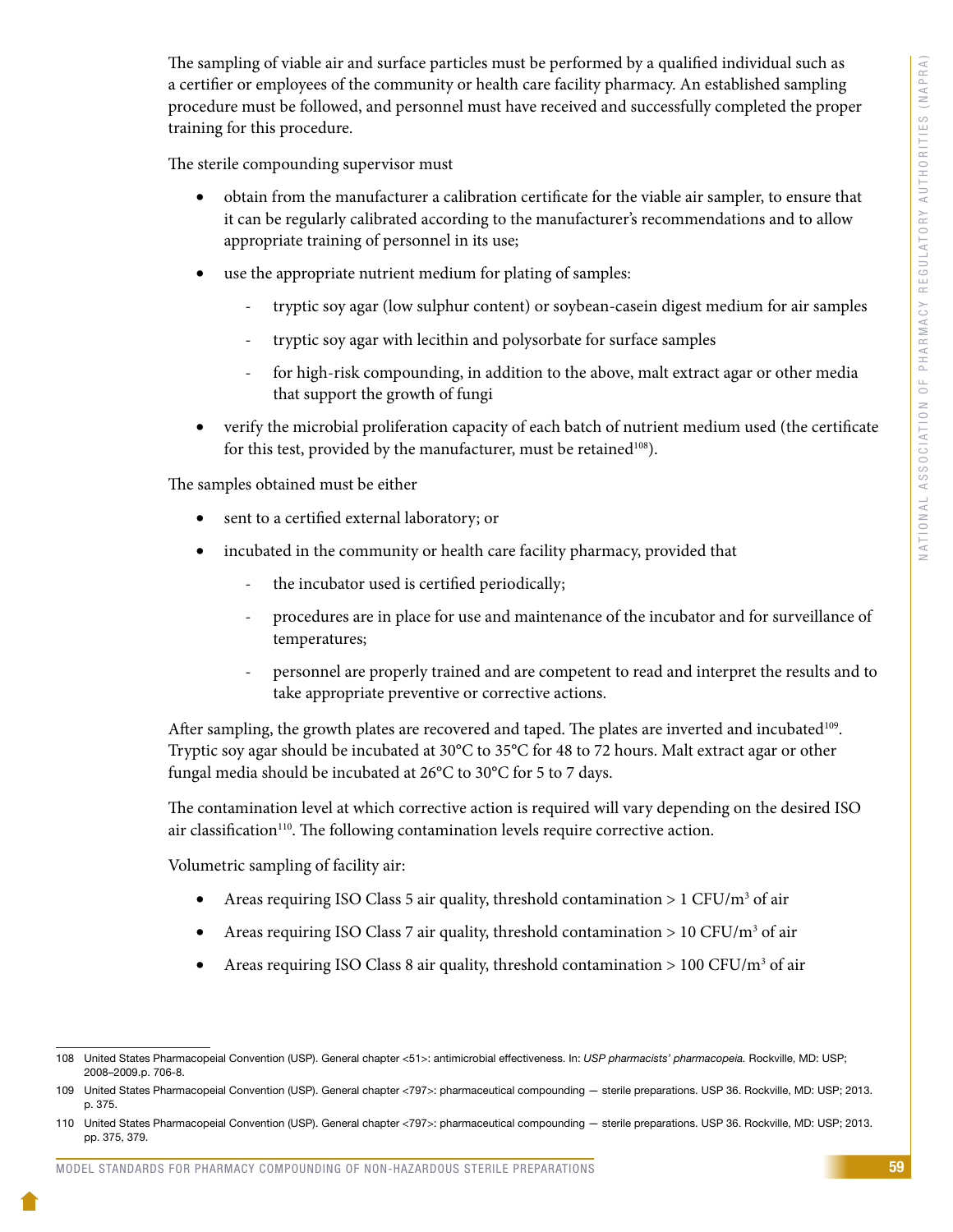Surface sampling of PEC (direct contact, 55-mm agar plate):

- Areas requiring ISO Class 5 air quality, threshold contamination > 3 CFU/plate
- Areas requiring ISO Class 7 air quality, threshold contamination > 5 CFU/plate
- Areas requiring ISO Class 8 air quality, threshold contamination > 100 CFU/plate

During the first few months of sampling, the sterile compounding supervisor should ensure that samples are obtained more frequently than the minimum 6-month interval, to create a baseline for comparison.

If there is growth of any viable particles obtained via air sampling, surface sampling or GFS, the genus of the microorganism must be identified. Corrective and preventive actions (e.g., cleaning, disinfecting) will be based on this information.

The sterile compounding supervisor must analyze the data obtained and the trends observed with respect to the microbial load. If necessary, the sterile compounding supervisor should consult a microbiologist or infectious diseases specialist.

# 7.4 Quality assurance of personnel involved in aseptic compounding

The quality assurance program for the aseptic compounding process for personnel must include GFS and a media fill test, which are the two final steps of initial and periodic qualification of personnel, as mentioned in section 5.1.2.2.

#### 7.4.1 Gloved fingertip sampling<sup>111</sup>

GFS must include

- a sample obtained after sterile gloves are put on (after aseptic washing of hands and forearms) but before application of sterile 70% isopropyl alcohol (disinfecting gloves with sterile 70% isopropyl alcohol immediately before sampling would lead to "false negatives");
- a sample obtained after the media fill test (described in section 7.4.2), making sure that the employee has not applied sterile 70% isopropyl alcohol to his or her gloves in the minutes before sampling.

Using tryptic soy agar contact plates with lecithin and polysorbate<sup>112</sup>, the assessor obtains thumbprints and prints of gloved fingertips from both hands of the employee, asking the employee to gently press and roll each thumb and fingertip on the agar in the contact plate (one agar plate for each hand).

When the sampling is complete, the gloves must be taken off and thrown away, and hand and forearm hygiene must be performed.

The samples must be incubated between 30°C and 35°C and must be read within 48 to 72 hours.

For each employee, a negative result (0 CFU) must be obtained three times for the first GFS (obtained after sterile gloves are put on) before the employee can be permitted to compound sterile preparations.

For each employee, GFS after the media fill test must be completed annually for low- and medium-risk sterile compounding and every 6 months for high-risk sterile compounding. For this test, the total CFU count for both hands must be no more than 3 CFUs. If the result on any GFS after a media fill test is more than 3 CFUs, the sterile compounding supervisor is prompted to investigate the employee's work practices, procedures, use of disinfectants, etc.

<sup>111</sup> United States Pharmacopeial Convention (USP). General chapter <797>: pharmaceutical compounding — sterile preparations. USP 36. Rockville, MD: USP; 2013. p. 378.

<sup>112</sup> United States Pharmacopeial Convention (USP). General chapter <1116>: microbial evaluation of clean rooms and other controlled environments. In: *USP pharmacists' pharmacopeia.* Rockville, MD: USP; 2008–2009. pp. 900-8.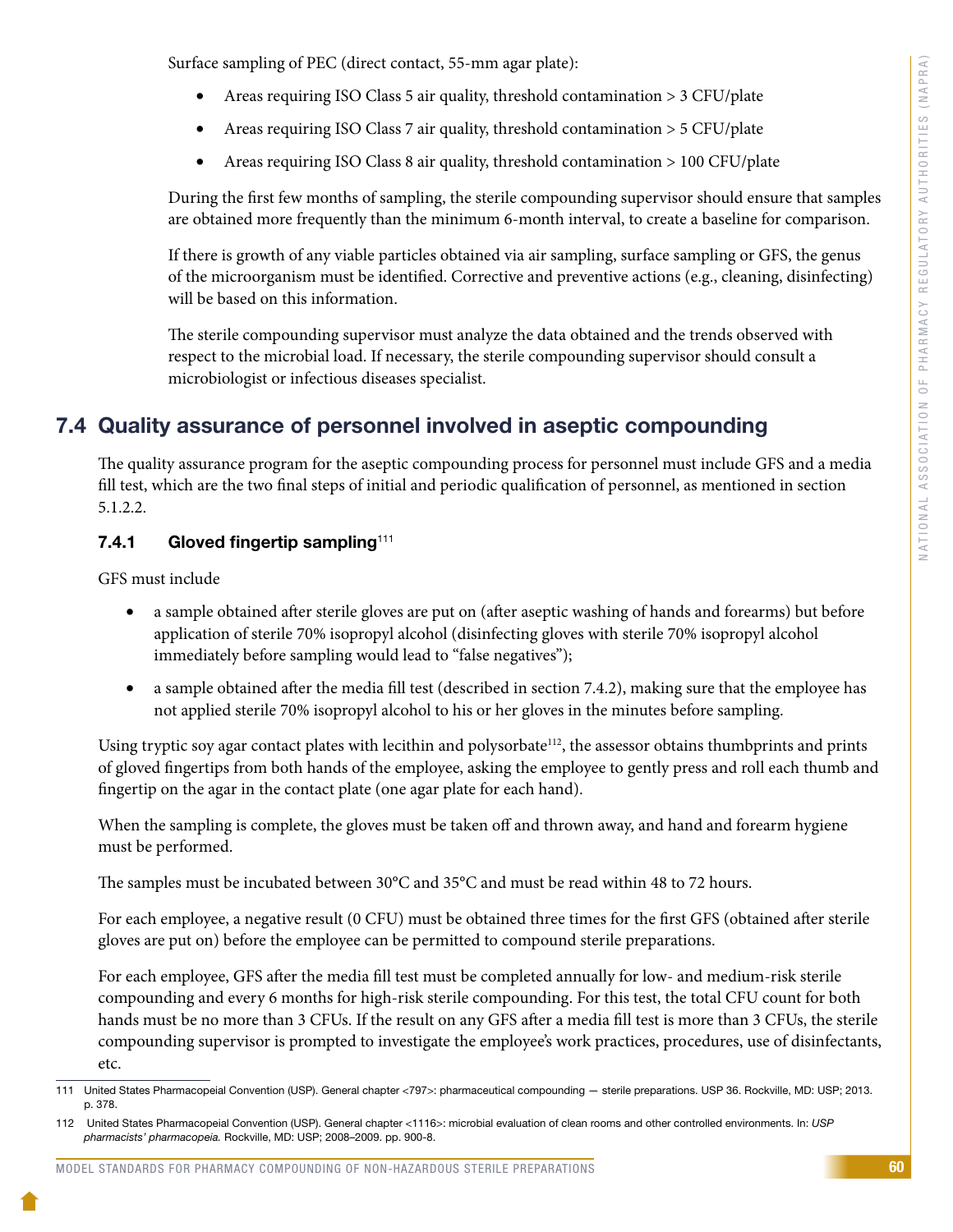## 7.4.2 Media fill test

The media fill test is a compounding simulation test conducted with nutrient media that promote bacterial growth. This test is used to verify the employee's performance of aseptic processing. For more information on this test, consult General Chapter <797> in the USP–NF113.

For the media fill test, the simulation chosen must be representative of activities performed under real compounding conditions in the particular environment and must represent the most complex preparations according to the microbiological risk level of preparations made there<sup>114</sup>.

A tryptic soy agar (low sulphur content) or soybean-casein digest nutrient medium must be used. For compounded sterile preparations with low or medium risk of microbial contamination, the nutrient medium must be sterile. For compounded sterile preparations with a high risk of microbial contamination, the nutrient medium must be non-sterile and must include simulation of sterilization by filtration.

The proliferation capacity of every batch of nutrient medium used must have been tested by the manufacturer, and the certificate for this test result must be retained by the compounding pharmacy<sup>115</sup>.

The containers used for media fill tests should be sent to a certified external laboratory or may be incubated in the pharmacy, provided the incubator is certified periodically and provided procedures are in place for use and maintenance of the incubator and for surveillance of required temperatures. In the latter situation, personnel must be properly trained to read the results.

The containers filled with nutrient medium for use in the media fill test must be incubated between 20°C and 25°C or between 30°C and 35°C for 14 consecutive days<sup>116</sup>. If two temperatures are used, the containers should be incubated for 7 consecutive days at each of the temperatures, starting with the higher temperature.

# 7.5 Quality assurance of compounded sterile preparations

The sterile compounding supervisor must establish a quality assurance program to ensure that preparations are compounded in compliance with established procedures.

The program must monitor, among other things,

- the presence of a compounding protocol for each compounded sterile preparation;
- compliance of the preparation with the prescription issued;
- compliance of labels affixed to containers with legislation and regulations;
- compliance with required documentation in the compounded sterile preparations log for individual patients and the batch compounded sterile preparations log, ensuring the performance of all verification steps required during and after compounding.

<sup>113</sup> United States Pharmacopeial Convention (USP). General chapter <797>: pharmaceutical compounding — sterile preparations. USP 36. Rockville, MD: USP; 2013. pp. 365-8.

<sup>114</sup> United States Pharmacopeial Convention (USP). General chapter <797>: pharmaceutical compounding — sterile preparations. USP 36. Rockville, MD: USP; 2013. pp. 365-8.

<sup>115</sup> United States Pharmacopeial Convention (USP). General chapter <51>: antimicrobial effectiveness. In: *USP pharmacists' pharmacopeia.* Rockville, MD: USP; 2008–2009. pp. 706-8.

<sup>116</sup> United States Pharmacopeial Convention (USP). General chapter <797>: pharmaceutical compounding — sterile preparations. USP 36. Rockville, MD: USP; 2013. pp. 365-9.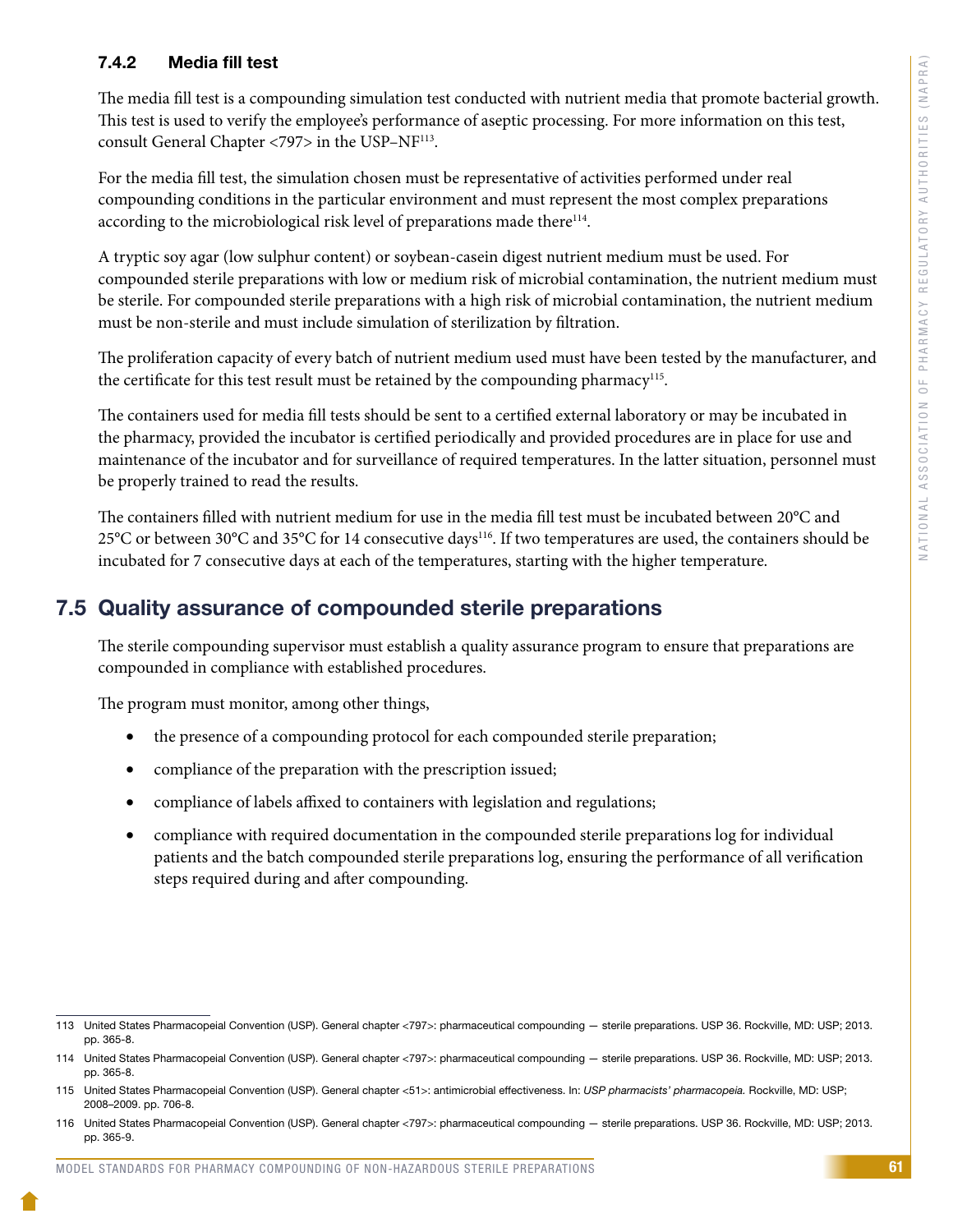# 7.6 Documentation of quality control activities

Written documentation related to the quality assurance program must be verified, analyzed and signed by the sterile compounding supervisor and retained for a period as designated by federal/provincial/territorial regulations.

The sterile compounding supervisor must

- investigate missing documentation, situations of non-compliance (where action is required) and deviations from protocols;
- identify trends concerning microbial load in controlled areas and types of microorganisms found;
- consult a microbiology specialist, if necessary;
- take corrective and preventive actions.

For the sampling of viable air and surface particles, the nutrient medium readings should be documented on a separate form for each type of sampling.

All completed documentation concerning components of environmental verification of controlled areas, the PEC and supporting equipment must be filed and retained with other compounding records, as per provincial/ territorial pharmacy authorities.

Documents concerning purchase, organization and certification of the PEC must be accessible throughout the entire service life of the facility and the PEC.

All completed documentation concerning the quality assurance program for personnel involved in the aseptic compounding process (by GFS and media fill test), including nutrient medium readings, should be retained and made accessible.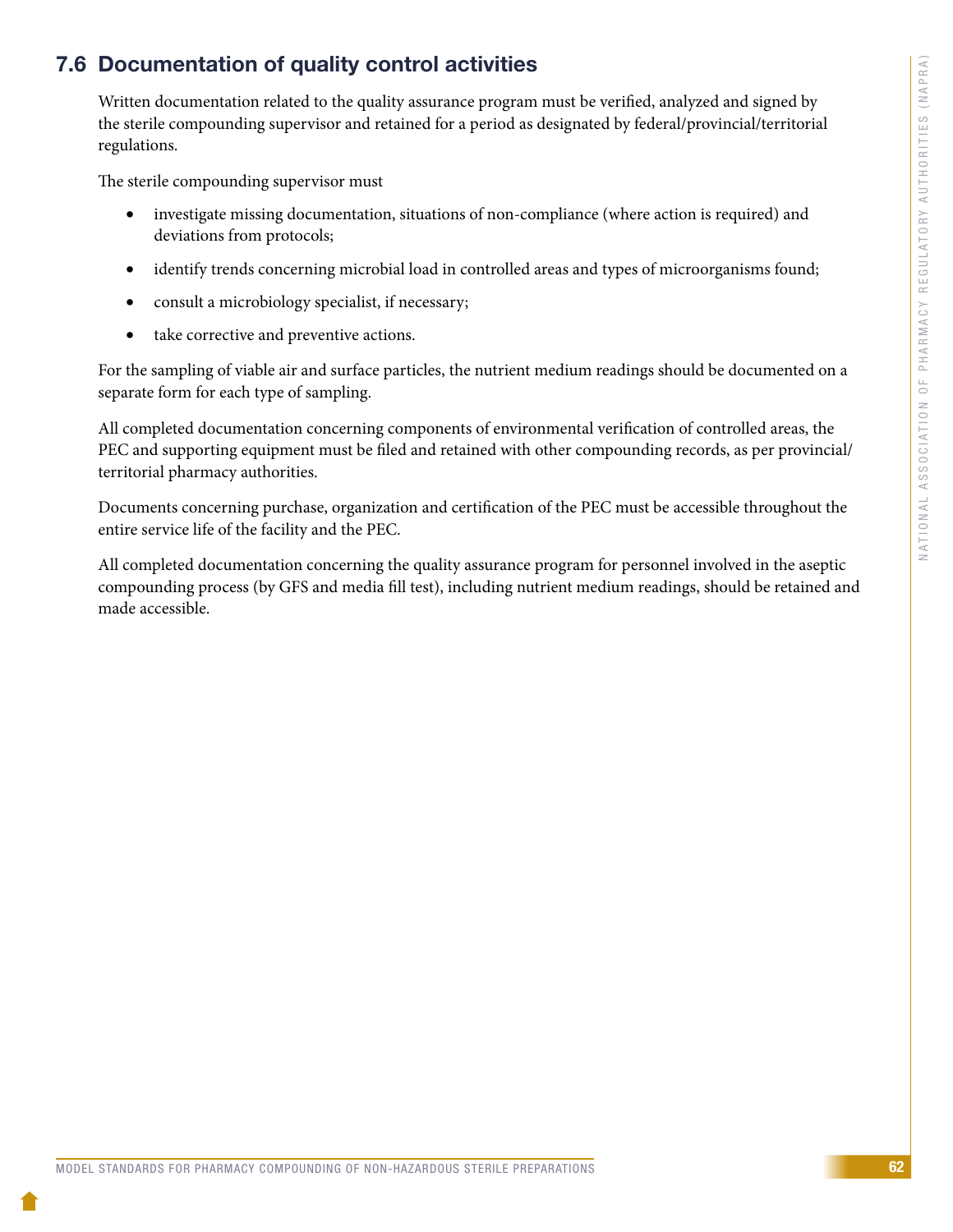# 8. SOURCE FOR ADDITIONAL INFORMATION

For more information on sterilization of high-risk compounds, depyrogenation by dry heat and the use of allergen extracts and radiopharmaceuticals as compounded sterile products, please refer to General Chapter <797> in the most recent edition of USP–NF.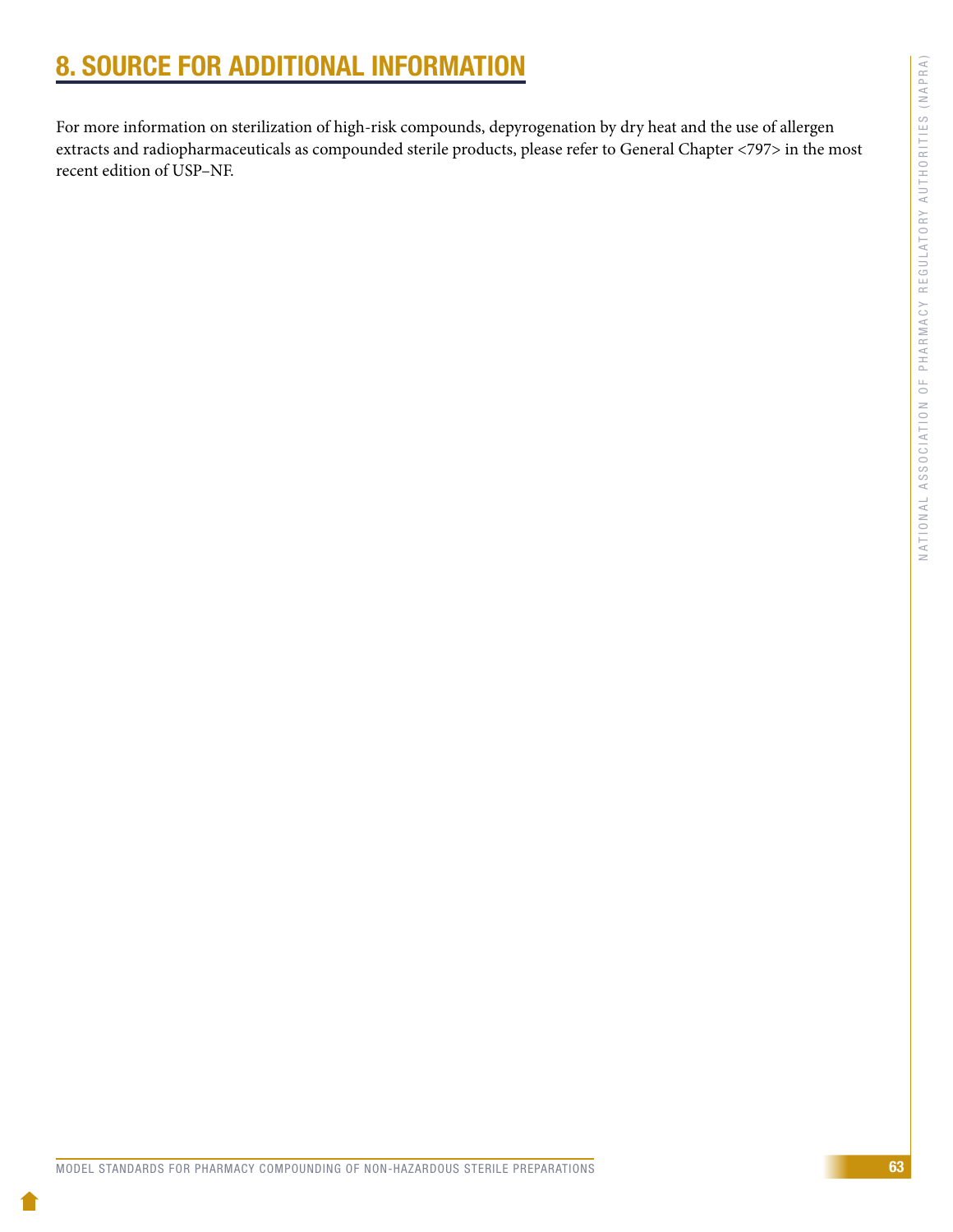# 9. GLOSSARY

| <b>Term</b>                        | <b>Definition</b>                                                                                                                                                                                                                                                                                                                                                                                                                                                                                                                                                                                                                   |
|------------------------------------|-------------------------------------------------------------------------------------------------------------------------------------------------------------------------------------------------------------------------------------------------------------------------------------------------------------------------------------------------------------------------------------------------------------------------------------------------------------------------------------------------------------------------------------------------------------------------------------------------------------------------------------|
| Accident                           | An action or situation in which the risk event occurs and has or could have an impact<br>on the health status or well-being of the user (patient), personnel or a third party. An<br>accident differs from an incident, which has no effect on the patient or any other person.                                                                                                                                                                                                                                                                                                                                                     |
| Anteroom                           | A room equipped with two doors, with a system/procedure that allows only one door to<br>be open at any given time, which allows passage or movement of people or things from<br>one environment to the other, while keeping the two environments isolated from one<br>another.                                                                                                                                                                                                                                                                                                                                                      |
| Aseptic compounding process        | All activities leading to completion of a final compounded sterile preparation, including<br>hand and forearm hygiene, garbing, introduction of products and materials into the<br>clean room, disinfection of the primary engineering control, use of aseptic techniques<br>for compounding preparations in the primary engineering control, and verification and<br>labelling of the compounded sterile preparations. The purpose of the process is to<br>maintain the sterility of a preparation or drug compounded from sterile components.                                                                                     |
| Aseptic technique                  | Steps in the aseptic process, including all manipulations performed inside the primary<br>engineering control by compounding personnel.                                                                                                                                                                                                                                                                                                                                                                                                                                                                                             |
| Assessment                         | Action of assessing and defining an employee's performance and competency.                                                                                                                                                                                                                                                                                                                                                                                                                                                                                                                                                          |
| Batch                              | Two or more units of a compounded sterile preparation that is intended to have uniform<br>character and quality within specified limits, prepared in a single process and completed<br>during the same limited period.                                                                                                                                                                                                                                                                                                                                                                                                              |
| Beyond-use date (BUD)              | Date and time after which a compounded sterile preparation cannot be used and must<br>be discarded (because of a risk of loss of sterility). For the purposes of these Model<br>Standards, administration of the compounded sterile preparation must begin before the<br>BUD has passed <sup>117</sup> .                                                                                                                                                                                                                                                                                                                            |
| Cleaning                           | Removal of dirt, dust and other substances that may host microorganisms <sup>118</sup> .                                                                                                                                                                                                                                                                                                                                                                                                                                                                                                                                            |
| Clean room                         | A room in which atmospheric properties (temperature, humidity, particle and<br>microorganism content, pressure, airflow, etc.) are controlled. The room's functional<br>parameters are kept at specified levels. The room is designed to minimize the<br>introduction, generation and retention of particles. In the context of compounding<br>non-hazardous sterile preparations, a clean room is an ISO Class 7 environment. For<br>non-hazardous compounding, the clean room has positive pressure relative to adjacent<br>areas. For hazardous compounding, the clean room has negative pressure relative to<br>adjacent areas. |
| Commercial container               | Container holding a commercially manufactured drug or sterile nutrient, the consumption<br>and sale of which are authorized in Canada; if the drug or sterile nutrient is authorized<br>by Health Canada's Special Access Programme, such consumption and sale may be<br>limited.                                                                                                                                                                                                                                                                                                                                                   |
| Competencies                       | Significant job-related knowledge, skills, abilities, attitudes and judgments required for<br>competent performance of duties by members of a profession.                                                                                                                                                                                                                                                                                                                                                                                                                                                                           |
| Compounding                        | The act of preparing a pharmaceutical preparation, through preliminary work, to put<br>it into a usable state. The term "compound" also refers to the material that has been<br>prepared (e.g., a chemical or pharmaceutical preparation).                                                                                                                                                                                                                                                                                                                                                                                          |
| Compounding aseptic isolator (CAI) | Isolator used specifically for compounding non-hazardous sterile preparations and<br>designed to ensure an aseptic environment during the transfer of material and drugs<br>and during the performance of aseptic technique. The CAI is designed to prevent any<br>exchange between the air inside the clean room and the air within the isolator, unless the<br>air is first filtered by a high-efficiency particulate air filter.                                                                                                                                                                                                 |
| Compounding personnel              | Pharmacists, pharmacy technicians and/or pharmacy assistants assigned to the<br>compounding of sterile preparations.                                                                                                                                                                                                                                                                                                                                                                                                                                                                                                                |

<sup>117</sup> United States Pharmacopeial Convention (USP). General chapter <797>: pharmaceutical compounding — sterile preparations. USP 36. Rockville, MD: USP; 2013.

<sup>118</sup> United States Pharmacopeial Convention (USP). General chapter <1072>: disinfectants and antisepsis. In: *USP pharmacists' pharmacopeia.* Rockville, MD: USP; 2008–2009.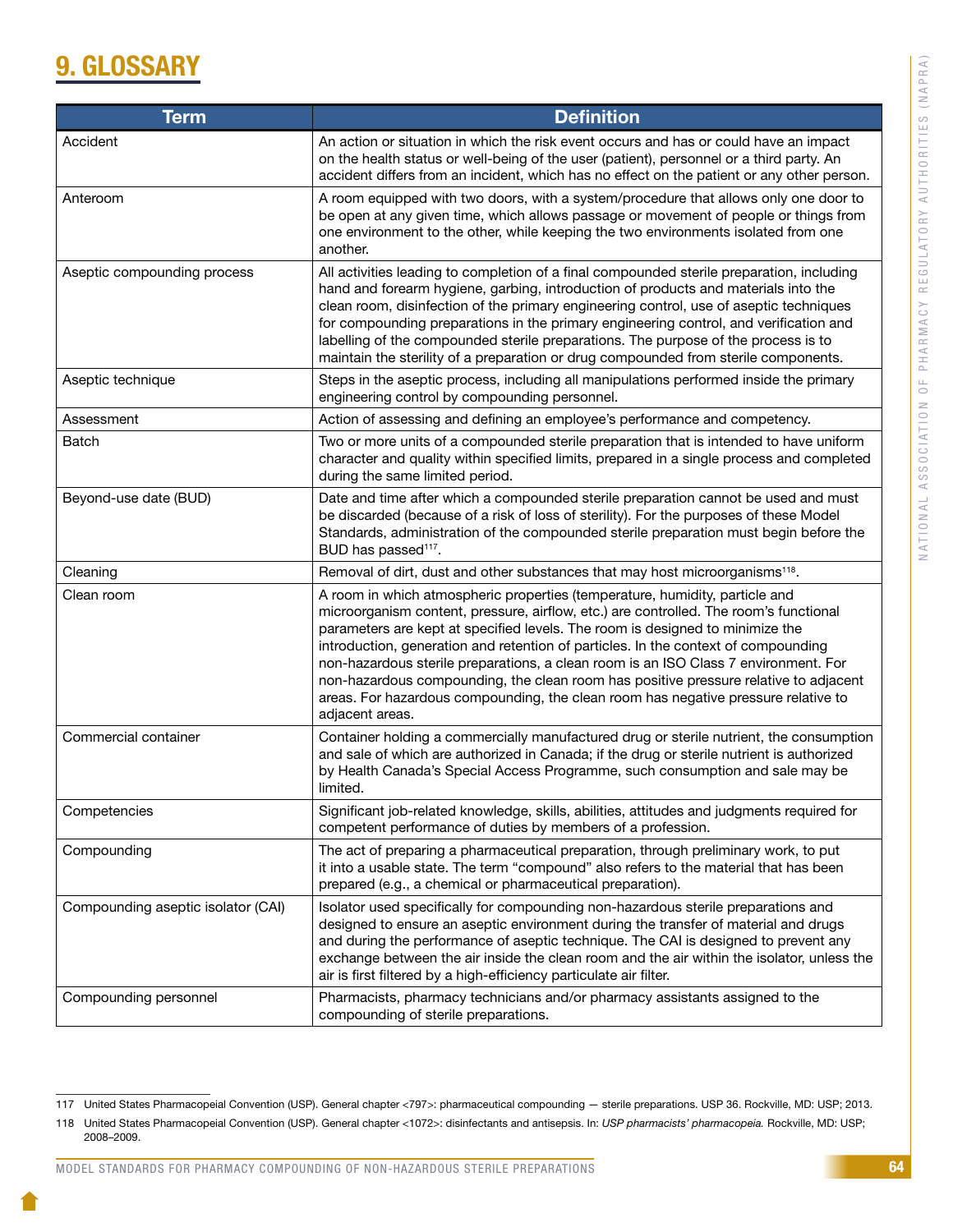| Compounding pharmacist or<br>pharmacy technician | Pharmacist or pharmacy technician who compounds or supervises the compounding<br>of sterile preparations according to prescriptions issued to the pharmacy where the<br>pharmacist or pharmacy technician works or for a dispensing pharmacist who has<br>requested this service (where the compounding is undertaken by another pharmacy, as<br>permitted by provincial/territorial legislation).                                                                                                                                                                          |
|--------------------------------------------------|-----------------------------------------------------------------------------------------------------------------------------------------------------------------------------------------------------------------------------------------------------------------------------------------------------------------------------------------------------------------------------------------------------------------------------------------------------------------------------------------------------------------------------------------------------------------------------|
| Compounding procedure                            | Procedure that describes all steps to be followed in the compounding of sterile<br>preparations and performed according to a particular packaging method (e.g., syringe<br>filled for intravenous use, elastomeric preparation).                                                                                                                                                                                                                                                                                                                                            |
| Compounding protocol                             | Protocol that describes all steps to be followed in the compounding of a specific sterile<br>preparation, with which the compounder must comply. The protocol must include all of<br>the information to be recorded in the preparation log.                                                                                                                                                                                                                                                                                                                                 |
| Containment                                      | Arrangement of equipment to contain the particles of hazardous products within the<br>chosen space.                                                                                                                                                                                                                                                                                                                                                                                                                                                                         |
| Contiguous                                       | A term describing a location or space that adjoins another.                                                                                                                                                                                                                                                                                                                                                                                                                                                                                                                 |
|                                                  | Example: The clean room is contiguous with the anteroom and the surrounding<br>pharmacy areas.                                                                                                                                                                                                                                                                                                                                                                                                                                                                              |
|                                                  | Synonyms: adjacent, adjoining, bordering, abutting, surrounding, neighbouring                                                                                                                                                                                                                                                                                                                                                                                                                                                                                               |
| Controlled area or room                          | An area or space where the only activities taking place are those related to the<br>compounding of sterile preparations. In such locations, to confirm whether air quality<br>meets the requirements of the specified ISO class, the concentrations of viable and non-<br>viable particles suspended in the air are verified according to a sampling plan. Corrective<br>measures are taken when necessary to meet the ISO class requirements <sup>119</sup> . The clean<br>room and anteroom are examples of controlled areas. Also known as a classified area or<br>room. |
| Critical area                                    | Work area inside a primary engineering control ensuring ISO Class 5 air, in which<br>personnel compound sterile preparations and where critical sites are exposed to<br>unidirectional airflow from a high-efficiency particulate air filter.                                                                                                                                                                                                                                                                                                                               |
| <b>Critical site</b>                             | Any surface likely to come into contact with a sterile drug or liquid (e.g., vial septa,<br>injection sites) or any exposed opening (open vials, needle hubs) and likely to be<br>in direct contact with the ambient air, with air filtered by means of a high-efficiency<br>particulate air filter or with humidity (oral secretions or mucous membranes) or likely to<br>be contaminated by touch <sup>120</sup> .                                                                                                                                                        |
| Detergent                                        | Product that eliminates accumulated dirt from a solid medium by resuspension or<br>dissolution.                                                                                                                                                                                                                                                                                                                                                                                                                                                                             |
| Disinfectant                                     | A disinfecting agent, typically of a chemical nature, that can destroy microorganisms<br>or other pathogens, but not necessarily bacterial spores or fungal spores. Refers to<br>substances applied to inanimate objects <sup>121</sup> .                                                                                                                                                                                                                                                                                                                                   |
| <b>Disinfection</b>                              | Treatment that eliminates most of the pathogens present on an object or surface <sup>122</sup> .                                                                                                                                                                                                                                                                                                                                                                                                                                                                            |
| Dispensing (of a prescription)                   | All activities related to the validation (including therapeutic appropriateness), preparation<br>and packaging of a patient's medication prepared pursuant to a prescription.                                                                                                                                                                                                                                                                                                                                                                                               |
| <b>Facilities</b>                                | All devices, rooms and spaces that are organized, arranged and modified to ensure<br>suitability for the activities to be conducted therein.                                                                                                                                                                                                                                                                                                                                                                                                                                |
|                                                  | In the context of sterile compounding, facilities include the clean room and the anteroom.                                                                                                                                                                                                                                                                                                                                                                                                                                                                                  |
| Final sterile preparation                        | A sterile preparation that has been prepared according to a preparation-specific<br>compounding protocol, that respects the prescribing physician's prescription and that is<br>ready to be stored and then administered to a patient.                                                                                                                                                                                                                                                                                                                                      |
| First air                                        | The air exiting the high-efficiency particulate air filter in a unidirectional air stream that is<br>essentially particle free.                                                                                                                                                                                                                                                                                                                                                                                                                                             |

MODEL STANDARDS FOR PHARMACY COMPOUNDING OF NON-HAZARDOUS STERILE PREPARATIONS

<sup>119</sup> United States Pharmacopeial Convention (USP). General chapter <797>: pharmaceutical compounding — sterile preparations. USP 36. Rockville, MD: USP; 2013.

<sup>120</sup> United States Pharmacopeial Convention (USP). General chapter <797>: pharmaceutical compounding — sterile preparations. USP 36. Rockville, MD: USP; 2013.

<sup>121</sup> United States Pharmacopeial Convention (USP). General chapter <797>: pharmaceutical compounding — sterile preparations. USP 36. Rockville, MD: USP; 2013.

<sup>122</sup> United States Pharmacopeial Convention (USP). General chapter <1072>: disinfectants and antisepsis. In: *USP pharmacists' pharmacopeia.* Rockville, MD: USP;

<sup>2008–2009.</sup>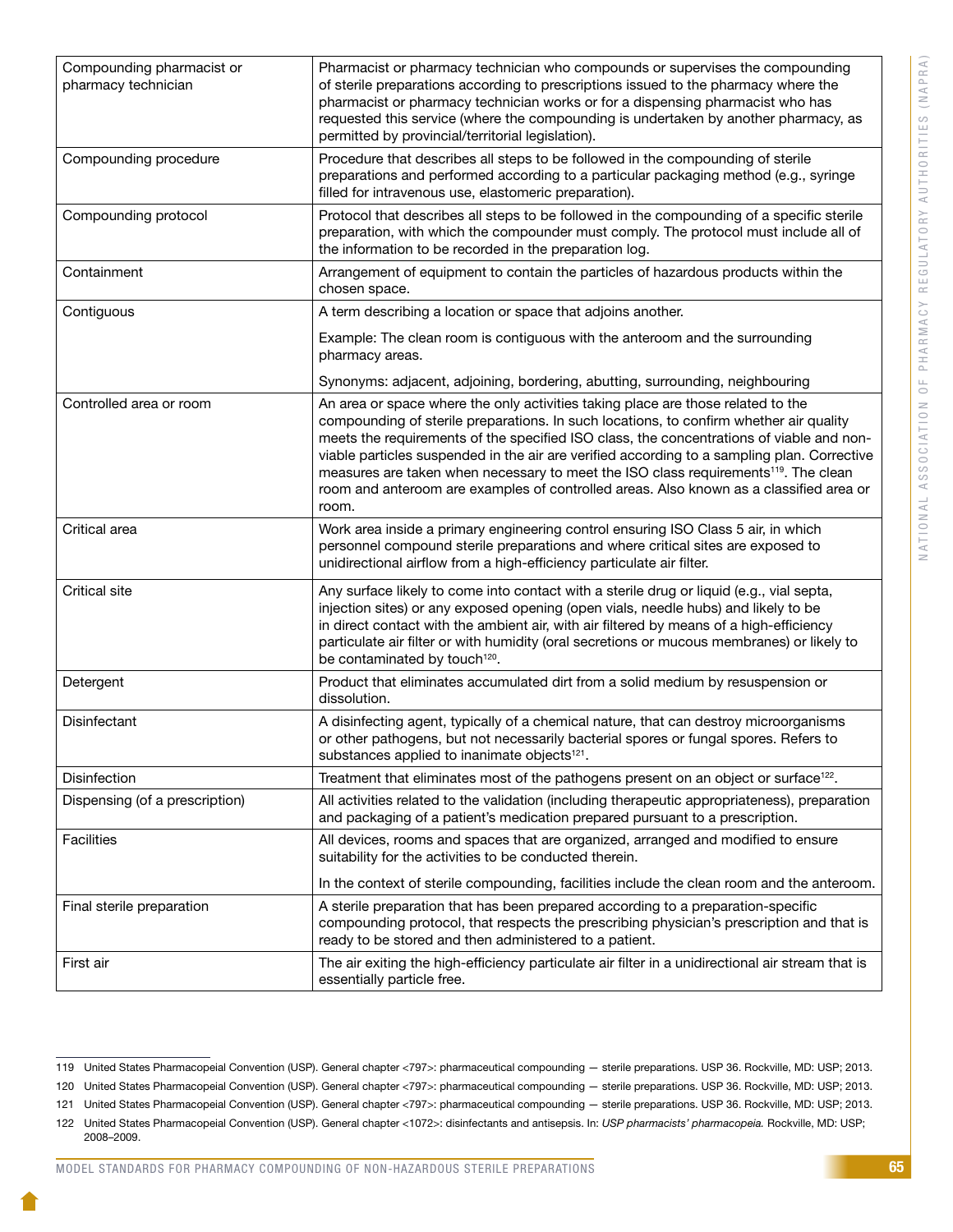| Gloved fingertip sampling (GFS)                  | Method of assessing whether an employee is meeting the standards for aseptic<br>technique. Using tryptic soy agar contact plates with lecithin and polysorbate, the<br>assessor obtains thumbprints and prints of gloved fingertips from both hands of the<br>employee, asking the employee to gently press and roll each thumb and fingertip on<br>the agar in the contact plate (one agar plate for each hand) <sup>123</sup> . The agar plates are then<br>incubated and the colony-forming units counted. |
|--------------------------------------------------|---------------------------------------------------------------------------------------------------------------------------------------------------------------------------------------------------------------------------------------------------------------------------------------------------------------------------------------------------------------------------------------------------------------------------------------------------------------------------------------------------------------|
| Hand hygiene                                     | All methods related to hand washing performed with soap and water, followed by a<br>waterless, alcohol-based hand rub with persistent activity.                                                                                                                                                                                                                                                                                                                                                               |
| Hazardous drug                                   | A drug for which research on humans or animals has shown that any exposure to the<br>substance has the potential to cause cancer, lead to a developmental or reproductive<br>toxic effect or damage organs <sup>124</sup> . Such drugs are considered hazardous because their<br>effects present risks for personnel <sup>125</sup> .                                                                                                                                                                         |
| Hazardous material                               | A material that, because of its properties, constitutes a danger to an employee's health,<br>safety or physical integrity <sup>126</sup> . Hazardous materials are dangerous products regulated<br>by a workplace hazardous material information system; as such, they are considered<br>"controlled" products under the Controlled Products Regulations <sup>127</sup> .                                                                                                                                     |
| Hazardous product                                | Substances that entail risks for personnel because of their effects. For the purposes of<br>these Model Standards, the term "hazardous product" refers to both hazardous drugs<br>and hazardous materials, depending on the situation.                                                                                                                                                                                                                                                                        |
| Incident                                         | An action or situation that has no impact on the health status or well-being of the user<br>(patient), personnel or a third party, but that does have an unusual result that could, on<br>other occasions, lead to consequences. An incident differs from an accident, which has<br>or could have an impact on the patient or another person <sup>128</sup> .                                                                                                                                                 |
| Incubator                                        | A device used in microbiology to keep cultures at a constant temperature.                                                                                                                                                                                                                                                                                                                                                                                                                                     |
| Insert                                           | Document or leaflet containing information about a drug additional to that written on the<br>computer-generated label produced by the prescription management software; provides<br>the patient with information as required by regulations.                                                                                                                                                                                                                                                                  |
| Label (for identifying a sterile<br>preparation) | Label that identifies drugs prepared or sold with or without a prescription. It is usually<br>computer-generated and usually has an adhesive backing. It must bear the information<br>that is required by federal/provincial/territorial regulations.                                                                                                                                                                                                                                                         |
| Laminar airflow workbench (LAFW)                 | A device that provides an ISO Class 5 environment for the exposure of critical sites when<br>sterile preparations are being compounded. The airflow is unidirectional (laminar flow),<br>and the first air (air exiting the high-efficiency particulate air filter <sup>129</sup> ) is free from airborne<br>particulates.                                                                                                                                                                                    |
| Laminar flow hood                                | See "Laminar airflow workbench"                                                                                                                                                                                                                                                                                                                                                                                                                                                                               |
| Log                                              | Book or notebook in which data are recorded or compiled to demonstrate that the<br>quality of the pharmacy aseptic compounding process has been maintained.                                                                                                                                                                                                                                                                                                                                                   |
|                                                  | A log may be in computerized format.                                                                                                                                                                                                                                                                                                                                                                                                                                                                          |
| Maintenance of competency                        | Continued ability to integrate and apply knowledge, know-how, judgment and personal<br>qualities necessary to practise in a safe and ethical fashion in a designated role and<br>framework <sup>130</sup> .                                                                                                                                                                                                                                                                                                   |
| Maintenance (of facilities and<br>equipment)     | Operations for maintaining the proper functioning of facilities or equipment according<br>to established specifications or for re-establishing the satisfactory operational condition<br>of facilities, including the heating, ventilation and air conditioning system and related<br>equipment.                                                                                                                                                                                                              |

<sup>123</sup> United States Pharmacopeial Convention (USP). General chapter <797>: pharmaceutical compounding — sterile preparations. USP 36. Rockville, MD: USP; 2013.

<sup>124</sup> National Institute for Occupational Safety and Health (NIOSH). NIOSH alert: preventing occupational exposures to antineoplastic and other hazardous drugs in health care settings. Publ. No. 2004-165. Atlanta, GA: Department of Health and Human Services, Centers for Disease Control and Prevention, NIOSH; 2004 Sep. Available from: http://www.cdc.gov/niosh/docs/2004-165/pdfs/2004-165.pdf

<sup>125</sup> Association paritaire pour la santé et la sécurité du travail du secteur affaires sociales (ASSTSAS). *Prevention guide — safe handling of hazardous drugs.* Montréal, QC: ASSTSAS; 2008. Available from: https://www.irsst.qc.ca/media/documents/PubIRSST/CG-002.pdf

<sup>126</sup> Association paritaire pour la santé et la sécurité du travail du secteur affaires sociales (ASSTSAS). *Prevention guide — safe handling of hazardous drugs.* Montréal, QC: ASSTSAS; 2008. Available from: https://www.irsst.qc.ca/media/documents/PubIRSST/CG-002.pdf

<sup>127</sup> *Controlled Products Regulations*, SOR/88-66, 1987. Available from: http://laws-lois.justice.gc.ca/eng/regulations/SOR-88-66/

<sup>128</sup> Commission de la santé et de la sécurité du travail (CSST). *Material safety data sheet user's guide.* CSST; 2010. Available from: http://www.reptox.csst.qc.ca/ Documents/SIMDUT/GuideAng/Htm/GuideAng.htm.

<sup>129</sup> United States Pharmacopeial Convention (USP). General chapter <797>: pharmaceutical compounding — sterile preparations. USP 36. Rockville, MD: USP; 2013.

<sup>130</sup> Canadian Nurses Association. *Joint position statement: Promoting continuing comp*e*tence for registered nurses.* Ottawa, ON: The Association; 2004. Available from: http://www.nurses.ab.ca/content/dam/carna/pdfs/DocumentList/EndorsedPublications/PS77\_promoting\_competence\_e.pdf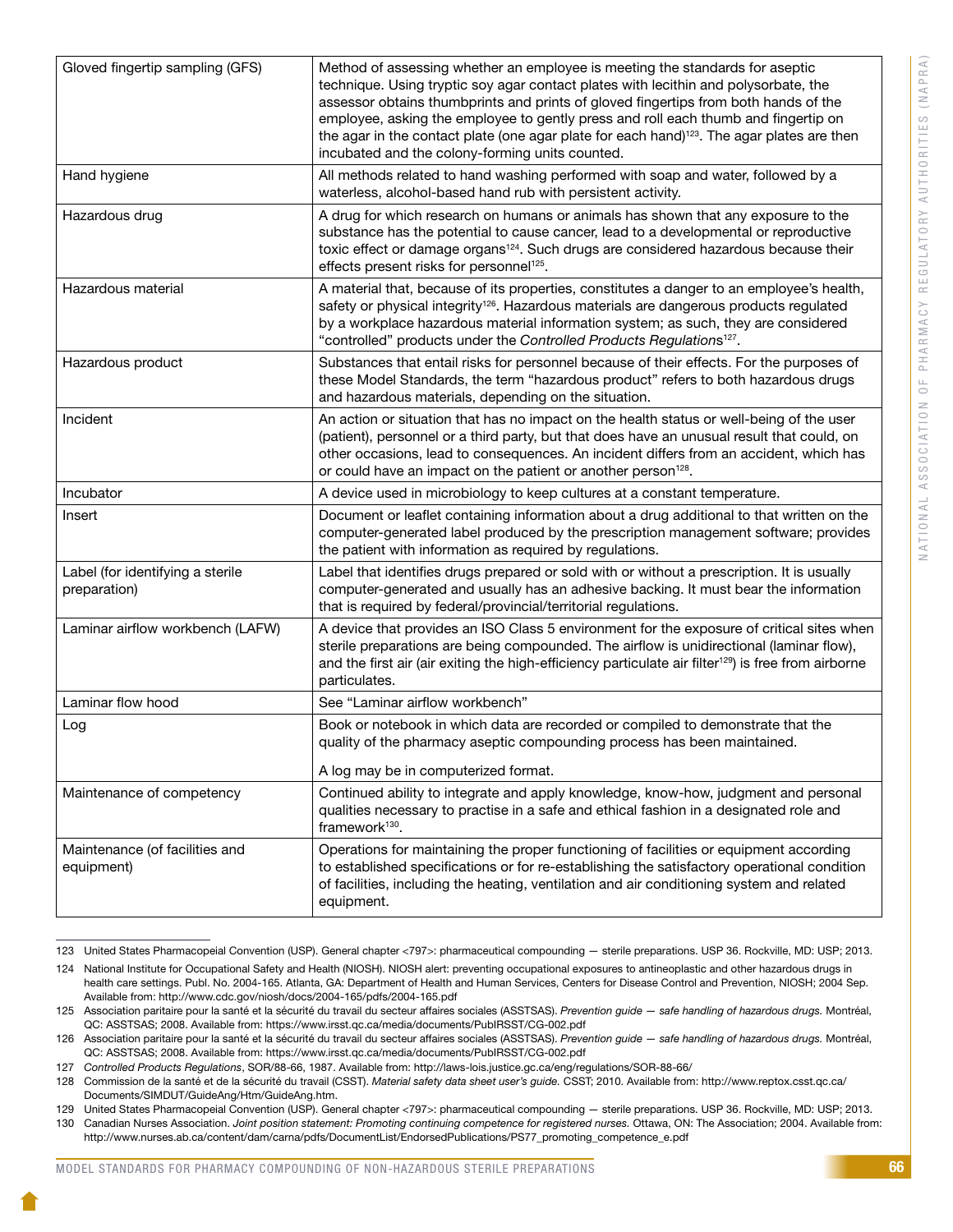| Material safety data sheet (MSDS)   | A "document that provides information on a controlled product, namely its toxic effects,<br>the protective measures for avoiding overexposure or chemical hazards, and the<br>procedures to follow in an emergency. The supplier sends the MSDS to the employer<br>when the product is sold. It must be kept on the premises by the employer in a location<br>known by personnel, and be easily and rapidly accessible to those who are likely to<br>come in contact with the product <sup>131</sup> . The employer should have it before a product is<br>used for the first time". |
|-------------------------------------|-------------------------------------------------------------------------------------------------------------------------------------------------------------------------------------------------------------------------------------------------------------------------------------------------------------------------------------------------------------------------------------------------------------------------------------------------------------------------------------------------------------------------------------------------------------------------------------|
| Media fill test                     | Test used to qualify aseptic techniques of compounding personnel and the organization's<br>ability to produce preparations that are "sterile." For this test, a nutrient medium replaces<br>the actual product during performance of the aseptic technique <sup>132,133</sup> .                                                                                                                                                                                                                                                                                                     |
| Multiple-dose container             | Commercial drug container in multiple-dose format for parenteral administration only.<br>The product usually contains an antimicrobial preservative <sup>134</sup> .                                                                                                                                                                                                                                                                                                                                                                                                                |
| Personal protective equipment (PPE) | All garb and accessories, such as mask, gloves, gown and safety goggles, that protect<br>both the sterile preparation and the personnel. It enables compliance with the expected<br>specifications of a controlled environment and protects personnel from exposure to<br>physical or chemical risks <sup>135, 136.</sup>                                                                                                                                                                                                                                                           |
| Pharmacist                          | Registrant in good standing with one of the pharmacy regulatory authorities in Canada.                                                                                                                                                                                                                                                                                                                                                                                                                                                                                              |
| Pharmacy assistant                  | Person who has earned a vocational school diploma for completing a pharmacy<br>assistant course or any person who has received proper training that is deemed<br>equivalent.                                                                                                                                                                                                                                                                                                                                                                                                        |
| Pharmacy bulk vial                  | Commercial container for parenteral sterile preparations intended for packaging that<br>contains several individual doses. Such packaging is used only by pharmacies with<br>an intravenous admixture program. During the final packaging, in several doses, the<br>pharmacy bulk vial must be perforated with a transfer device only once, by introducing a<br>needle or transfer "spike."                                                                                                                                                                                         |
| Pharmacy technician                 | Person who has earned a college degree or diploma from an accredited pharmacy<br>technician program, has passed the national examination and has been licensed or<br>authorized by a provincial/territorial health professional regulatory authority to practise as<br>a pharmacy technician.                                                                                                                                                                                                                                                                                       |
| Policy                              | All the general principles adopted by a private or public organization for conducting its<br>activities. By extension, the term "policy" also refers to the text or document presenting<br>these principles.                                                                                                                                                                                                                                                                                                                                                                        |
| Primary engineering control (PEC)   | A device that provides an ISO Class 5 environment for the exposure of critical sites<br>during aseptic compounding.                                                                                                                                                                                                                                                                                                                                                                                                                                                                 |
|                                     | For compounding of non-hazardous sterile preparations, PECs include laminar airflow<br>workbenches and compounding aseptic isolators.                                                                                                                                                                                                                                                                                                                                                                                                                                               |
|                                     | For compounding of hazardous sterile preparations, a containment primary engineering<br>control (C-PEC), such as a biological safety cabinet or compounding aseptic<br>containment isolator, must be used <sup>137</sup> .                                                                                                                                                                                                                                                                                                                                                          |
| Procedure                           | All steps to be taken, the means to be used and the methods to be followed in<br>performing a task.                                                                                                                                                                                                                                                                                                                                                                                                                                                                                 |
| Protocol                            | Document describing in detail all steps to be followed or behaviours to be adopted in<br>specific clinical circumstances.                                                                                                                                                                                                                                                                                                                                                                                                                                                           |
| Repack/repacking                    | The process of packing again or the action of repacking ("reprocessing"). Examples<br>include making 12-tablet packages from a pack (bottle) of 100 tablets and filling 1-mL<br>syringes from a 10-mL pack (vial).                                                                                                                                                                                                                                                                                                                                                                  |
|                                     |                                                                                                                                                                                                                                                                                                                                                                                                                                                                                                                                                                                     |

<sup>131</sup> Commission de la santé et de la sécurité du travail (CSST). *Material safety data sheet user's guide*. CSST; 2010. Available from: http://www.reptox.csst.qc.ca/ Documents/SIMDUT/GuideAng/Htm/GuideAng.htm

<sup>132</sup> United States Pharmacopeial Convention (USP). General chapter <797>: pharmaceutical compounding — sterile preparations. USP 36. Rockville, MD: USP; 2013. 133 Health Canada, Health Products and Food Branch Inspectorate. Good manufacturing practices (GMP) guidelines - 2009 edition, Version 2 (GUI-0001). Ottawa, ON:

Health Canada; 2009, revised 2011 Mar 4. p. 85. Available from: http://www.hc-sc.gc.ca/dhp-mps/compli-conform/gmp-bpf/docs/gui-0001-eng.php 134 United States Pharmacopeial Convention (USP). General chapter <797>: pharmaceutical compounding — sterile preparations. USP 36. Rockville, MD: USP; 2013.

<sup>135</sup> Association paritaire pour la santé et la sécurité du travail du secteur affaires sociales (ASSTSAS). *Prevention guide — safe handling of hazardous drugs.* Montréal, QC: ASSTSAS; 2008. Available from: https://www.irsst.qc.ca/media/documents/PubIRSST/CG-002.pdf

<sup>136</sup> National Institute for Occupational Safety and Health (NIOSH). NIOSH alert: preventing occupational exposures to antineoplastic and other hazardous drugs in health care settings. Publ. No. 2004-165. Atlanta, GA: Department of Health and Human Services, Centers for Disease Control and Prevention, NIOSH; 2004 Sep. Available from: http://www.cdc.gov/niosh/docs/2004-165/pdfs/2004-165.pdf

<sup>137</sup> United States Pharmacopeial Convention (USP). General chapter <797>: pharmaceutical compounding — sterile preparations. USP 36. Rockville, MD: USP; 2013. p. 263.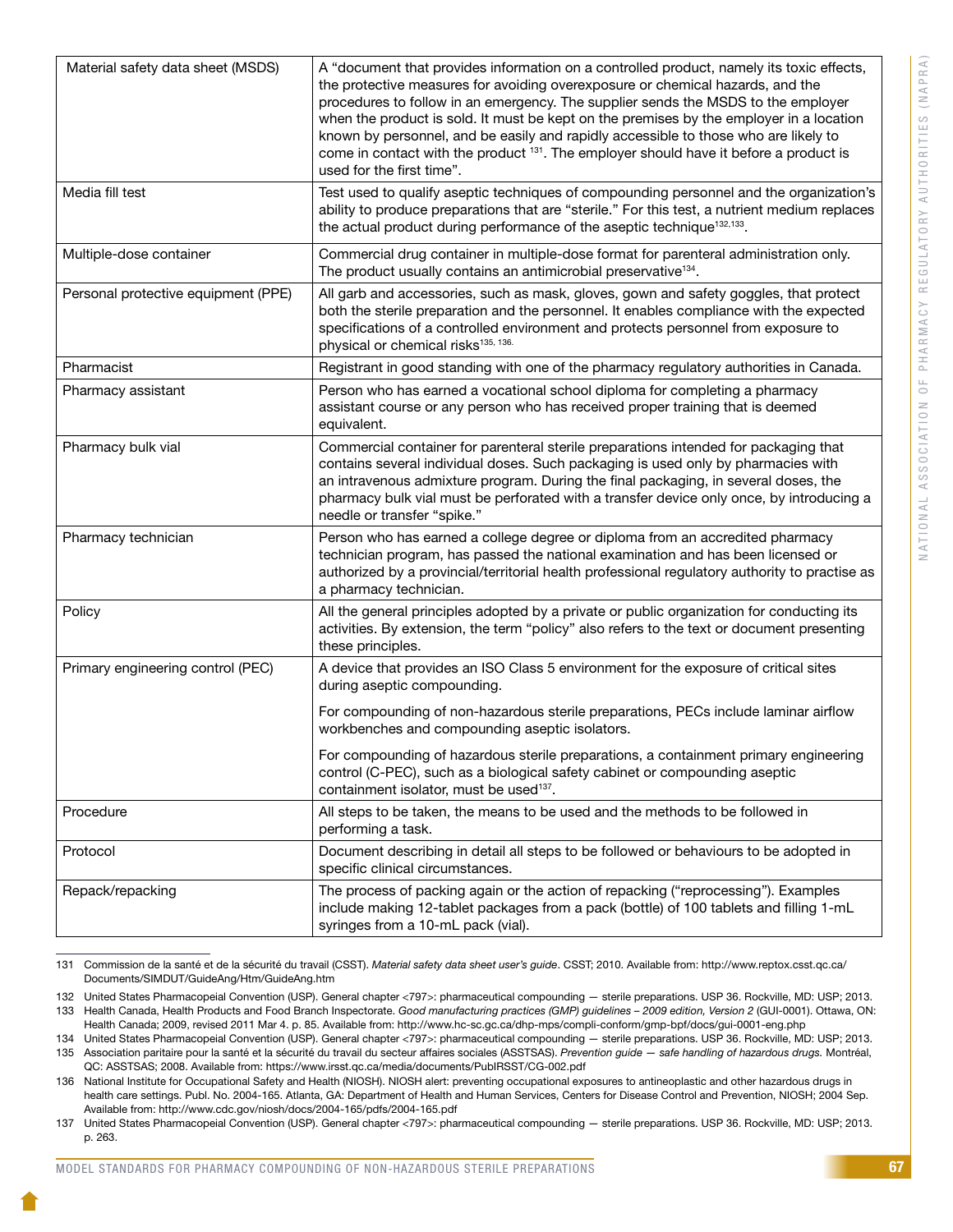| Single-dose vial               | Single-dose commercial container corresponding to a fixed dose of a drug intended for<br>parenteral administration only <sup>138</sup> . Labelled as such by the manufacturer.                                                                                                                                                                                                                                                                                      |
|--------------------------------|---------------------------------------------------------------------------------------------------------------------------------------------------------------------------------------------------------------------------------------------------------------------------------------------------------------------------------------------------------------------------------------------------------------------------------------------------------------------|
| Stability (period of)          | Period of time during which a properly compounded sterile preparation maintains,<br>within specified limits and throughout the storage and usage period, the properties and<br>characteristics that it had when it was compounded.                                                                                                                                                                                                                                  |
| Sterile compounding supervisor | A person assigned by the head of the pharmacy department of a health care facility or by<br>the pharmacy owner or manager to supervise, organize or oversee all activities related to<br>the compounding of sterile preparations.                                                                                                                                                                                                                                   |
| Sterilization by filtration    | Use of a sterilizing-grade membrane to produce a sterile final solution, where<br>a sterilizing-grade membrane is a membrane approved for filtering 100% of a<br>Brevundimonas (Pseudomonas) diminuta culture to a concentration of 107 colony-<br>forming units/cm <sup>2</sup> of filtering surface and to a minimum pressure of 30 psi; depending on<br>the manufacturer, the nominal size of the membrane pores is 0.22 $\mu$ m or 0.2 $\mu$ m <sup>139</sup> . |
| Third-party evaluator          | A pharmacist or pharmacy technician with expertise in sterile preparation compounding,<br>at arm's length from the facility/pharmacy and free of any real or perceived conflict of<br>interest with the individual being evaluated.                                                                                                                                                                                                                                 |
| Training                       | Acquisition of a totality of theoretical, technical and practical knowledge concerning<br>pharmacy preparation.                                                                                                                                                                                                                                                                                                                                                     |
| Unidirectional airflow         | Airflow moving in a single direction in a robust and uniform manner and at sufficient<br>speed to reproducibly sweep particles away from the critical site.                                                                                                                                                                                                                                                                                                         |

<sup>138</sup> United States Pharmacopeial Convention (USP). General chapter <797>: pharmaceutical compounding — sterile preparations. USP 36. Rockville, MD: USP; 2013. 139 United States Pharmacopeial Convention (USP). General chapter <797>: pharmaceutical compounding — sterile preparations. USP 36. Rockville, MD: USP; 2013.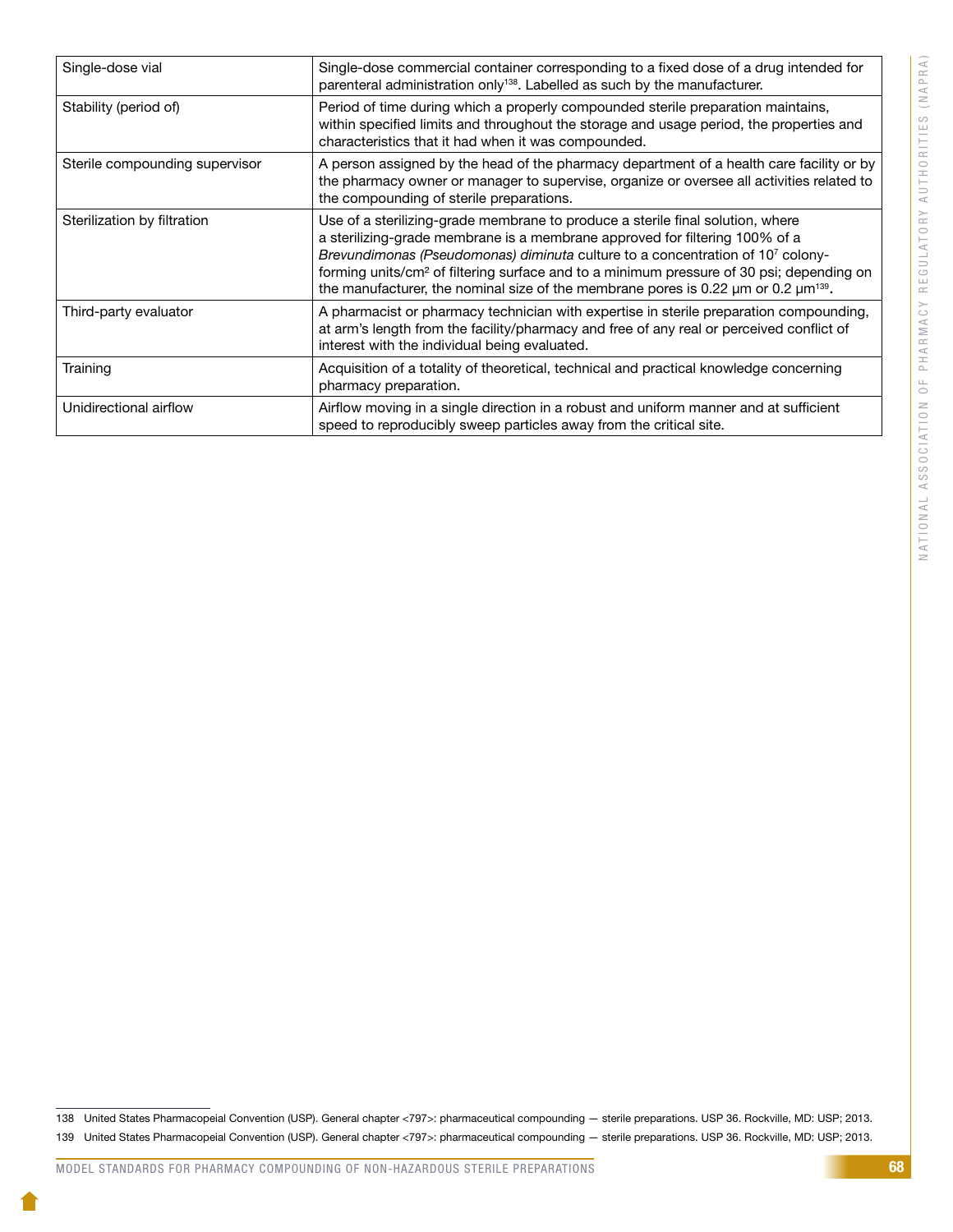# 10. LIST OF TABLES

| Table 1 | Classes of air cleanliness for airborne particulates in clean rooms and clean areas,<br>according to ISO 14644-1                                 |
|---------|--------------------------------------------------------------------------------------------------------------------------------------------------|
| Table 2 | Functional parameters of the compounding clean room                                                                                              |
| Table 3 | Functional parameters of the anteroom for the compounding of non-hazardous<br>sterile preparations                                               |
| Table 4 | Functional parameters of a shared anteroom for the compounding of non-<br>hazardous and hazardous sterile preparations                           |
| Table 5 | Personal protective equipment (PPE) for the compounding of non-hazardous<br>sterile preparations                                                 |
| Table 6 | Contamination risk levels                                                                                                                        |
| Table 7 | Beyond-use dates (BUDs) for compounded sterile preparations, according to risk<br>of microbial contamination                                     |
| Table 8 | Summary of beyond-use dates (BUDs) for compounded sterile preparations<br>prepared for immediate use or prepared in segregated compounding areas |
| Table 9 | Minimum frequency and areas of the laminar airflow workbench (LAFW) to be<br>cleaned and disinfected by compounding personnel                    |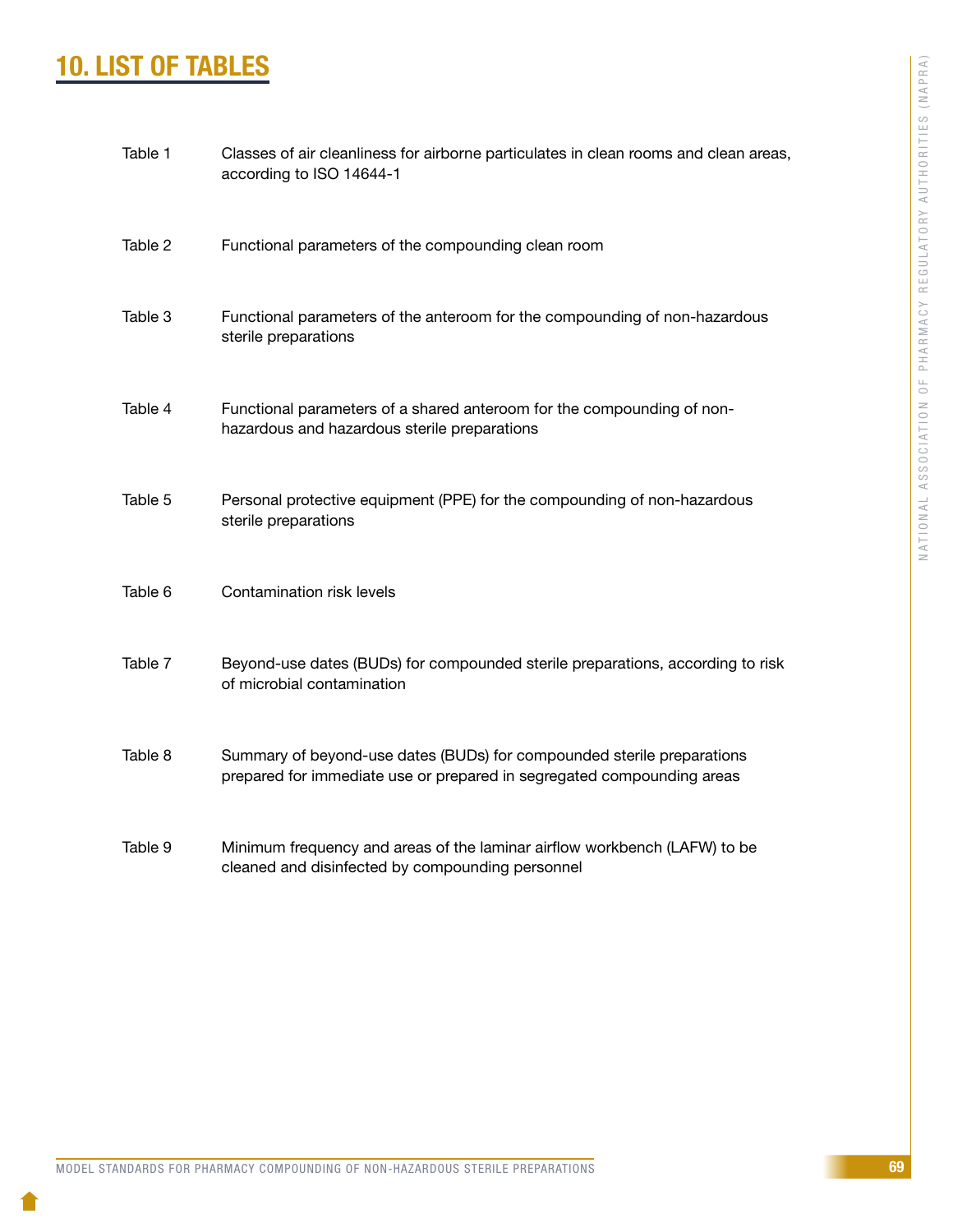# 11. APPENDICES

# APPENDIX 1 POLICIES AND PROCEDURES FOR THE COMPOUNDING OF NON-HAZARDOUS STERILE PREPARATIONS

|                                        |                                                                                                                                   | <b>NON-HAZARDOUS STERILE PREPARATIONS</b>                                                                                                                                                                     |              |
|----------------------------------------|-----------------------------------------------------------------------------------------------------------------------------------|---------------------------------------------------------------------------------------------------------------------------------------------------------------------------------------------------------------|--------------|
|                                        | Policy #                                                                                                                          | <b>Topic</b>                                                                                                                                                                                                  | $\checkmark$ |
| A                                      |                                                                                                                                   | PERSONNEL AND FACILITIES                                                                                                                                                                                      |              |
|                                        | 1.                                                                                                                                | <b>Obligations of personnel</b>                                                                                                                                                                               |              |
|                                        | 1.1                                                                                                                               | Attire and dress code (e.g., personal clothing, jewelry, makeup, hairstyles)                                                                                                                                  |              |
|                                        | 1.2                                                                                                                               | Health conditions (reasons for temporary withdrawal from compounding activities)                                                                                                                              |              |
|                                        | 1.3                                                                                                                               | Expected behaviour in controlled areas (e.g., no drinking, eating or other activities not related<br>to compounding; expectation that procedures will be followed; avoidance of unnecessary<br>conversations) |              |
|                                        | 2.                                                                                                                                | Training and assessment of personnel                                                                                                                                                                          |              |
|                                        | 2.1                                                                                                                               | Initial training and assessment program                                                                                                                                                                       |              |
|                                        | 2.2                                                                                                                               | Program to assess maintenance of competency                                                                                                                                                                   |              |
|                                        | 2.3                                                                                                                               | Training and assessment of cleaning and disinfecting personnel                                                                                                                                                |              |
|                                        | 3.                                                                                                                                | <b>Delegation of activities</b>                                                                                                                                                                               |              |
|                                        | 3.1                                                                                                                               | Delegation of technical activities to persons other than pharmacists or pharmacy technicians                                                                                                                  |              |
|                                        | 4.                                                                                                                                | <b>Facilities and equipment</b>                                                                                                                                                                               |              |
|                                        | 4.1                                                                                                                               | Access to controlled areas                                                                                                                                                                                    |              |
|                                        | 4.2                                                                                                                               | Necessary facilities and equipment                                                                                                                                                                            |              |
|                                        | 4.3                                                                                                                               | Maintenance of facilities and equipment (e.g., certification of rooms and devices, calibration,<br>maintenance of pre-filters and high-efficiency particulate air filters, verification of pressure)          |              |
|                                        | 4.4                                                                                                                               | Cleaning and disinfecting activities for facilities and equipment                                                                                                                                             |              |
| B                                      |                                                                                                                                   | <b>COMPOUNDED STERILE PREPARATIONS</b>                                                                                                                                                                        |              |
|                                        | 1.                                                                                                                                | Bringing equipment and products into the clean room and primary engineering control                                                                                                                           |              |
|                                        | 2.                                                                                                                                | Determining beyond-use dates of products used in a preparation                                                                                                                                                |              |
|                                        | 3.                                                                                                                                | Determining beyond-use dates of final preparations                                                                                                                                                            |              |
|                                        | 4.                                                                                                                                | Hand and forearm hygiene                                                                                                                                                                                      |              |
|                                        | 5.                                                                                                                                | Garbing in compounding areas and for compounding                                                                                                                                                              |              |
|                                        | 6.                                                                                                                                | Cleaning and disinfecting the primary engineering control                                                                                                                                                     |              |
|                                        | 7.                                                                                                                                | Aseptic techniques (with details for each of the techniques used)                                                                                                                                             |              |
|                                        | Verification of the compounding process (including validation of calculations by a pharmacist) and<br>8.<br>of final preparations |                                                                                                                                                                                                               |              |
|                                        | 9.                                                                                                                                | Labelling of final preparations                                                                                                                                                                               |              |
| Packaging of final preparations<br>10. |                                                                                                                                   |                                                                                                                                                                                                               |              |
|                                        | 11.                                                                                                                               | Preparation of injectable products outside regular operating hours of the compounding<br>department of a health care facility                                                                                 |              |
|                                        | 12.                                                                                                                               | Storage of products used and final preparations                                                                                                                                                               |              |
|                                        | 13.                                                                                                                               | Transport and delivery of final preparations (to the patient, to patient care units or to the<br>dispensing pharmacist)                                                                                       |              |
|                                        | 14.                                                                                                                               | Recording of preparations in the patient file                                                                                                                                                                 |              |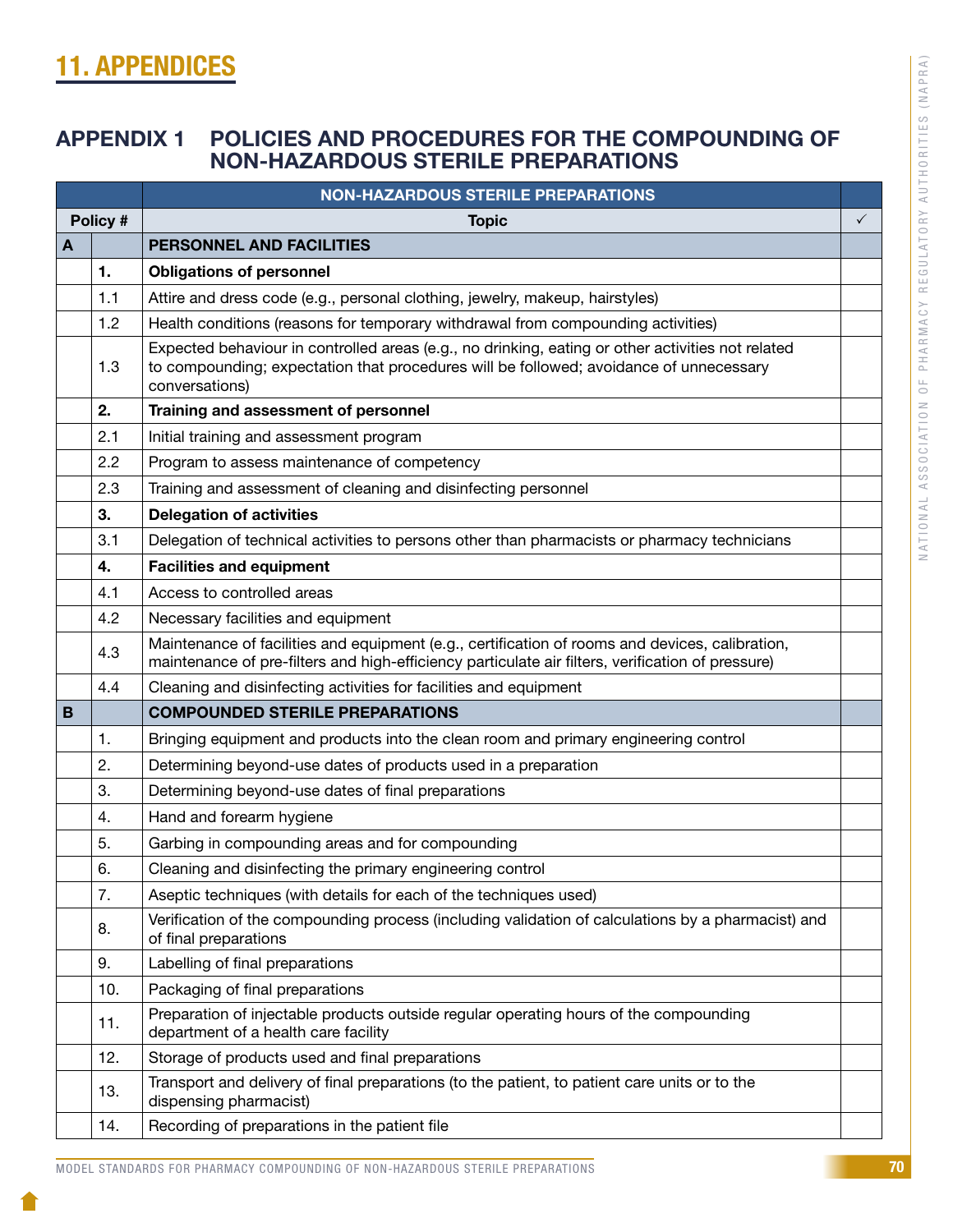|             | 15. | Biomedical waste management (e.g., at the pharmacy, returns from patients or patient care units,<br>instructions to patients)                |  |
|-------------|-----|----------------------------------------------------------------------------------------------------------------------------------------------|--|
|             | 16. | Recall of sterile products or compounded sterile preparations                                                                                |  |
| $\mathbf C$ |     | <b>QUALITY ASSURANCE PROGRAM</b>                                                                                                             |  |
|             | 1.  | Verification and maintenance of equipment                                                                                                    |  |
|             | 2.  | Environmental control of facilities and primary engineering control (e.g., pressure verification, air<br>and surface sampling plan)          |  |
|             | 3.  | Quality assurance of aseptic process for personnel (e.g., gloved fingertip sampling, media fill<br>tests)                                    |  |
|             | 4.  | Quality assurance of compounded sterile preparations (e.g., existence of a protocol, compliance<br>with prescription, documentation in logs) |  |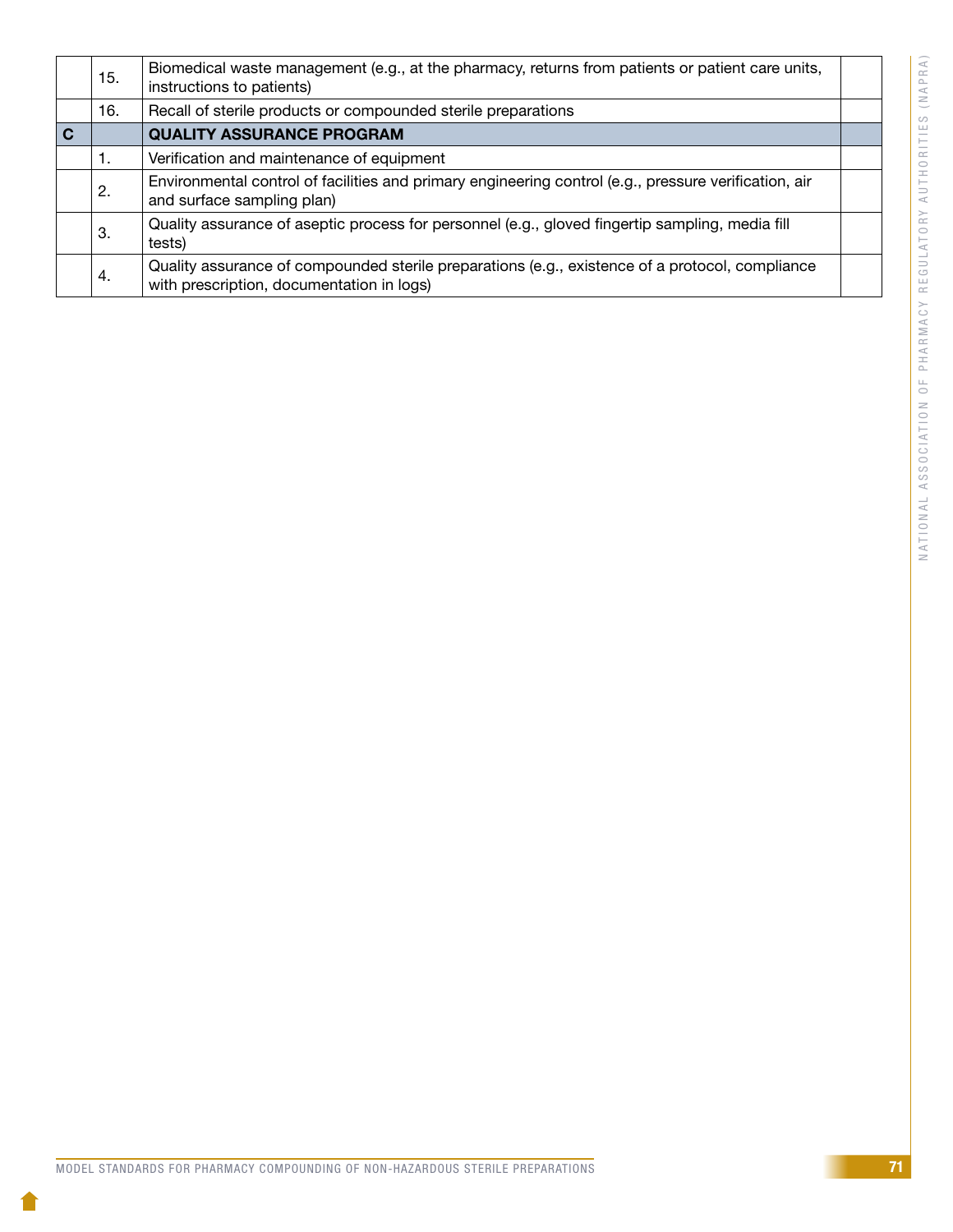# APPENDIX 2 MANDATORY AND SUPPLEMENTAL REFERENCES

Compounding personnel must be able to consult a wide variety of up-to-date references in the pharmacy at any time.

### A. Mandatory references

### At a minimum, the sterile compounding supervisor must make available a recent edition of the following publications:

- Standards, guidelines and policies of the relevant pharmacy regulatory authority
- Trissel LA. *Handbook on injectable drugs.* Bethesda, MD: American Society of Health-System Pharmacists.
- United States Pharmacopeial Convention (USP). *USP pharmacists' pharmacopeia*. Rockville, MD: USP; current version (contains all USP chapters useful to pharmacists, including General Chapter <797>: Pharmaceutical Compounding — Sterile Preparations).

### B. Supplemental references

### 1. GENERAL TEXTS ON STERILE PREPARATIONS

### Book

Buchanan EC, Schneider PJ. *Compounding sterile preparations*. 3rd ed. Bethesda, MD: American Society of Health-System Pharmacists; 2009. 496 pages.

### **Periodicals**

- • *American Journal of Health-System Pharmacists*. Available from: http://www.ajhp.org
- • *Canadian Journal of Hospital Pharmacy*. Available from: http://www.cjhp-online.ca/index.php/cjhp
- International Journal of Pharmaceutical Compounding. Available from: http://www.ijpc.com

### Websites: associations and agencies

- ASHP Sterile Compounding Resource Center: http://www.ashp.org/compounding
- Pharmacy Compounding Accreditation Board, a service of the Accreditation Commission for Health Care: http://achc.org/pcab
- • Critical Point, LLC: http://www.criticalpoint.info/

### 2. REFERENCE TEXTS: PHYSICAL-CHEMICAL STABILITY, COMPATIBILITY AND STABILITY

- • *Compendium of pharmaceuticals and specialties*. Ottawa, ON: Canadian Pharmacists Association. Updated yearly.
- King JC. *King guide to parenteral admixtures* [electronic version]. Napa, CA: King Guide Publications Inc. Updated quarterly.
- Trissel LA. *Trissel's 2 clinical pharmaceutics database (parenteral compatibility)* [electronic database]. Truven Health Analytics Inc. Updated regularly.

### 3. REFERENCE TEXT: PHARMACOKINETICS

• Spruill WJ, Wade WE, DiPiro JT, Blouin RA, Pruemer JM. *Concepts in clinical pharmacokinetics*. 6th ed. Bethesda, MD: American Society of Health-System Pharmacists; 2014. 264 pages.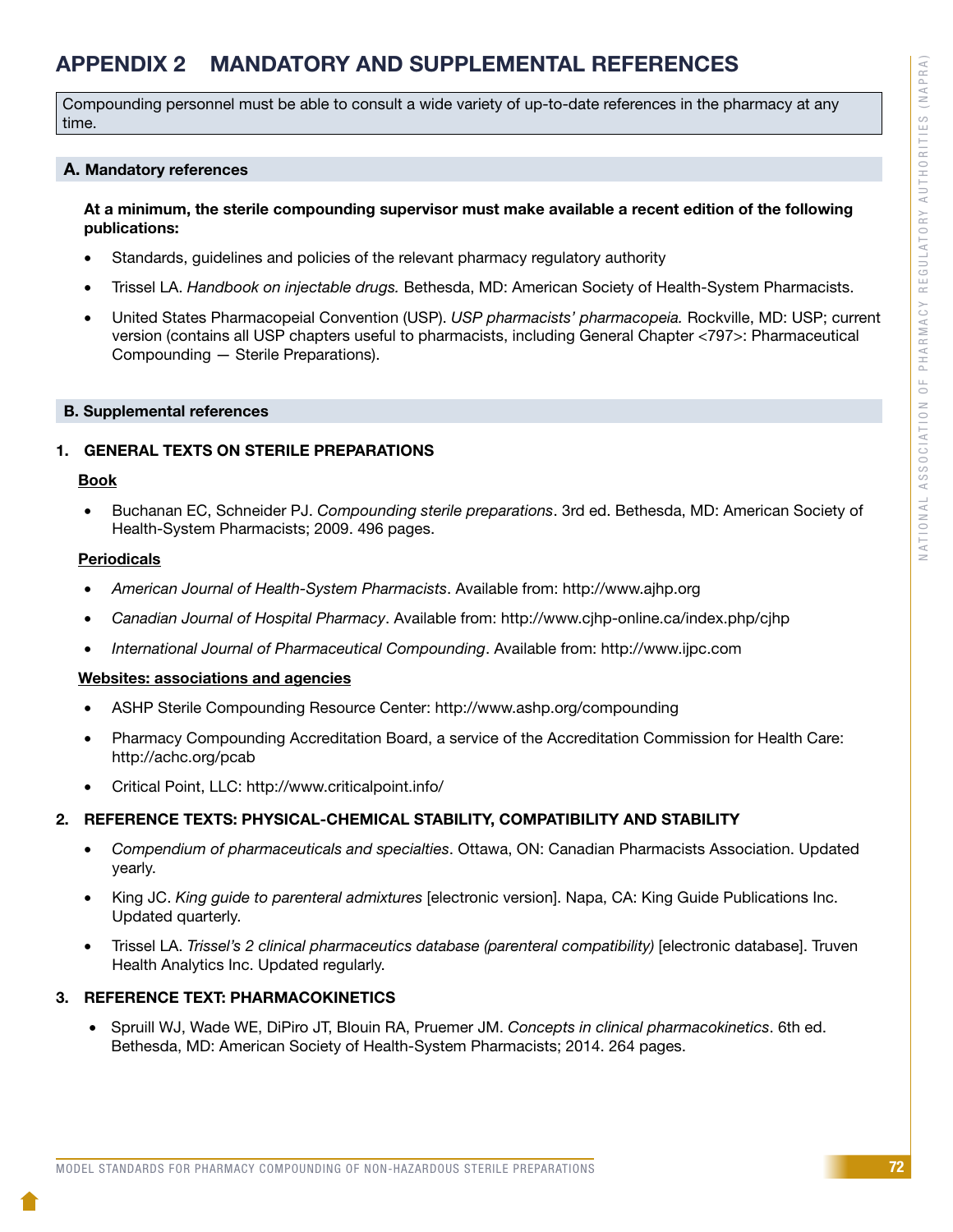# APPENDIX 3 TRAINING OF COMPOUNDING PERSONNEL AND CLEANING AND DISINFECTING PERSONNEL

### A. Training of compounding personnel

| $\#$ | <b>ELEMENTS TO COVER IN TRAINING</b>                                                                                                                                                                                                                                                                                                                                                                                                                                                                            |           |    |           |
|------|-----------------------------------------------------------------------------------------------------------------------------------------------------------------------------------------------------------------------------------------------------------------------------------------------------------------------------------------------------------------------------------------------------------------------------------------------------------------------------------------------------------------|-----------|----|-----------|
| 1.   | FOR THE COMPOUNDING OF NON-HAZARDOUS STERILE<br><b>PREPARATIONS</b>                                                                                                                                                                                                                                                                                                                                                                                                                                             | <b>PH</b> | PT | <b>PA</b> |
| 1.1  | Know the relevant federal/provincial/territorial legislation and regulations<br>related to pharmacy compounding, as well as other governing standards,<br>guides or guidelines.                                                                                                                                                                                                                                                                                                                                 | X         | X  |           |
| 1.2  | Know and apply all policies and procedures related to the pharmacy<br>compounding of sterile preparations, especially those related to hand<br>hygiene, garbing, aseptic techniques, airflow principle, facilities (ISO Classes<br>5, 7 and 8), material, equipment, behaviour of personnel in compounding<br>rooms, forms and logs to be completed, labelling, storage, distribution to<br>patients, quality controls (sampling) and maintenance and disinfecting of<br>sterile-preparation compounding areas. | X         | X  | X         |
| 1.3  | Know physical and chemical properties, such as stability, physical-chemical<br>compatibility and incompatibility, osmolality and osmolarity.                                                                                                                                                                                                                                                                                                                                                                    | X         |    |           |
| 1.4  | Know pharmaceutical and medical abbreviations.                                                                                                                                                                                                                                                                                                                                                                                                                                                                  | X         | X  | X         |
| 1.5  | Know and understand the importance of particulate and microbial<br>contamination.                                                                                                                                                                                                                                                                                                                                                                                                                               | X         | X  | X         |
| 1.6  | Perform pharmacy sterile-product compounding tasks meticulously,<br>precisely and competently.                                                                                                                                                                                                                                                                                                                                                                                                                  | X         | X  | X         |
| 1.7  | Know and apply appropriate aseptic techniques in the workplace.                                                                                                                                                                                                                                                                                                                                                                                                                                                 | X         | X  | X         |
| 1.8  | Know the operation and correct use of equipment, materials and automated<br>devices available for the sterile preparations to be compounded. Know how<br>to calibrate the devices used.                                                                                                                                                                                                                                                                                                                         | X         | X  | X         |
| 1.9  | Be able to recognize errors in the compounding technique of compounding<br>personnel.                                                                                                                                                                                                                                                                                                                                                                                                                           | X         | X  |           |
| 1.10 | Have a good command of the pharmaceutical calculations required to<br>compound sterile preparations.                                                                                                                                                                                                                                                                                                                                                                                                            | X         | X  | X         |
| 1.11 | Understand the importance of and apply accurate measurements.                                                                                                                                                                                                                                                                                                                                                                                                                                                   | X         | X  | X         |
| 1.12 | Apply disinfection measures for sterile-preparation compounding rooms,<br>facilities and materials.                                                                                                                                                                                                                                                                                                                                                                                                             | X         | X  | X         |
| 1.13 | Know the data to be monitored in controlled areas (temperature, pressure,<br>humidity) and document the data in the appropriate logs. Know and apply<br>the corrective measures to be applied when irregularities are identified.                                                                                                                                                                                                                                                                               | X         | X  | X         |
| 1.14 | Know how the primary engineering control and secondary ventilation system<br>(heating, ventilation and air conditioning system) operate. Know, apply or<br>enforce appropriate corrective measures when an irregularity is identified.                                                                                                                                                                                                                                                                          | X         | X  | <b>X</b>  |
| 1.15 | Know and apply quality assurance measures for the various compounded<br>sterile preparations.                                                                                                                                                                                                                                                                                                                                                                                                                   | X         | X  |           |
| 1.16 | Know and follow the verification process.                                                                                                                                                                                                                                                                                                                                                                                                                                                                       | X         | X  | X         |
| 1.17 | Know and use the incident/accident documentation logs.                                                                                                                                                                                                                                                                                                                                                                                                                                                          | X         | X  | X         |
| 1.18 | Know drug delivery systems.                                                                                                                                                                                                                                                                                                                                                                                                                                                                                     | X<br>X    | X  | X         |
| 1.19 | Know and establish levels of risk and beyond-use dates.                                                                                                                                                                                                                                                                                                                                                                                                                                                         |           |    |           |
| 1.20 | Know and, if applicable, perform additional sterility testing.                                                                                                                                                                                                                                                                                                                                                                                                                                                  | X         | X  |           |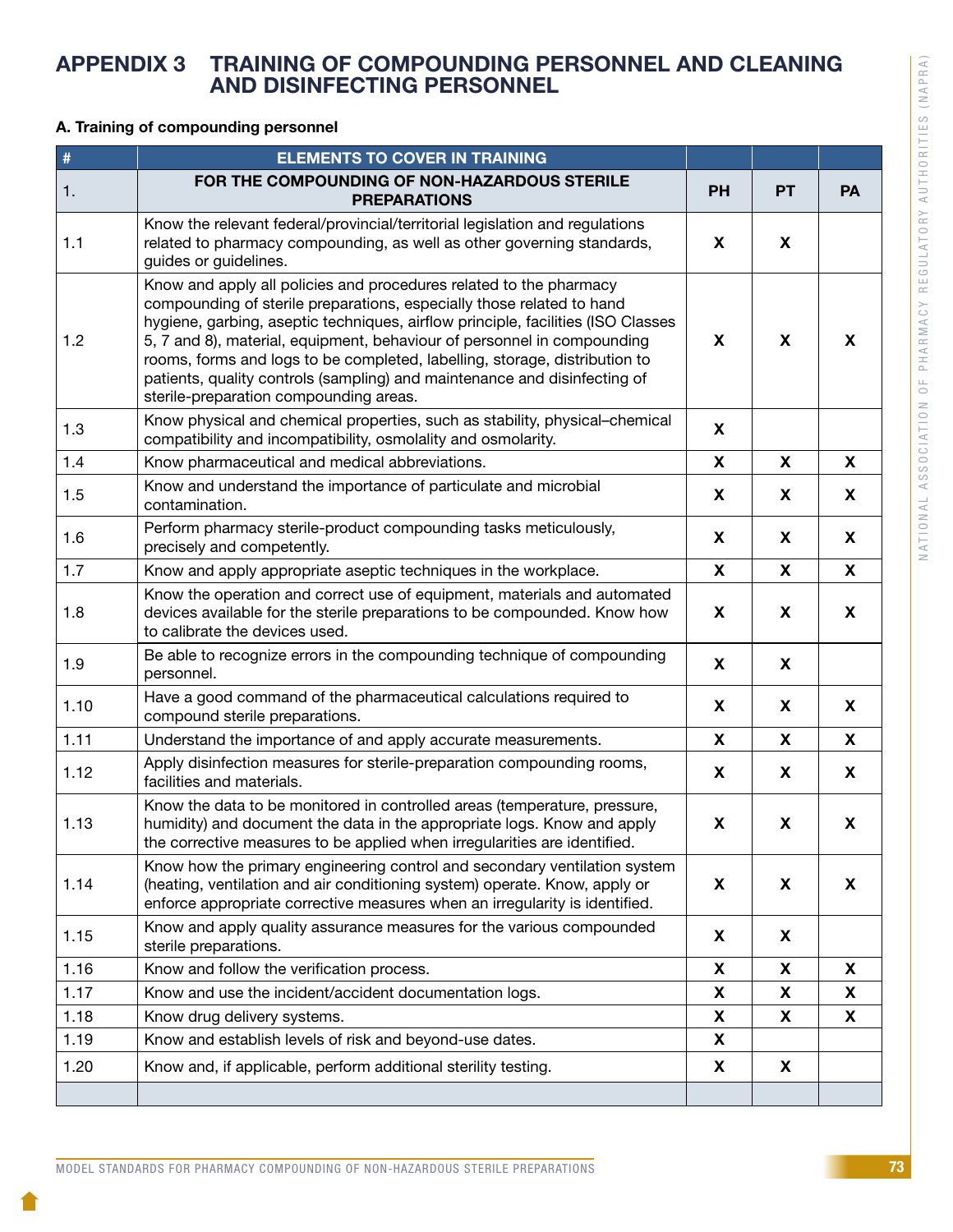|     | FOR THE COMPOUNDING OF HIGH-RISK NON-HAZARDOUS STERILE<br>PREPARATIONS (MADE WITH NON-STERILE PRODUCTS) |  |  |
|-----|---------------------------------------------------------------------------------------------------------|--|--|
| 2.1 | Have the competency required to compound sterile preparations.                                          |  |  |
| 2.2 | Know and correctly perform sterilization by filtration.                                                 |  |  |
| 2.3 | Know and correctly perform the filter integrity verification.                                           |  |  |
| 2.4 | Know and correctly perform the bacterial endotoxin test.                                                |  |  |

## B. Training of cleaning and disinfecting personnel

| #   | <b>ELEMENTS TO COVER IN TRAINING</b>                                                                                                                                                                                                   | <b>PH/PT</b> | <b>PA</b> | C&D |  |
|-----|----------------------------------------------------------------------------------------------------------------------------------------------------------------------------------------------------------------------------------------|--------------|-----------|-----|--|
|     | FOR CLEANING AND DISINFECTING THE GENERAL AREA FOR<br><b>COMPOUNDING OF NON-HAZARDOUS STERILE PREPARATIONS</b>                                                                                                                         |              |           |     |  |
| 1.1 | Know all policies and procedures related to cleaning and disinfecting the<br>equipment, furniture and facilities, notably those related to hygiene and<br>asepsis, personal protective equipment, and cleaning and disinfecting tasks. | X            | X         |     |  |
| 1.2 | Know and don the correct garb.                                                                                                                                                                                                         | X            | X         |     |  |
| 1.3 | Know and correctly perform hand hygiene.                                                                                                                                                                                               | X            | X         | X   |  |
| 1.4 | Know, correctly perform and document cleaning and disinfecting tasks for<br>the general area for compounding of non-hazardous sterile preparations.                                                                                    | X            | X         |     |  |
|     |                                                                                                                                                                                                                                        |              |           |     |  |
|     | $PH =$ pharmacist; $PT =$ pharmacy technician; $PA =$ pharmacy assistant; $CAD =$ cleaning and disinfecting personnel.                                                                                                                 |              |           |     |  |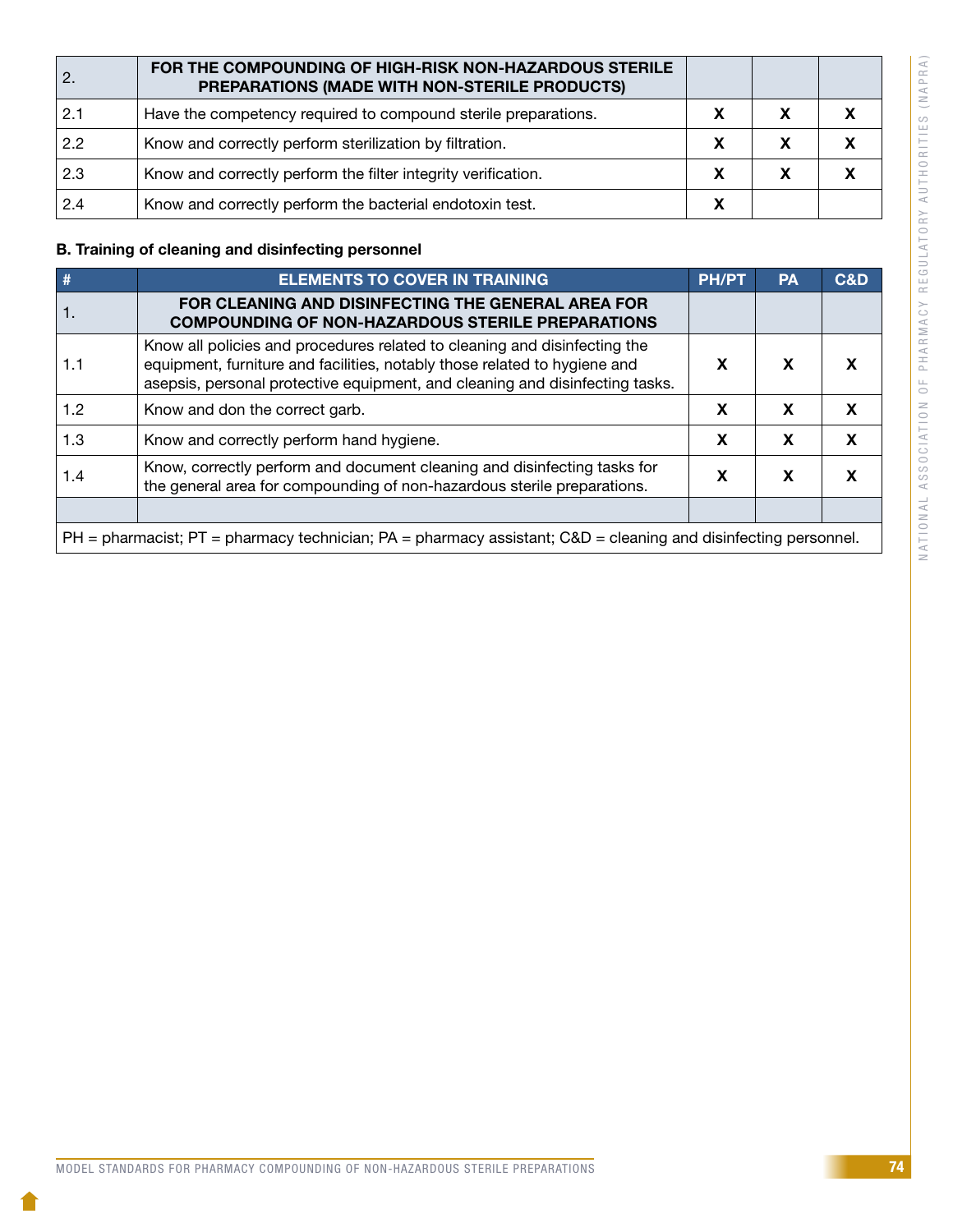# APPENDIX 4 PROCEDURE TEMPLATE

|                    | Pharmacy name:                                                                                                                                                                              |                                                                     |  |  |  |
|--------------------|---------------------------------------------------------------------------------------------------------------------------------------------------------------------------------------------|---------------------------------------------------------------------|--|--|--|
| Or                 |                                                                                                                                                                                             |                                                                     |  |  |  |
|                    | Hospital XYZ pharmacy department:                                                                                                                                                           | Revised: □ Yes □ No                                                 |  |  |  |
|                    |                                                                                                                                                                                             |                                                                     |  |  |  |
|                    |                                                                                                                                                                                             | Effective date: $\frac{1}{\text{(\text{dd}/\text{mm}/\text{yyy})}}$ |  |  |  |
|                    | <b>Procedure title:</b>                                                                                                                                                                     |                                                                     |  |  |  |
|                    |                                                                                                                                                                                             |                                                                     |  |  |  |
|                    |                                                                                                                                                                                             |                                                                     |  |  |  |
|                    | Aim and objective:                                                                                                                                                                          |                                                                     |  |  |  |
|                    | Describe the objective of the procedure.                                                                                                                                                    |                                                                     |  |  |  |
| procedure.         | Target personnel: Use this section to describe the expected responsibilities for each group that will be affected by this                                                                   |                                                                     |  |  |  |
| ц                  | Sterile compounding supervisor                                                                                                                                                              |                                                                     |  |  |  |
| 0                  | Pharmacist                                                                                                                                                                                  |                                                                     |  |  |  |
| 0                  | Pharmacy technician                                                                                                                                                                         |                                                                     |  |  |  |
| 0                  | Pharmacy assistant                                                                                                                                                                          |                                                                     |  |  |  |
| 0                  | Cleaning and disinfecting personnel                                                                                                                                                         |                                                                     |  |  |  |
| □                  |                                                                                                                                                                                             |                                                                     |  |  |  |
|                    | Required facilities, equipment and material:                                                                                                                                                |                                                                     |  |  |  |
|                    | Include the following types of information here:                                                                                                                                            |                                                                     |  |  |  |
| ➤                  | Facilities and equipment required to apply the procedure.                                                                                                                                   |                                                                     |  |  |  |
| ➤                  | Materials (e.g., devices, instruments) required to apply the procedure.                                                                                                                     |                                                                     |  |  |  |
|                    | Products to be used.                                                                                                                                                                        |                                                                     |  |  |  |
| ⋗<br>➤             | Containers to be used.<br>Logs to be used or completed.                                                                                                                                     |                                                                     |  |  |  |
|                    |                                                                                                                                                                                             |                                                                     |  |  |  |
| <b>Procedures</b>  |                                                                                                                                                                                             |                                                                     |  |  |  |
|                    | Describe in detail what must be done by each person affected by the procedure, for each step or part of the procedure.                                                                      |                                                                     |  |  |  |
|                    | Include examples of labels, symbols, logs, etc., that are to be used.                                                                                                                       |                                                                     |  |  |  |
|                    | Attach relevant documents, such as contracts, copies of legislation or regulations, manufacturers' instruction manuals, copies of<br>administrative decisions and other related procedures. |                                                                     |  |  |  |
|                    | List of logs and assessment of competencies required for this procedure:                                                                                                                    |                                                                     |  |  |  |
| 1.                 |                                                                                                                                                                                             |                                                                     |  |  |  |
| 2.                 |                                                                                                                                                                                             |                                                                     |  |  |  |
| <b>References:</b> |                                                                                                                                                                                             |                                                                     |  |  |  |
|                    |                                                                                                                                                                                             |                                                                     |  |  |  |
|                    | Indicate here the references used to draft the procedure, with relevant publication dates and edition numbers, to facilitate<br>successive updates.                                         |                                                                     |  |  |  |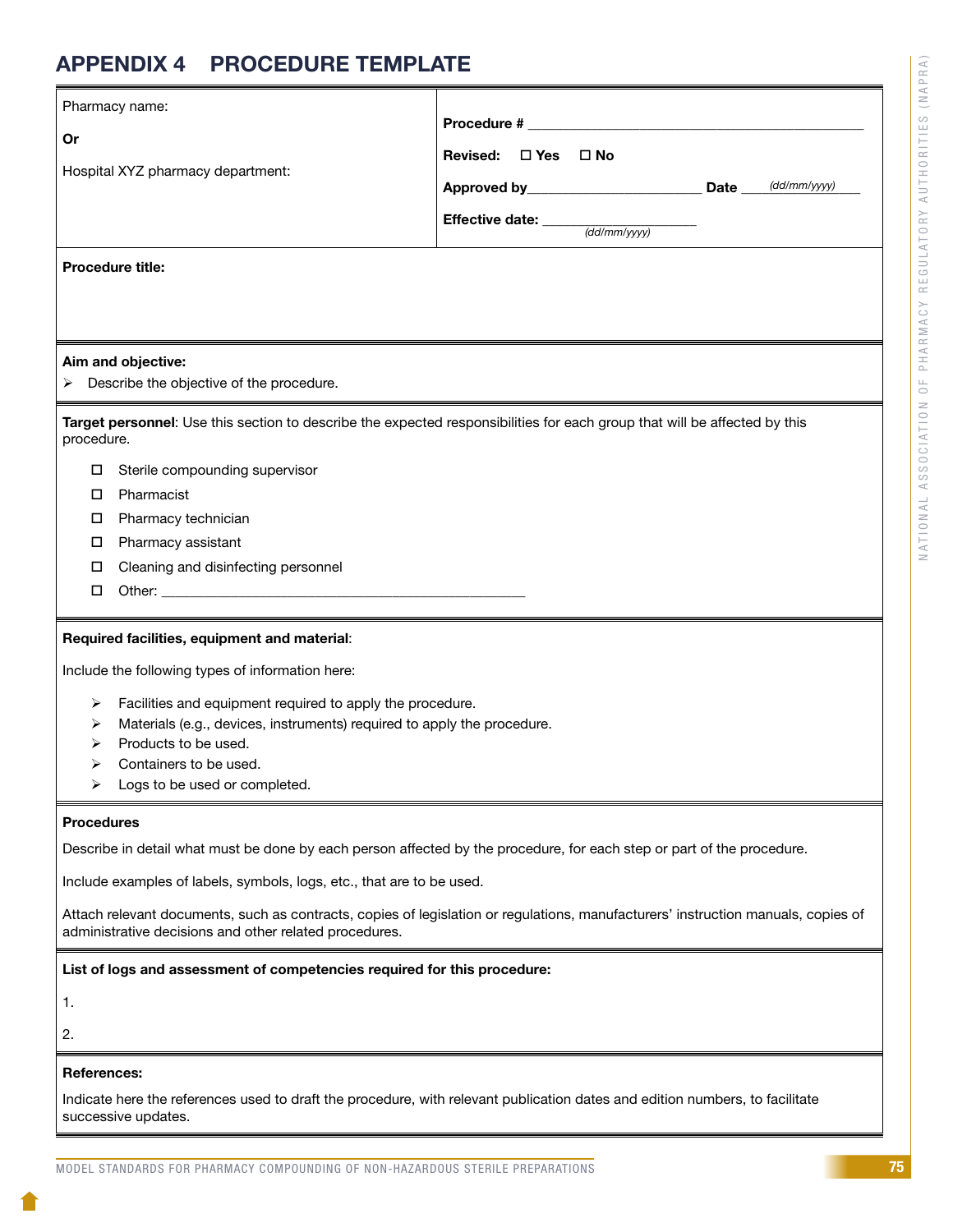| <b>Procedure history:</b>                                        |                                                                                                     |
|------------------------------------------------------------------|-----------------------------------------------------------------------------------------------------|
|                                                                  |                                                                                                     |
|                                                                  | (dd/mm/yyy)                                                                                         |
| Revision: $\Box$ Full $\Box$ Partial Amended version: $\Box$ Yes | Date: $\frac{(\text{dd}/\text{mm}/\text{yyyy})}{(\text{dd}/\text{mm}/\text{yyyy})}$<br>$\square$ No |
| Change made:                                                     |                                                                                                     |
| Revision: $\Box$ Full $\Box$ Partial Amended version: $\Box$ Yes | Date: $\frac{(\text{dd}/\text{mm}/\text{yy}y)}{(\text{dd}/\text{mm}/\text{yy}y)}$<br>$\square$ No   |
| Change made:                                                     |                                                                                                     |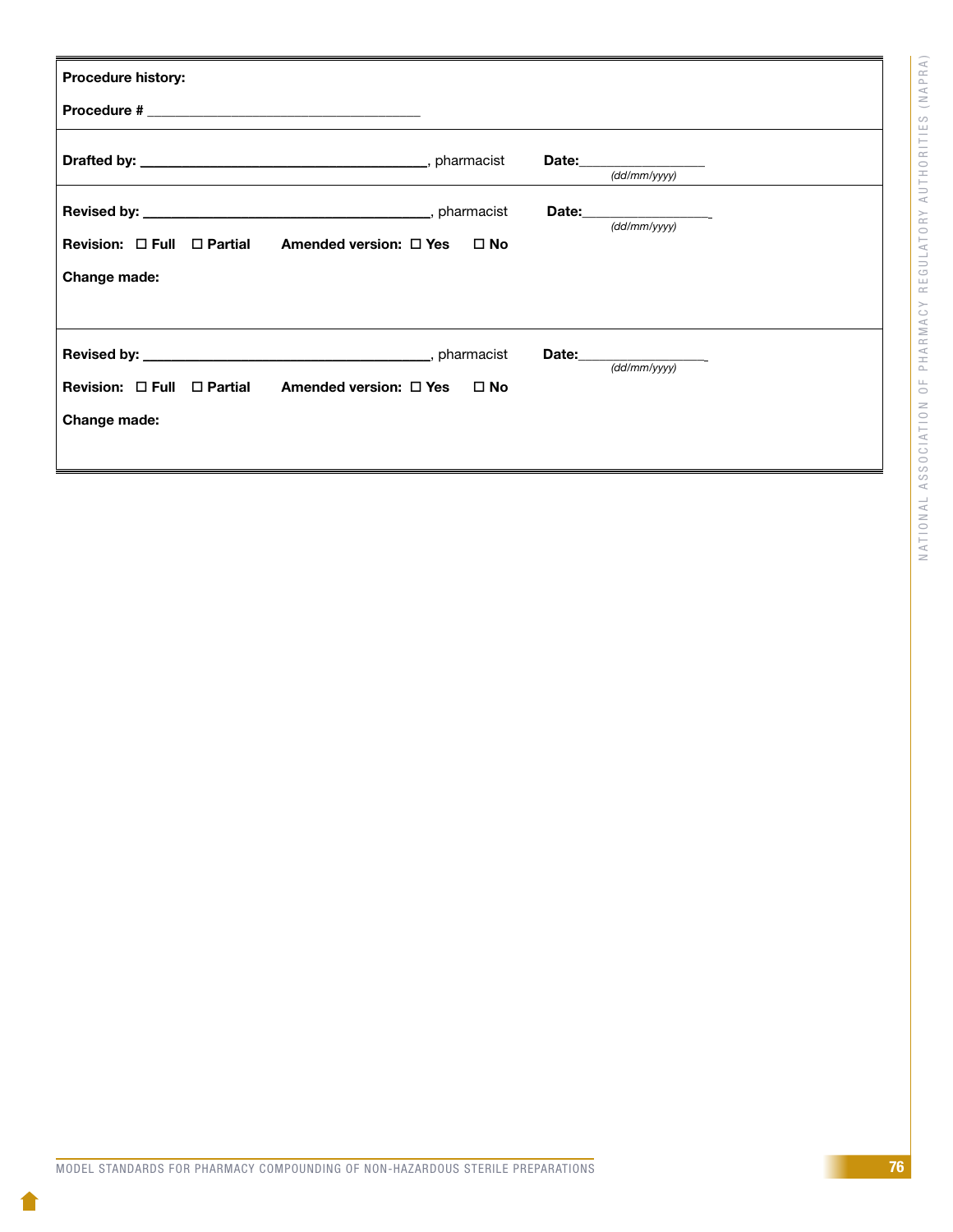# APPENDIX 5 MINIMUM INDICATORS FOR CERTIFICATION OF CONTROLLED AREAS AND PRIMARY ENGINEERING CONTROL

Note: The following appendix lists the responsibilities of the certifier, a person engaged to certify sterileproduct compounding rooms and the primary engineering control (PEC). This information is provided here for the benefit of the sterile compounding supervisor, to allow assessment of the services provided during certification of areas and equipment in each respective pharmacy.

### 1. Before certification visit

- Ideally meets the client (sterile compounding supervisor) to discuss the certification process; during the meeting, the certifier
	- $\triangleright$  asks whether problems have occurred since the last certification;
	- $\triangleright$  asks whether there are any concerns about the operation of rooms or devices (e.g., PEC).
- Knows the PPE required to enter a controlled room and the garbing sequence.
- Knows the required procedure for hand and forearm hygiene before putting on gloves and entering a controlled room.

### 2. General precertification requirements

- Cleans and disinfects all equipment brought into the controlled rooms.
- **Performs certification of the controlled rooms and PEC following the steps and methods** recommended by the applicable standards.
- Uses the applicable standards for certification (*see* Appendix 6).
- Uses the devices required by the standards (*see* Appendix 6).
- Uses calibrated devices that are in good condition.
- Knows the standards to be used for certification and knows how to apply them.
- Wears the appropriate PPE to enter and work in the compounding rooms for hazardous and non-hazardous sterile preparations.
- **Performs the work meticulously and professionally.**

### 3. Certification steps, directed by CETA application guides

### 3.1 Certification of controlled areas

- Uses the criteria of CETA application guides CAG-002 and CAG-008 for certification of the clean room.
- **Performs a count of non-viable particles.**
- **•** Measures the volume of air supply or the velocity for each HEPA filter in the room.
- If the air volume for HEPA filters cannot be measured, measures the air velocity profile for each terminal or line HEPA filter (as applicable) in the controlled room.
- **If the velocity profile is measured, calculates the air volume for the HEPA filter.**
- Verifies the integrity of the HEPA filter with a photometer.
- **•** Verifies temperature.
- **•** Verifies humidity.
- Verifies sound (noise) level.\*
- Verifies light level.\*
- Verifies the behaviour of the room and its equipment using smoke tests.
- Ensures that the doors to each room are fully closed when measuring pressure differentials between rooms.
- Obtains the dimensions of the room and its total volume of air supply, to allow calculation of number of air changes per hour.

\* Note: The frequency of certain verifications, such as sound and light levels, may vary depending on needs and agreements.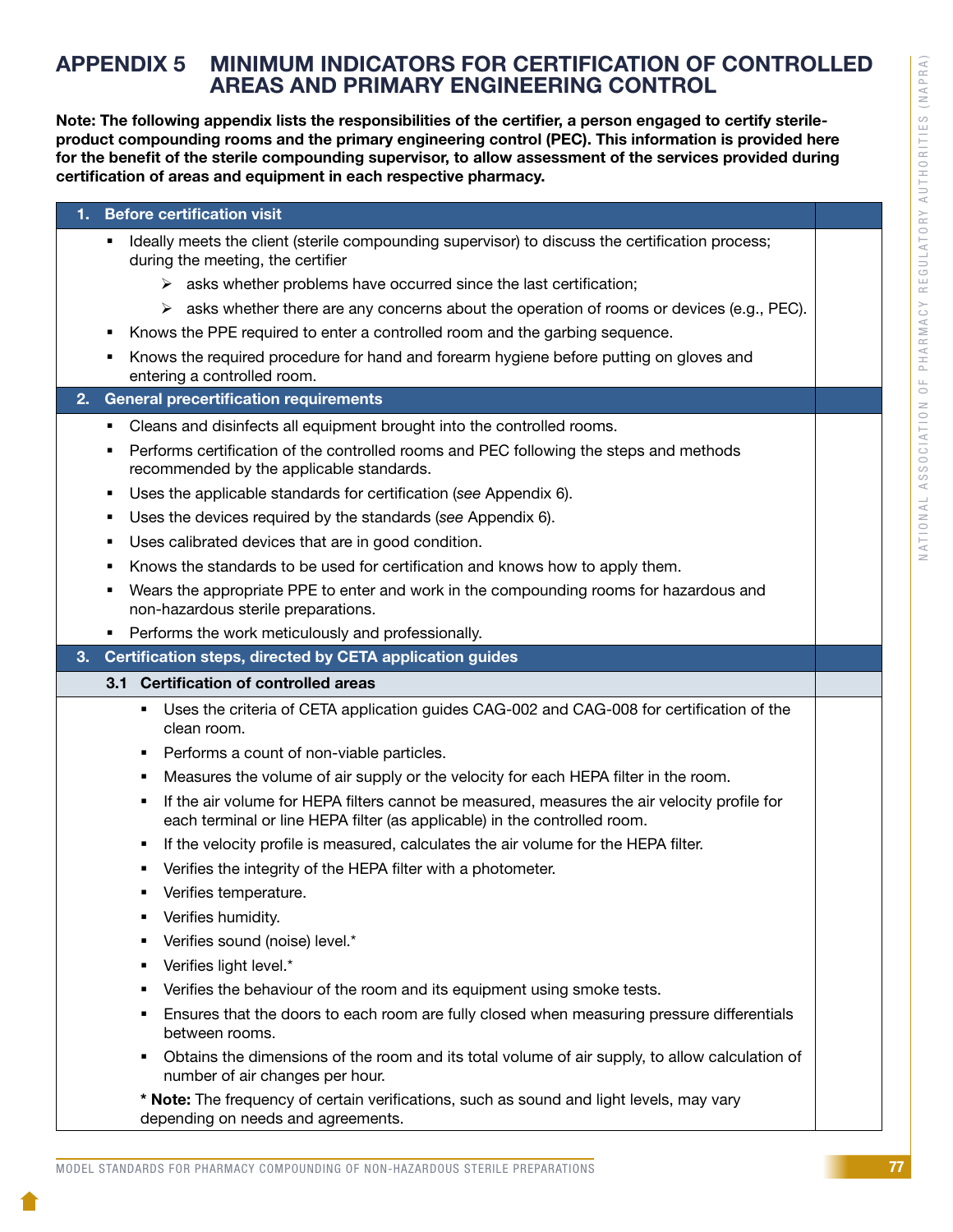| Certifies the BSC according to CETA application guides CAG-003 and CAG-005.<br>٠<br>Takes readings to measure the velocity of the air supply of the BSC according to CETA<br>п<br>application guides CAG-003 and CAG-005.<br>Performs a count of non-viable particles.<br>п                                                                                                                                                                                                                                                                                                    |  |
|--------------------------------------------------------------------------------------------------------------------------------------------------------------------------------------------------------------------------------------------------------------------------------------------------------------------------------------------------------------------------------------------------------------------------------------------------------------------------------------------------------------------------------------------------------------------------------|--|
|                                                                                                                                                                                                                                                                                                                                                                                                                                                                                                                                                                                |  |
|                                                                                                                                                                                                                                                                                                                                                                                                                                                                                                                                                                                |  |
|                                                                                                                                                                                                                                                                                                                                                                                                                                                                                                                                                                                |  |
| Verifies the count of non-viable particles 0.5 µm in diameter.<br>п                                                                                                                                                                                                                                                                                                                                                                                                                                                                                                            |  |
| Verifies the count of non-viable particles in at-rest (optional) and in-operation (dynamic)<br>п<br>states, measured at five reading points, with a minimum of two 1-minute, 1 $m3$ samples per<br>reading point (the acceptable limit is 3520 particles).                                                                                                                                                                                                                                                                                                                     |  |
| 3.3 Certification of LAFW                                                                                                                                                                                                                                                                                                                                                                                                                                                                                                                                                      |  |
| Certifies the LAFW in accordance with CETA application guide CAG-003.<br>п                                                                                                                                                                                                                                                                                                                                                                                                                                                                                                     |  |
| Measures the velocity of the LAFW air supply by taking a minimum of eight readings in the<br>п<br>centre of every 30 cm <sup>2</sup> , at a distance 30 cm from the surface of the HEPA filter or protective<br>screen.                                                                                                                                                                                                                                                                                                                                                        |  |
| Performs a count of non-viable particles.<br>п                                                                                                                                                                                                                                                                                                                                                                                                                                                                                                                                 |  |
| Verifies the count of non-viable particles 0.5 µm in diameter.<br>п                                                                                                                                                                                                                                                                                                                                                                                                                                                                                                            |  |
| Verifies the count of non-viable particles in at-rest (optional) and in-operation (dynamic)<br>п<br>states, measured at five reading points, with a minimum of two 1-minute, 1 $m3$ samples per<br>reading point (the acceptable limit is 3520 particles).                                                                                                                                                                                                                                                                                                                     |  |
| Recommends that LAFW pre-filters be changed, if required.<br>٠                                                                                                                                                                                                                                                                                                                                                                                                                                                                                                                 |  |
| 3.4 Certification of CAI and CACI                                                                                                                                                                                                                                                                                                                                                                                                                                                                                                                                              |  |
| Certifies devices according to the manufacturer's recommendations, referring to CETA<br>٠<br>application guide CAG-002-2006 (Compounding Isolator Testing Guide).<br>Performs the following certifications using all tests required by CETA application guide<br>٠<br>CAG-002-2006):<br>$\triangleright$ Airflow test<br>$\triangleright$ Verification of internal pressure<br>$\triangleright$ Verification of installation site<br>Verification of HEPA filter<br>➤<br>$\triangleright$ Containment integrity and enclosure leak test<br>$\triangleright$ Recovery time test |  |
| Smoke test<br>➤                                                                                                                                                                                                                                                                                                                                                                                                                                                                                                                                                                |  |
| Test of preparation entry and output<br>➤                                                                                                                                                                                                                                                                                                                                                                                                                                                                                                                                      |  |
| Count of non-viable particles<br>➤<br><b>After certification</b><br>4.                                                                                                                                                                                                                                                                                                                                                                                                                                                                                                         |  |
|                                                                                                                                                                                                                                                                                                                                                                                                                                                                                                                                                                                |  |
| Answers questions and requests from the sterile compounding supervisor related to the<br>٠<br>certification and its procedure.                                                                                                                                                                                                                                                                                                                                                                                                                                                 |  |
| Does the required quick cleaning of rooms and devices.<br>п                                                                                                                                                                                                                                                                                                                                                                                                                                                                                                                    |  |
| Verifies that all certification labels are correctly printed and affixed.<br>٠                                                                                                                                                                                                                                                                                                                                                                                                                                                                                                 |  |
| Provides the sterile compounding supervisor with a preliminary report, in writing (recommended<br>٠<br>but not mandatory) or, at a minimum, verbally.                                                                                                                                                                                                                                                                                                                                                                                                                          |  |
| Submits a final certification report that includes all information required by pharmacy regulatory<br>٠<br>authorities to confirm certification.                                                                                                                                                                                                                                                                                                                                                                                                                               |  |
| Submits recent calibration certificates for the devices used in the certification (attached to the<br>٠<br>final certification report).                                                                                                                                                                                                                                                                                                                                                                                                                                        |  |

BSC = biological safety cabinet; CACI = compounding aseptic containment isolator; CAI = compounding aseptic isolator; CAG = CETA application guide; CETA = Controlled Environment Testing Association; HEPA = high-efficiency particulate air; LAFW = laminar airflow workbench; PEC = primary engineering control; PPE = personal protective equipment.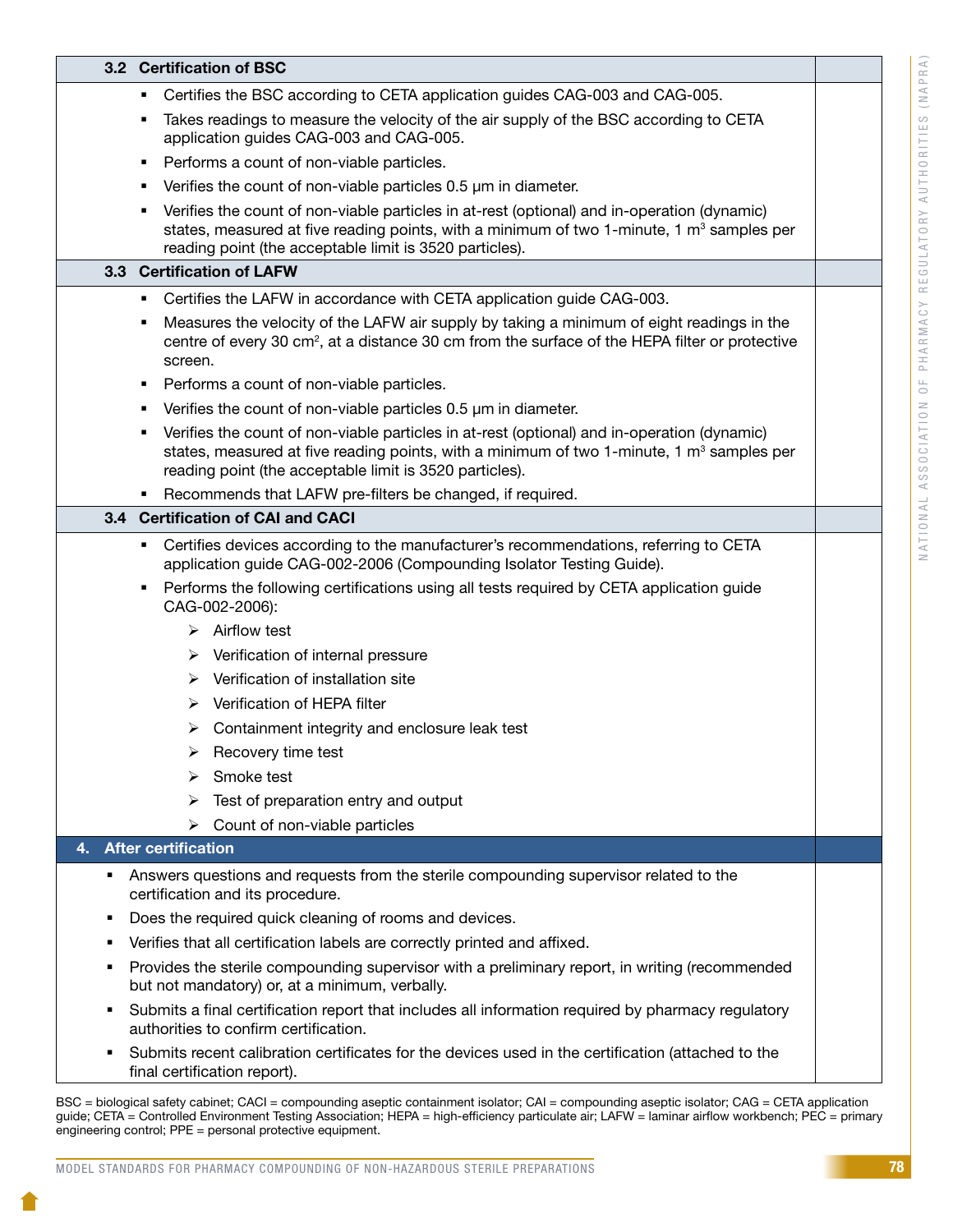# APPENDIX 6 CERTIFICATION OF CONTROLLED AREAS, LAMINAR AIRFLOW WORKBENCHES AND BIOLOGICAL SAFETY CABINETS

| <b>TARGET</b>                                                                                                                                         | <b>CERTIFICATION</b><br><b>STANDARDS</b>                                                                                                                                                                     | <b>CERTIFICATIONS</b>                                                                                                                                                                                                                                                                                                                                                                                                                                                                                                                                                                                                                                                                                                                                                                                                                                    |
|-------------------------------------------------------------------------------------------------------------------------------------------------------|--------------------------------------------------------------------------------------------------------------------------------------------------------------------------------------------------------------|----------------------------------------------------------------------------------------------------------------------------------------------------------------------------------------------------------------------------------------------------------------------------------------------------------------------------------------------------------------------------------------------------------------------------------------------------------------------------------------------------------------------------------------------------------------------------------------------------------------------------------------------------------------------------------------------------------------------------------------------------------------------------------------------------------------------------------------------------------|
| <b>Laminar airflow</b><br>workbench<br>(LAFW)<br>(vertical or<br>horizontal laminar<br>flow hoods)                                                    | • CETA CAG-003<br>IEST-RP-CC-002.3:<br>Unidirectional-Flow,<br><b>Clean-Air Devices</b><br>IEST-RP-CC-034-2<br>ISO 14644-1                                                                                   | LAFW certification includes steps carried out:<br>In accordance with CETA CAG-003:<br>Airflow velocity testing<br>$\bullet$<br><b>HEPA filter leak test</b><br>Induction leak/back streaming test<br>$\bullet$<br>Airflow smoke pattern test<br>$\bullet$<br>Particle count survey<br>Equipment used:<br>Particle counter<br>Thermal anemometer<br>$\bullet$<br>Smoke machine<br>Photometer<br>$\bullet$                                                                                                                                                                                                                                                                                                                                                                                                                                                 |
| <b>Biological safety</b><br>cabinet (BSC),<br>Class II, type B2<br>(For certification of<br>other types of BSC,<br>please refer to the<br>standards.) | • CETA CAG-003 and<br>CETA CAG-005<br><b>NSF Standard 49-</b><br>2012: Biological<br>Safety Cabinetry:<br>Design, Construction,<br>Performance and<br><b>Field Certification</b><br>ISO 14644-1<br>$\bullet$ | Class II, type B2 BSC certification includes steps carried out:<br>In accordance with CETA CAG-003 and CETA CAG-005:<br>Measurement of air supply profile<br>$\bullet$<br>Measurement of air intake velocity<br>Smoke test<br>HEPA filter integrity test<br>Verification that interlock system (between discharge probe and air<br>$\bullet$<br>supply motor) is working properly (for Class II, type B2 BSC)<br>Verification of device calibration (less than 20% air loss in 15 seconds)<br>$\bullet$<br>(for Class II, type B2 BSC)<br>Count of non-viable particles (0.5 µm) in operational (dynamic) state; at-<br>$\bullet$<br>rest state is optional<br>Equipment used:<br>Particle counter<br>$\bullet$<br>Thermal anemometer<br>Smoke machine and aerosol generator<br>$\bullet$<br>Photometer<br>$\bullet$<br>Direct volume measurement device |

79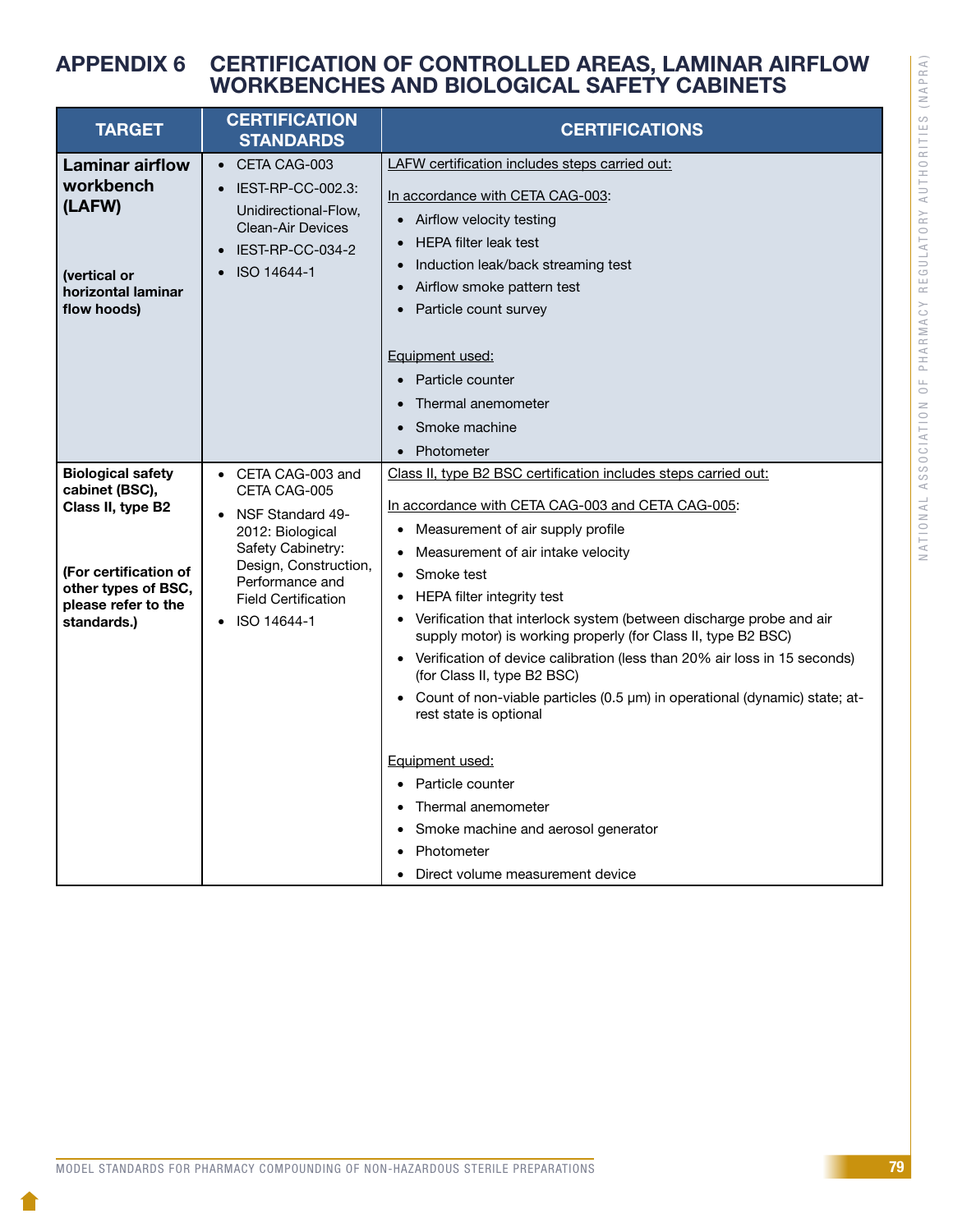| Compounding<br>aseptic isolator                   | CETA CAG-002-<br>$\bullet$<br>2006: Compounding<br><b>Isolator Testing Guide</b> | In accordance with CETA CAG-002-2006:<br>All tests required by CETA, for example:<br><b>Airflow test</b><br>Verification of internal pressure<br>Verification of installation site<br>Verification of HEPA filter<br>Containment integrity and enclosure leak test<br>Recovery time test<br>Smoke test     |
|---------------------------------------------------|----------------------------------------------------------------------------------|------------------------------------------------------------------------------------------------------------------------------------------------------------------------------------------------------------------------------------------------------------------------------------------------------------|
| Compounding<br>aseptic<br>containment<br>isolator | CETA CAG-002-<br>$\bullet$<br>2006: Compounding<br><b>Isolator Testing Guide</b> | Test of preparation entry and output<br>Count of non-viable particles<br>Equipment used:<br>Thermal anemometer<br>Pressure measurement device (in inches of water or pascals)<br>Tools for adjusting alarms<br>Smoke machine<br>Photometer<br>Particle counter (small)<br>Aerosol generator<br>Chronometer |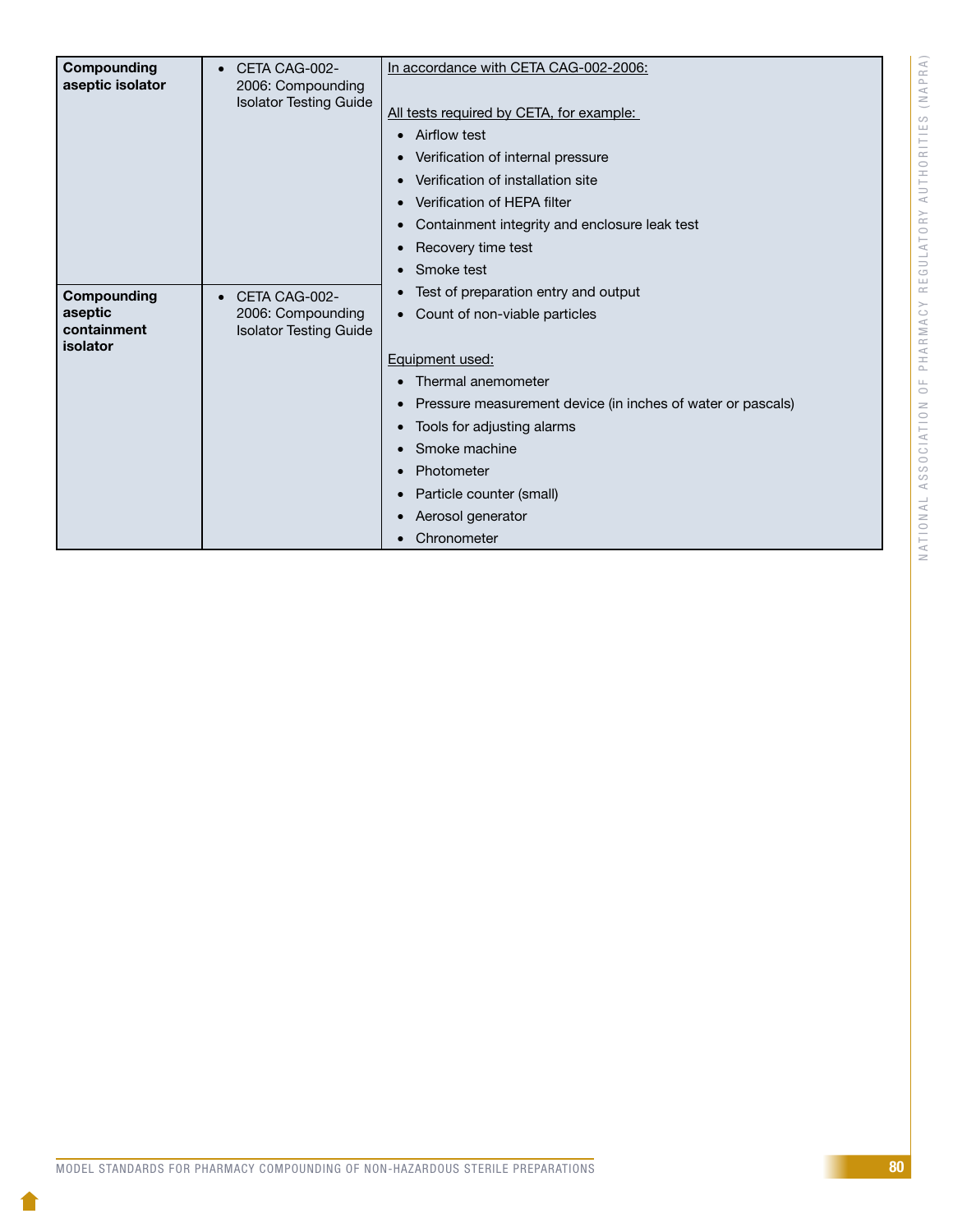| Clean room for the<br>compounding of<br>sterile preparations<br>and controlled<br>areas | Certification of controlled areas and rooms includes the following steps in<br>CETA CAG-003:<br>accordance with CETA CAG-003:<br>Certification Guide for<br><b>Sterile Compounding</b><br>Count of non-viable particles in operational (dynamic) state (ISO 14644-1)<br>$\bullet$<br><b>Facilities</b><br>Certification of HEPA filter (IEST-RP-CC-006.3)<br><b>NEBB Procedural</b><br>Verification of terminal or line HEPA filter<br>Standards for<br>Certified Testing of<br>Measurement of pressure differential between controlled rooms<br>Clean rooms<br>Verification of air changes per hour (by measuring volumes of air or room<br>IEST-RP-CC-006.3:<br>velocity)<br><b>Testing Clean Rooms</b><br>Verification of behaviour of rooms and equipment using smoke tests<br>$\bullet$<br>ISO 14644-1 (section<br>Verification of temperature<br>on number of<br>particles, particle<br>Verification of relative humidity<br>counters, and<br>Measurement of luminosity<br>sampling plan and<br>Measurement of noise level (sound)<br>methods) |  |
|-----------------------------------------------------------------------------------------|------------------------------------------------------------------------------------------------------------------------------------------------------------------------------------------------------------------------------------------------------------------------------------------------------------------------------------------------------------------------------------------------------------------------------------------------------------------------------------------------------------------------------------------------------------------------------------------------------------------------------------------------------------------------------------------------------------------------------------------------------------------------------------------------------------------------------------------------------------------------------------------------------------------------------------------------------------------------------------------------------------------------------------------------------|--|
|                                                                                         | Equipment used:<br>Particle counter<br>Tripod for the room<br>Tripod for the LAFW or BSC<br>$0.3$ -µm filter (for cleaning)<br>"Tent" to capture air volume<br>Thermal anemometer<br>Smoke machine<br>Photometer<br>Pressure measurement device (in inches of water or pascals)<br>Thermometer<br>Hygrometer<br>Light meter<br>Sound level meter<br>CAG = CETA application guide; CETA = Controlled Environment Testing Association; HEPA = high-efficiency particulate air; IEST = Institute of                                                                                                                                                                                                                                                                                                                                                                                                                                                                                                                                                     |  |

Environmental Sciences and Technology; ISO = International Organization for Standardization; NEBB = National Environmental Balancing Bureau.

Note: Some certifying technicians have credentials from certain US agencies (e.g., NSF International, NEBB, CETA). These credentials, obtained from the agencies in question after appropriate training, indicate that the holder has sound knowledge of the standard and how it must be applied and verified.

Information on certifiers can be found on the following websites: http://www.nsf.org (select the following options: "Regulatory resources" and then "NSF certification") and http://www.nebb.org (select "NEBB Certified firm/professional/chapter" and then search by "NEBB certified professional").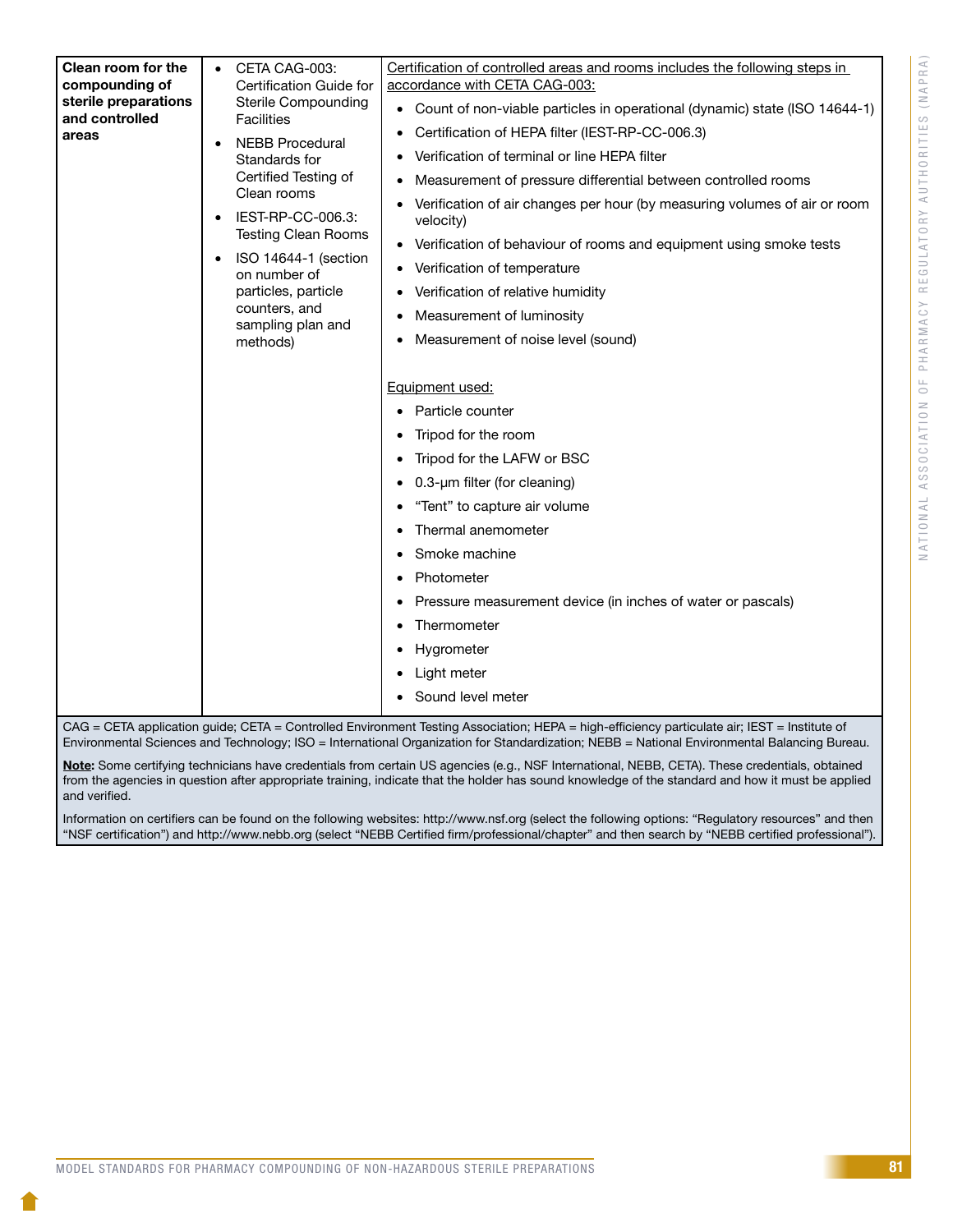# APPENDIX 7 TEMPLATE FOR THE DRAFTING OF COMPOUNDING PROTOCOLS TO BE COMPLETED FOR EACH DRUG

| Name of compounded<br>product:                                                                   |                             | Protocol number and version (e.g., 001-01)                                                                                     |  |  |
|--------------------------------------------------------------------------------------------------|-----------------------------|--------------------------------------------------------------------------------------------------------------------------------|--|--|
| <b>Concentration:</b>                                                                            | <b>Effective date:</b>      | (dd/mm/yyy)                                                                                                                    |  |  |
| <b>Pharmaceutical form:</b>                                                                      |                             | Authorized by: Authorized by:<br>, pharmacist                                                                                  |  |  |
| <b>Route of administration:</b>                                                                  |                             |                                                                                                                                |  |  |
| <b>FORMULA</b>                                                                                   |                             |                                                                                                                                |  |  |
| <b>Quantities</b><br>Ingredients                                                                 | <b>Physical description</b> | Other information (e.g., DIN, Lot number)                                                                                      |  |  |
|                                                                                                  |                             |                                                                                                                                |  |  |
| Additional information about the ingredients:                                                    |                             |                                                                                                                                |  |  |
| Include any additional pertinent information about the ingredients required for compounding.     |                             |                                                                                                                                |  |  |
| Indicate any specific precautions to be taken when handling the ingredients.                     |                             |                                                                                                                                |  |  |
| Notes on calculations and measurements:                                                          |                             |                                                                                                                                |  |  |
| procedure is carried out.                                                                        |                             | Indicate any characteristics of the calculations, measurements or ingredient preparation that must be done before the specific |  |  |
| Indicate any requirement for verification by the pharmacist.                                     |                             |                                                                                                                                |  |  |
| Examples:                                                                                        |                             |                                                                                                                                |  |  |
|                                                                                                  |                             | Quality control of devices to be carried out and documented before measurements are taken.                                     |  |  |
| Accuracy of measurement devices.                                                                 |                             | Verification and documentation of ingredients, batch numbers and beyond-use dates.                                             |  |  |
| Type of report required on the compounding form.                                                 |                             |                                                                                                                                |  |  |
| Required devices, instruments and materials                                                      |                             |                                                                                                                                |  |  |
| Indicate all materials and equipment that will be required to compound the sterile preparations. |                             |                                                                                                                                |  |  |
| <b>Compounding method</b>                                                                        |                             |                                                                                                                                |  |  |

Describe all steps of the sterile-product compounding process.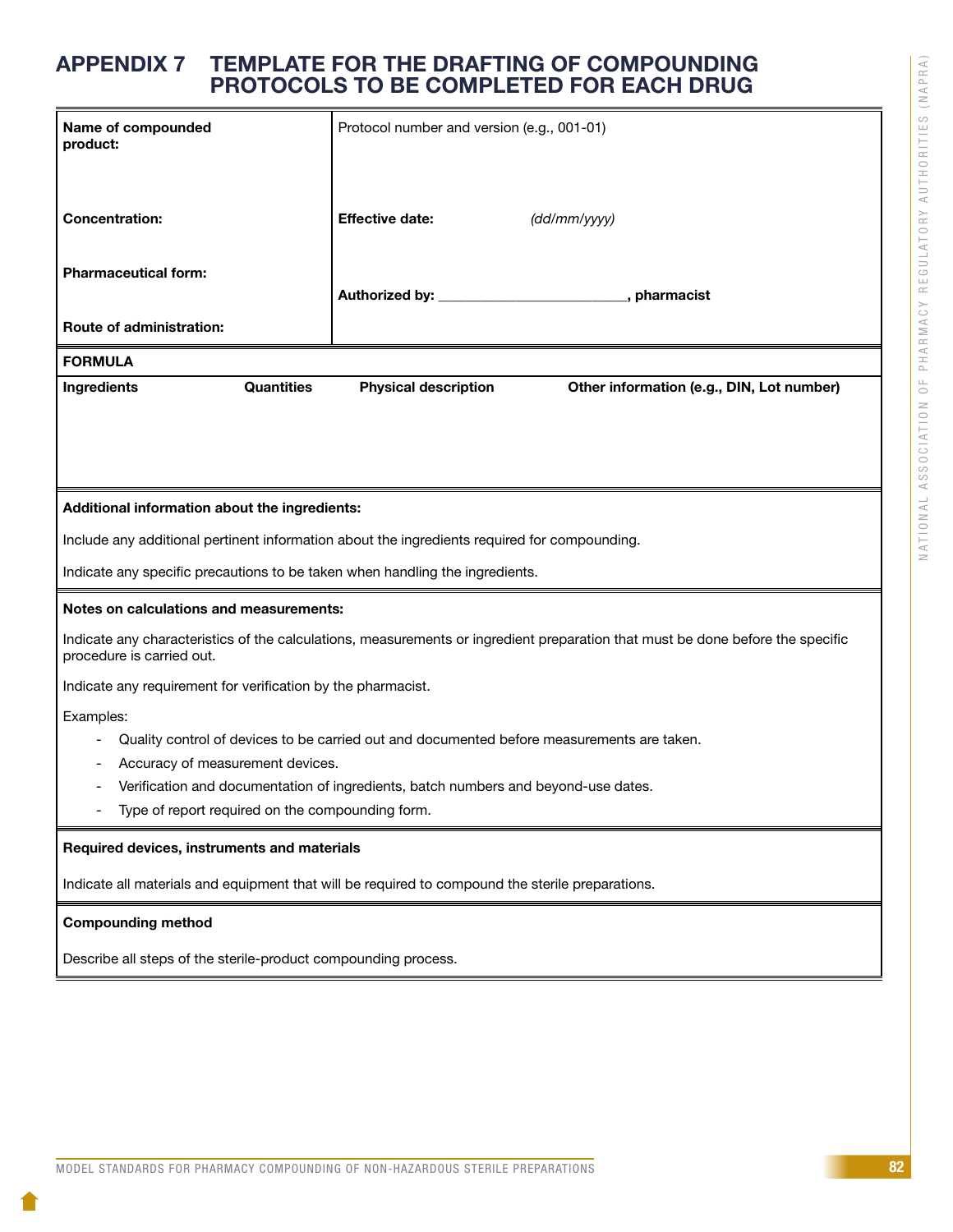### Quality control

Specify the procedure for determining the lot number of the final compounded sterile preparation.

Specify all quality control procedures that are to be carried out during compounding and documented by the pharmacist and/or pharmacy technician.

Specify all quality control procedures that are to be carried out by the pharmacist on the final compounded sterile preparation. Indicate the expected specifications.

| Example<br>Quality control    | <b>Expected specification</b>                        |
|-------------------------------|------------------------------------------------------|
| Appearance of the preparation | Clear, colourless solution with no visible particles |
|                               |                                                      |

### Packaging

Describe the type of packaging in which the final compounded sterile preparation will be presented to the patient.

### Stability and storage

Specify the preservation requirements of the compounded sterile preparation.

Specify the shelf life of the compounded sterile preparation (beyond-use date).

Indicate the references used to determine shelf life.

|                                                                                                    | Labelling                                             | Sample label                                             |
|----------------------------------------------------------------------------------------------------|-------------------------------------------------------|----------------------------------------------------------|
| Indicate mandatory information that must be on the label of the compounded<br>sterile preparation. |                                                       |                                                          |
| A)                                                                                                 | When kept at the pharmacy or sent to another pharmacy | Name of preparation:                                     |
|                                                                                                    |                                                       | Date when preparation was made:<br>Lot:                  |
|                                                                                                    |                                                       | <b>Quantity prepared:</b>                                |
|                                                                                                    |                                                       | Beyond-use date:                                         |
|                                                                                                    |                                                       | <b>Shelf life:</b><br>Verified by:                       |
|                                                                                                    |                                                       | <b>Customer label</b>                                    |
| B)                                                                                                 | When dispensed to a patient                           | In addition to the legally mandated information,<br>add: |
|                                                                                                    |                                                       | lot number of compounded sterile<br>preparation          |
|                                                                                                    |                                                       | beyond-use date                                          |
|                                                                                                    |                                                       | precautions and other patient information<br>leaflet     |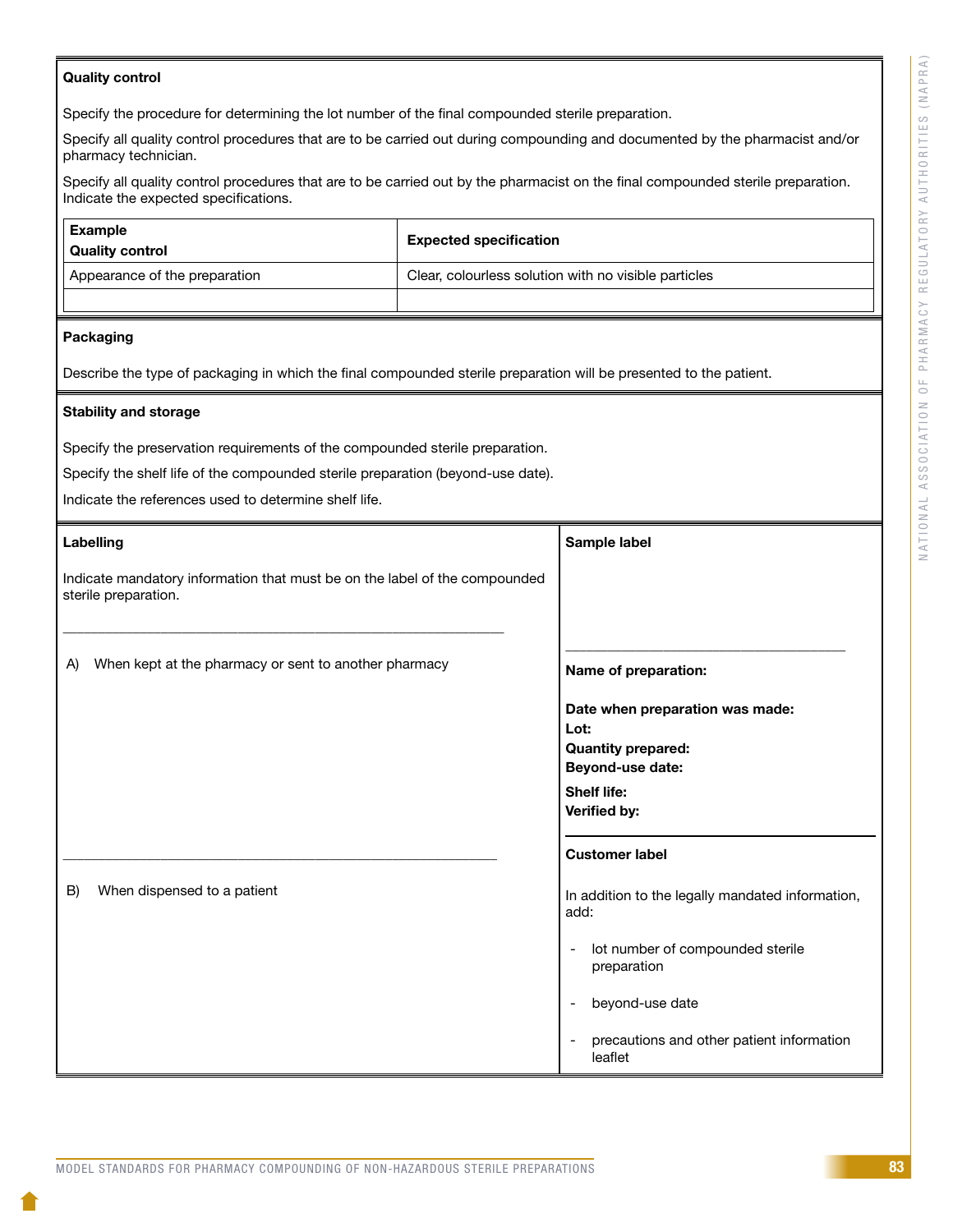### **Training**

Indicate the training that personnel must undergo before the specific sterile compounding procedure is implemented.

### References consulted:

Indicate the source of the specific sterile compounding procedure.

Indicate any documentation supporting the stability of the final compounded sterile preparation.

# Preparation data sheet history No.: Date drafted:  $(d d / mm / y y y)$  denotes the contract of the Drafted by: Revised: *(dd/mm/yyyy)* Change made: Revised by: Version number changed:  $\Box$  YES  $\Box$  NO Revised: *(dd/mm/yyyy)*  Change made: Revised by: Version number changed:  $\Box$  YES  $\Box$  NO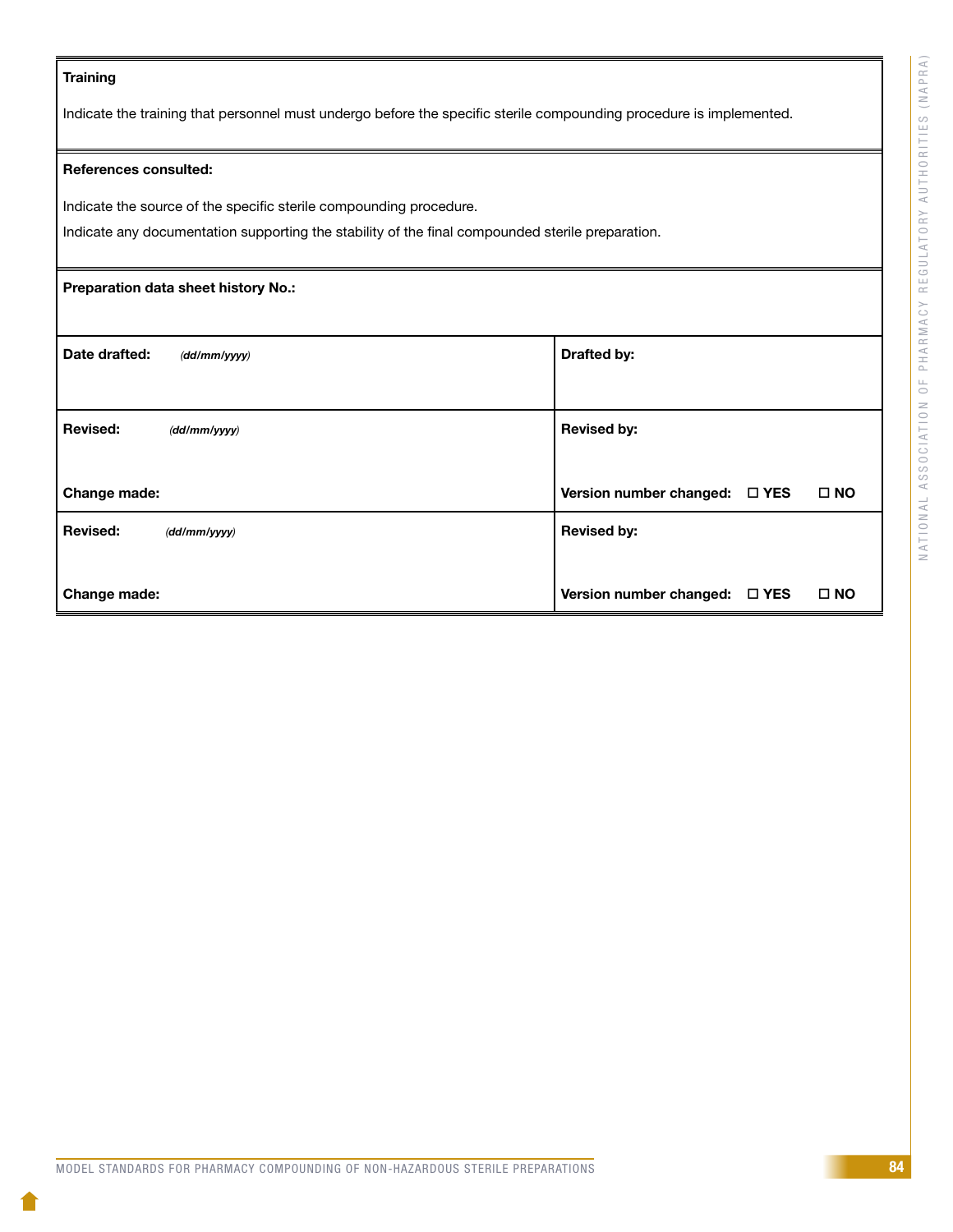# NATIONAL ASSOCIATION OF PHARMACY REGULATORY AUTHORITIES (NAPRA) NATIONAL ASSOCIATION OF PHARMACY REGULATORY AUTHORITIES (NAPRA)

# APPENDIX 8 EXAMPLES OF STERILE PREPARATIONS THAT MUST BE VERIFIED AT EACH STAGE OF COMPOUNDING

| Packaging or system used                                                        | <b>Examples</b>                                                                                                                                                                                                                            |
|---------------------------------------------------------------------------------|--------------------------------------------------------------------------------------------------------------------------------------------------------------------------------------------------------------------------------------------|
| Ophthalmic drops                                                                | 50 mg/mL vancomycin ophthalmic solution prepared from a<br>500-mg vial. The vehicle used and product taken from the vial<br>must be checked before insertion into the dispenser bottle.                                                    |
| Diluted cassette                                                                | 50 mg/mL Morphine-HP <sup>®</sup> in a 10-mL vial diluted to a final<br>concentration of 10 mg/mL for subcutaneous infusion.<br>The volume of morphine and the volume of diluent must be<br>checked before they are put into the cassette. |
| Preparation made using a volumetric pump (e.g.,<br>Baxa-Repeater®, PharmAssist) | Verification of the pump setting each time the volume is<br>changed, more frequently if necessary (e.g., if a large number<br>of units is prepared).                                                                                       |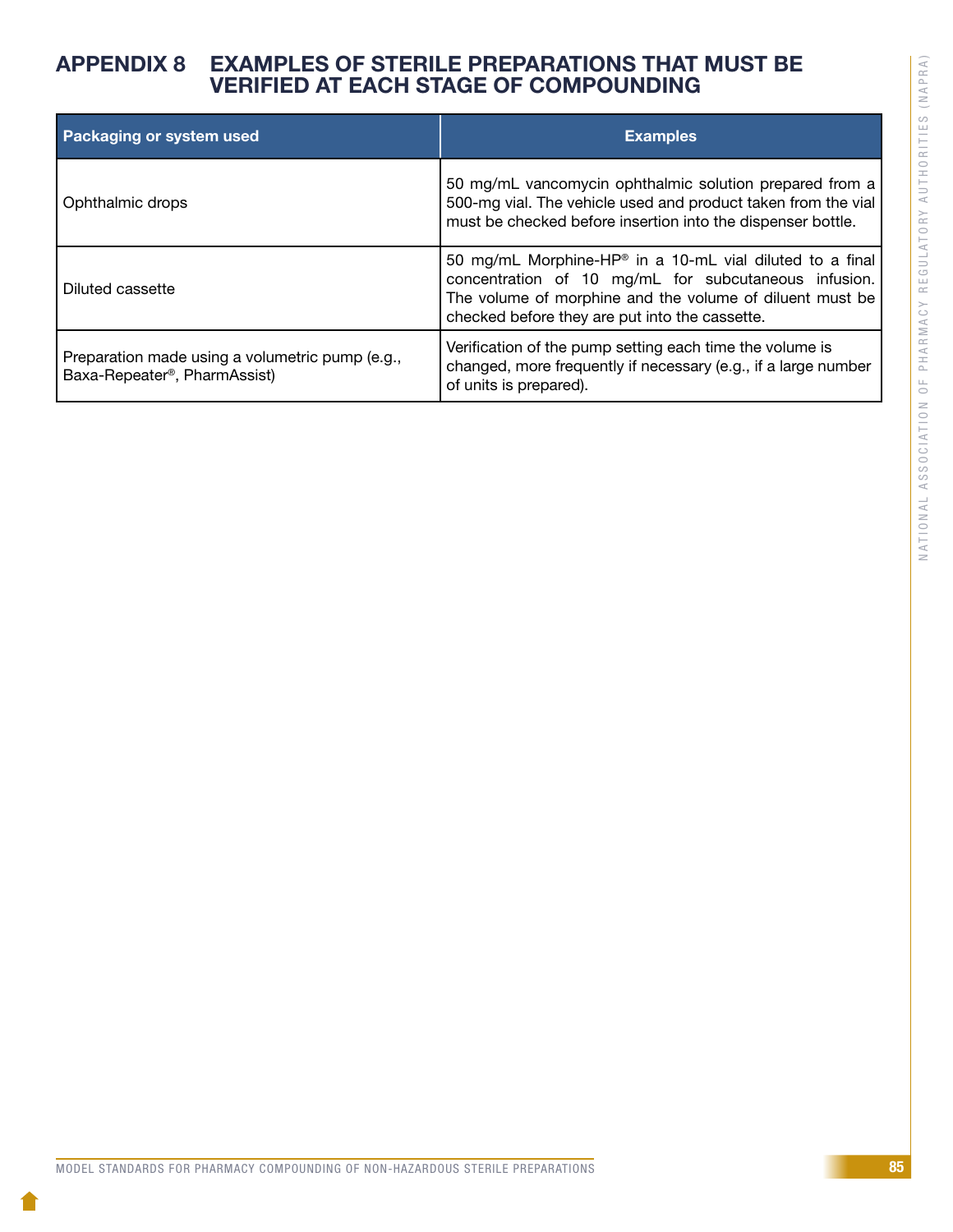# NATIONAL ASSOCIATION OF PHARMACY REGULATORY AUTHORITIES (NAPRA) NATIONAL ASSOCIATION OF PHARMACY REGULATORY AUTHORITIES (NAPRA)

# APPENDIX 9 EXAMPLES OF STERILE PREPARATIONS THAT DO NOT REQUIRE VERIFICATION DURING THE COMPOUNDING PROCESS

| Packaging or system used                                                                                                                                                                                                         | <b>Examples</b>                                                                                                                                                                     |
|----------------------------------------------------------------------------------------------------------------------------------------------------------------------------------------------------------------------------------|-------------------------------------------------------------------------------------------------------------------------------------------------------------------------------------|
| Syringe filled with a single product                                                                                                                                                                                             | Syringe of 300 µg filgrastim for subcutaneous<br>administration three times per week, prepared from a<br>300 µg/mL vial of filgrastim                                               |
| ADD-Vantage™ or Mini-Bag Plus type system                                                                                                                                                                                        | 500 mg Primaxin® IV every 6 hours, prepared using<br>the ADD-Vantage™ system (http://www.hospira.com/<br>Products/addvantagesystem.aspx) or vial compatible with<br>a Mini-Bag Plus |
| Contents of vial (powder) to be injected into a bag,<br>minibag, Intermate or other container, when the entire<br>contents of the vial will be used                                                                              | 1 g cefazolin IV every 8 hours<br>Dose prepared using a 1-g vial of powder diluted in 50 mL<br>of $0.9\%$ NaCl                                                                      |
| Morphine or hydromorphone cassette, when starting<br>with the product at the same concentration (at this<br>point, it is the concentration per millilitre that is<br>important, so the number of empty vials must be<br>counted) | Cassette of morphine at a concentration of 5 mg/mL for<br>subcutaneous administration, prepared from 30 mL vials of<br>5 mg/mL morphine (undiluted)                                 |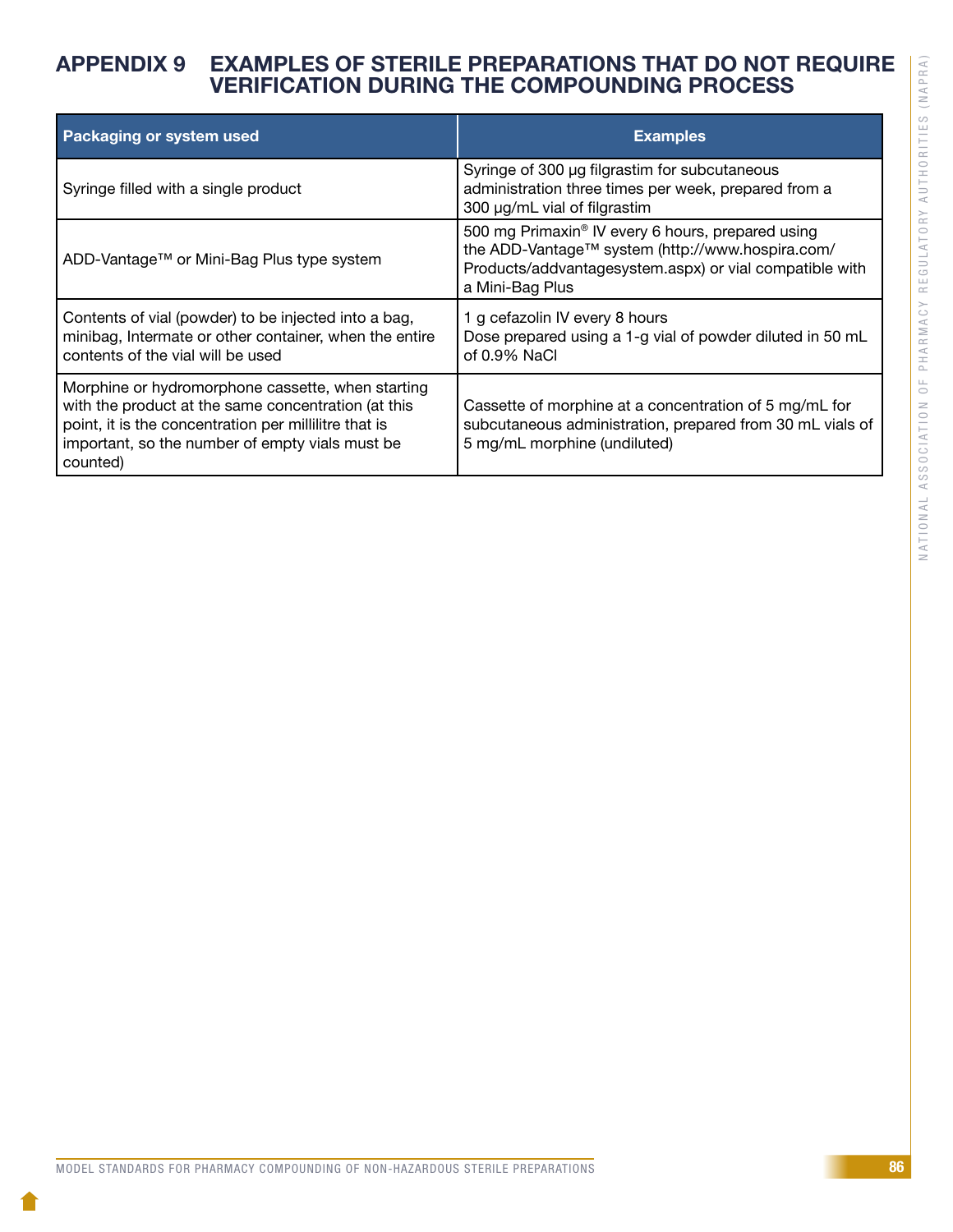# APPENDIX 10 TEMPERATURES FOR DIFFERENT TYPES OF STORAGE

| <b>Storage type</b>           | Temperature range                               |
|-------------------------------|-------------------------------------------------|
| Freezing                      | $-25^{\circ}$ C to $-10^{\circ}$ C <sup>*</sup> |
| Refrigeration (cold)          | $2^{\circ}$ C to $8^{\circ}$ C*                 |
| Refrigeration (cool)          | 8°C to 15°C*                                    |
| Controlled room temperature   | 15°C to 20°C†                                   |
| Drug conservation temperature | 15 $\degree$ C to 30 $\degree$ C                |

\*United States Pharmacopeial Convention (USP). General notices and requirements. In: *USP pharmacists' pharmacopeia.* Rockville, MD: USP; 2008. p. 29.

†United States Pharmacopeial Convention (USP). General chapter <797>: pharmaceutical compounding — sterile preparations. USP 36. Rockville, MD: USP; 2013.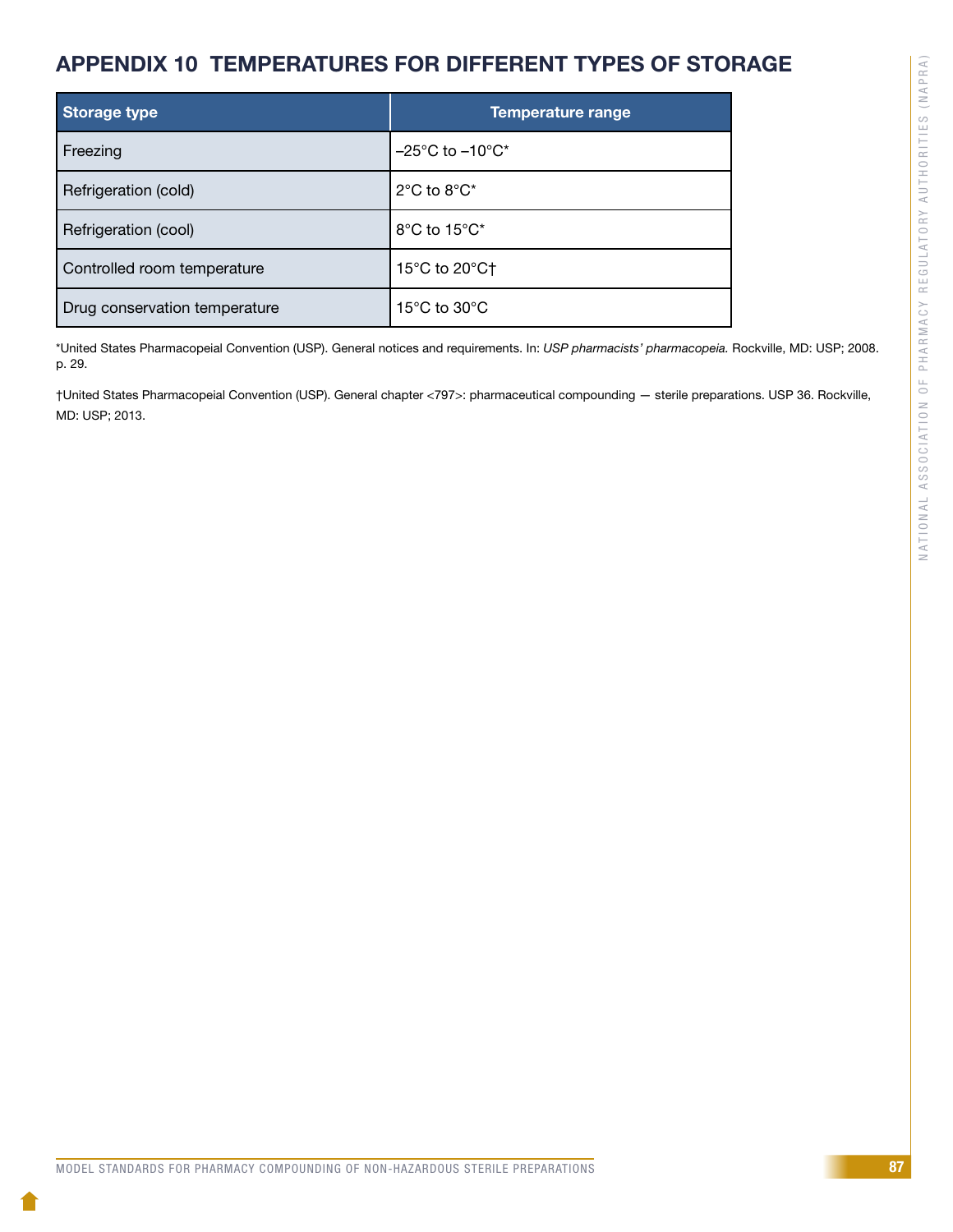# APPENDIX 11 INCIDENT/ACCIDENT REPORTING AND FOLLOW-UP FORM

Note: This is an example of a form that pharmacists and pharmacy technicians should have in place.

| Incident/accident* reporting and follow-up                                                  |                                                         |                                                     |   |
|---------------------------------------------------------------------------------------------|---------------------------------------------------------|-----------------------------------------------------|---|
| Reporting an incident □ accident □                                                          |                                                         |                                                     |   |
| <b>General information</b>                                                                  |                                                         |                                                     |   |
| Date and time of incident/accident:                                                         | Reported by:                                            |                                                     |   |
| Name of patient affected, if applicable:                                                    | Full address:                                           |                                                     |   |
|                                                                                             |                                                         |                                                     |   |
|                                                                                             |                                                         |                                                     |   |
|                                                                                             | Phone number:                                           |                                                     |   |
| Pharmacy personnel involved:                                                                |                                                         |                                                     |   |
|                                                                                             |                                                         |                                                     |   |
|                                                                                             |                                                         |                                                     |   |
| Information about incident/accident                                                         |                                                         |                                                     |   |
| (Summary of the situation and consequences)                                                 |                                                         |                                                     |   |
|                                                                                             |                                                         |                                                     |   |
| Disclosed to the patient concerned: $\Box$                                                  |                                                         |                                                     |   |
| Name of pharmacist responsible for follow-up:                                               |                                                         |                                                     |   |
| <b>Analysis of causes</b>                                                                   |                                                         |                                                     |   |
| Causes:                                                                                     | Options for corrections or changes:                     | Corrections or changes chosen:                      |   |
| (Identify causes of the problem)                                                            | (Assess potential corrections or changes to<br>be made) | (Indicate the corrections or<br>changes to be made) |   |
|                                                                                             |                                                         |                                                     |   |
|                                                                                             |                                                         |                                                     |   |
|                                                                                             |                                                         |                                                     |   |
| <b>Action plan</b>                                                                          |                                                         |                                                     |   |
| <b>Actions</b>                                                                              | Responsible                                             | <b>Deadline</b>                                     | ✓ |
| (Describe the actions to be taken and the                                                   |                                                         |                                                     |   |
| steps required to correct the situation, with<br>a specific timeline. Determine who will be |                                                         |                                                     |   |
| responsible for implementation.)                                                            |                                                         |                                                     |   |
| <b>Monitoring</b>                                                                           |                                                         |                                                     |   |
| Responsible<br>Verifications<br>✓                                                           |                                                         |                                                     |   |
| (To ensure that the corrections and changes<br>are effective and fully implemented.)        |                                                         |                                                     |   |
| <b>Closing of the file</b>                                                                  |                                                         |                                                     |   |
| Pharmacist responsible for follow-up: (signature)<br>Date file closed:                      |                                                         |                                                     |   |
|                                                                                             |                                                         |                                                     |   |

\*An accident is an action or situation in which the risk event occurs and has or could have an impact on the health status or well-being of the user (patient), personnel or a third party. An incident is an action or situation that has no impact on the health status or well-being of the user (patient), personnel or any third party, but that does have an unusual result that could, on other occasions, lead to consequences.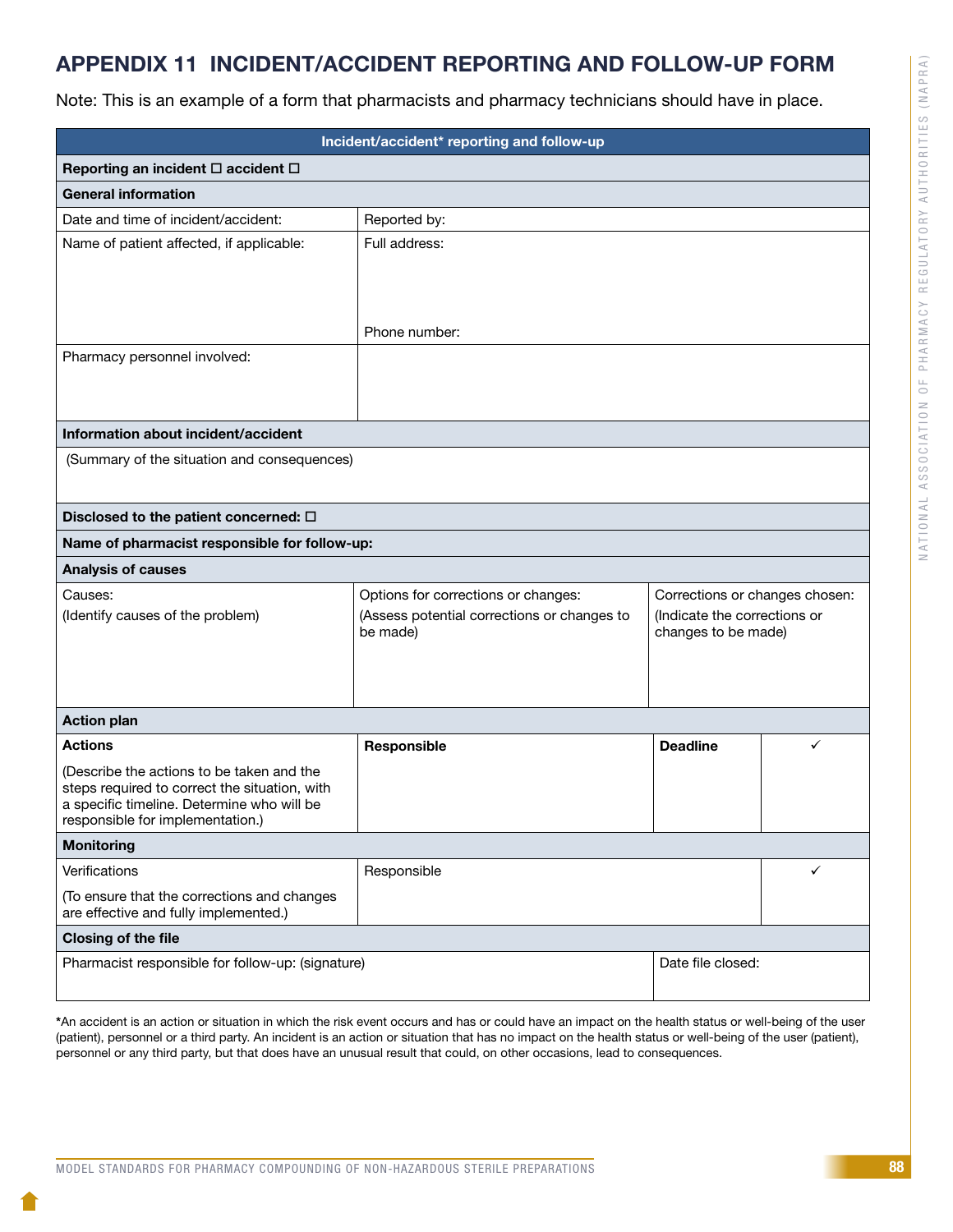# APPENDIX 12 COMPONENTS OF A QUALITY ASSURANCE PROGRAM

| <b>COMPONENT</b>                                                                                                       | <b>CONTROLS</b>                                                                                                      |                                                                                                                                                           | <b>FREQUENCY</b>                                                                                                                                          |
|------------------------------------------------------------------------------------------------------------------------|----------------------------------------------------------------------------------------------------------------------|-----------------------------------------------------------------------------------------------------------------------------------------------------------|-----------------------------------------------------------------------------------------------------------------------------------------------------------|
| <b>FACILITIES</b>                                                                                                      | Certification of clean rooms and                                                                                     | $\bullet$                                                                                                                                                 | Every 6 months                                                                                                                                            |
|                                                                                                                        | anteroom                                                                                                             | $\bullet$                                                                                                                                                 | When the controlled area is installed                                                                                                                     |
| Sampling of controlled areas<br>under operational (dynamic)<br>conditions:<br>Viable and non-viable<br>$\qquad \qquad$ |                                                                                                                      | When new equipment is installed                                                                                                                           |                                                                                                                                                           |
|                                                                                                                        |                                                                                                                      | When rooms or equipment are repaired or maintained                                                                                                        |                                                                                                                                                           |
|                                                                                                                        |                                                                                                                      | When a contamination problem is identified                                                                                                                |                                                                                                                                                           |
|                                                                                                                        |                                                                                                                      | When investigation of a contamination problem or non-<br>compliance in the aseptic preparation process requires<br>exclusion of malfunctioning facilities |                                                                                                                                                           |
|                                                                                                                        |                                                                                                                      | Every 6 months (more frequently at the start of the<br>quality assurance program)                                                                         |                                                                                                                                                           |
|                                                                                                                        |                                                                                                                      |                                                                                                                                                           | When the controlled area is installed                                                                                                                     |
|                                                                                                                        | particles, air and surfaces<br>According to a sampling plan<br>$\qquad \qquad \blacksquare$                          |                                                                                                                                                           | When new equipment is installed                                                                                                                           |
|                                                                                                                        |                                                                                                                      |                                                                                                                                                           | When the controlled area or equipment is repaired or<br>maintained (e.g., when high-efficiency particulate air<br>filter changed)                         |
|                                                                                                                        |                                                                                                                      |                                                                                                                                                           | When a contamination problem is identified                                                                                                                |
|                                                                                                                        |                                                                                                                      |                                                                                                                                                           | When investigation of a contamination problem or non-<br>compliance in the aseptic preparation process requires<br>exclusion of malfunctioning facilities |
|                                                                                                                        |                                                                                                                      |                                                                                                                                                           | According to an internal verification program                                                                                                             |
|                                                                                                                        | Verification of temperature and<br>humidity in controlled areas<br>Pressure differential between<br>controlled areas | $\bullet$                                                                                                                                                 | Once a day                                                                                                                                                |
|                                                                                                                        |                                                                                                                      | $\bullet$                                                                                                                                                 | Continuous reading and notification system to prevent<br>non-compliance                                                                                   |
|                                                                                                                        |                                                                                                                      |                                                                                                                                                           | Periodic verification (once a week) by the sterile<br>compounding supervisor                                                                              |
|                                                                                                                        |                                                                                                                      |                                                                                                                                                           | Notification system (in the absence of a continuous<br>reading system, assign personnel to verify and record<br>the pressure differential twice a day)    |
|                                                                                                                        |                                                                                                                      |                                                                                                                                                           |                                                                                                                                                           |
| <b>EQUIPMENT</b>                                                                                                       | <b>Certification of PECs</b>                                                                                         | $\bullet$                                                                                                                                                 | Before first use                                                                                                                                          |
|                                                                                                                        |                                                                                                                      | $\bullet$                                                                                                                                                 | Every 6 months                                                                                                                                            |
|                                                                                                                        |                                                                                                                      |                                                                                                                                                           | When a new PEC is installed                                                                                                                               |
|                                                                                                                        |                                                                                                                      |                                                                                                                                                           | When the PEC is repaired or maintained                                                                                                                    |
|                                                                                                                        |                                                                                                                      |                                                                                                                                                           | When a contamination problem is identified                                                                                                                |
|                                                                                                                        |                                                                                                                      |                                                                                                                                                           | When investigation of a contamination problem or non-<br>compliance in the aseptic preparation process requires<br>exclusion of malfunctioning equipment  |
|                                                                                                                        | Temperature verification (e.g.,<br>refrigerator, freezer, incubator)                                                 | $\bullet$                                                                                                                                                 | Once a day (if unit has a built-in reading device)                                                                                                        |
|                                                                                                                        |                                                                                                                      | $\bullet$                                                                                                                                                 | Twice a day (if unit has no built-in reading device)                                                                                                      |
|                                                                                                                        | Operational indicators of PECs<br>and other devices used (e.g.,                                                      | $\bullet$                                                                                                                                                 | Verified daily before use                                                                                                                                 |
| automated compounding device)                                                                                          | ٠                                                                                                                    | Verified continuously by personnel                                                                                                                        |                                                                                                                                                           |

NATIONAL ASSOCIATION OF PHARMACY REGULATORY AUTHORITIES (NAPRA)

NATIONAL ASSOCIATION OF PHARMACY REGULATORY AUTHORITIES (NAPRA)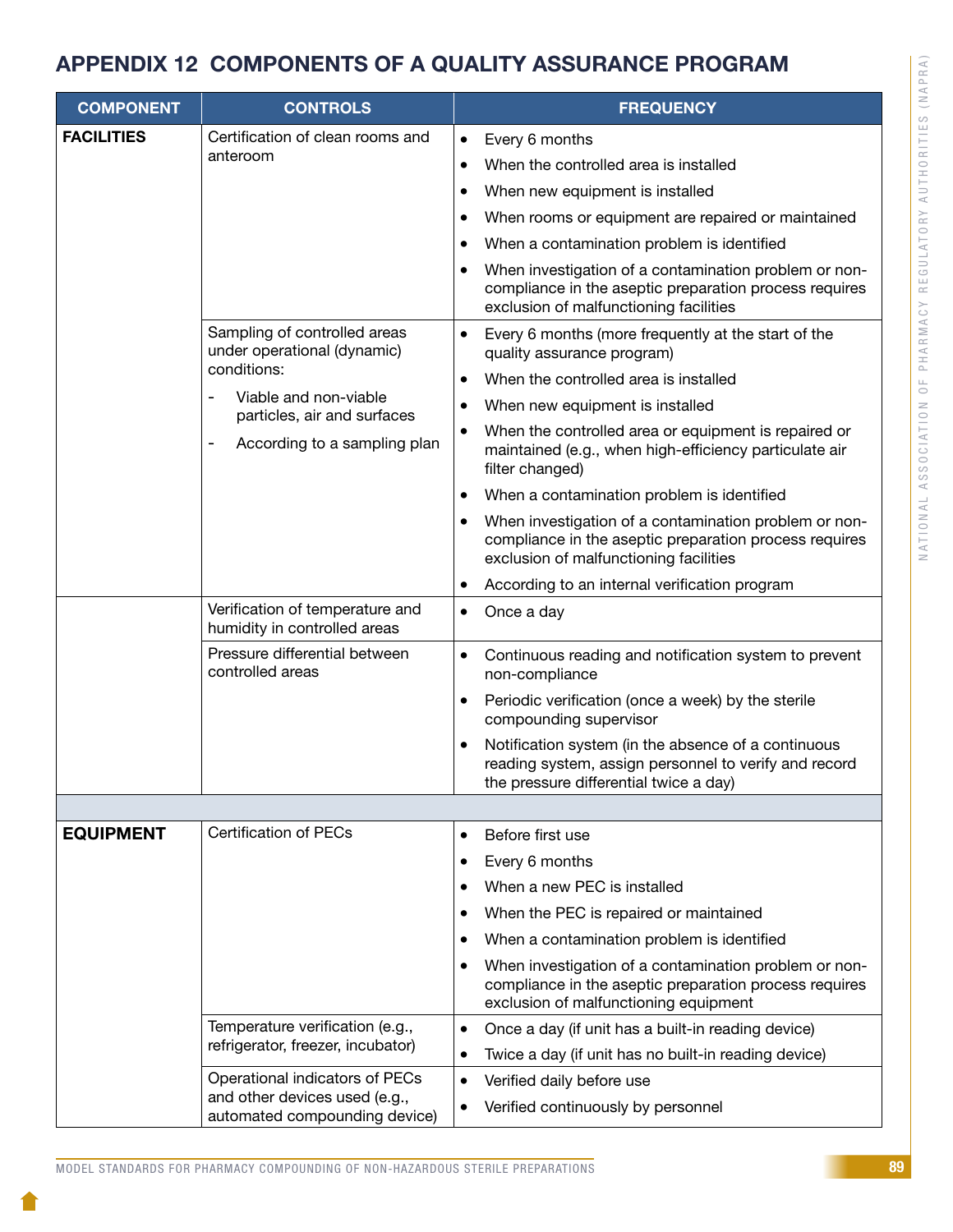|                                                     | Sampling of PECs under                                              |                                                                                                                                                                       |
|-----------------------------------------------------|---------------------------------------------------------------------|-----------------------------------------------------------------------------------------------------------------------------------------------------------------------|
|                                                     | operational (dynamic) conditions:                                   | Every 6 months (more frequently at the start of the<br>$\bullet$<br>quality assurance program)                                                                        |
|                                                     | Viable and non-viable                                               | When a new PEC is installed<br>$\bullet$                                                                                                                              |
|                                                     | particles, air and surfaces                                         | When the PEC is repaired or maintained<br>$\bullet$                                                                                                                   |
|                                                     | According to a sampling plan<br>$\qquad \qquad \blacksquare$        | When a contamination problem is identified<br>٠                                                                                                                       |
|                                                     |                                                                     | When investigation of a contamination problem or non-<br>$\bullet$<br>compliance in the aseptic preparation process requires<br>exclusion of malfunctioning equipment |
|                                                     |                                                                     | According to an internal verification program<br>٠                                                                                                                    |
|                                                     |                                                                     |                                                                                                                                                                       |
| <b>PERSONNEL</b>                                    | Competency assessment                                               | At initial qualification: theoretical and practical aspects<br>$\bullet$                                                                                              |
|                                                     |                                                                     | At periodic qualifications: theoretical and practical<br>$\bullet$<br>aspects                                                                                         |
|                                                     |                                                                     | When assessing incidents and accidents                                                                                                                                |
|                                                     |                                                                     | When a contamination problem is identified<br>٠                                                                                                                       |
|                                                     | Gloved fingertip sampling                                           | At initial qualification: theoretical and practical aspects<br>$\bullet$                                                                                              |
|                                                     |                                                                     | Once a year for low- and medium-risk compounding<br>$\bullet$                                                                                                         |
|                                                     |                                                                     | Every 6 months for high-risk compounding<br>٠                                                                                                                         |
|                                                     |                                                                     | When assessing incidents and accidents                                                                                                                                |
|                                                     |                                                                     | When a contamination problem is identified<br>٠                                                                                                                       |
|                                                     | Media fill tests                                                    | At initial qualification: theoretical and practical aspects<br>$\bullet$                                                                                              |
|                                                     |                                                                     | Once a year for low- and medium-risk compounding<br>٠                                                                                                                 |
|                                                     |                                                                     | Every 6 months for high-risk compounding<br>٠                                                                                                                         |
|                                                     |                                                                     | When assessing incidents and accidents                                                                                                                                |
|                                                     |                                                                     | When a contamination problem is identified<br>٠                                                                                                                       |
|                                                     |                                                                     |                                                                                                                                                                       |
| <b>FINAL</b><br><b>COMPOUNDED</b><br><b>STERILE</b> | Verification of compounding<br>protocols (usage and<br>maintenance) | In accordance with the quality assurance program<br>$\bullet$                                                                                                         |
| <b>PREPARATION</b>                                  | Verification that preparation<br>matches prescription               | In accordance with the quality assurance program<br>$\bullet$                                                                                                         |
|                                                     | Verification of label compliance                                    | In accordance with the quality assurance program<br>$\bullet$                                                                                                         |
|                                                     | Entry in logs                                                       | In accordance with the quality assurance program<br>$\bullet$                                                                                                         |
| PEC = primary engineering control.                  |                                                                     |                                                                                                                                                                       |
|                                                     |                                                                     |                                                                                                                                                                       |

MONITORING FREQUENCY: MONITORING METHOD: REVIEW FREQUENCY: RESPONSIBILITY:

Ī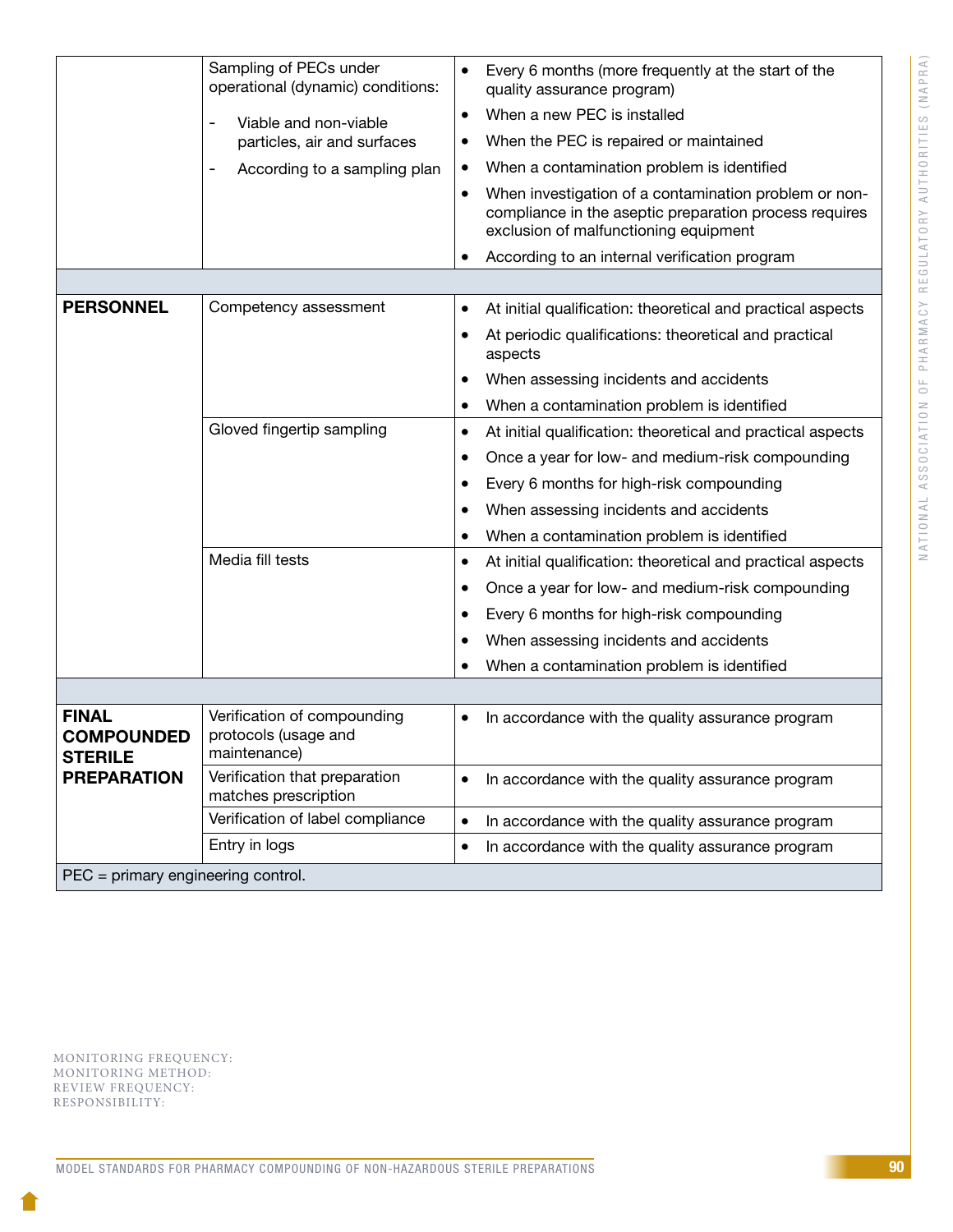# 12. BIBLIOGRAPHY

*Note to readers:* The references cited in these Model Standards reflect the references appearing in the source document, "Préparation de produits stériles non dangereux en pharmacie – Norme 2014.01," published by the Ordre des pharmaciens du Québec, 2014. Where possible, certain details have been verified against the source documents. URLs for online documents are current as of October 2015.

American Society of Health-System Pharmacists (ASHP). *The ASHP discussion guide on USP chapter <797> for compounding sterile preparations. Summary of revisions to USP chapter <797>*. Bethesda, MD: ASHP with Baxter Healthcare Corporation; 2008.

Association paritaire pour la santé et la sécurité du travail du secteur affaires sociales (ASSTSAS). *Prevention guide — safe handling of hazardous drugs.* Montréal, QC: ASSTSAS; 2008. Available from: https://www.irsst.qc.ca/media/ documents/PubIRSST/CG-002.pdf

Buchanan EC, Schneider PJ. *Compounding sterile preparations.* 3rd ed. Bethesda, MD: American Society of Health-System Pharmacists; 2009.

Bussières JF, Prot S. Perspectives sur les préparations magistrales en pharmacie au Québec. *Pharmactuel.* 2004;37(3):File 1.

Canadian Centre for Occupational Health and Safety (CCOHS). Anti-fatigue mats. Hamilton, ON: CCOHS; 1997, confirmed current 2006. Available from: http://www.ccohs.ca/oshanswers/ergonomics/mats.html

Canadian Centre for Occupational Health and Safety (CCOHS). Emergency showers and eyewash stations. Hamilton, ON: CCOHS; 2010. Available from: http://www.ccohs.ca/oshanswers/safety\_haz/emer\_showers.html

Canadian Nurses Association (CNA). *Joint position statement: Promoting continuing competence for registered nurses.* Ottawa, ON: CNA; 2004. Available from: http://www.nurses.ab.ca/content/dam/carna/pdfs/DocumentList/ EndorsedPublications/PS77\_promoting\_competence\_e.pdf

Canadian Society of Hospital Pharmacists (CSHP). Compounding: guidelines for pharmacies. Ottawa, ON: CSHP; 2014.

Centers for Disease Control and Prevention. Guideline for hand hygiene in health-care settings. Recommendations of the Healthcare Infection Control Practices Advisory Committee and the HICPAC/SHEA/APIC/IDSA Hand Hygiene Task Force. *MMWR Morb Mortal Wkly Rep.* 2002;51(RR-16):1-48.

Commission de la santé et de la sécurité du travail (CSST). *Material safety data sheet user's guide.* CSST; 2010. Available from: http://www.reptox.csst.qc.ca/Documents/SIMDUT/GuideAng/Htm/GuideAng.htm

Controlled Environment Testing Association (CETA). *CETA compounding isolator testing guide: CAG-002- 2006*. Raleigh, NC: CETA; 2006, revised 2008 Dec 8. Available from: http://www.cetainternational.org/reference/ CETACompoundingIsolatorTestingGuide2006.pdf

*Controlled Products Regulations,* SOR/88-66, 1987. Available from: http://laws-lois.justice.gc.ca/eng/regulations/ SOR-88-66/

Cundell AM. USP Committee on Analytical Microbiology — stimuli to the revision process. *Pharmacopeial Forum*. 2002;28(6).

Dolan SG, Felizardo G, Barnes S, Cox TR, Patrick M, Ward KS, et al. APIC position paper: safe injection, infusion, and medication vial practices in health care. *Am J Infect Control*. 2010:38(3):167-72. Erratum in: *Am J Infect Control*. 2010;38(6):448.

*Drug and Pharmacies Regulation Act,* R.S.O. 1990, c. H.4. Available from: http://www.ontario.ca/laws/statute/90h04

Health Canada, Health Products and Food Branch Inspectorate. *Good manufacturing practices (GMP) guidelines – 2009 edition, Version 2*. GUI-0001. Ottawa, ON: Health Canada; 2009, revised 2011 Mar 4. Available from: http://www.hc-sc.gc.ca/dhp-mps/compli-conform/gmp-bpf/docs/gui-0001-eng.php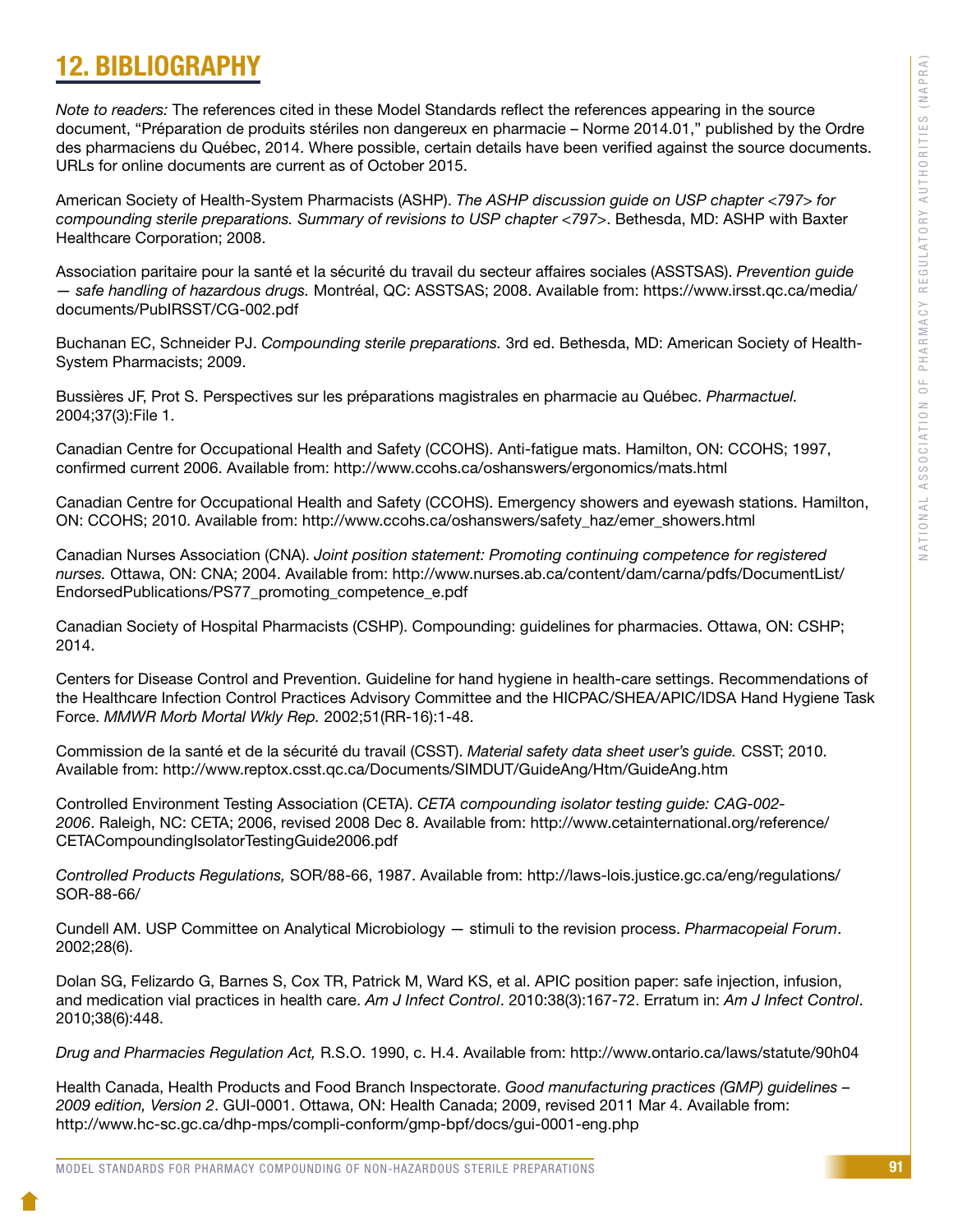Health Canda, Health Products and Food Branch Inspectorate. *Guidelines for temperature control of drug products during storage and transportation*. GUI-0069. Ottawa, ON: Health Canada; 2011. Available from: http://www.hc-sc. gc.ca/dhp-mps/compli-conform/gmp-bpf/docs/gui-0069-eng.php

Health Canada, Health Products and Food Branch Inspectorate. *Policy on manufacturing and compounding drug products in Canada*. POL-051. Ottawa, ON: Health Canada; 2009. Available from: http://www.hc-sc.gc.ca/dhp-mps/ compli-conform/gmp-bpf/docs/pol\_0051-eng.php

International Organization for Standardization (ISO). *ISO 14644-4 Cleanrooms and associated controlled environments – Part 4: Design, construction and start-up*. Geneva, Switzerland: ISO; 2001.

Kastango ES. The cost of quality in pharmacy. *Int J Pharm Compound.* 2002;6(6):404-7.

King JC. *King guide to parenteral admixtures* [electronic version]. Napa, CA: King Guide Publications Inc.; [updated quarterly].

McAteer F. Points to consider for developing a USP-797 compliant cleaning and sanitization program. *Clean Rooms.* 2007;21(8):44,48. Available from: http://electroiq.com/issue/?issue=2302

National Association of Pharmacy Regulatory Authorities (NAPRA). *Model standards of practice for Canadian pharmacists.* Ottawa, ON: NAPRA; 2009. Available from: http://napra.ca/Content\_Files/Files/Model\_Standards\_of\_ Prac\_for\_Cdn\_Pharm\_March09\_Final\_b.pdf

National Association of Pharmacy Regulatory Authorities (NAPRA). *Model standards of practice for Canadian pharmacy technicians.* Ottawa, ON: NAPRA; 2011. Available from: http://napra.ca/pages/PharmacyTechnicians/ pharmacytechniciansstandards.aspx

National Institute for Occupational Safety and Health (NIOSH). NIOSH alert: preventing occupational exposures to antineoplastic and other hazardous drugs in health care settings. Publ. No. 2004-165. Atlanta, GA: Department of Health and Human Services, Centers for Disease Control and Prevention, NIOSH; 2004 Sep. Available from: http:// www.cdc.gov/niosh/docs/2004-165/pdfs/2004-165.pdf

National Institute for Occupational Safety and Health (NIOSH). NIOSH list of antineoplastic and other hazardous drugs in healthcare settings 2012. Publ. No. 2012-150. Atlanta, GA: Department of Health and Human Services, Centers for Disease Control and Prevention, NIOSH; 2012 June. Available from: http://www.cdc.gov/niosh/docs/2012-150/ pdfs/2012-150.pdf

Occupational Safety and Health Administration (OSHA). *OSHA technical manual (OTM): controlling occupational exposure to hazardous drugs*. Section VI, Chapter 2. Washington, DC: US Department of Labor; 1999. Available from: https://www.osha.gov/dts/osta/otm/otm\_vi/otm\_vi\_2.html

Okeke CC, Allen LV Jr. Considerations for implementing United States Pharmacopeia chapter <797> pharmaceutical compounding – sterile preparations. Part 4: Considerations in selection and uses of disinfectants and antiseptics. *Int J Pharm Compound.* 2007;11(6):492-9.

Patel PR, Larson AK, Castel AD, Ganova-Raeva LM, Myers RA, Roup BJ, et al. Hepatitis C virus infections from a contaminated radiopharmaceutical used in myocardial perfusion studies. *JAMA*. 2006;296(16):2005-11.

Peters GF, McKeon MR, Weiss WT. Potentials for airborne contamination in turbulent- and unidirectional-airflow compounding aseptic isolators. *Am J Health Syst Pharm* 2007;64(6):622-31.

Pharmacy Compounding Accreditation Board (PCAB). Standard 1.40: Standard operating procedures compliance indicators. In: *PCAB accreditation manual.* Washington, DC: PCAB; 2011. p. 7.

Public Health Agency of Canada (PHAC). *National vaccine storage and handling guidelines for immunization providers*. Ottawa, ON: PHAC; 2007. 114 pp. Updated version, published in 2015, available from: http://healthycanadians.gc.ca/ publications/healthy-living-vie-saine/vaccine-storage-entreposage-vaccins/index-eng.php

Selenic D, Dodson DR, Jensen B, Arduino MJ, Panlilio A, Archibald LK. *Enterobacter cloacae* bloodstream infections in pediatric patients traced to a hospital pharmacy. *Am J Health Syst Pharm*. 2003;60(14):1440-6.